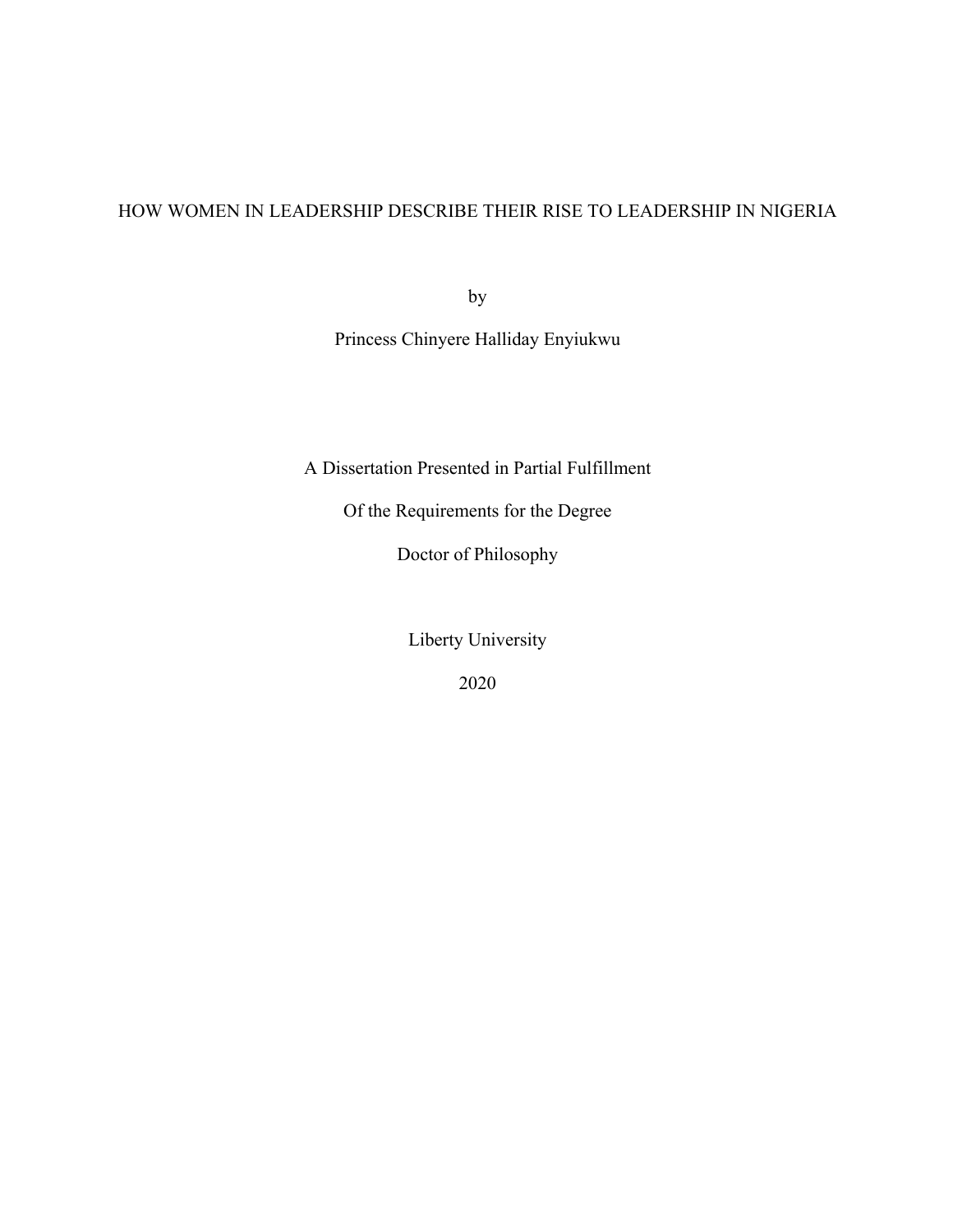# HOW WOMEN IN LEADERSHIP DESCRIBE THEIR RISE TO LEADERSHIP IN NIGERIA

by

Princess Chinyere Halliday Enyiukwu

A Dissertation Presented in Partial Fulfillment

Of the Requirements for the Degree

Doctor of Philosophy

Liberty University, Lynchburg, VA

2020

APPROVED BY:

Kurt Michael, Ph.D., Committee Chair

Deanna Keith, Ed.D., Committee Member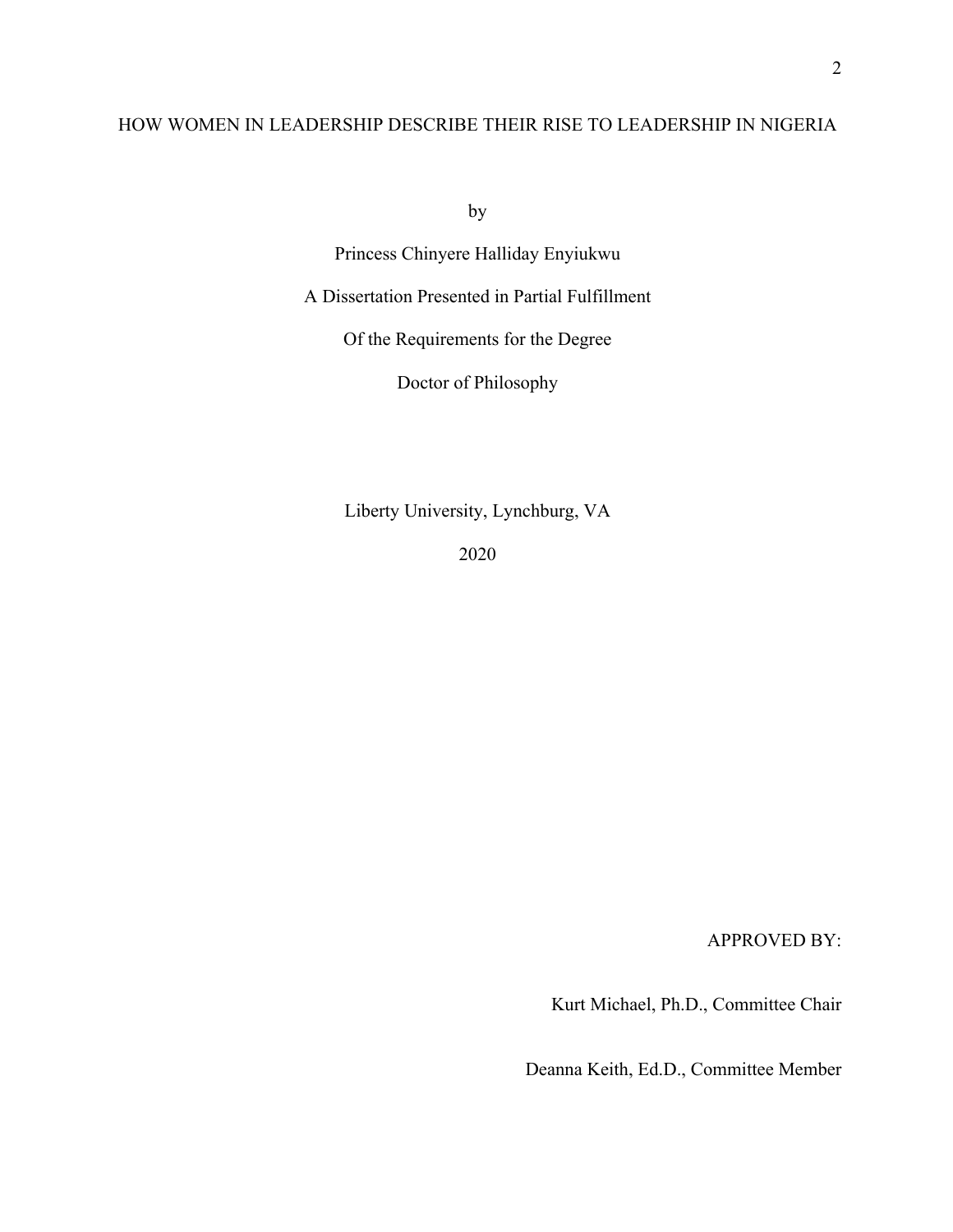#### ABSTRACT

The significance of female marginalization and inclusion in leadership decision making has been increasingly a topic of deliberation. Women and men share typical characteristics such as knowledge, educational qualification, expertise, socioeconomic status, yet women are continuously marginalized. The bias that women face because of their gender is a lot more pronounced in countries where the traditional roles of the sexes are defined rigidly. Due to these strict gender roles, women find it hard to get to the positions of leadership in organizations. Gender discrimination against women in the workplace is a common issue that women around the world face. Leadership becomes almost impossible for women in countries, especially in the African region, where women become dependent on their partners, and they have to live in any circumstances that are made available to them. Although the number of working women is increasing in these regions, these women still face workplace discrimination almost daily. The purpose of this case study is to understand how women in leadership describe their rise to leadership in Nigeria. The theory guiding this study is Heilman's (1983) lack of fit model. This is the most well-known theory that concentrates on unfairness against women leaders. Qualitative method was used in this research because of its distinctive methodological traditions of inquiry that explores a human socio problem. Participants were Nigerian women in leadership positions. Interviews were carried out with participants; themes were aligned for multiple participants such education, culture, sexuality as well as authentic leadership.

*Keywords*: leadership, female leaders, public offices, stereotypes, crucibles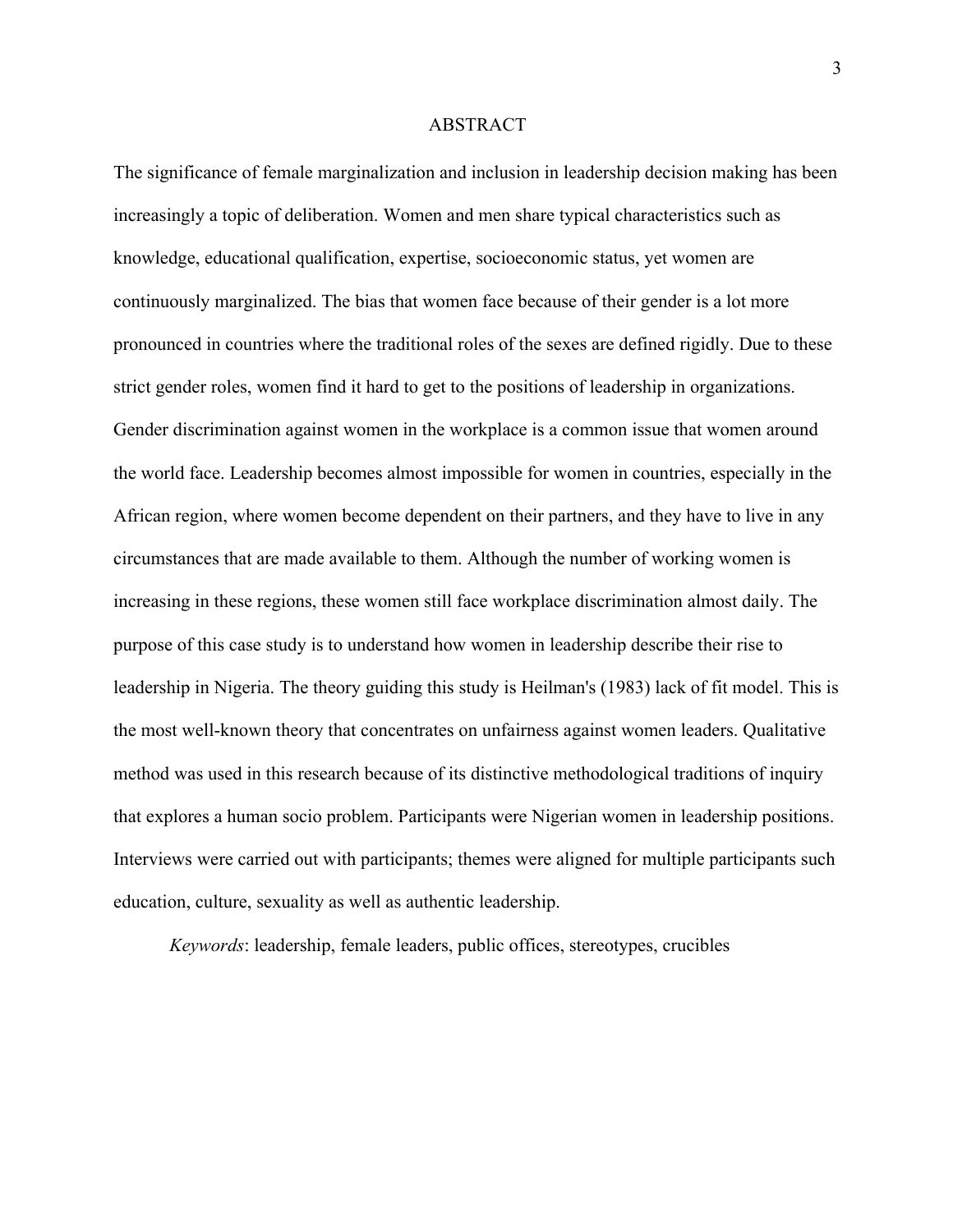## **Dedication**

I want to thank almighty God, without whom this process would not have been made possible. I want to dedicate this dissertation to every person who played a significant role as I embarked on this arduous journey. Thanks to my family. I have redefined family as every person who genuinely and continuously puts a smile on the face of others. Thanks to my mom and Dad. To my husband to be, when you find me, know that you have an extraordinary wife who will love and honor you forever. To my children to be, your mommy is determined and will go any length in integrating the essence of authentic leadership in our world today. I want to encourage every person who strives for the extraordinary. You, too, can do it if you never give up. Education is the power that we can use to change the world.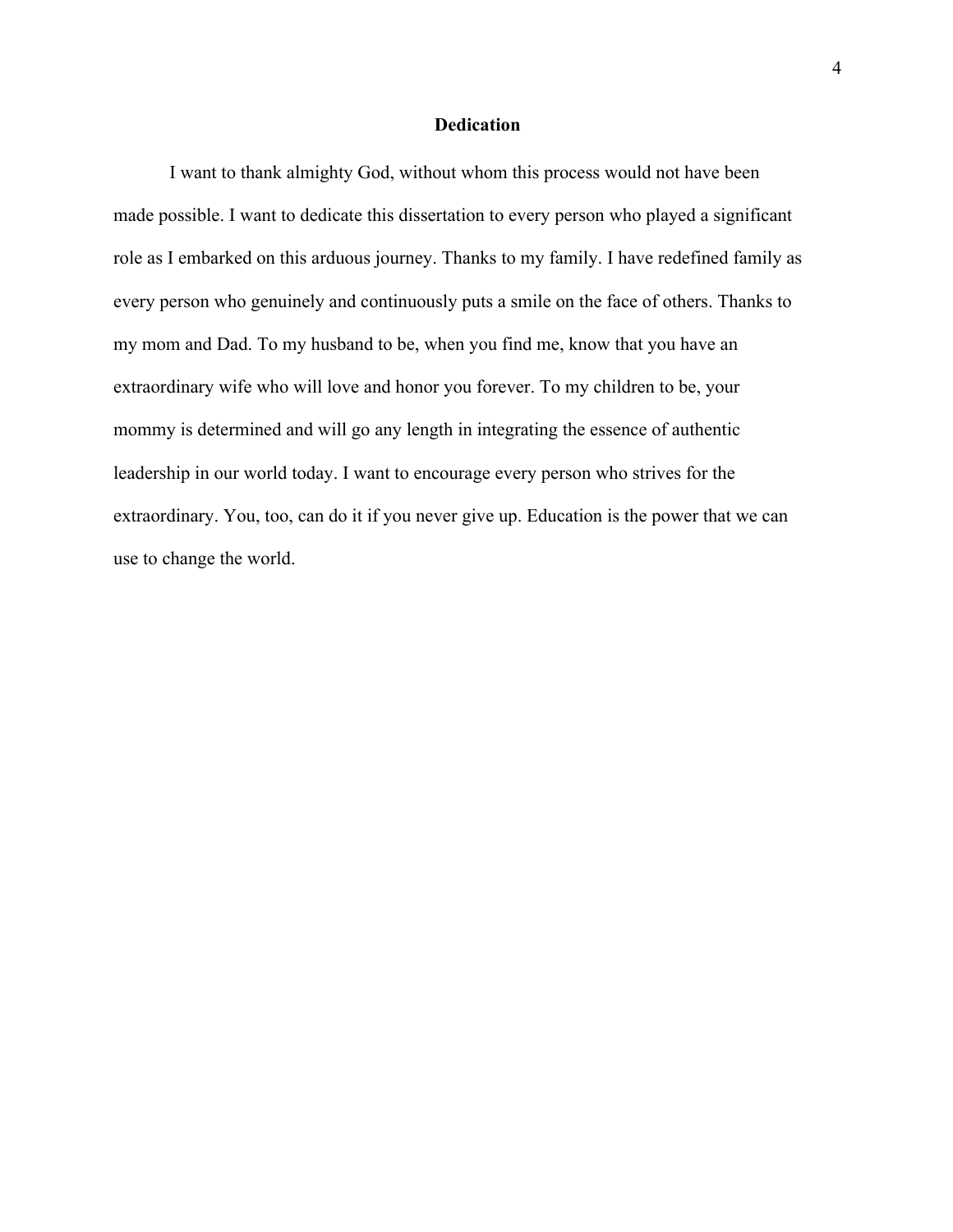## **Acknowledgments**

I would like to acknowledge everyone who played a role in my academic accomplishments. Thank you all for your unwavering support. I would like to thank my chair Dr. Kurt Michael, and committee member Dr. Deanna Keith who, throughout my research process, provided me with endless support and continuously encouraged me with love and dedicated partnership to my success. They are everything I asked God for.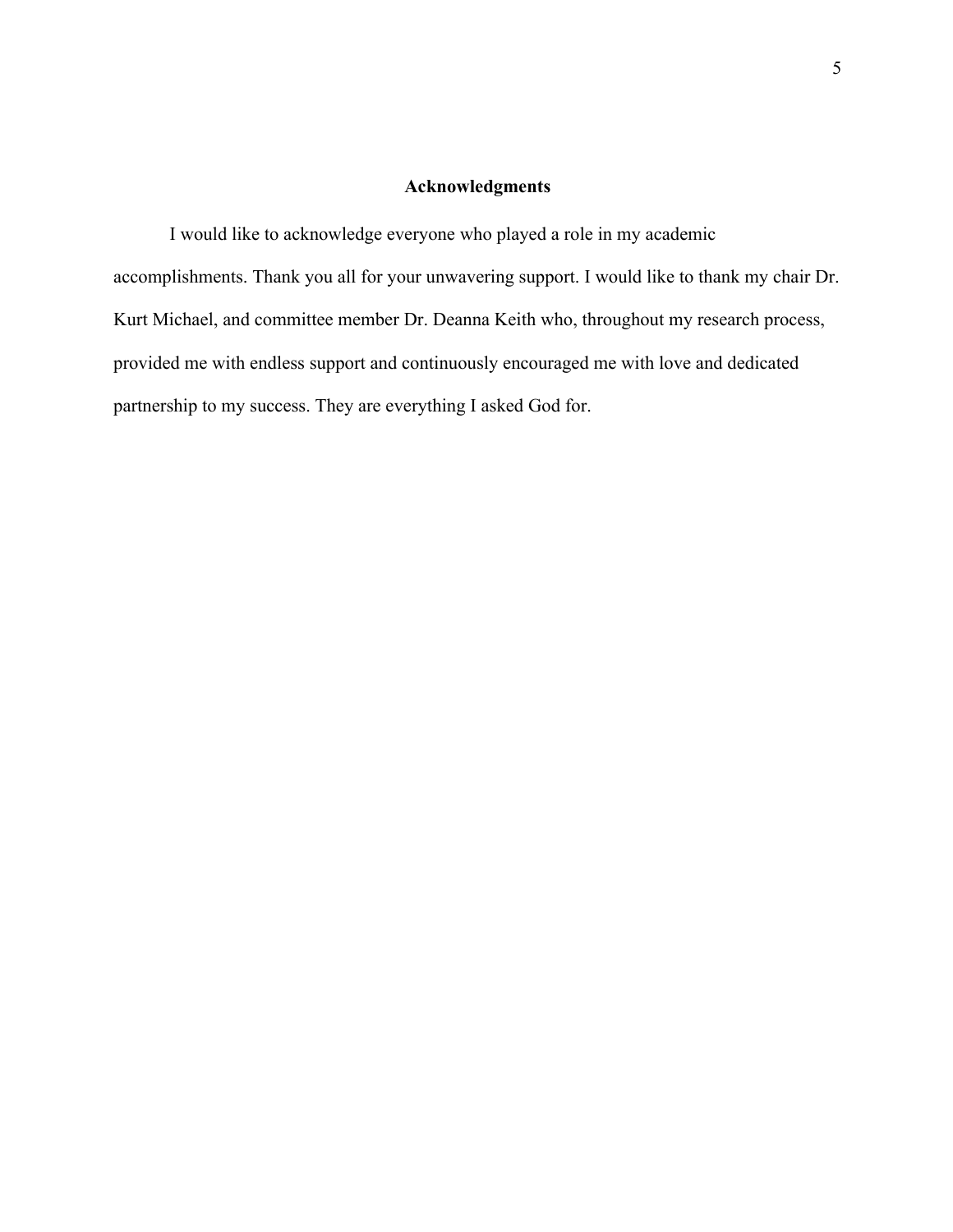| .21 |
|-----|
|     |
|     |
|     |
|     |
|     |

# **Table of Contents**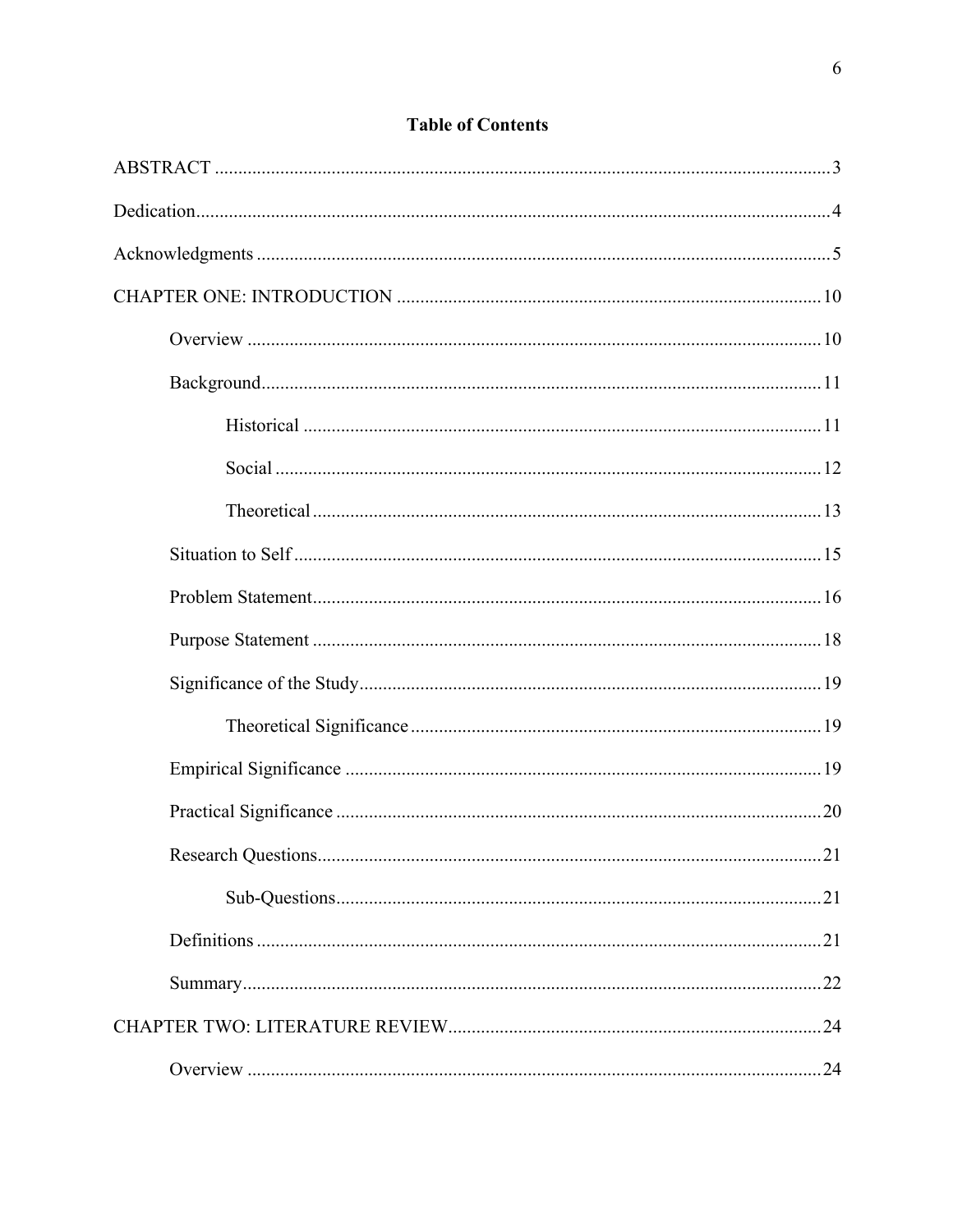| Culture and Religion as a Barrier to Women Political Participation48 |  |
|----------------------------------------------------------------------|--|
|                                                                      |  |
|                                                                      |  |
|                                                                      |  |
|                                                                      |  |
|                                                                      |  |
|                                                                      |  |
|                                                                      |  |
|                                                                      |  |
|                                                                      |  |
|                                                                      |  |
|                                                                      |  |
|                                                                      |  |
|                                                                      |  |
|                                                                      |  |
|                                                                      |  |

 $\overline{7}$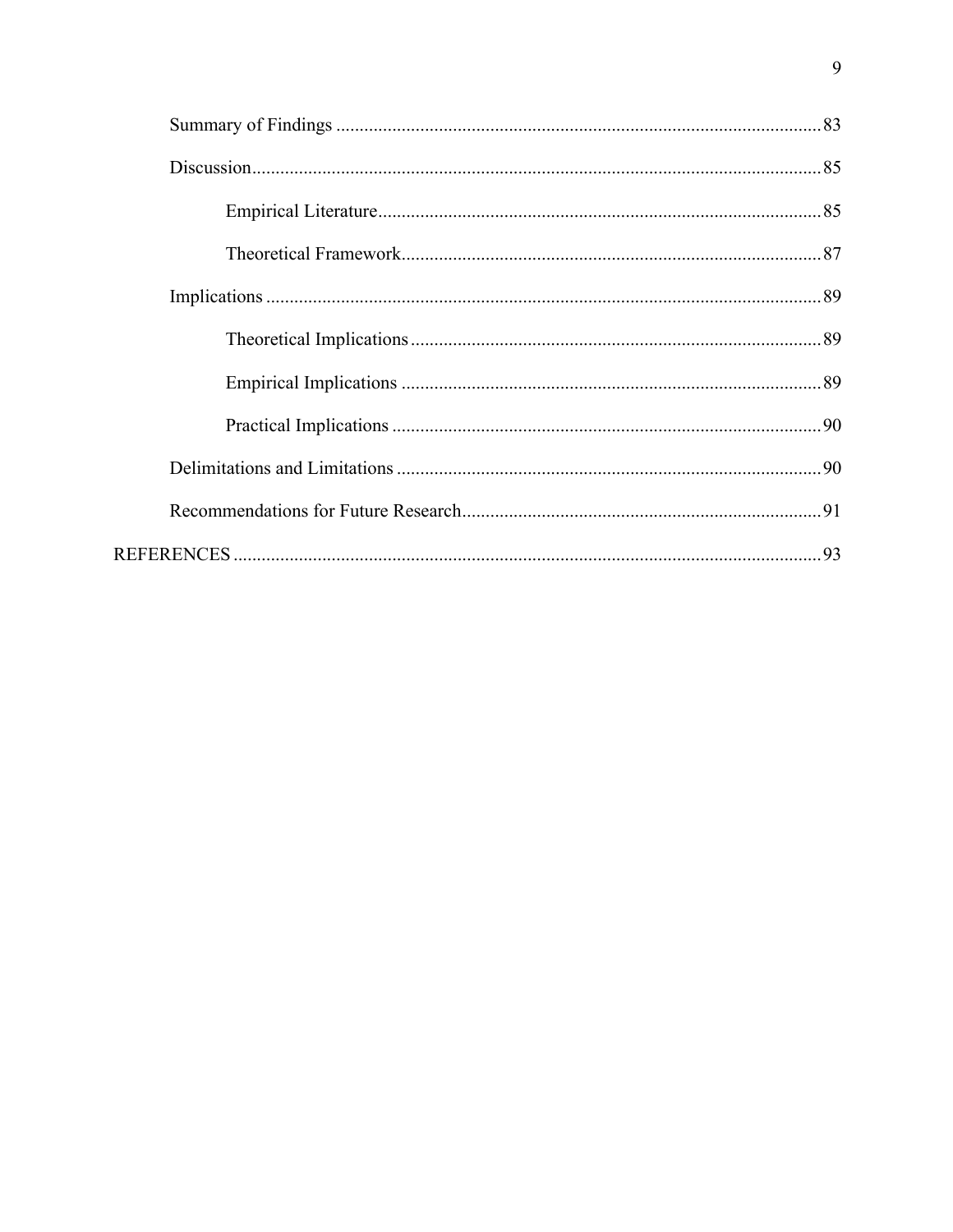#### **CHAPTER ONE: INTRODUCTION**

#### **Overview**

Women have made advances toward equality in both the social environment and in the workplace since the 1960s. It was attributed to the rise of feminism movements, especially in the United States and the United Kingdom (Mendes, 2011). The measure of any society is how it treats the women of society. Even though international laws grant women political participation rights, very little is known about the difficulties that women face in their quest to participate in public offices. For a long time, career choices for women were limited, and they have been underrepresented in elite leadership roles. For decades, to think of a leader has mostly meant to "think male" (Schein, 1978). Questions about why powerful men are still perceived as born leaders and powerful women perceived as an anomaly are being researched regularly. Women hardly get appointments for leadership positions (Sojo, Wood, Wood, & Wheeler, 2016). The low representation of women in high-level leadership roles has led to an inference that there may be a hidden prejudice toward women seeking positions of leadership. Cook and Glass (2014) discussed that there is a sexist strategy at work; men are hired for their potential, and women are hired based on their achievements. These discriminations in the workplace are explored in this research. The aim of the study is to share the experiences of Nigerian women in leadership positions and their rise to these positions. Connectedly, the discussion dwells upon understanding the present women leadership in Nigeria, that is, the actual steps that women in Nigeria have made to climb to the top of the leadership ladder regardless of the adverse conditions.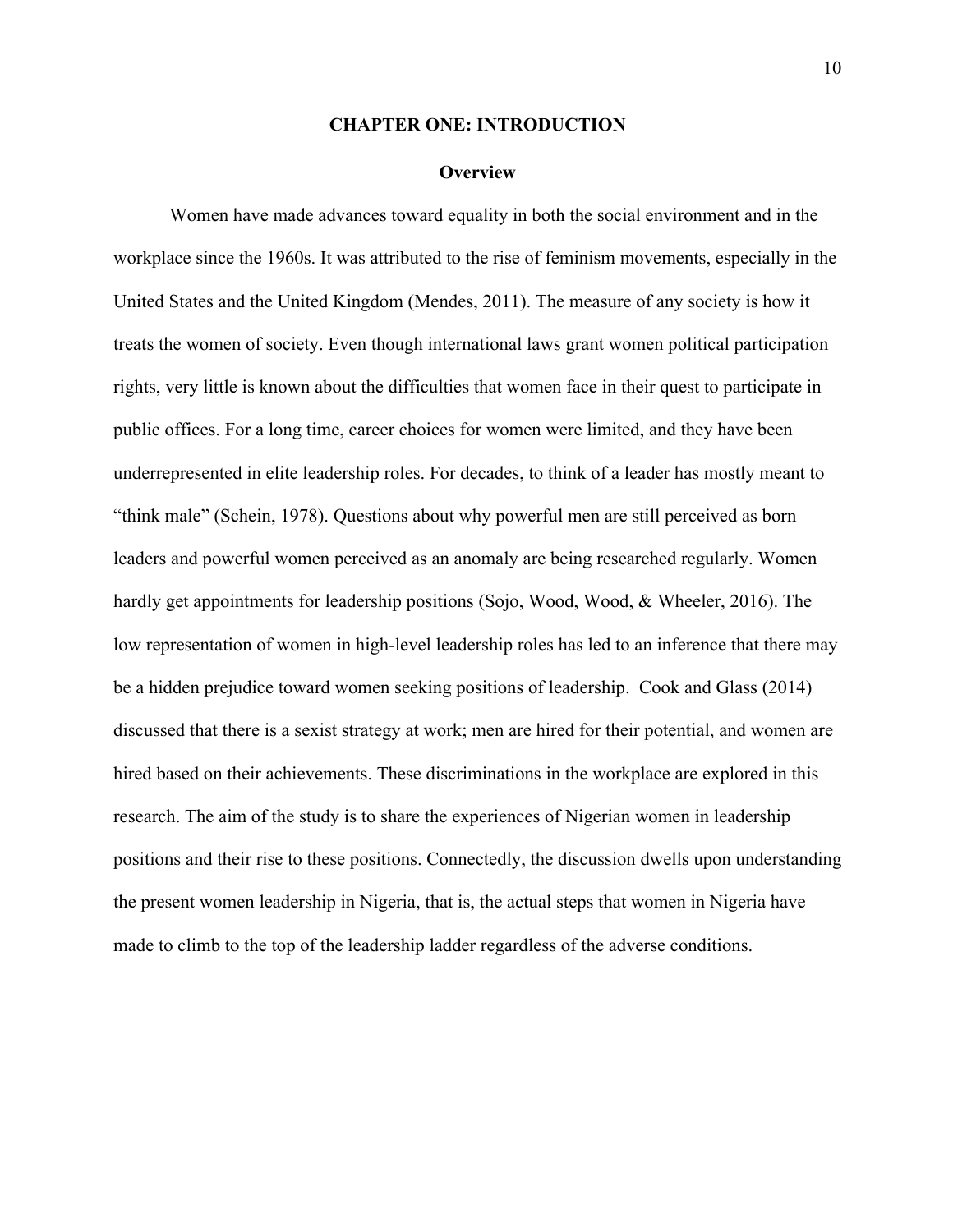## **Background**

The following section discusses the historical background of positions of leadership, specifically for women. An overview of women in power throughout history is analyzed. Social and theoretical points are also explored about how women have stayed in positions of leadership in the past.

## **Historical**

Throughout history, women have held various leadership positions. The positions range from queens, tsarinas, and tribal chiefs. For example, in ancient Egypt, Queen Hatshepsut Nefertiti (1501-1498 BC) together with Arsinoe II (316-270 BC) were female leaders (Klenke, 2017). Old Rome had female empresses as well as other traditions. From the Renaissance period to now, the world still has women leaders. However, it is indisputable that when compared to the male gender, they are very few women who are seen in leadership positions. The African Americans leaders, for instance, rose through some empowerment.

There have been African American women leaders throughout history. For African Americans, leadership empowerment was via Afrocentric traditional epistemology, whose roots are found in ancient Africa (Meux, 2003). The determination to free from the shackles of slavery was fundamental in inspiring African American women to be leaders. One organizing body of the famous seven ancient African American protestant churches played a vital role in nurturing their leadership (Meux, 2003). African American women faced much hardship, to even be considered as part of the society. Maggie Lena Walker set down the basis for many women when she became the first black woman to be the President of St. Luke Penny Savings bank in 1903. Her struggle is seen as a miracle because she broke the racial and gender barriers to achieve the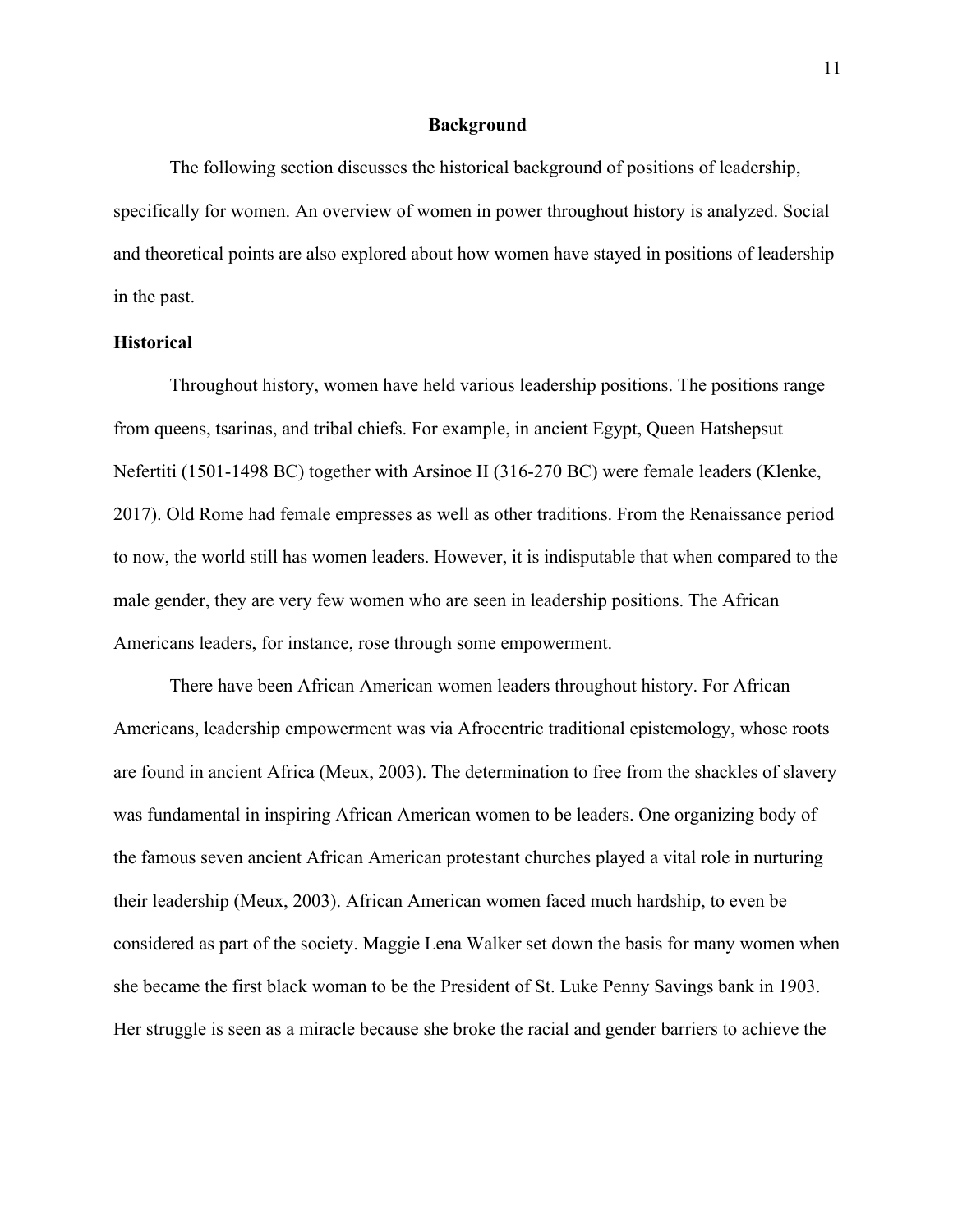position (Schiele, Jackson, & Fairfax, 2005). However, after her, there were not many women that followed that path.

Earlier in history, women, in general, were viewed as incapable of surviving in the hostile business environment that existed then. Leadership was linked to masculinity. More often than not, the male heirs were chosen to overtake the succession of any family or position, even if they were younger than their female siblings (Aldamiz-Echevarría, Idígoras, & Vicente-Molina, 2017). However, globalization, together with competition, has opened the door, which has seen many women prove their capacity in leadership (Basu Roy, 2008). Women have also become a part of the innovation movement, as many have turned towards gaining an education.

# **Social**

There is a rising need to explore how stereotypical views of female behavior affect women who aspire to high-ranking leadership roles in higher education. Gaining new knowledge about women's experiences with gender bias and role stereotyping may benefit future generations of women aspiring to organizational leadership roles. In addition, it gives insight into the challenges involved in the pursuit (Cubillo & Brown, 2003). As a result, many women will have a chance to rise to leadership positions.

Leadership positions for women in the society has always been evaluated as inferior to men (Edgeworth, 1922). The concept has bled into the workplaces of today, as women are not given the same opportunities as their counterparts. Jena, Lerchenmueller, and Sorenson (2019) opined that women are less likely to boast about their work, thence giving their male counterparts a chance to move forward. The socialization of women plays a tremendous part in the discrimination against women in the workplace. Women hold themselves back when it comes to explaining how much they have contributed to any project (Holman, Stuart-Fox, & Hauser,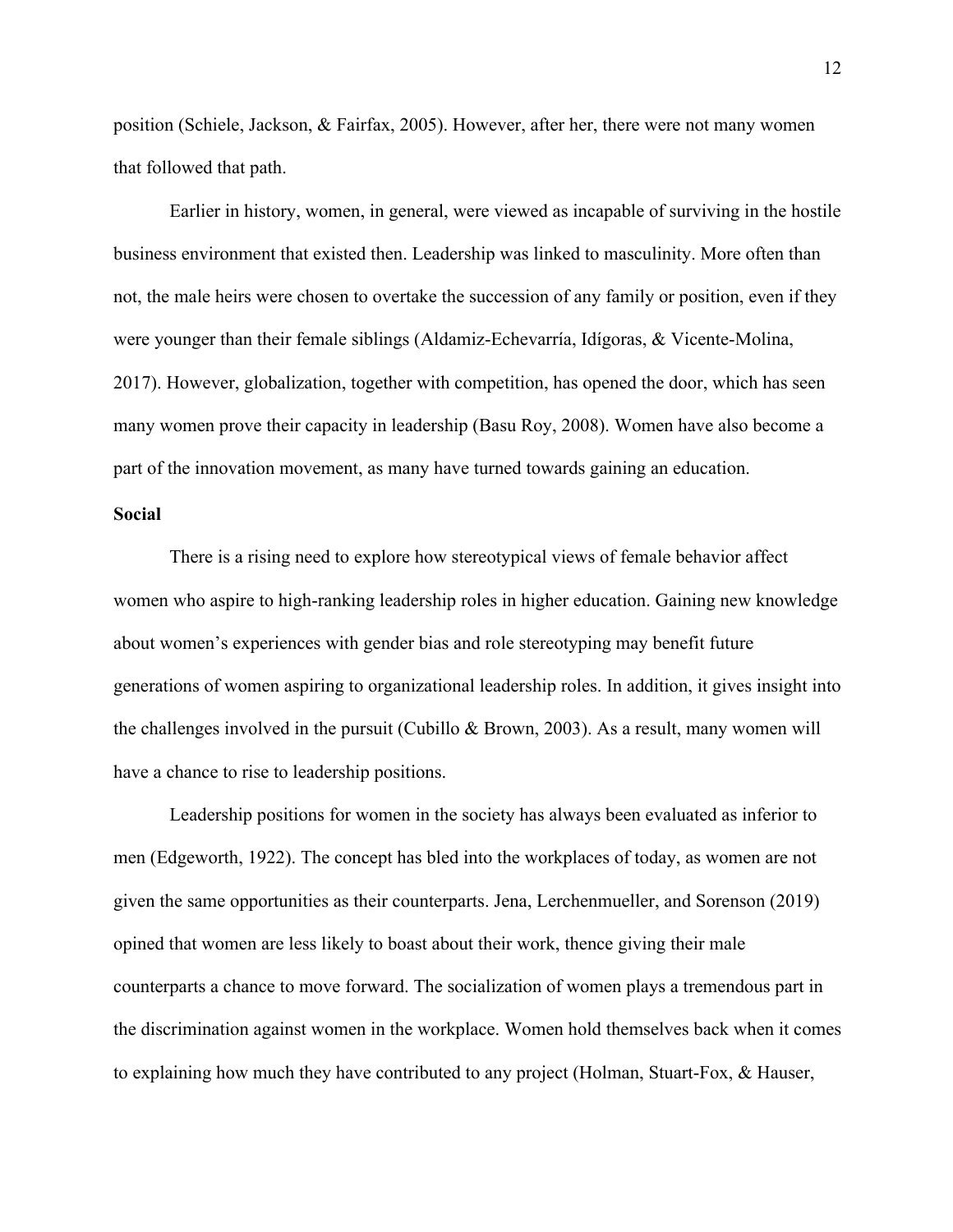2018). Women are also likely to work overtime, yet they are not given much consideration for the overtime (Verniers & Vala, 2018).

Countries, especially in Africa, must embrace the advantages of gender balance because much talent is lost in gender bias. Women who are leaders should be focused on uplifting their fellow women. Oparanma (2015) described that the Nigerian Trade Union should be a ladder for other women to show their talent in different leadership positions. Research indicates that seminars are one of the critical determinants of career paths of women as school principals (Karamanidou & Bush, 2017). Thus, more women in leadership positions should initiate such approaches so that others can learn from their examples.

# **Theoretical**

As Creswell and Poth (2018) elucidated, the qualitative analysis framework is emancipatory as it helps unshackle people from the constraints of irrational and unjust structures that limit self-development. To complete this study, I explored the dynamics of how the Nigerian women who are already in leadership describe their rise to leadership. The theory guiding this study was Heilman's (1983) lack of fit model. This is the most well-known theory that concentrates on unfairness against women leaders. Heilman hypothesized that gender stereotype acts as a critical function in the inequity that women leader's experience. Even though individuals suppose that, contrary to men, women are more communal, affectionate, kind, and nurturing, they are seen as less motivated, dominant, or self-governing. Since management responsibilities include action, women are frequently marginalized in such function and are understood as less explicitly matched for these roles; thus, they are less justifiable. Nevertheless, women's intrinsic lack of fit cannot be determined by having them perform in a more dominant manner, as such actions lead them in being recognized as inhuman and unpleasant and therefore,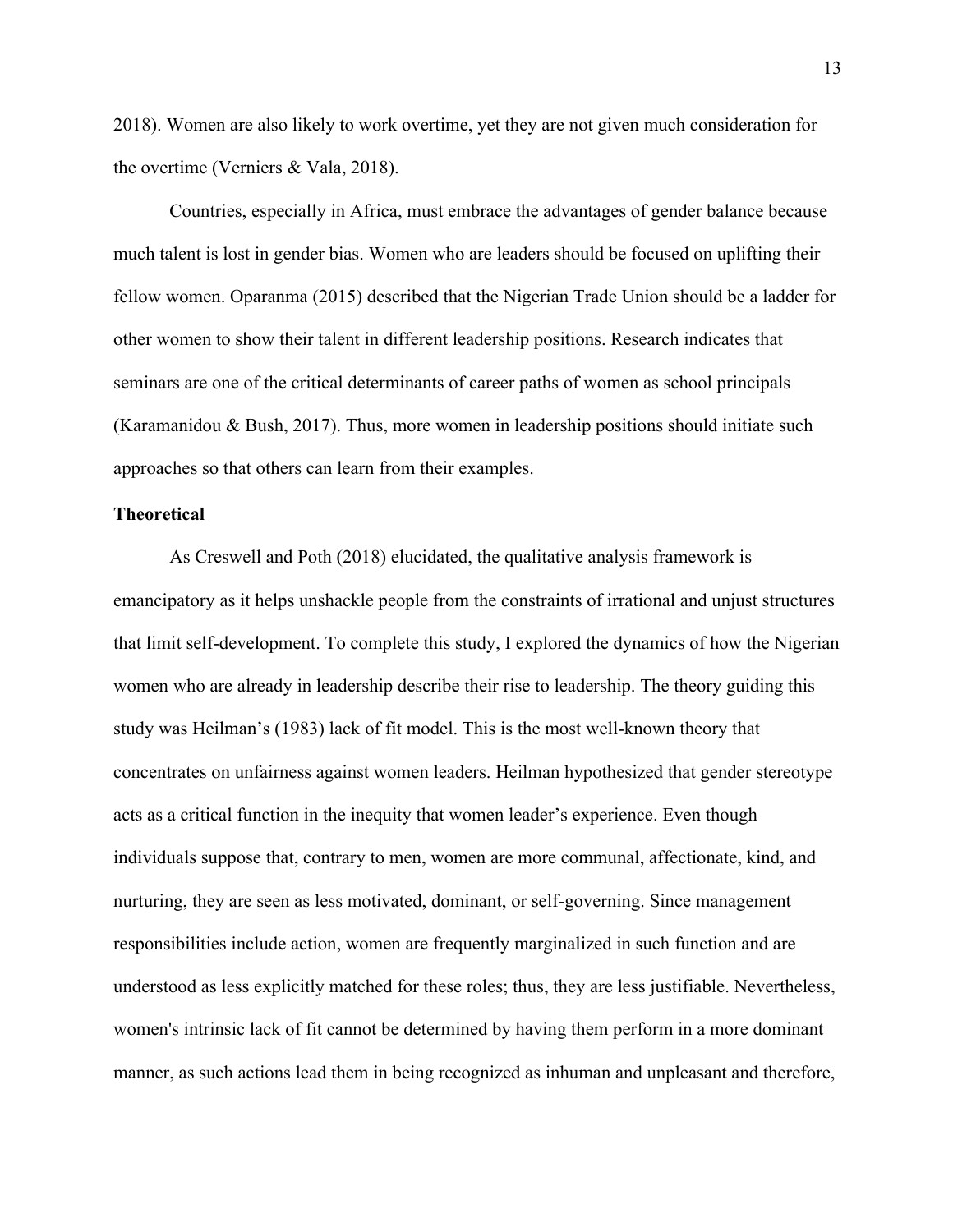also often worthless of other managerial payoff (for example being employed, promoted, fair pay, etc.). Heilman centered on sex labels that defined as fixed philosophy marked on a specific group and by which people are incorrectly assessed due to their gender.

Gender classification can result in an overview and frequently does not correctly replicate the person or group. Consequently, society neglects the chance to control 50% of its presented talent. Society has played a vital function earlier in upholding the situation where gender unfairness is concerned. Current research, for instance, shows that the male personality sides more satisfactorily with leadership ranks and supremacy, whereas feminine personality is parallel with status centered on fostering and cooperation. Heilman (1983) discussed that there is a need to set up different policies to eliminate gender association to counterbalance the place of work circumstances. Heilman included two such plans: (a) stressing the feminine characteristics of status and (b) expelling the male-dominated or woman-only view of professions. Expressive gender stereotypes encourage gender prejudice due to the negative presentation prospect that leads from the insight that there is an unfortunate fit among the personality of women and the qualities believed essential for product presentation in masculine, gender-typed status and function.

The relationship between Heilmen's (1983) lack of fit theory and my focus of the inquiry is aligned because normative gender stereotypes encourage gender prejudice by making prescriptive rules for conduct that stimulate condemnation and societal consequences when they are openly dishonored or when infringement is incidental because a woman is flourishing. Further research has demonstrated that when the sexual characteristics of an applicant is not a matter, both individuals exhibit equal capability in fields such as social direction, oral skills, and mathematics. As a result, this indicates that both genders succeed when they have an equal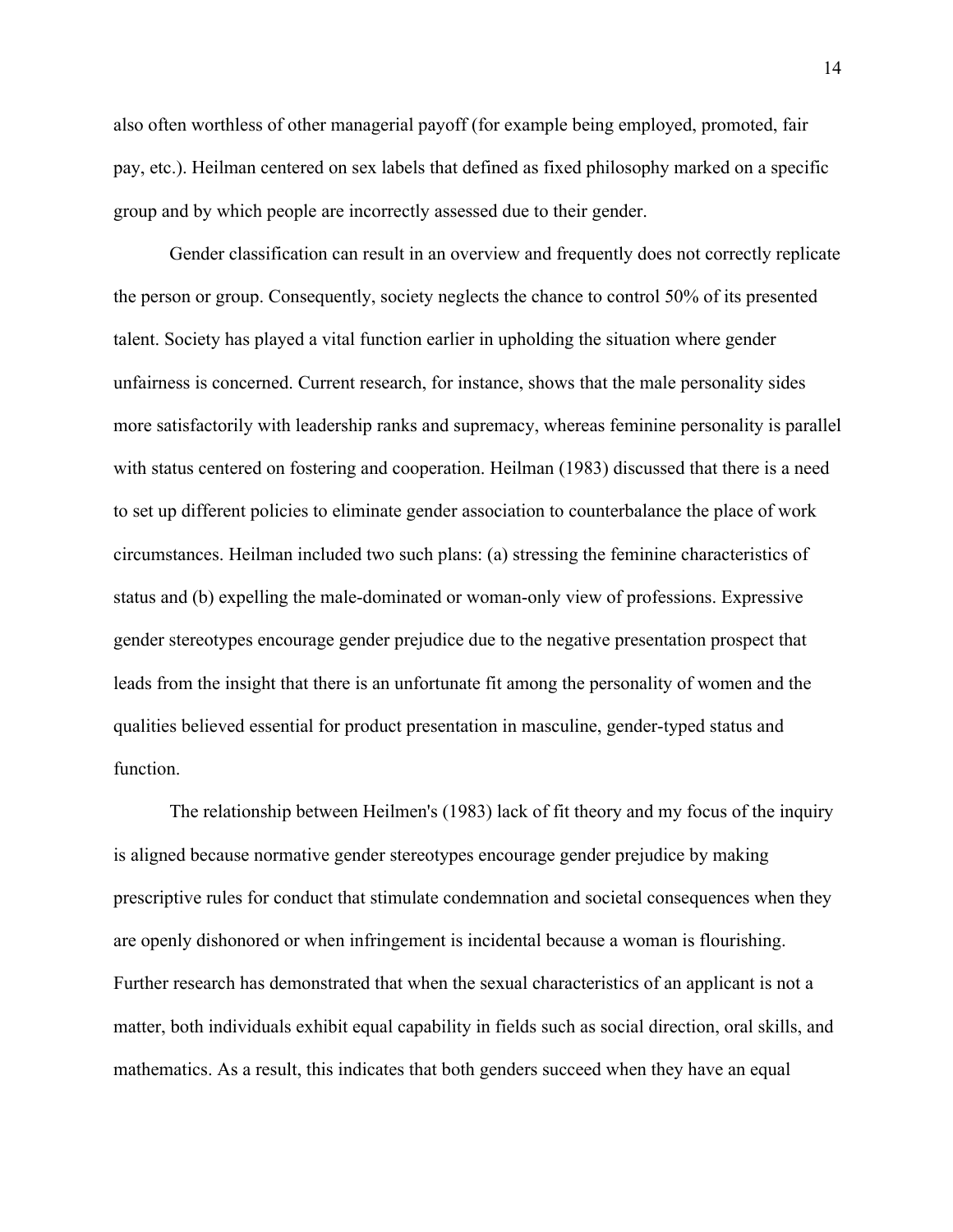chance for development and success. As Heilman's (1983) lack of fit model illustrates, Nigerian women are lacking a critical role model to push and challenge them to higher leadership positions. Despite the several challenges that the Nigerian women face, they have managed to overcome the shackles that hindered their ability to reach their full potential. The description of their rise in leadership is thus motivational to any reader regardless of gender. Power ought to be equal among men and women. It is essential to learn how those in power have maneuvered the challenges. Taylor (2017) described that this knowledge will help to impact the meaning surrounding the experiences of someone. That is why the transformative framework was selected for the study.

#### **Situation to Self**

I am initially from Nigeria, a nation in West Africa referred to as the giant of Africa. My initial research has shown that most women are not accepted to be leaders or bearers of incredible initiatives in Nigeria. The women are expected to have a place in the kitchen and tend to the household only. Most women who make it to the top leadership positions are not selfsufficient in their authority choices. As I perceived how the frameworks were running in Nigeria, I turned out to be exceptionally deliberate, advocating for education, as I knew that consistent education should be my priority if I genuinely want to revolutionize the world. Educating, motivating, and empowering women and men to be educated became a very intrinsic part of my life. My quality has dependably been in accepting training and utilizing the instruction I get to empower others, helping refine the skills they need to lead organizations to success. For over a decade, through the nonprofit I founded known as Empower Africa Initiative, I have assembled and organized designs for teachers and specialists who have a calling for enabling individuals in various limits and different capacities. Together we have journeyed through countries in Africa,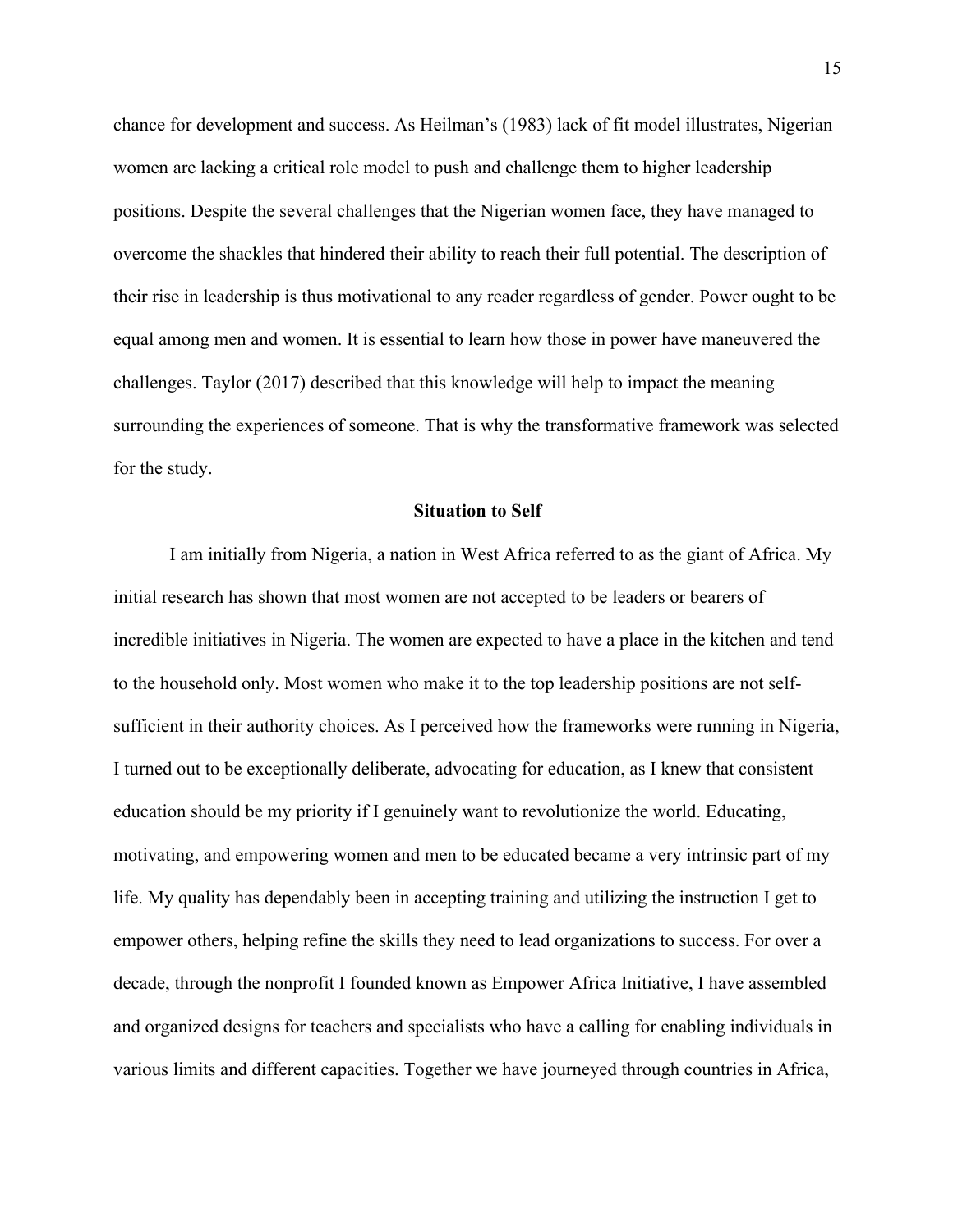Europe, and the Middle East, teaching leadership. Driven by my love of learning, I regularly make efforts to research new information daily, improving my abilities to understand problems deeper and solve them.

The philosophical assumptions that led to my choice of research were ontological and epistemological. The assumptions are that the cultural chauvinism is pressing the Nigerian women to the corner of leadership phobia. Most of the Nigerian women do not want to push the limits because they see men as intelligent and bright enough to lead compared to them. Also, the male jeopardization that women need to be below men in everything was another assumption of the study. I chose these assumptions because they will help guide my view of reality and how I know the reality. I think that these philosophical assumptions were influential in the research process. According to Creswell and Poth (2018), specific beliefs, together with a philosophical hypothesis, are employed in research. That is what I aspired to do in this study. I have a natural hunger for learning and an unquenchable craving for educating others. I am focused, selfdirected, passionate about leadership, and committed. I hold a bachelor's in petroleum engineering, a board-certified qualified mental health license in the state of Virginia, a master's in leadership, and I am completing a PhD in education with a concentration in organizational leadership. Therefore, great concentration was put on the participatory paradigm to show the actual trends of women in the Nigerian leadership.

## **Problem Statement**

Women and men share common characteristics such as knowledge, educational qualification, expertise, and socioeconomic status, yet women are continuously marginalized (Zenger & Folkman, 2019). Women are severely underrepresented in the position of leadership. Studies have shown that only 5.2% of S&P 500 companies' CEOs are women, which is a very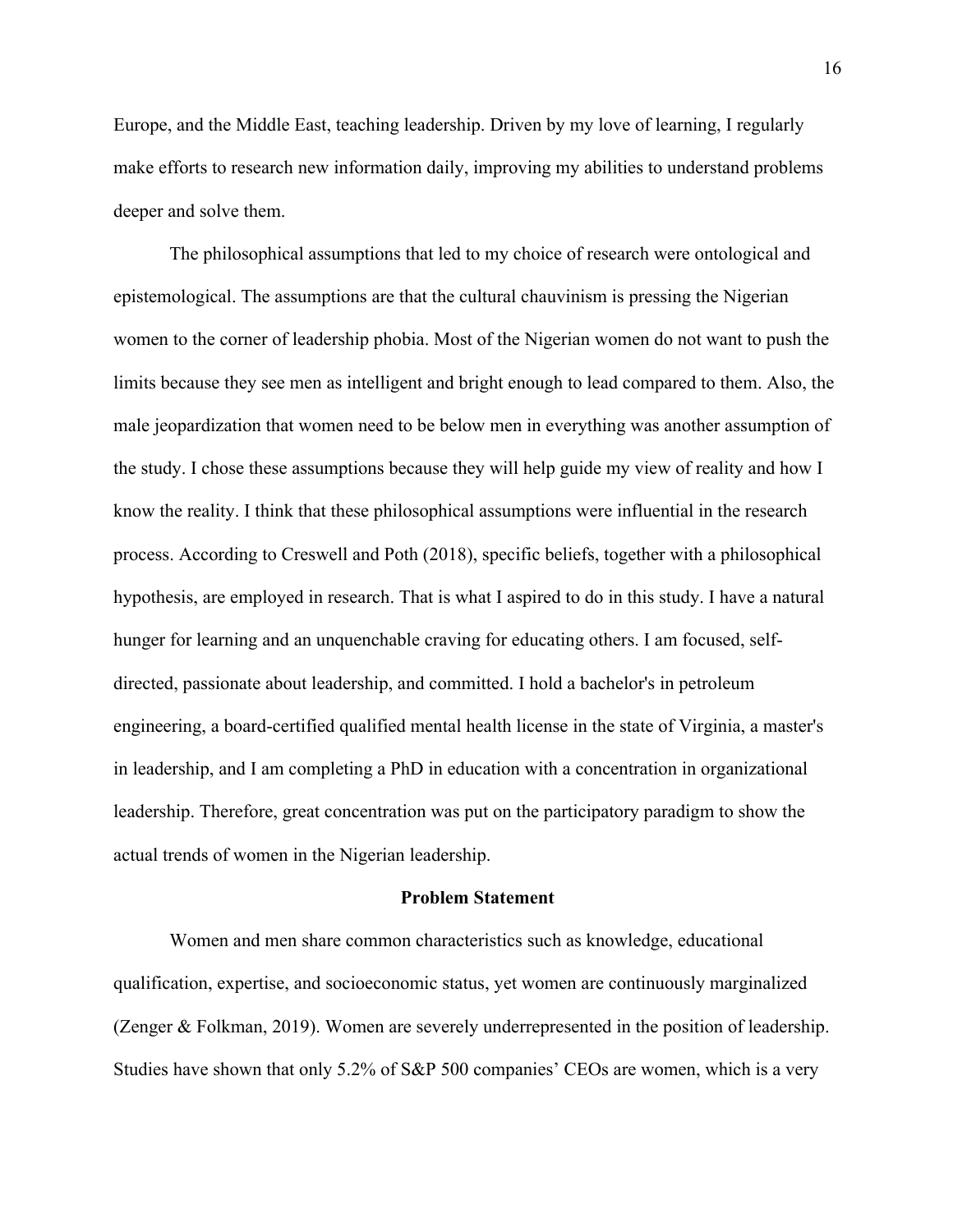small number (Catalyst, 2020). There are many countries that do not even give women a right to feel equal to their male counterparts. In Saudi Arabia, for example, most women feel marginalized and inferior (Hodges, 2017). My first-hand experience in this system has revealed that culture and religion play a significant role in this phenomenon. Thus, there has been an increasingly low inclusion for women who aspire to be in leadership positions. A study of gender in Nigeria cannot ignore glaring socio-cultural issues that confine women's access to education. Obasi (2000) elucidated that the roles of economic deprivation and gender-based tradition in patriarchal ethnic communities combined to keep females out of schools in a cultural context where females are considered inferior to males (Okoli, 2007, p. 39). Okoli (2007) described that as the traditional heir to the father's lineage and one who preserves the family's name, the male child is accorded all rights including a chance to acquire formal education at the expense of the girl child who may be older or more intelligent, even in situations of economic hardship.

This problem that culture brings to the leadership position needs to be investigated further because leadership parity between men and women would positively affect our culture profoundly. Women in leadership positions attribute their rise to hard work, resilience, and confidence. Most women have surpassed all odds to become leaders in the business world. Chinese women are a perfect example who, despite all odds, have been able to overturn fortune and lead in the category of women leaders (Honnen-Weisdorn, Grigoryan, & Ralph, 2017). Despite an unusual scenario considering the history of China compared to countries like the United States, they have managed to act as role models.

Understanding the complexity of female leadership is a topic that needs to be thoroughly explored. This happens in firms, organizations, or even managerial posts; the number of women in the position of leadership is far less when compared to men (Seo, Huang, & Caleb Han, 2017).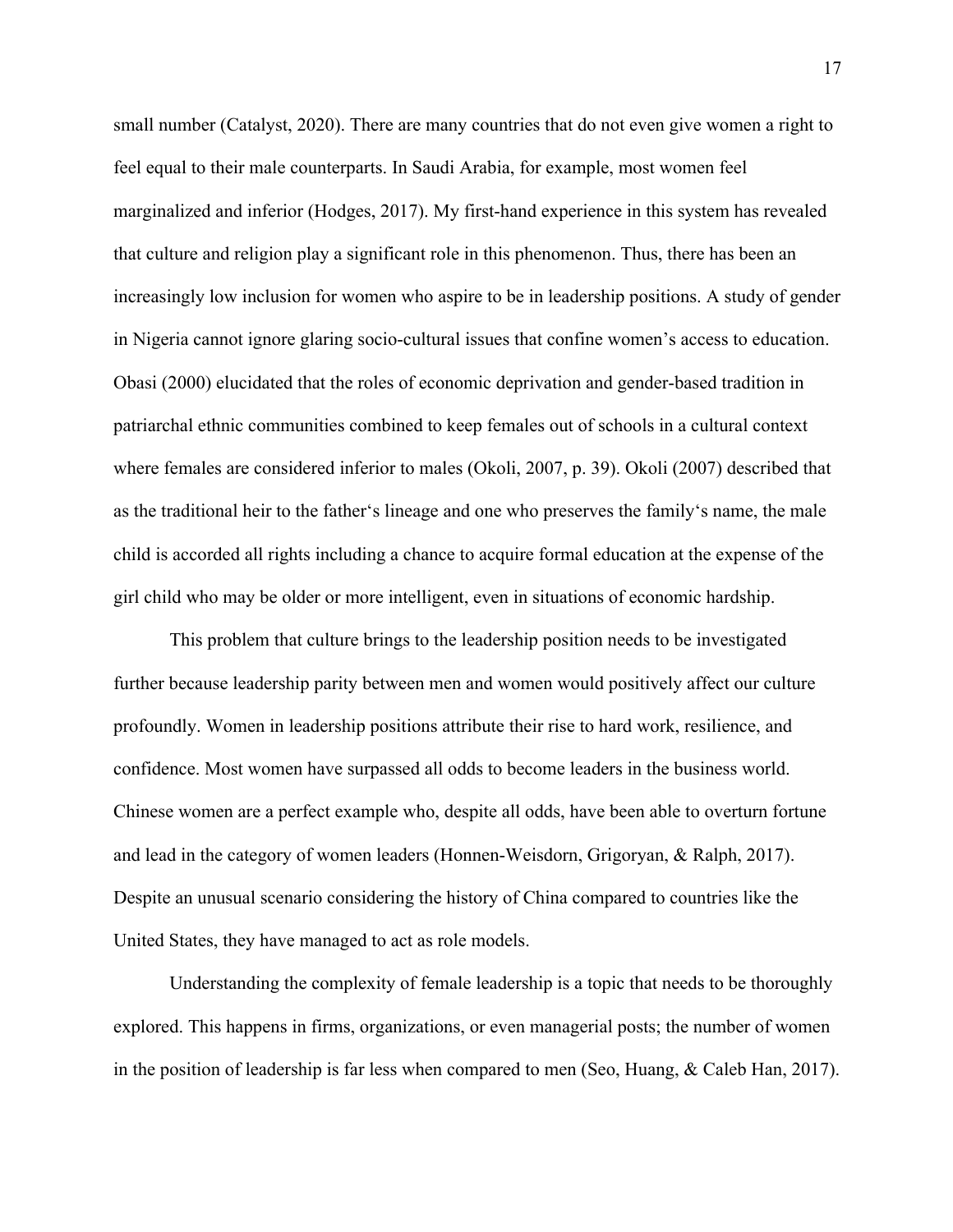Culture does play a massive part in the success of women as leaders (Peus, Braun, & Knipfer, 2015). Questions regarding these differences, and why there is a lack of female representation in the positions of leadership are continuously raised. Johnson, Hekman, and Chan (2015) contemplated that women are less likely to be selected, even if they are better for the job. In Nigeria, women are not given a chance to explore their full potential when it comes to their professional lives (Okafor & Akokuwebe, 2015). In this study, how women describe their rise to the positions of leadership in Nigeria was explored.

#### **Purpose Statement**

The purpose of this multiple-case study was to understand how women describe their rise to leadership in Nigeria, which will generally be defined as a phenomenon where the number of women at the helm of the affairs of leadership in a system is generally low. The theory that guided this study was Heilmen's (1983) lack of fit model as it explains the relationship between the unfairness against women who aspire to be leaders and how women describe their rise to leadership. In a multiple case study design, the researcher explores a real life, multiple-bounded system through detailed, in-depth data collection involving multiple sources of information (Creswell, 2007).

Creswell (2007) mentioned that qualitative methods are usually selected when the researcher's intent is to describe and understand a complex phenomenon from the perspective of the participants. Qualitative research enables individuals to share their stories and have their voices heard. Creswell (2007) described that qualitative methods are appropriate because of its distinctive methodological traditions of inquiry that explores a socio human problem.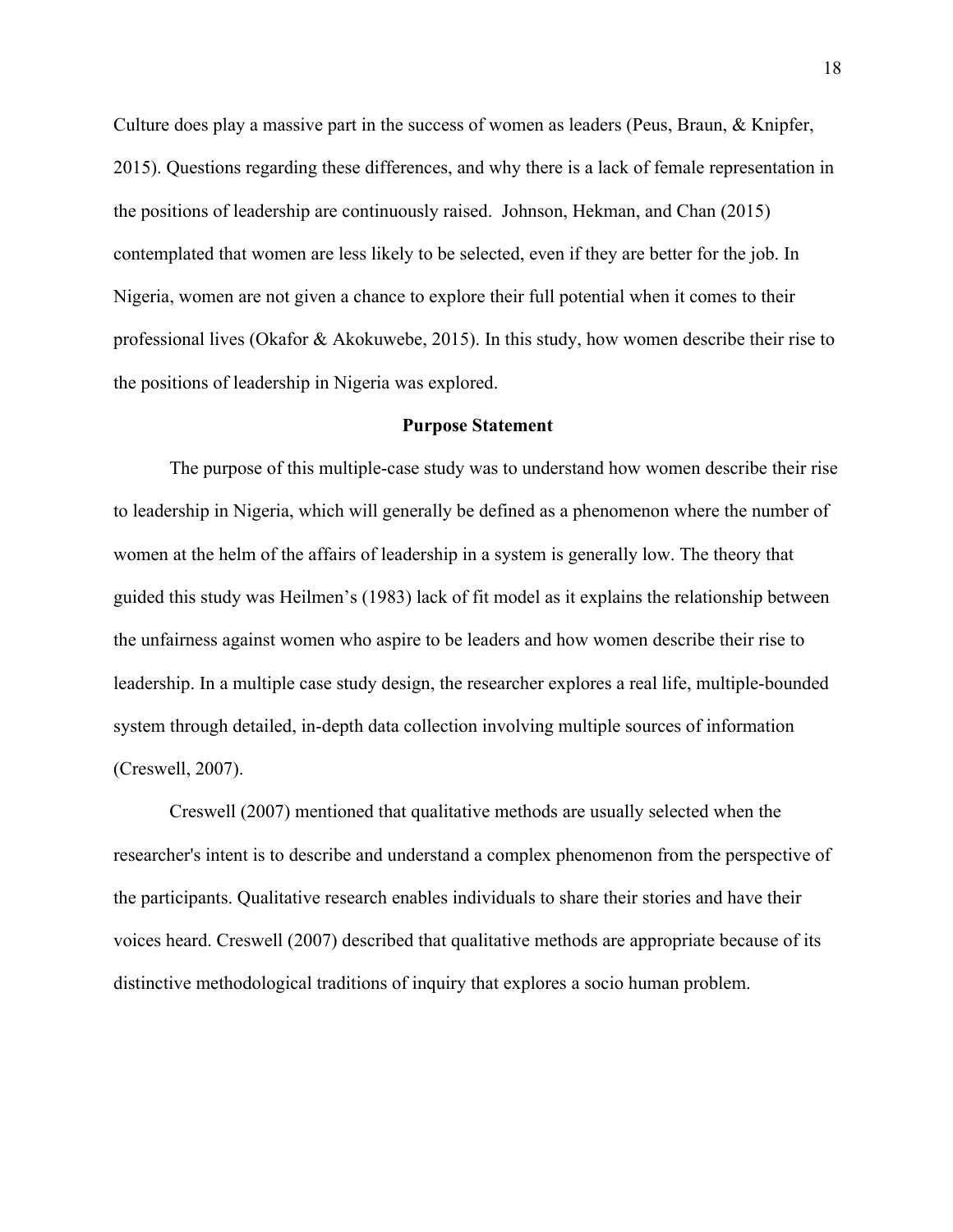## **Significance of the Study**

# **Theoretical Significance**

Heilmen's (1983) lack of fit model theory concentrates on unfairness against women leaders. Gender stereotype act a key function in the inequity that women leaders experience. Even though individuals suppose that, contrary to men, women are more communal (affectionate, kind, nurturing, etc.), they also trust that they are less motivated, dominant, or selfgoverning, etc.). Because leadership responsibilities need action, women are frequently marginalized in such functions and are understood as less well-matched specifically for them and thus less justifiable. Heilman (1983) focused on sex labels and defined these labels as fixed philosophy marked by a specific group by which people are incorrectly assessed due to their gender. Gender classification can result to overview and frequently does not correctly replicate the person or group. This study can enable women to broaden their interest in leadership positions. The research could aid in raising the number of women in active leadership positions in Nigeria. Gender diversification enhances an organization to fruition (Jogulu & Wood, 2014). The central aspect of this study focuses on how women describe their rise to leadership in Nigeria. Several studies have been conducted specifically on the topic of women in leadership throughout the world and equally the best leadership strategies that leaders need to apply to embrace organizational productivity and success.

### **Empirical Significance**

This study may help women to have a better understanding of the best leadership styles that can enhance productivity and future success in different managerial positions in an organization. Transactional leadership, autocratic leadership, authentic leadership, laissez-faire leadership, and transformational leadership are a few of the prevalent leadership styles. The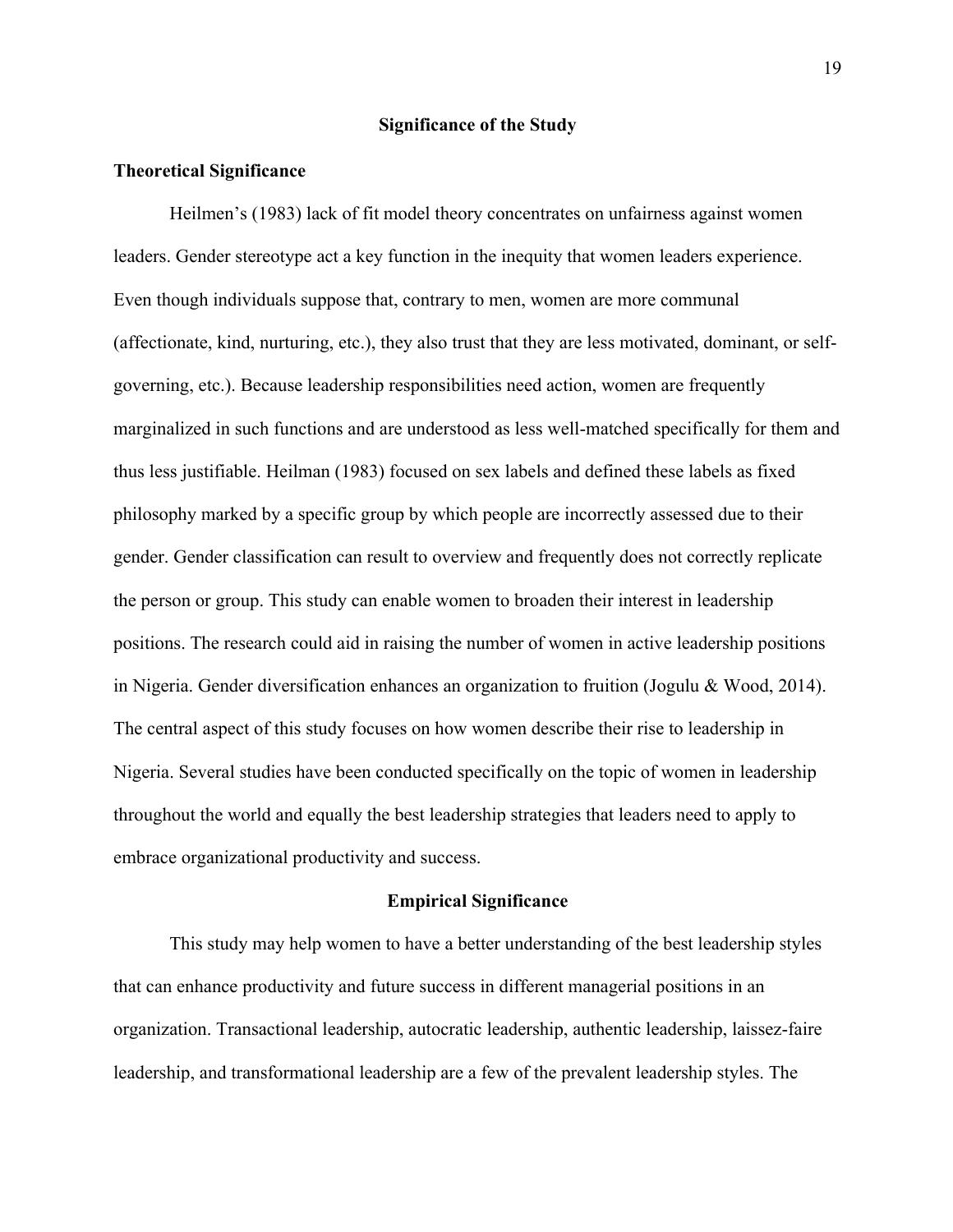transformational style focuses on building proper communication channels, the proper motivation of the employees, and thorough goal setting. Recent researchers have shown that the transformative leadership style is mostly employed by women who are in the position of leadership, which makes them effective leaders in most of the cases (Jogulu & Wood, 2014). Researchers have also determined that the literature of the past has not focused on the importance of female leadership, which became a hindrance to the growth of females as leaders (Jogulu & Wood, 2014). This study about how women describe their rise to leadership in Nigeria can critically help women and society in general to understand that they have the required potential to delve into positions of leadership.

## **Practical Significance**

This study detailing how women describe their rise to leadership in Nigeria can avail all countries throughout the world a reason to give women the opportunity to lead different organizations including high political positions. The study may similarly help men to recognize women as capable leaders who run different departments to greater prosperity. Women are known for their carefulness in handling different issues, an authentic indication that always embraces success in whichever leadership positions that they lead (Jogulu & Wood, 2014). Holistically, women in Nigeria can come out of their cocoons and vigorously fight for their space in society when it comes to being at the helm of leadership where decisions are made in the country.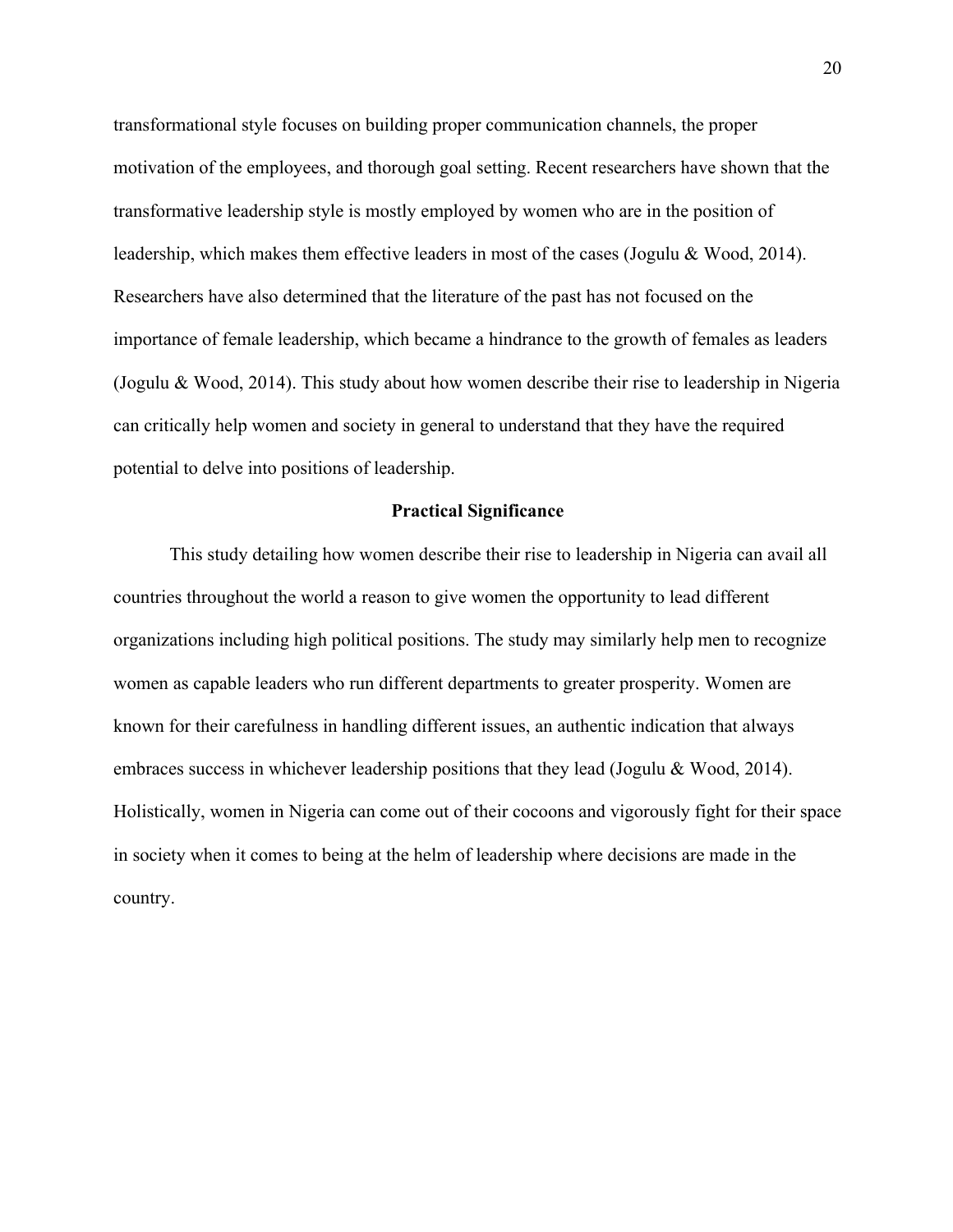## **Research Questions**

The essence of my research central question is to capture the stories of the Nigerian women in leadership so that it will serve as a resource for women who aspire to lead. The central question of the study will be supported by three sub-questions.

# **Central Question**

How do female describe their experiences rising to the positions of leadership in Nigeria?

# **Sub-Questions**

How do female leaders in Nigeria describe the lack of women rising to leadership in Nigeria? How do female leaders in Nigeria describe their transformational moment? How do female leaders sustain their rise to leadership?

## **Definitions**

- 1. *Discrimination* Discrimination is different treatment applied to individuals in a comparable situation (Marta-Claudia CLIZA, 2018).
- 2. *Epistemology* Epistemology goes to the very foundation of how knowing is shaped; in other words, it deals with the pivotal foundation stone of understanding (Forouharfar, Seyed, & Salarzehi, 2018).
- 3. *Leadership -* Leadership is the process of interactive influence that occurs when, in a given context, some people accept someone as their leader to achieve common goals (Silva, 2016).
- 4. *Phenomenology -* Pheomenology describes the phenomenon through the consciousness of the participants (Jackson, Vaughan, & Brown, 2018).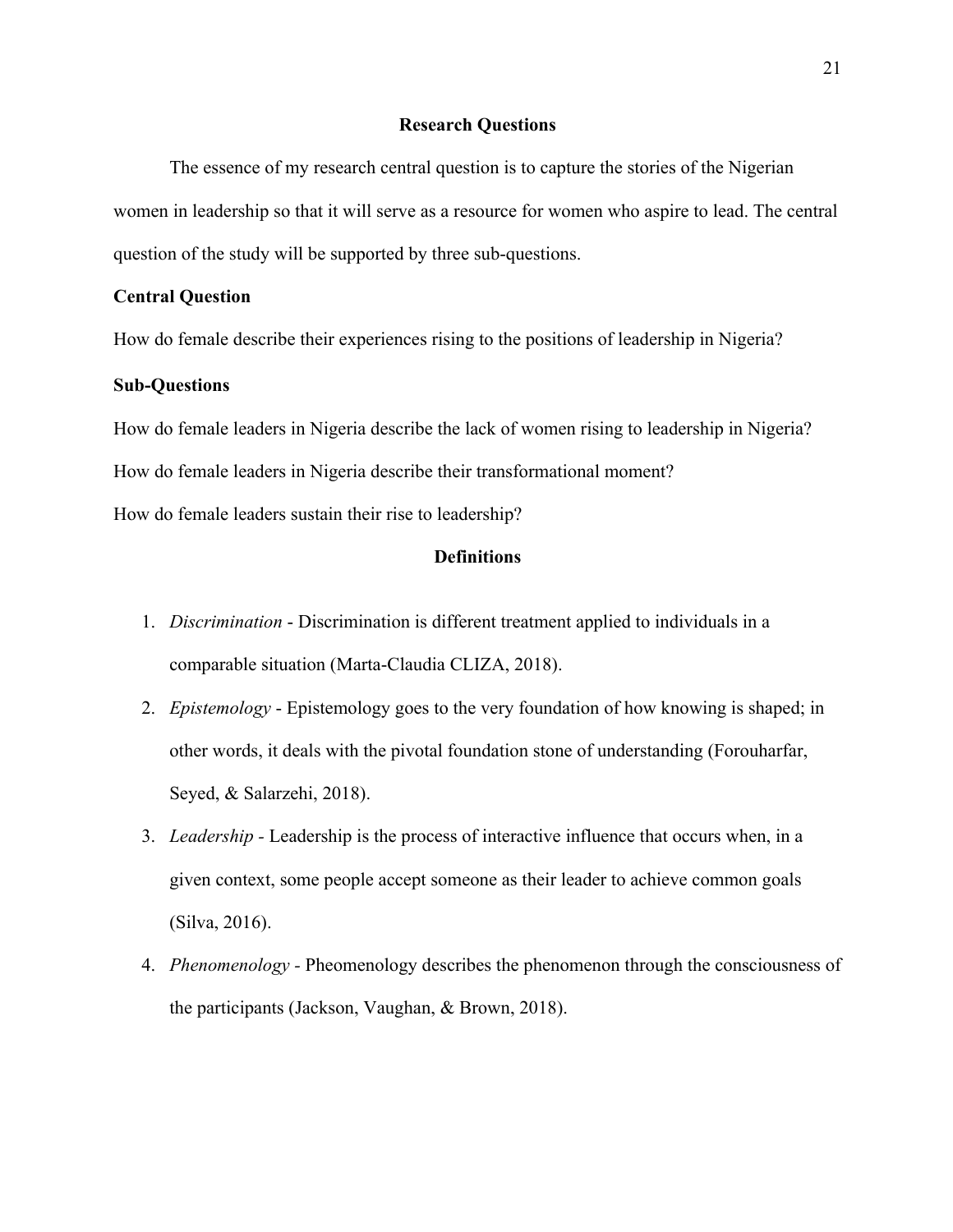- 5. *Ontology* Ontology is formal artifacts that are designed to represent the knowledge related to a specific or generic domain in terms of the relevant concepts, relationships between these concepts, and the instances of these concepts (Zablith et al., 2015).
- 6. *Stereotypes -* Stereotypes are assumptions made about people; these assumptions are made based on the behavior of the people observed, one's own ignorance, narrow mindedness, or individual past experience with a particular person (Brink & Nel 2015)
- 7. Transformational moment A transformational moment refers to the extent to which individuals openly explore, resolve, and personally grow from their life experiences so that these experiences become transformative (Whitehead & Bates, 2016).

### **Summary**

Female leadership is a topic that is emerging all around the world. As the call for equality and a better understanding of leadership is sought after, the question could be answered through several different facets. This is because leadership itself is a very complicated topic. Furthermore, when the aspect of gender is introduced, it becomes so much more complicated. Looking at the literature, there must be several steps taken to ensure that women have the same opportunities to become leaders as males do. Some hindrances prevent women from taking leadership positions in ways that men do not have to face. Throughout history, males have been in power, so males are the ones who have learned the different opportunities that leadership presents.

In most cases, they are the ones who are preferred to become leaders, just because of their gender. This is the very first hurdle that many females face when it comes to their journey of leadership. Through the various studies that have been explored for this literature review, this is a common theme occurring in these articles. The studies have shown that female working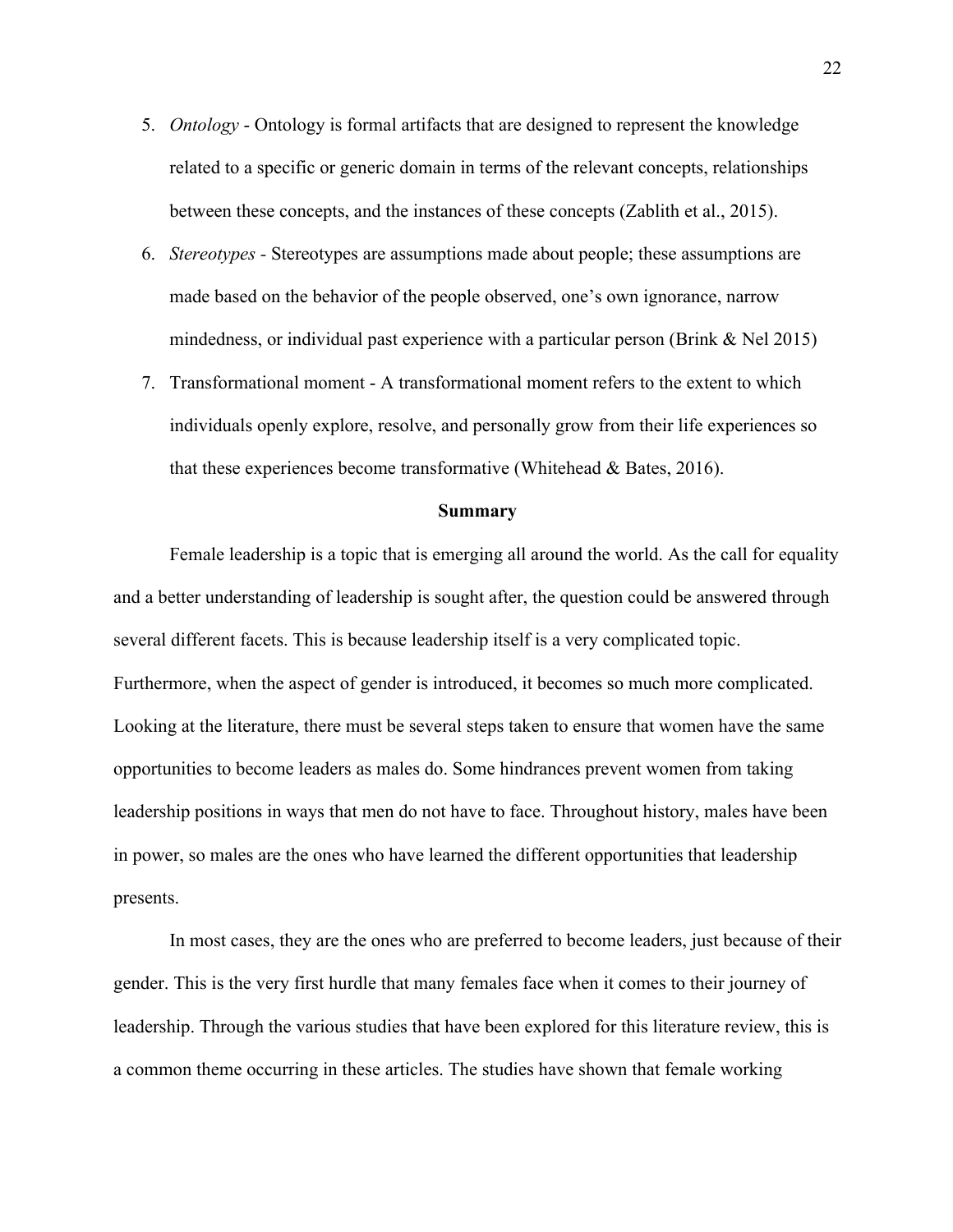environments are much more communicative and could be more effective in various settings. Workplaces that have female leaders are less likely to have conflicts, and they could provide a space for the followers to grow. However, there are not many female leaders in the corporate world, which is a massive setback for this gender. Historically, it has been perceived that women are not good leaders and that they should not be put in positions of leadership. Women also tend to misjudge their qualities, which leads them to refrain from seeking out the positions of leadership. With the current advancement in the world, female leadership is emerging at a fast rate, yet women still face much discrimination in their workplace. Therefore, workplaces must introduce a cultivating environment so that their female employees could have the right environment for their growth. This could assist in ensuring that women have the same opportunities to become leaders and cultivate their leadership qualities so that they could have more comfortable lives.

There is a gap in the literature that exists when it comes to how women could become great leaders. Through all the research, it is seen that there was also a lack of research on how the biases against women in the workplace could be reduced. This study also aims to ensure that the biases against women are explored for a better understanding of female leadership. This study was a much-needed addition to the empirical research regarding the ways that women could surpass crucibles in their professional life, and how they can attain leadership positions through the qualities that they possess as they strive to be seen, heard, and respected in their rise to leadership in Nigeria.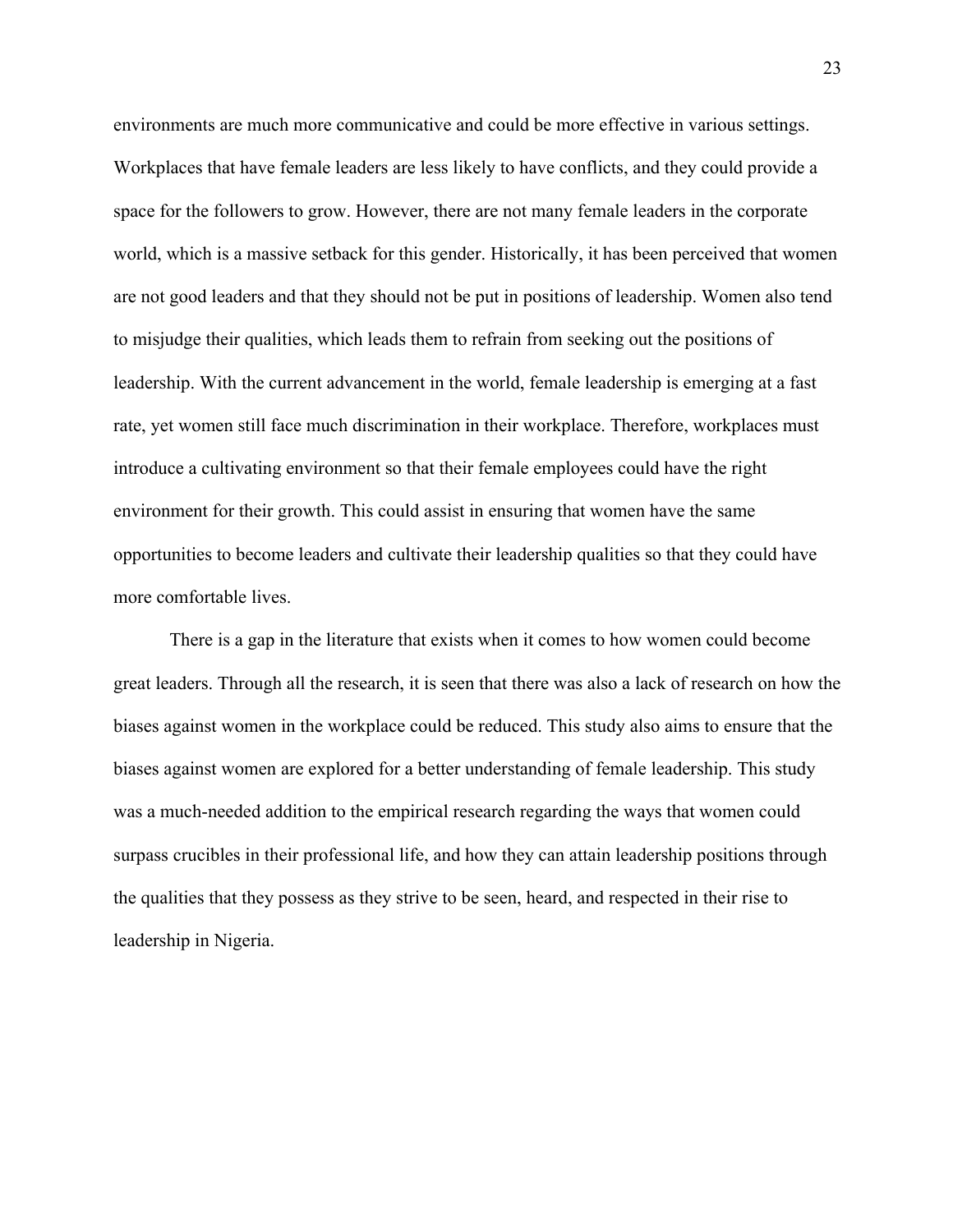#### **CHAPTER TWO: LITERATURE REVIEW**

#### **Overview**

This chapter entails the literature review, which will explore various research concerning how women describe their rise to leadership in Nigeria. Specifically, it will synthesize other scholars' findings on women leadership in Nigeria and the theoretical framework encompassing both liberal feminism and patriarchy. The literature review will also explore the extant literature on various barriers that women encounter in their rise to leadership, specifically in Nigeria. Carli and Eagly (2016) described that although women no longer lack all or nearly have all access to leadership, full equality is still a somewhat distant goal, and women have the burden of overcoming obstacles that men do not face. This literature review will also explore how education is essential in developing leaders. Smith (2017) posited that education is vital in developing leaders. On a global scale, all issues concerning women being marginalized and scarcely participating in issues to do with politics and making vital decisions in the society have continued to attract much concern from various stakeholders, including scholars. It is undeniable that both men and women have different biological and physiological makeup, but they share all features which can enable women to achieve just like their male counterparts in terms of educational achievements, socio-economic status, and careers. Ademuson (2016) argued that even though women pose equal abilities to accomplish what men can do, they have continued to be marginalized in most spheres of factors concerning public life. In a country such as Nigeria, women live to respect obnoxious social norms. They have, for a long time, been excluded from practicing their political rights and are economically disadvantaged compared to their male counterparts. From a census conducted in 2006, women form 49% of the entire Nigerian population even though the country has continued to experience a significant gender gap when it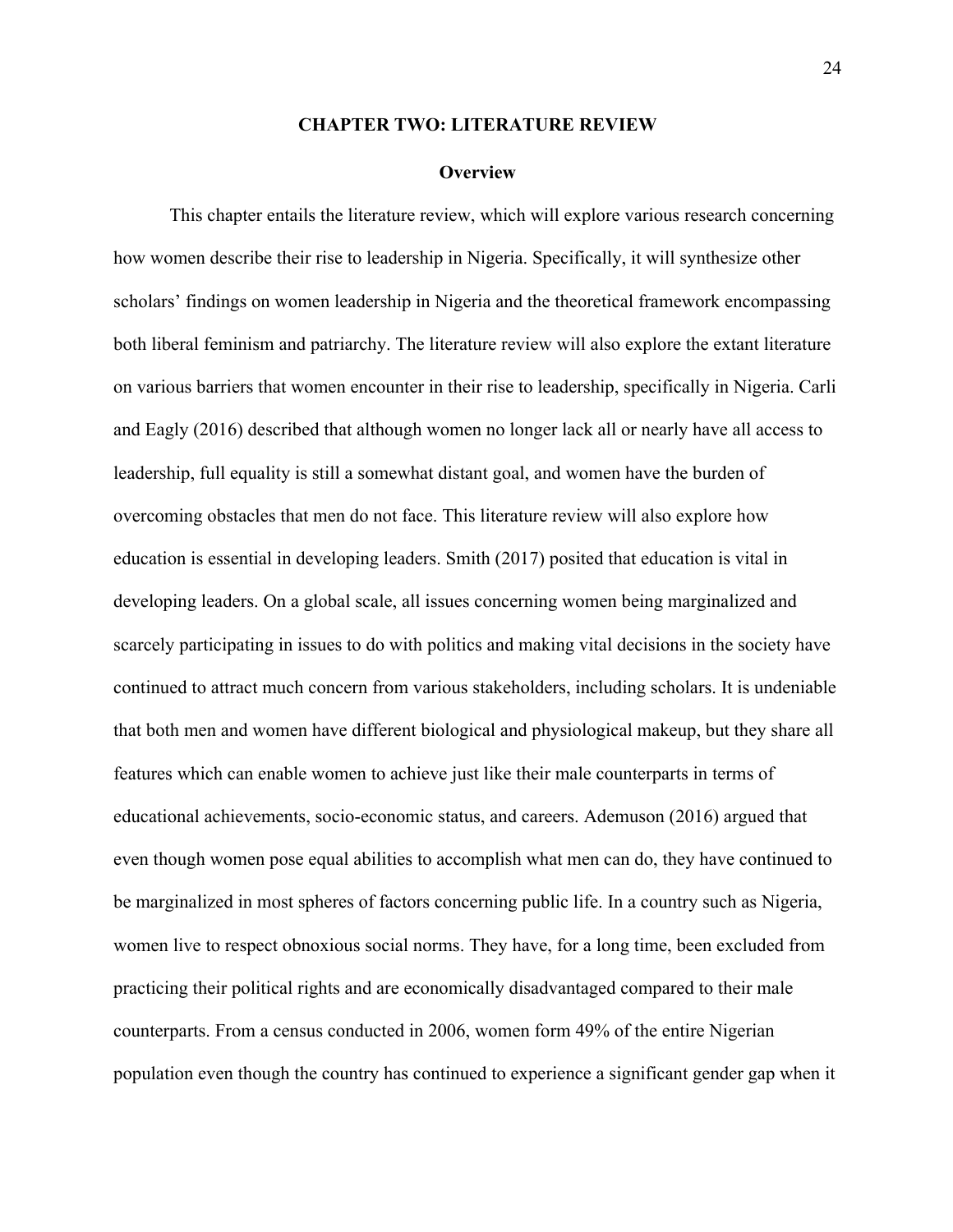comes to leadership. Women have continued to be poorly represented in politics, economic management, and form majority of socio-economic disparities.

Women in Nigeria have various obstacles that prevent them from attaining leadership positions, commencing from the mind, culture, and psychological self-perspective to external forces. Psychologically, women underrate themselves that they cannot lead any better than men. The majority of Nigerian women are often identified in context to the positions of their husbands, fathers, or families instead of their rights and capacities as individuals. Women who are not educated would often depend on the title of their husbands to accrue power, presence, and voice. Often time, these women lose their voices when their husband is no longer in the position of authority or when the source of power is no longer available. According to Tijani-Adenle (2016), the identification of female leaders and managers concerning their powerful husbands or influential families is also not limited to Nigeria. In Nigeria, women understand that men are the kingpins from households to political life. Thus, in many leadership opportunities that arise in Nigeria, it is mostly men who compete for the seats and only a few women, who at this point, are often seen as perpetrators by their fellow women. Sandberg (2013) suggested that it is not others who hold women back, but it is often women themselves. Connectedly, this study highlights the various obstacles that are engulfing women and preventing them from joining leadership positions in Nigeria.

## **Statistics**

Nigeria, just like other similar African countries, suffers from gender inequality, and this has been a consistent problem ever since the country was created in 1914. Many decades have passed, and many organizations, including the United Nations, have launched campaigns to achieve equality. However, women have continued to be under-represented in the socio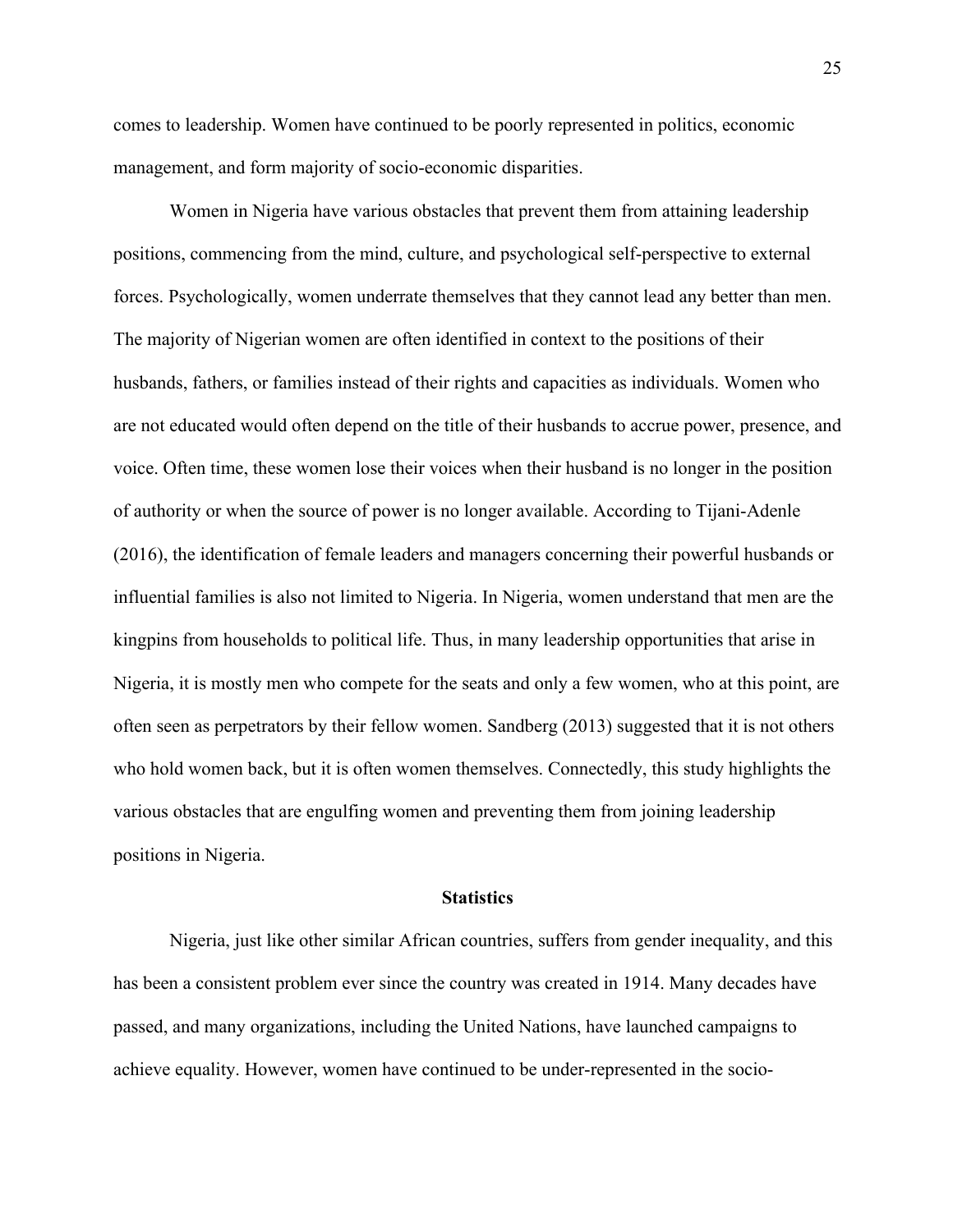economic and political sphere. The figure below shows a summary of the unemployment rate among women compared to men in Nigeria from 2010 to 2016. Figure 1 illustrates a steady rise in gender gaps related to unemployment.



From "Women and Political Leadership in Nigeria," by T. M. Fapohunda, 2012, *Lagos State University Academic Journal,* p. 242. Copyright 2012 by Lagos State University. Reprinted with permission.

*Figure 1*. Unemployment Rate.

As illustrated in Figure 1, in 2010, women's unemployment rate was 15.3%, which was much higher that the 11.5% unemployment rate for men, and the trend has continued to worsen in the last six years.

As seen in Table 1, the gender gap in women unemployment scored 0.6391, and Nigeria was ranked 118 out of 142 countries that participated (Orji, 2017).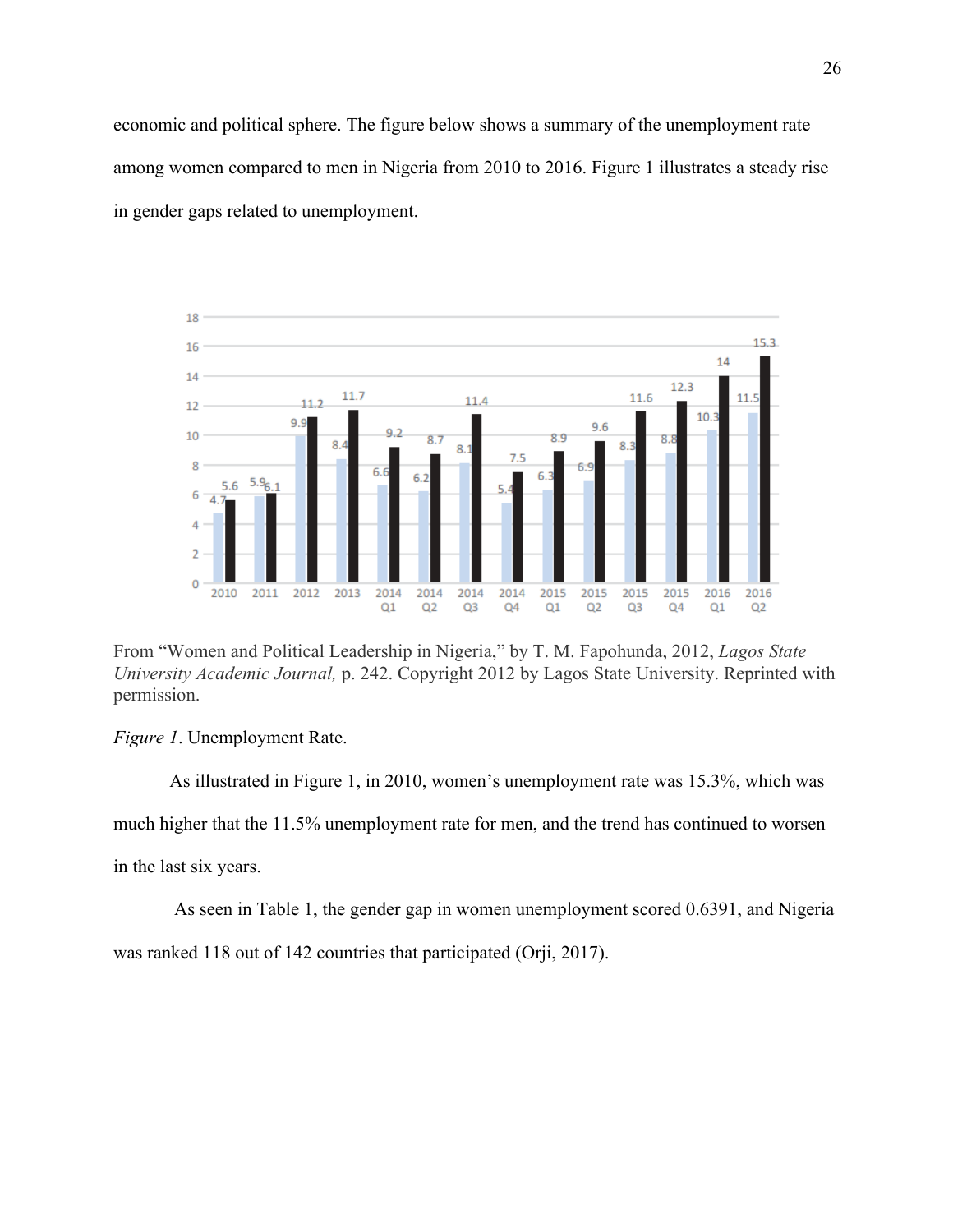### Table 1

| Country             | Score | Rank |
|---------------------|-------|------|
| Rwanda              | 0.785 | 7    |
| <b>Burundi</b>      | 0.757 | 17   |
| South Africa        | 0.753 | 18   |
| Mozambique          | 0.737 | 27   |
| Malawi              | 0.728 | 34   |
| Kenya               | 0.726 | 37   |
| Lesotho             | 0.726 | 38   |
| Namibia             | 0.723 | 40   |
| Madagascar          | 0.721 | 41   |
| Tanzania            | 0.718 | 47   |
| Cape Verde          | 0.713 | 50   |
| <b>Botswana</b>     | 0.713 | 51   |
| Zimbabwe            | 0.701 | 63   |
| Senegal             | 0.691 | 77   |
| Uganda              | 0.682 | 88   |
| Swaziland           | 0.677 | 92   |
| Ghana               | 0.666 | 101  |
| <b>Mauritius</b>    | 0.654 | 106  |
| <b>Burkina Faso</b> | 0.650 | 110  |
| Liberia             | 0.646 | 111  |
| Nigeria             | 0.639 | 118  |
| Zambia              | 0.636 | 119  |
| Angola              | 0.631 | 121  |
| Ethiopia            | 0.614 | 127  |
| Guinea              | 0.601 | 132  |
| Cote d'Iviore       | 0.587 | 136  |
| Mali                | 0.578 | 138  |
| Chad                | 0.576 | 140  |

*Gender Gap in Women's Unemployment*

From "Women Domination and Oppression in Nigerian Society: Implications for Sustainable Development." by A. Ademuson, *African Journal for the Psychological Studies of Social Issues,* p. 234. Copyright 2016 by African Journal for the Psychological Studies of Social Issues . Reprinted with permission.

These figures indicate that Nigerian women are exposed to inequalities in terms of accessing better health, better education, and economic empowerment, and they barely can access positions in political leadership domains. Throughout Africa, Nigeria was ranked 21 of 28 countries with high gender gaps. Edinburgh (2008) stated that Nigeria only maintained 6.7% of women in senior leadership positions in parliament, which was caused by weak economic empowerment and academic achievements.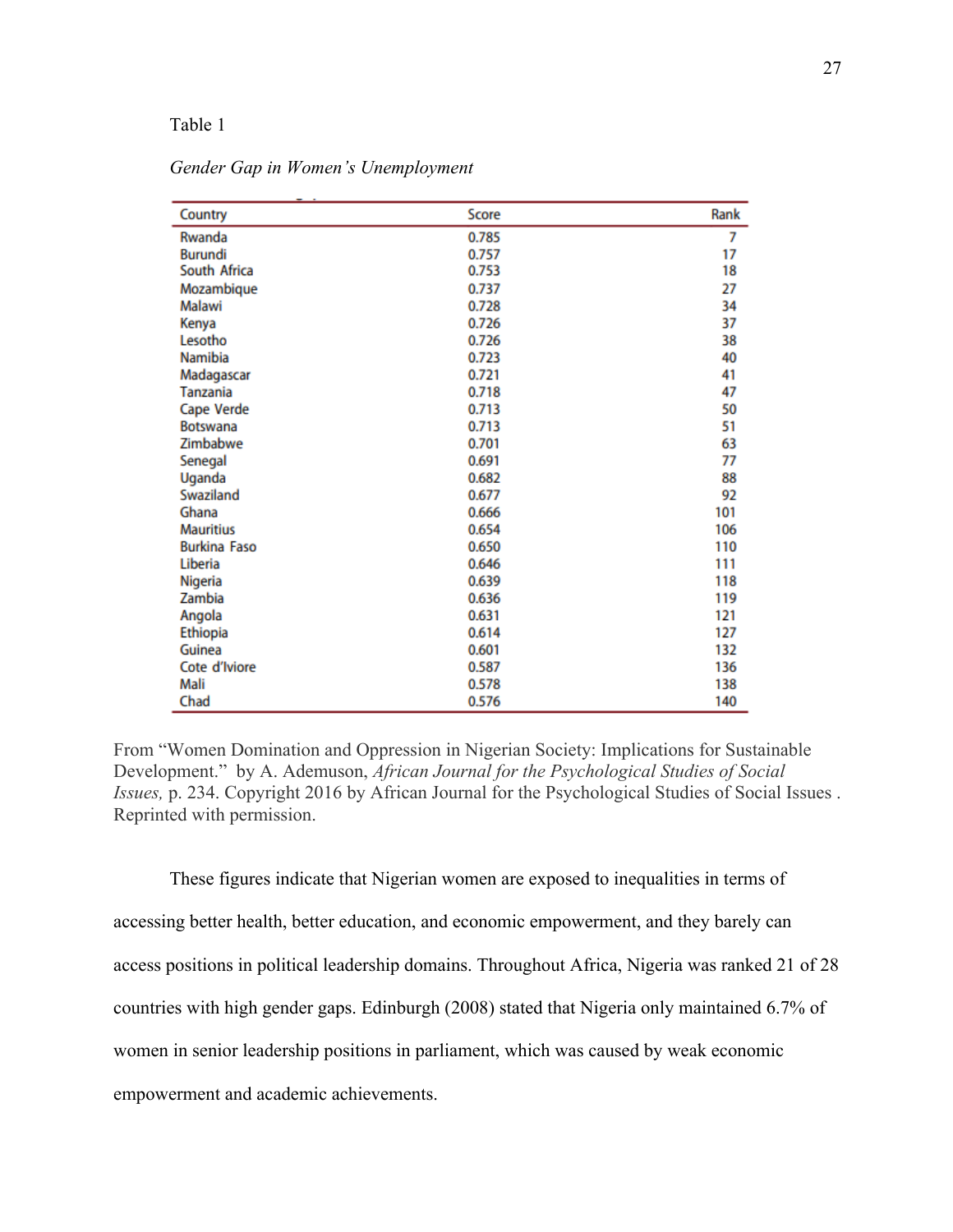### **Theoretical Framework**

This study is guided by the Heilmen's (1983) lack of fit model theory and gender oppression theory that encompasses the patriarchy and liberal feminism approach. The current state of low participation of women in leadership owes to several factors such as illiteracy and socio-culture practices. This, as a result, has a severe effect on development, good governance, and leadership of any nation such as Nigeria.

# **Lack of Fit Model**

Heilman's (1983) lack of fit model explains how gender discrimination and self-limiting behaviors of women affect their ability to move up the leadership hierarchy. Heilman used this model to focus on sex stereotypes. Heilman defined sex stereotyping as the preconceived notions set for a specific group by which people are wrongly judged due to their gender. Additionally, sex stereotyping, in most cases, results in over-generalizations and often does not reflect the group or individual capability. Hence, society misses out the chance of harnessing half of the available talent. Heilman further reiterated that sex stereotype incidences often face women as opposed to men. Arguably, it is women who are discriminated against in different spheres of life. Unfortunately, society is responsible in the past for maintaining the status quo, which makes gender to be biased. Heilman depicted in the lack of fit model that masculine qualities align more favorably with power and leadership positions, while feminine traits match well with collaboration and nurturing. Alternatively stated, Heilman argued that men have high chances of being aggressive, ambitious, and competitive, while women are perceived as passive, caring, and lacking ambition.

Slattery and Woehr (2014) elucidated that the proportion of women working across all sectors in the current generation has greatly increased in the last few decades, but women have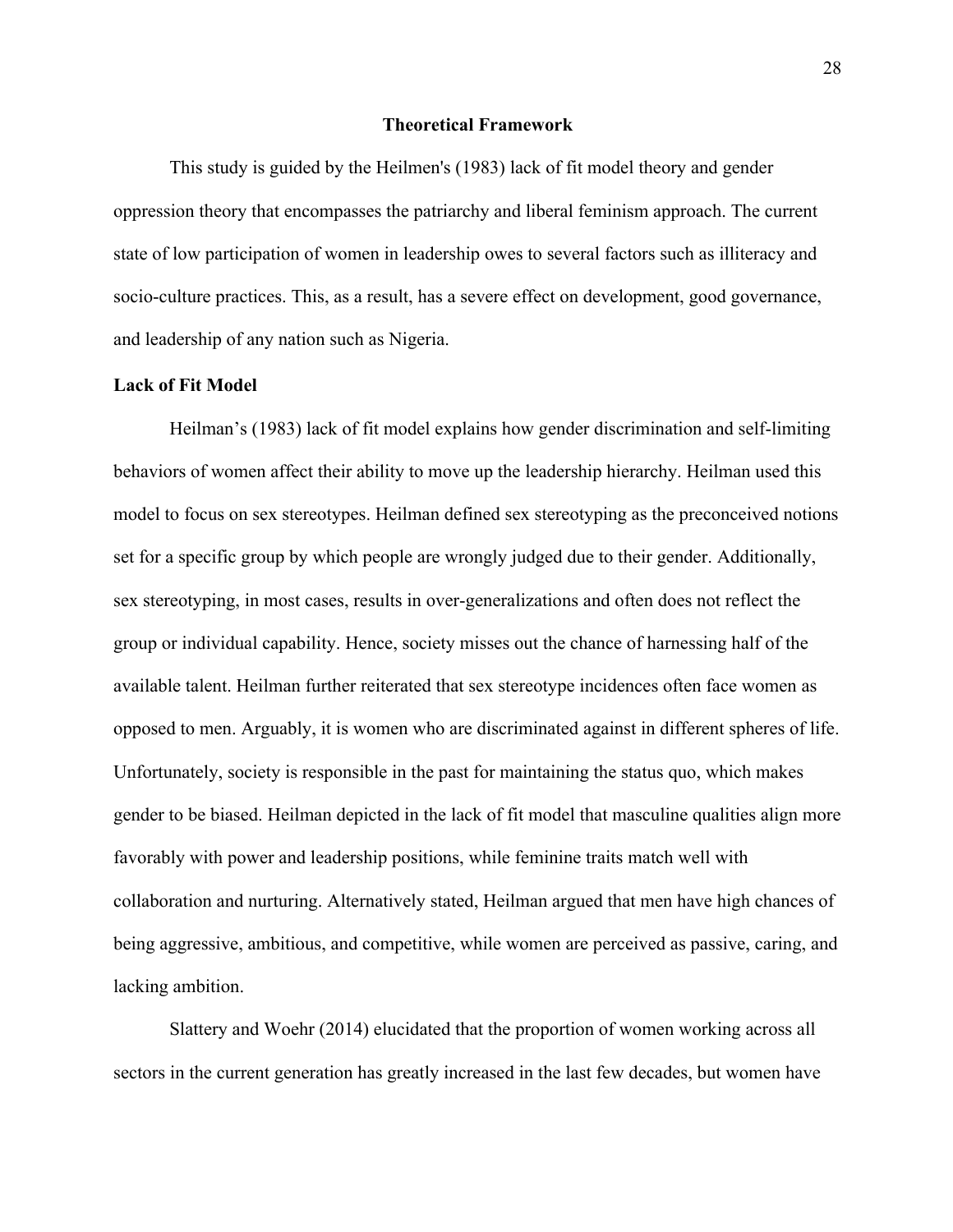continued to be underrepresented in high organizational levels. Women only occupy 3.8% in Fortune 500 CEO seats around the world and 3.2% of heads of boards in most significant companies in the European Union. According to a study conducted by Edinburgh (2008), women's under-representation in most elite leadership positions results from the belief that men are more effective leaders than women, but individuals forget that in the current generation, female type of leadership is highly desired. Slattery and Woehr (2014) argued that recent studies indicate women are better managers and leaders than men because their leadership style is more suited for current organizations, unlike before. This is because women are more likely to adopt collaborative and empowering leadership styles, unlike men who prefer command and control styles of leadership. Ademuson (2016) argued that stereotypical perceptions that women cannot make good leaders and managers stem from the fact that their characteristics do not fully match the roles of leadership. Men are seen as more suitable for leadership positions because of their masculine nature and the masculine roles that are readily available in leadership positions. Fapohunda (2012) posited that leadership is about power, and in most cases, it is associated with men. Ever since time immemorial, men have held on to power, and as a result, they have engrained several stereotypes about their female counterparts. These stereotypes have prevented women from taking up leadership positions in the society and thus, have prevented them from striving to reach their rightful positions as their equal partners. Negative beliefs about women in power are still rampant, even in the current Nigerian society. Even though women constitute about 50% of the entire Nigerian population, they are not sufficiently active in senior leadership and management positions. They have suffered much inequality, especially when it comes to political representation, managing their economies, and becoming authentic leaders.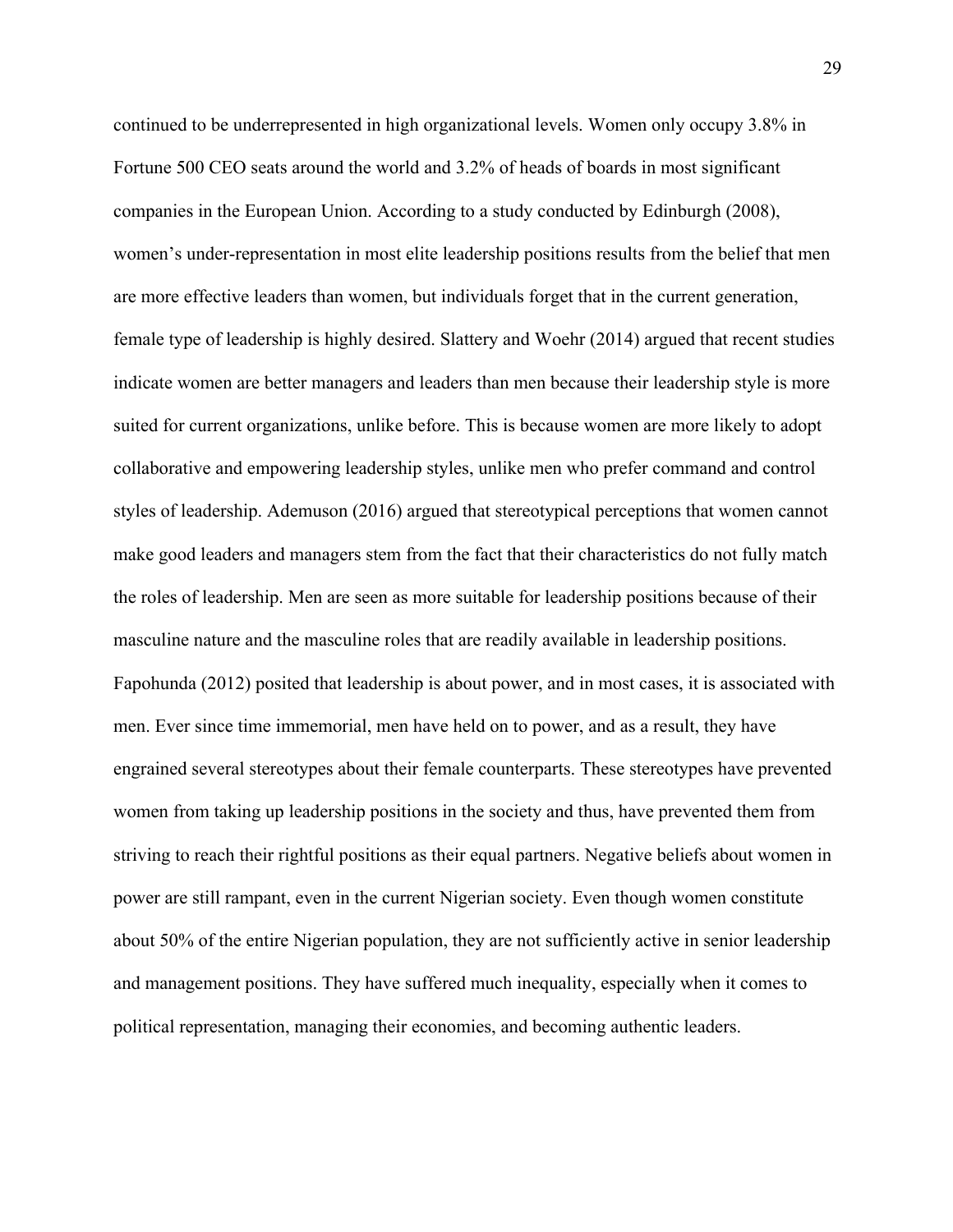**Gender stereotypes**. According to Anigwe (2014), women in Nigeria have continued to secure more jobs, and their numbers have significantly increased in recent years at the workplace. More and more women are playing the roles that were once done by men, even though descriptive gender stereotypes continue to thrive in many employment settings. The increasing beliefs about male and female capacities have an adverse effect because they form shortcuts for forming impressions about people. Perceived stereotypes can exert influence, and the perceiver will not even realize it. Patrick and Joshi (2019) described that fixed and traditional mindsets in the educational field result in stunted opportunities for growth. Brevik, Gunnulfsen, and Renzulli (2018) mentioned that it is necessary to differentiate for a diverse set of learners, and their various academic and personal needs to cultivate success and empowerment towards individualized goals. Stereotypes are automatically activated when one meets a member of the stereotyped group even when they are not acted upon. Since they are widely shared and automatically activated, they can create a strong impact on the person being stereotyped. In this case, descriptive gender stereotypes can dominate in the impressions created by both men and women. As a result, men or women can benefit or lose depending on how they have been stereotyped based on their gender group even if it is not accurate. Bryson (2012) argued that women have greatly been affected by gender descriptive stereotypes when it comes to the work environment, and this affects their performance expectations. However, work expectations are not only influenced by the conceptions people have about the gender but the "fit" in terms of attributes and skills that are necessary to complete the job successfully.

**Lack of fit in the development of performance expectations**. Edgeworth (1922) stated that descriptive stereotypes have continued to create problems for women in their workplaces for a long time. Women have continued to be perceived not to "fit" regarding their attributes and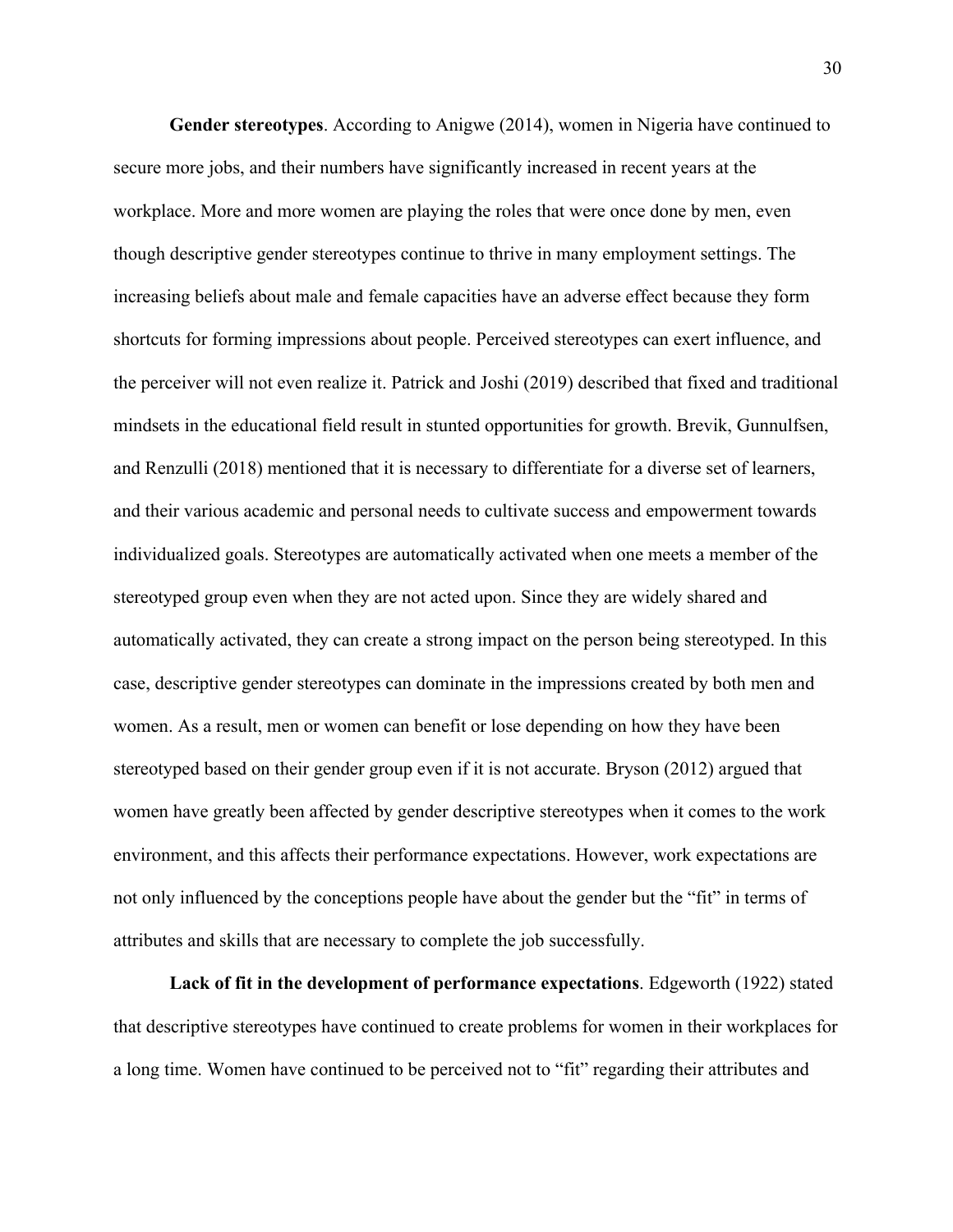those required for them to succeed in major occupations that were once dominated by men, including leadership positions in various organizations. The male-gender typed positions, according to Ademuson (2016), include top management and executive positions, which mainly consider the stereotypical conception of men and not women. These kinds of stereotypes are so established that it has become impossible to change. Leadership positions are significantly tied to the perceived characteristics of men who are thought to be aggressive and have emotional toughness compared to what women are stereotyped to be. Women are now stereotyped to have less of the qualities required in leadership positions in organizations. Hatch (2016) described that the perception of "think-manager, think-male" still lives on because many people still believe that women do not have the skills, knowledge, or inherent capabilities to handle leadership positions, and if they are given these positions, they will produce negative expectations. Hodges (2017) stated that the lack of fit perception has a significant effect on the way people process information, and as a result, they prompt cognitive distortions, which have continued to form the basis of gender bias when work is being evaluated.

**Stereotyped based expectations and processing of data**. Lack of fit expectations profoundly impacts the way people process information about women, and this affects how their job productivity is evaluated. Once the work progress has been presented to the evaluator, the evaluator already has perceptions of self-perpetuating quality, and the information will be handled with bias. The evaluator may already have cognitive distortions about the performance of the female colleague. Zenger and Folkman (2019) argued that as a result of lack of fit perceptions, women lose out on job opportunities because they are already perceived not to have the attributes of the individual and the type of requirements. Okoli (2017) argued that lack of fit does not only affect how others evaluate the work done by women but also how they evaluate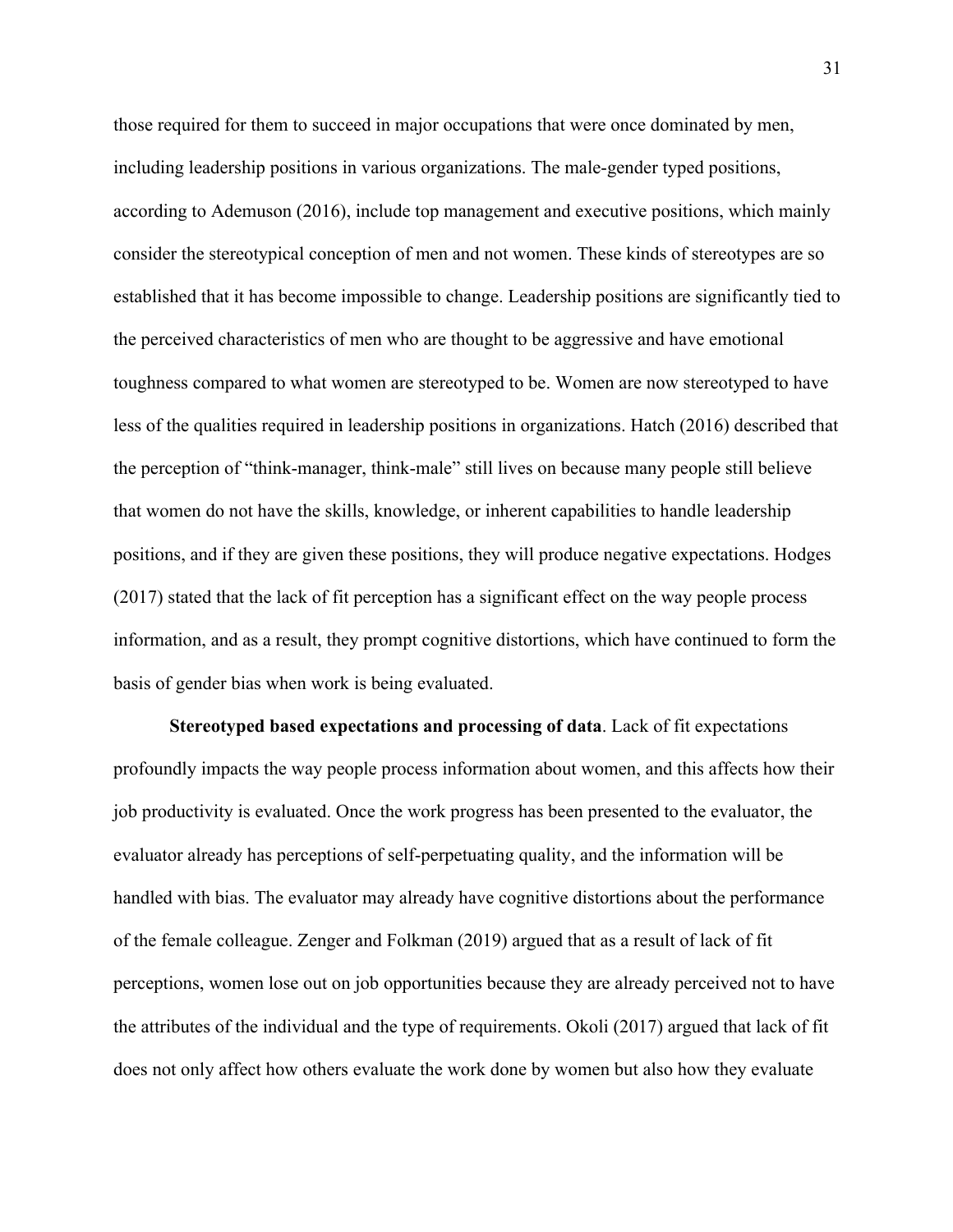themselves. Women's self-descriptions widely differ from the descriptions of men because, according to research carried out by Okafor and Akokuwebe (2015), women believed that they are more agentic and more communal. Thus, they also experience the same process as men when they assess themselves in terms of male-friendly jobs. Women still also feel that they are not as fit as men to be in leadership positions, just like the rest of the society thinks of them. Okafor and Akokuwebe (2015) revealed that most women confessed that they were not good with numbers and they are not good at being cutthroat or do not have those killer instincts. All these confessions feed into their types of careers; thus, they are unwilling to take opportunities to expand their levels of education, move forward in their career plans, and take risks towards leadership positions. Kiraly and Tyler (2015) argued that women approach "male gender-typed" positions with little confidence and as a result, it affects their level of output. Such negative expectations continue to produce self-directed biases. While women complete the same tasks as men, they still view themselves as incompetent and are always unwilling to acknowledge the credit for success, unlike their male counterparts.

### **Gender Oppression Theory**

Gender oppression is an injustice where one social group seems to submit more to the other gender because the other gender has more privileges than the other. For example, in this case, the female gender has to submit to the male gender because the male gender is more privileged in terms of accessing better education, having skills and knowledge to be in high-level leadership positions and maintaining economic empowerment. This is because after education, they can be employed, unlike women who were denied a chance to a westernized type of education while their roles as housewives and mothers were magnified and stressed after the British imperialists established their rule in Nigeria. Ever since then, this kind of oppression has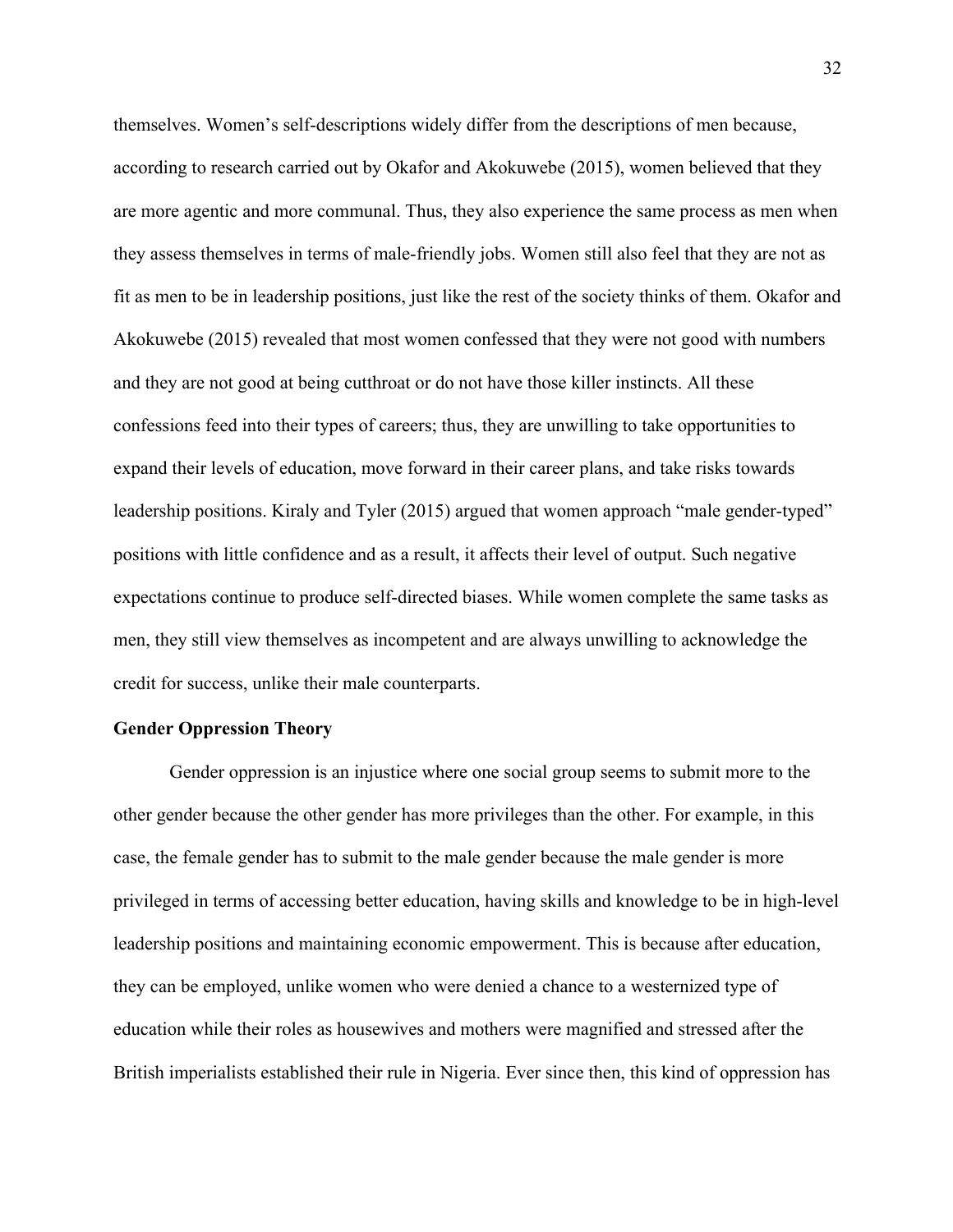been maintained using various mechanisms like social norms, gender stereotypes, and institutional policies.

**Social norms that promote gender oppression in Nigeria**. Before the colonization of the Yoruba, the traditional Nigerian community was fully involved in policymaking and occupied vital positions in political, social, and economic spheres. Yoruba land was the only region in Africa where there were female Obas (kings). For example, the Ile-Ife, Ilesa, and Faseke kingdoms were once ruled by females while their roles at the palace were indispensable (Badmus, 2006). Therefore, the traditional Yoruba kingdom had equivalent opportunities for women in leadership positions where their voices were heard. They actively participated in making decisions, while some kingdoms were ruled jointly by the king and the queen. The queen ruled the women while the king ruled the men. After the colonial power introduced their rule in Nigeria, things changed because women were rendered invisible while the male was preferred in leadership positions (Edgeworth, 1922). Women were treated as unsuitable for a public life that was considered rigorous, and from then, they were not allowed to vote or vie, and they were not allowed space in parliament or any jobs in the civil service of their country. The men were given opportunities to access a westernized type of education and, after completion, were given job opportunities in the civil service. The colonial system did not take the needs of the local people, especially women, into consideration. The systems established fewer schools for girls than those for boys. Also, the girls' curriculum consisted of painting, singing, dancing, and the activities that could prepare them as housewives and mothers. Even though mission schools were also established, more schools for boys were established than those for girls. Fapohunda (2012) argued that by 1920, the ratio of boys and girls to secondary schools was 35:1, respectively, which indicated only 2.77% of students in secondary schools were girls. By 1930, the ratio of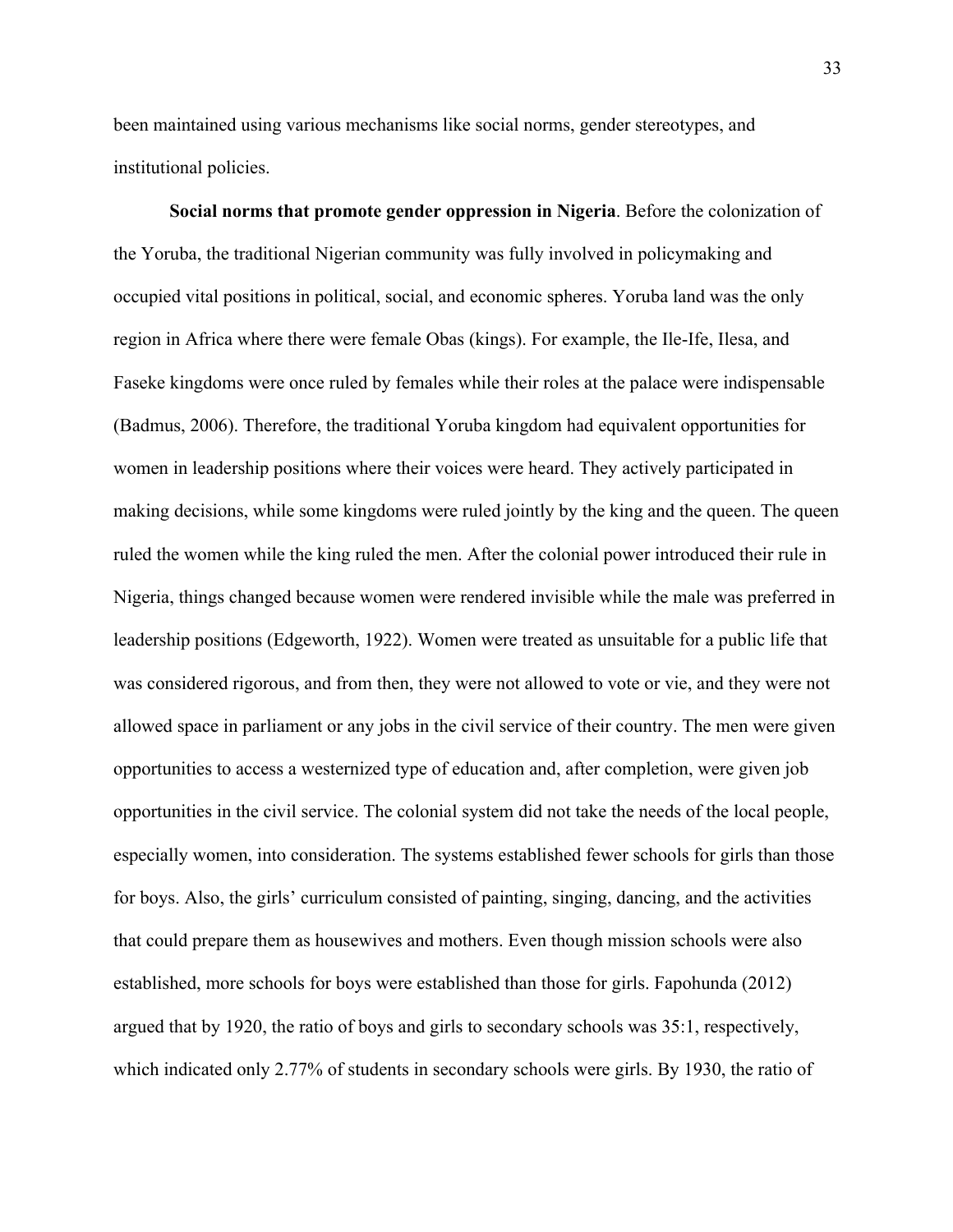boys to girls at school was 559:12. Poor education achievements among the girls made it impossible for them to access employment at the civil service, unlike the men, and this had substantial negative implications for the girls. Mens' capacities were built through their academic achievements; they were given more administrative knowledge, and through their jobs, they had a salary that economically empowered them. This early lead in administration, knowledge, and economic empowerment gave men an advantage over their female counterparts and has continued to play a significant role even in the current society, especially in leadership positions and political representations in the politics of the Nigerian state (Anigwe, 2014).

When it comes to privileges, the male children had more opportunities than the female children. This inequality that existed between the male and female children in the Nigerian society was maintained as the oppressed girls did not have access to economic and academic materials that they can use to escape from the grip the society put them in; therefore, they remain under the oppression of their male counterparts (Hodges, 2017). Gender oppression in the Nigerian society is perceived in the gender norms that the Nigerian society has already stated. According to their beliefs, the female and male is an unequal binary pair because the males have continued to dominate available resources while the female continues to be subordinate. Women have been exposed to various types of oppression, and surprisingly, religion continues to back these arrangements. For example, Boko haram uses religious texts to stifle the efforts of a girl child accessing the westernized kind of education (Slattery & Woehr 2014). With women held inferior, they are looked down upon and are encouraged by socially-established stereotypes that continue to affect their social status and thus their opportunities. As will be discussed later, even the media objectifies women and showcases them as sex objects. No one is interested in women's political views, contributions to culture, level of integrity, and intellect. All these kinds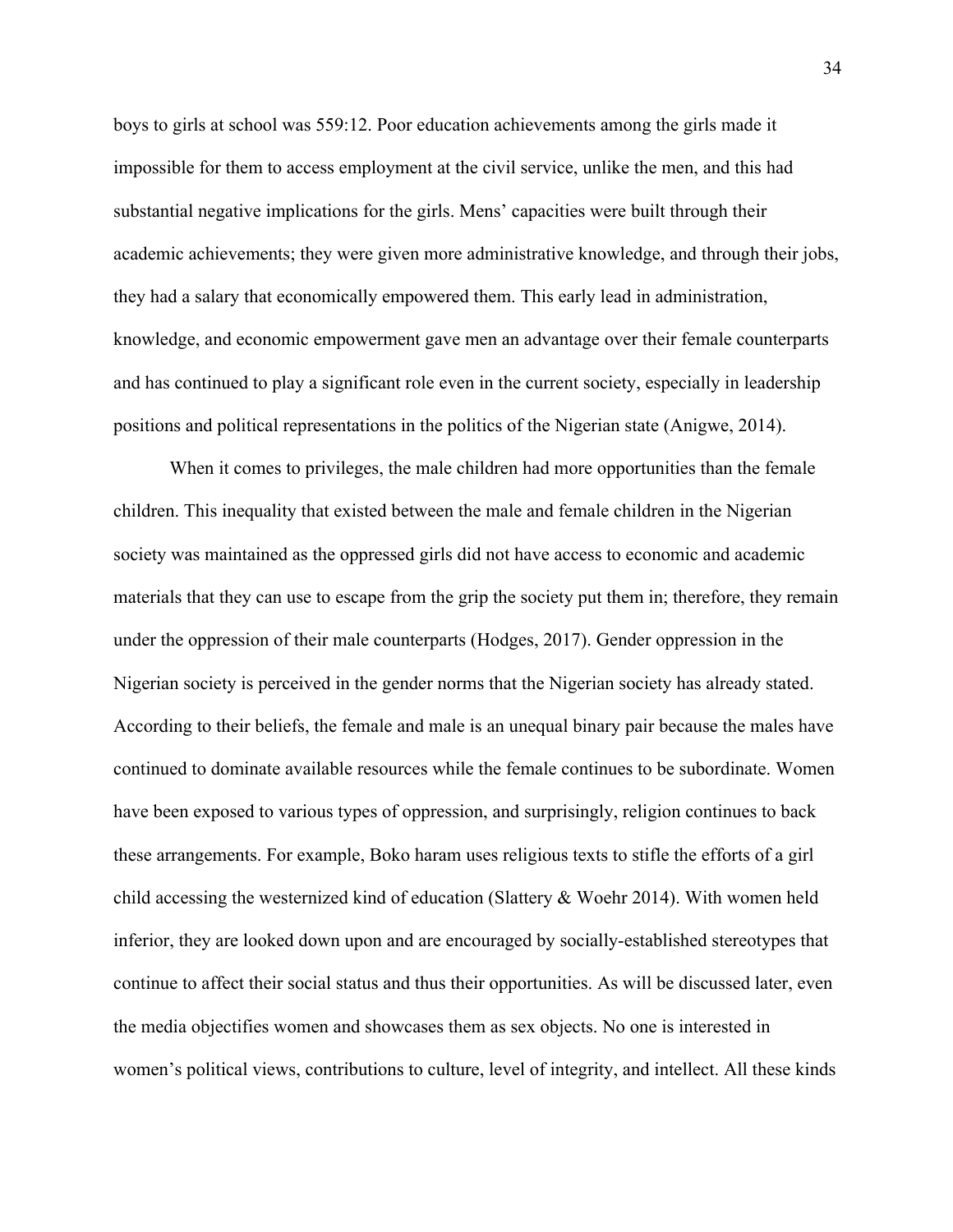of pressure have brought about feminism movements that continue to challenge gender oppression.

**Liberal feminism approach**. Liberal feminism is the primary manifestation of gender oppression. Women in all developing countries, including Asia and Africa, have maintained solidarity to fight against patriarchal traditions that held them back from progressing. They empower each other to fight patriarchal oppression because, for a long time, women suffered in silence. They were exposed to violent actions like rape and female genital mutilation. Women had no right to their fathers' inheritance, owned no property, and thus had to depend on their male counterparts, including their brothers and husbands, who, in turn, exposed them to domestic violence and sexual abuse and used them as servants. Women in Nigeria have, over the years, been denied vital opportunities to formal work so that they can be empowered and rise to leadership positions. When allowed to join workforces in different organizations, they are exposed to harsh working conditions like losing their jobs once they got pregnant. In some instances, they also have had to deal with unequal pay at work after carrying out identical roles at the same time limit as their male counterparts. Feminists have continued to fight against patriarchy, and women around the world, not only in Nigeria, have started to react against exploitation and humiliation by challenging male chauvinist activities (Badmus, 2006). Adherents to feminism, therefore, claim that women can entitle equal rights with men on the base of the crucial human capacity for a rational moral agency (Bryson, 2012).

The theory gives alternatives through which gender equality can be achieved in the present society. Notably, Bryson (2012) opined that that equality of gender can be achieved through changing the division of labor by patterning of prominent organizations such as media, education, family, and work. Gender equality was the first element for a liberal feminist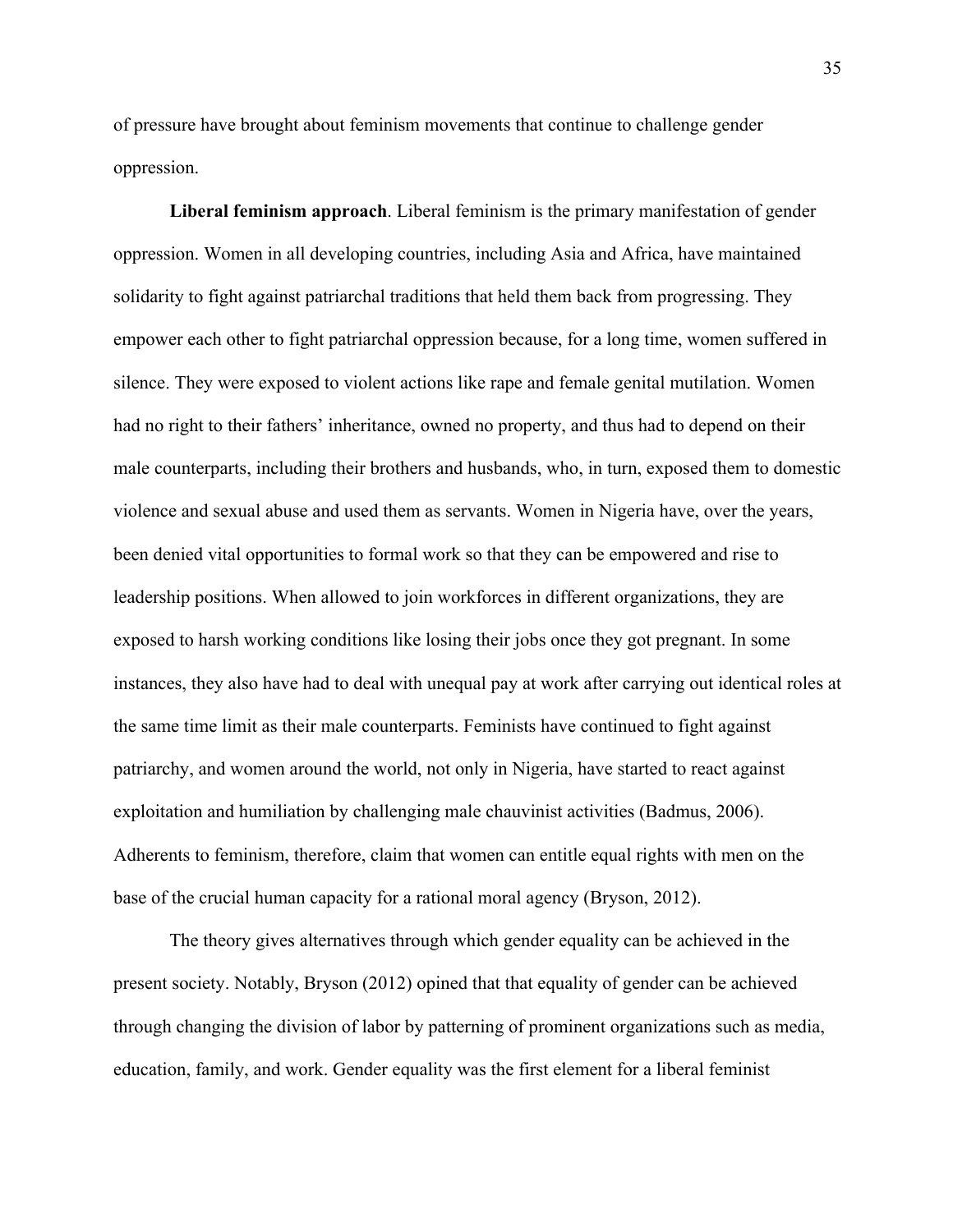argument. The movement supporters expressed that their main purpose is to expand and parallel the Declaration of Independence and include women. According to the liberal movement, women are like rivers; if the river is dried-up, subsequent generations will not exist (Bryson, 2012). Women are a fundamental force behind the participation of people in societal life. Not only do women occupy a higher number in population but also, they play a substantial part in the community as procreators of posterity. Women can lead with a lot of enthusiasm, integrity, and carefulness, thence always achieving the objectives (Bryson, 2012).

Although women have made great efforts in getting a vote and the right to be elected in political offices, they consist of less than 15% of the members of parliament and less than 5% of the heads of state in the world. Fapohunda (2012) argued that there had been significant steps that have been taken at the national level to acknowledge the role of gender in all aspects of national development in Nigeria. For example, the national government has introduced the Women Affairs Ministry to help increase the number of women in the top administrative posts. The United Nations, on the other hand, encouraged national governments to give women significant roles in the development of the nation. The last few decades have seen significant growth of awareness in the importance of including women in the socio-economic and political awareness that women can play significant roles in national development.

In Nigeria, the traditional view of women being inferior to men still exists since most of the people are upholding the cultural practices that enhance the subordination of women. As a result, men continue dominating women in both political and economic realms (Kiraly & Tyler, 2015). The political roles, achievements, and endeavors of female politicians are hardly acknowledged or recognized. This situation has necessitated the need for carrying out this study and identifying the barriers that face the rise of women in leadership.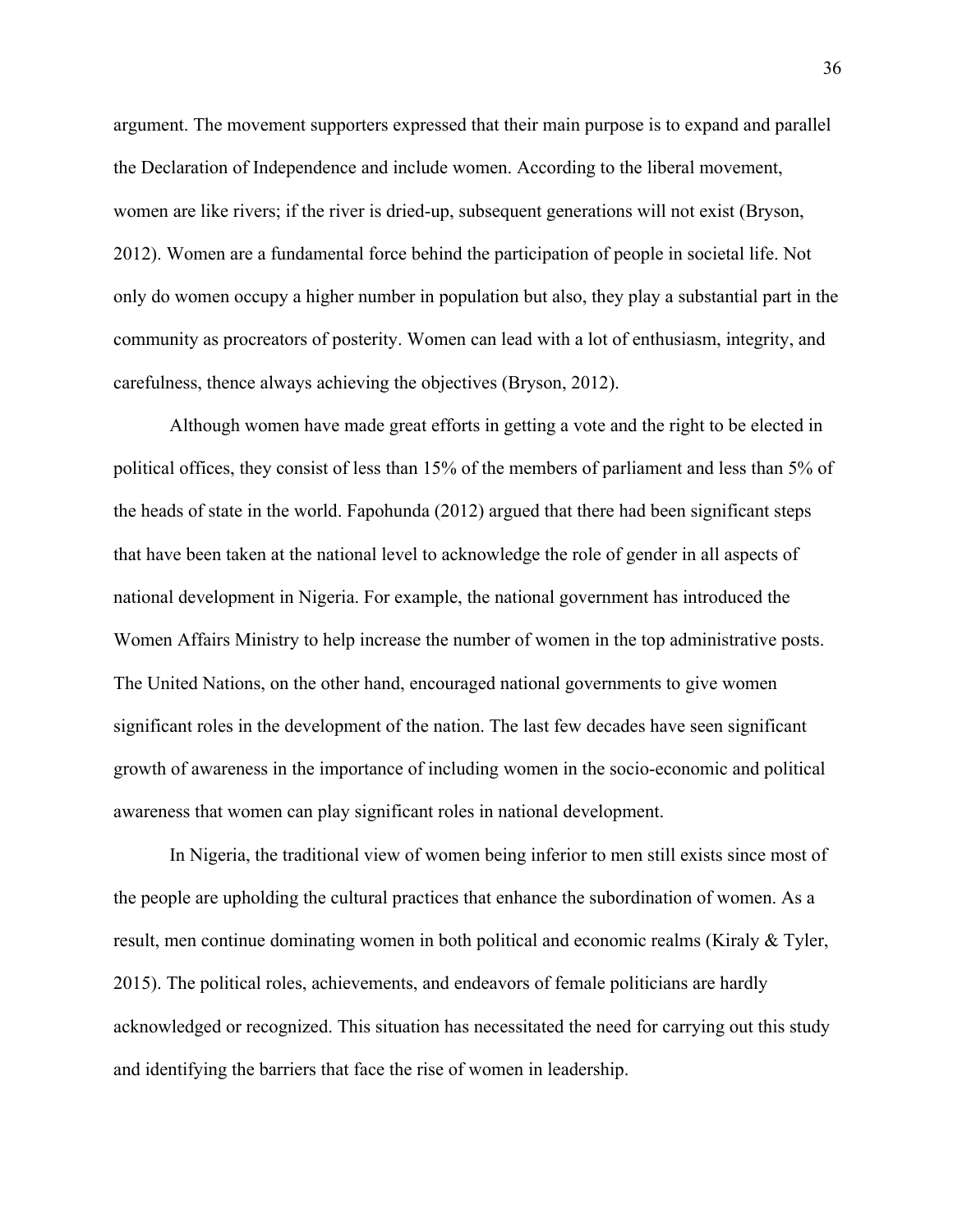**Increased Nigerian women in leadership**. Nigeria is one of the nations with a strong history because it has strong traditions that are currently being practiced. Kubai (2018) argued that many politicians and governments have started to address the issue of women underrepresentation in leadership positions. Kubai (2018) continued to argue that even though women have increased their participation in leadership positions, especially in political ones, they have nothing to show because they rally for the success of other male electoral candidates. Access to education is vital to ensure women are no longer marginalized in crucial leadership positions. They need to receive a lot of support from the Independent Electoral Commission, who should purposefully indicate various constituencies belong to only women contestants. There is a need to increase the role of women in leadership positions because doing so ensures democracies are strengthened and all people have access to equal opportunities for growth. In the national policy of women, women were given opportunities to have equal opportunities as men by pushing for 30% of the legislature and executive departments to be given to women. Even though this was passed, it has not been implemented to date. Women do not meaningfully participate in political positions and thus find it challenging to be in leadership positions.

**Women leadership obstacles in Nigeria**. Despite the international declaration that affirms that there are equal rights between both genders of which Nigeria is a signatory, the literature indicates that women still comprise a small percentage of leadership and political participation. Anigwe (2014) stated that patriarchy is one of the major theories in the current generation that takes different kinds of forms, but its central idea is male domination. Male domination is also referred to as sexism and results from the capitalist mode of production. According to Badmus (2006), patriarchy has caused women's oppression not only in western societies but also in African societies. For a long time, women have been marginalized because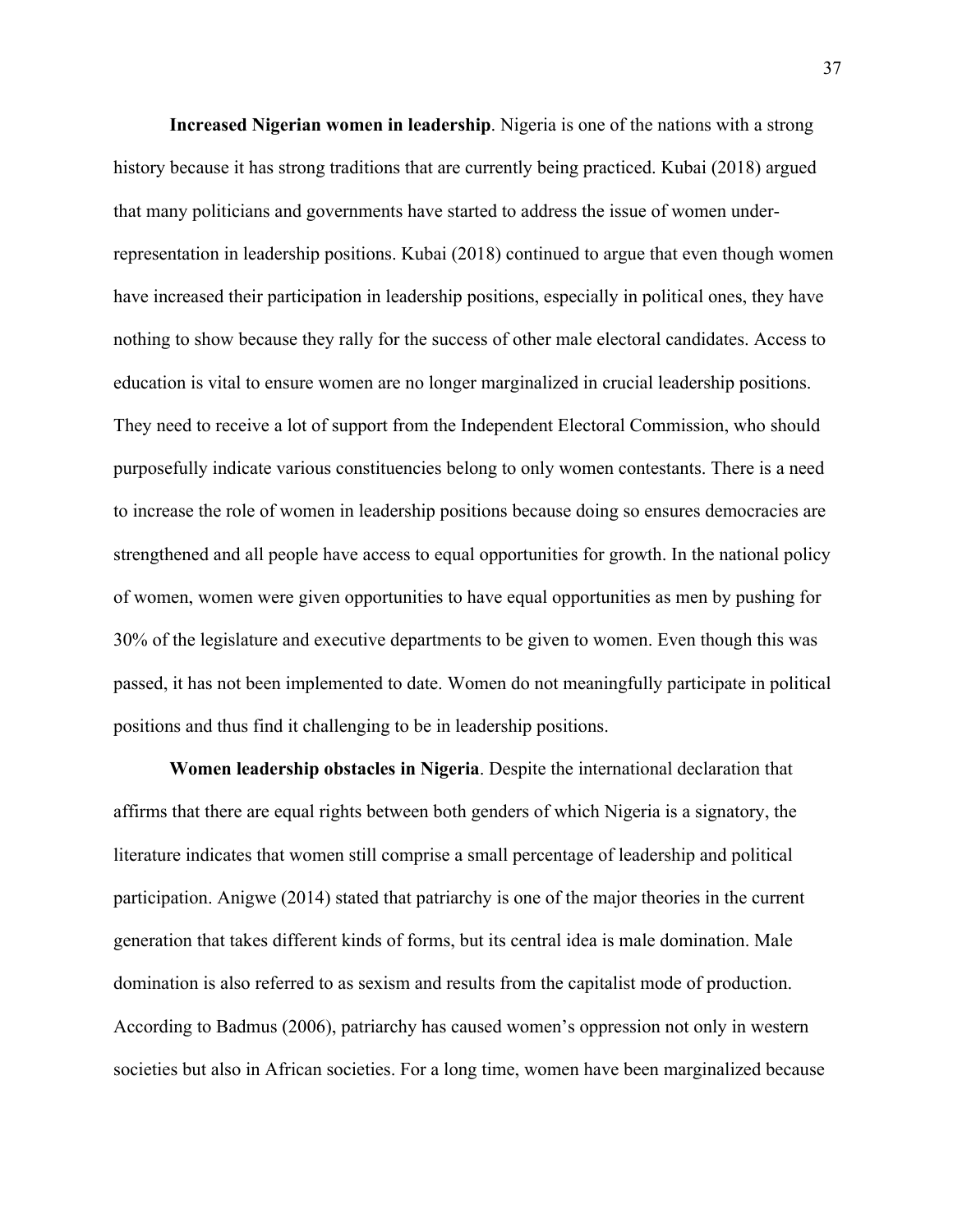they were not allowed to control their property and thus were economically disadvantaged. They were not allowed to inherit their fathers' properties and thus were propertyless, a situation that led them to depend on their brothers or husbands entirely. As a result, they submitted to the male and were exposed to various types of domestic violence and abuse as they were used as servants.

Toyin, Abdulraheem, and Sulu (2019) elucidated that Nigeria epitomizes a typical patriarchal African society in which a system of social stratification and gender differentiation enables men to dominate women in all spheres of life. Based on the theorists of gender oppression, the situation is centrally on being oppressed and dominated by men. This pattern of gender discrimination is encompassed in the most profound and pervasive ways into society through a necessary arrangement, mostly known as patriarchy. In patriarchy, the society is arranged to give privileges to men in every aspect of political and social life (Solati, 2017). From the theorists of gender discrimination, gender inequality and gender differences are by-products of patriarchy. Nigerian culture is patriarchal, which is a significant element of a traditional society. It is a structure of a lot of social relations with a material base that empowers men to dominate control over women. Women are thus separated upon from, much of the time, acquiring formal training, and they are abused and unceasingly kept as house-help. The regular Nigerian lady is viewed as an available item for prostitution, constrained marriage, and road peddling and is rarely taken seriously and is an individual that can be systematically reduced to her sexuality in conversations. In Nigeria, it is noticed that womanhood is decreased to an unimportant infidel and a second-class citizen. Consequently, there is the shared trait of a comprehensive belief system that the best spot for women is in the kitchen. This pattern has achieved a vast misrepresentation of women at the level of the family down to the circular society.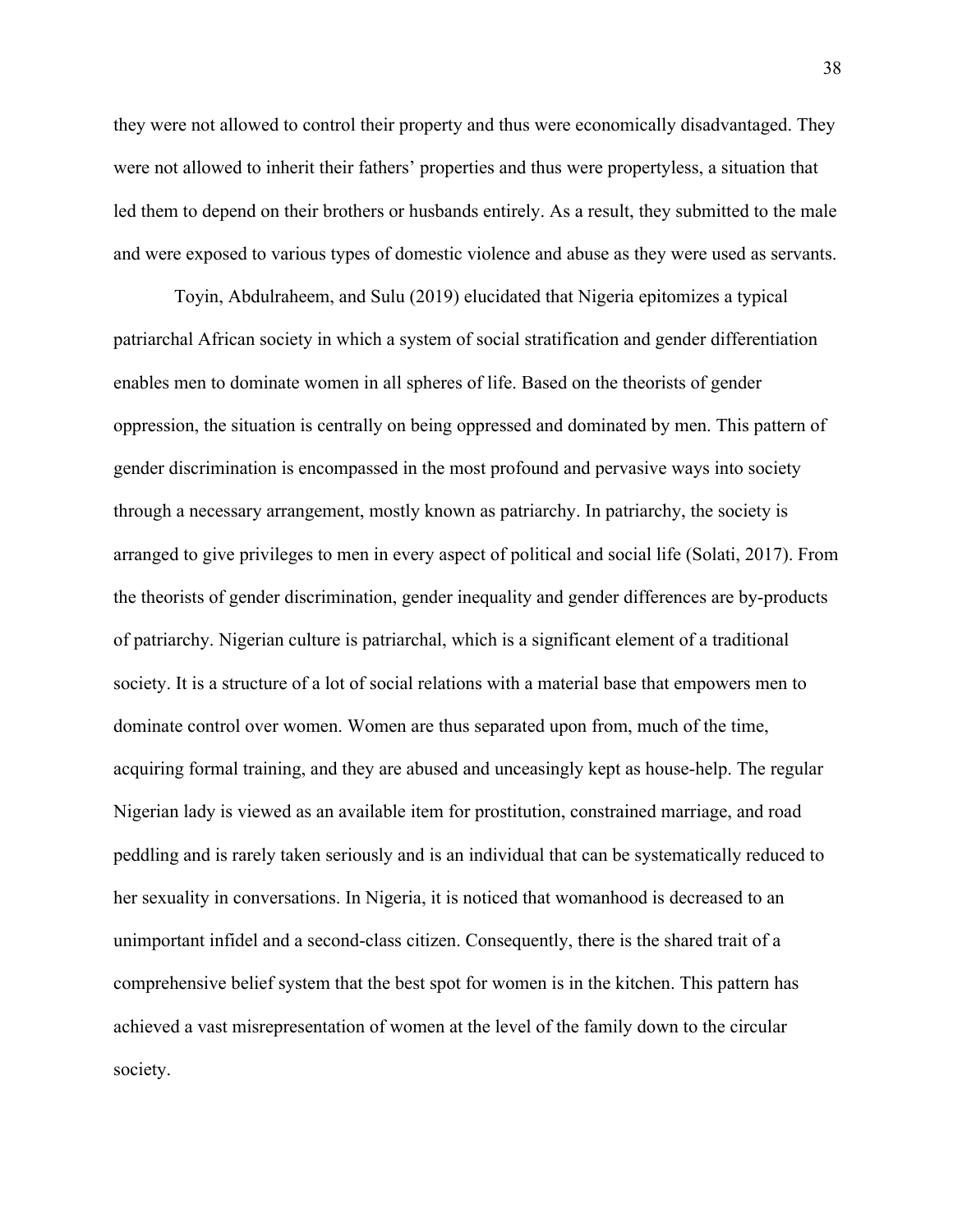In Nigeria, the low participation of women in leadership adversely affects their progress in improving the regulatory and legal framework for enhancing gender equality because very few women influence the legislative process. The justification for endorsing participation of women in the political dispensation is based on development, quality, and equity. Due to the nominal high population of women who covers 49% in Nigeria, they are equally right to take part in political decisions on issues affecting them. Historically, patriarchy is not only the first structure of submission and domination but it also continues to be the most enduring and pervasive system of inequality. The patriarchal culture sets the parameters for the disparity in families and markets by approving gender differential terms in legacy rights and legal adulthood by implicitly supporting household and sexual violence and authorizing differential wages for equivalent or practically identical work. Likewise, this culture of patriarchy is a substantial determinant of male predominance over females, and thus men will sit back in the family to keep the family name and heredity that is developing while women will be given out in marriage. Accordingly, men are being prepared for leadership positions while women are bound to domestic roles attributed to them by the culture, which influences them further down the road. In this manner, women lose self-awareness/worth and have low confidence in their profession, politics, and adult life. Traditional culture and religion have dictated men's and women's relationship for a considerable length of time and instilled male dominance into the structure of the society, organization, and foundation at all levels of leadership. By participating in patriarchy, men know how to hold women in contempt and hence see them as non-human and attempt to control them. This theory identifies another factor that hinders women's participation in leadership as inadequate empowerment and participation in decisions, which affects their lives in social and political processes. The demographic composition and development record in Nigeria indicate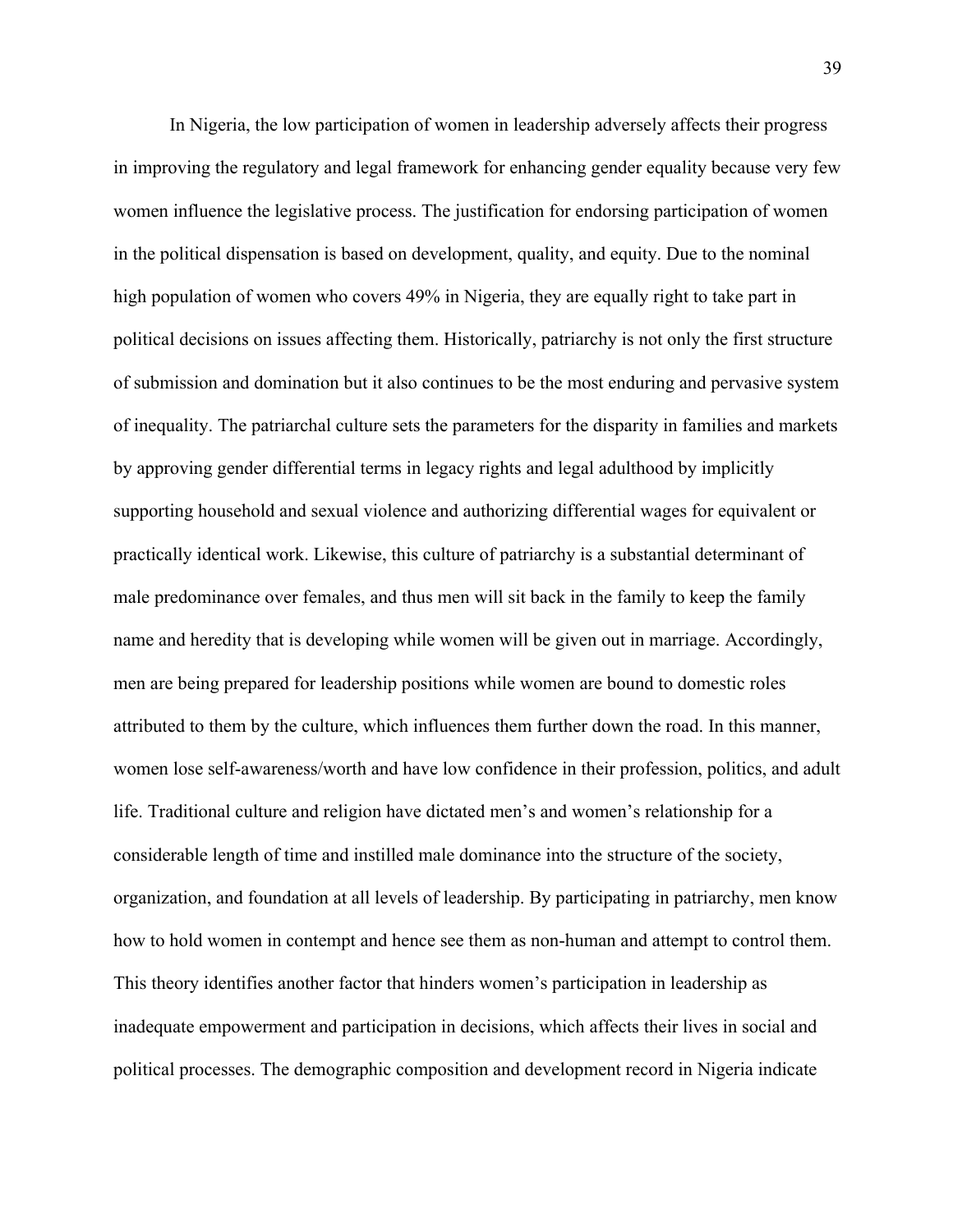that there is a need for women's active involvement in essential decision-making bodies (Bryson, 2012). The participation of women in Nigeria's electrical politics since independence has been limited to offering support to their male counterparts. More importantly, with the new political indulgence in Nigeria, there is a dire need for similar gender participation in exercise and acquisition of political powers.

## **Related Literature**

## **Experiences of Women Who Have Risen to Leadership**

In any country in the world, leadership has always been about power. Men have held leadership and power in society, and ingrained stereotypes regarding women have prevented women from taking their rightful place as equal partners. There is no doubt that men and women have some capabilities and rights to contribute meaningfully to their countries' development all over the world inclusive of Nigeria (Okafor, Fagbemi, & Hassan, 2014). To build a nation, everyone must understand that all hands, irrespective of gender, ought to be on deck. In Nigeria, women constitute approximately half of the total population. Nevertheless, they are inadequately active in leadership positions. Due to this challenge, there is a need to explore the experiences of women who have risen to leadership and, most importantly, evaluate the barriers that face women's journey to leadership.

Nigerian women are often described as intelligent, strong, and highly supportive of their male counterparts (Badmus, 2006). However, it is pertinent to point out that in Nigeria, getting access to leadership positions it not an easy task for millions of Nigerian women. In the country, there is little or no doubt that girls and women have made big steps in terms of leadership positions. Okafor and Akokuwebe (2015) argued that there are numerous inspiring stories of women's experiences in terms of entrepreneurial, academic, and professional achievement.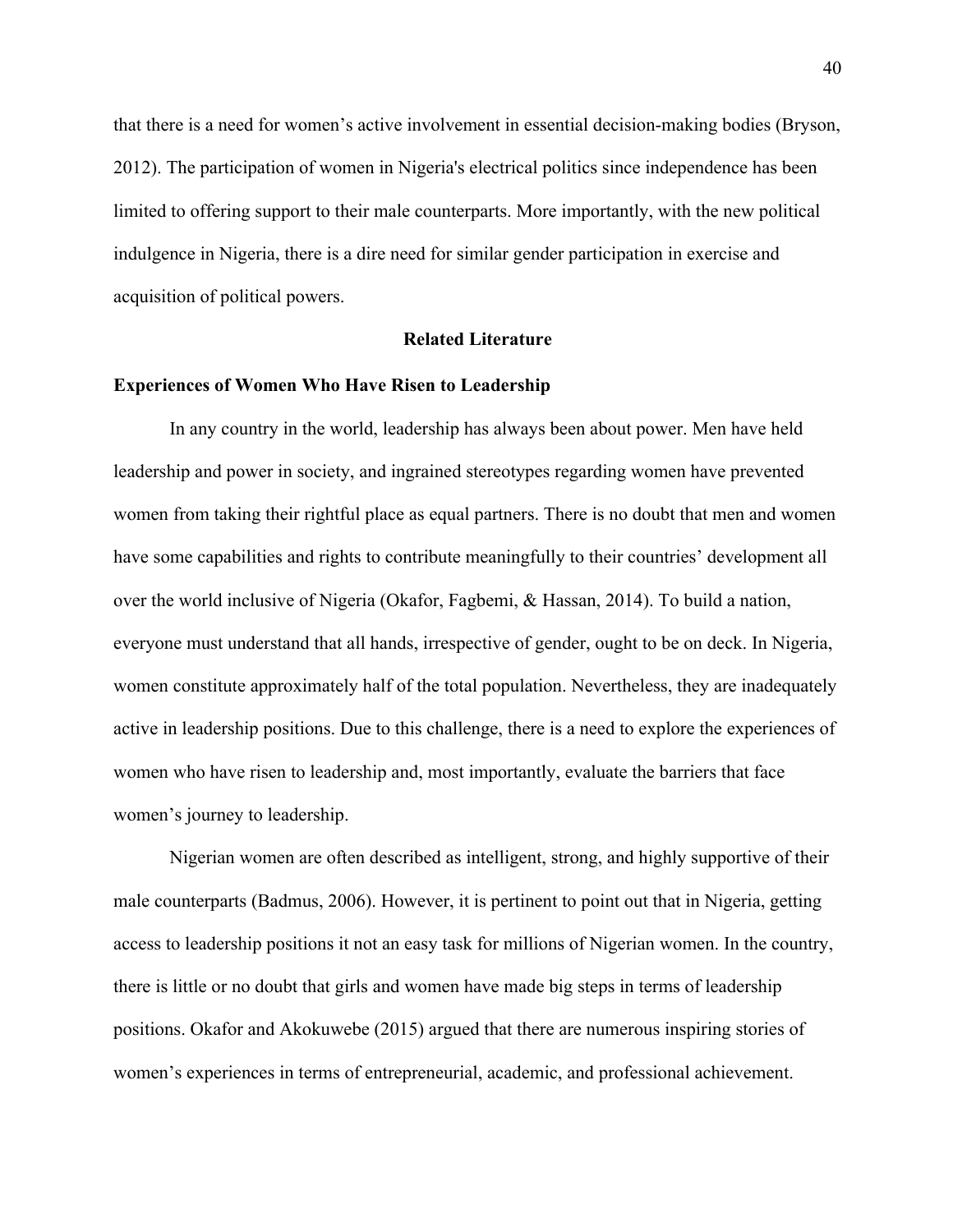Researchers elaborated that in 2015 the election of women into the elective offices was dropped, and despite the setback, there was a need to look inward towards enhancing themselves and take advantage of the abilities they have as politicians in a society dominated by males. By critically looking at the level and role of participation of women in leadership in Nigeria, it is evident that at all levels of government in the country, women are underrepresented. This issue has been challenging to handle, though some leaders and government are making necessary efforts to address the situation. Okafor and Akokuwebe (2015) indicated the biggest issue is that women are always actively participating in politics, but they have nothing to show for the participation apart from rallying for success for other candidates who happen to be their male counterparts. The authors did not indicate the reasons behind women's active participation and later ending up with nothing to show; hence, there is a need for this research to close that research gap.

A few leaders have come out to speak out for the women, such as David Mark, who depicted that stakeholders must ensure that women are not politically marginalized and should have a sensible representation in the national assembly (Inglehart & Norris, 2014). The rise of women in leadership in Nigeria is hampered by many issues. It is unimaginable that the right of women is still trampled upon and not protected in this current decade. Women in Nigeria are still seen as inferior, and some women are experiencing sexual harassment and are engaging in commercial sex work. In most countries, women are still underrepresented. In 2013, based on various research, there was an average of 22% of women in the national assemblies. Historically in the pre-colonial times, there existed several women who played essential and seen roles in governance, and their experiences have made them role models due to their outstanding and engagement performances. An iconic woman leader is Madam Ikonna, who, through her compatriots, confronted the warrant chief who tried to force an abhorrent tax law on women,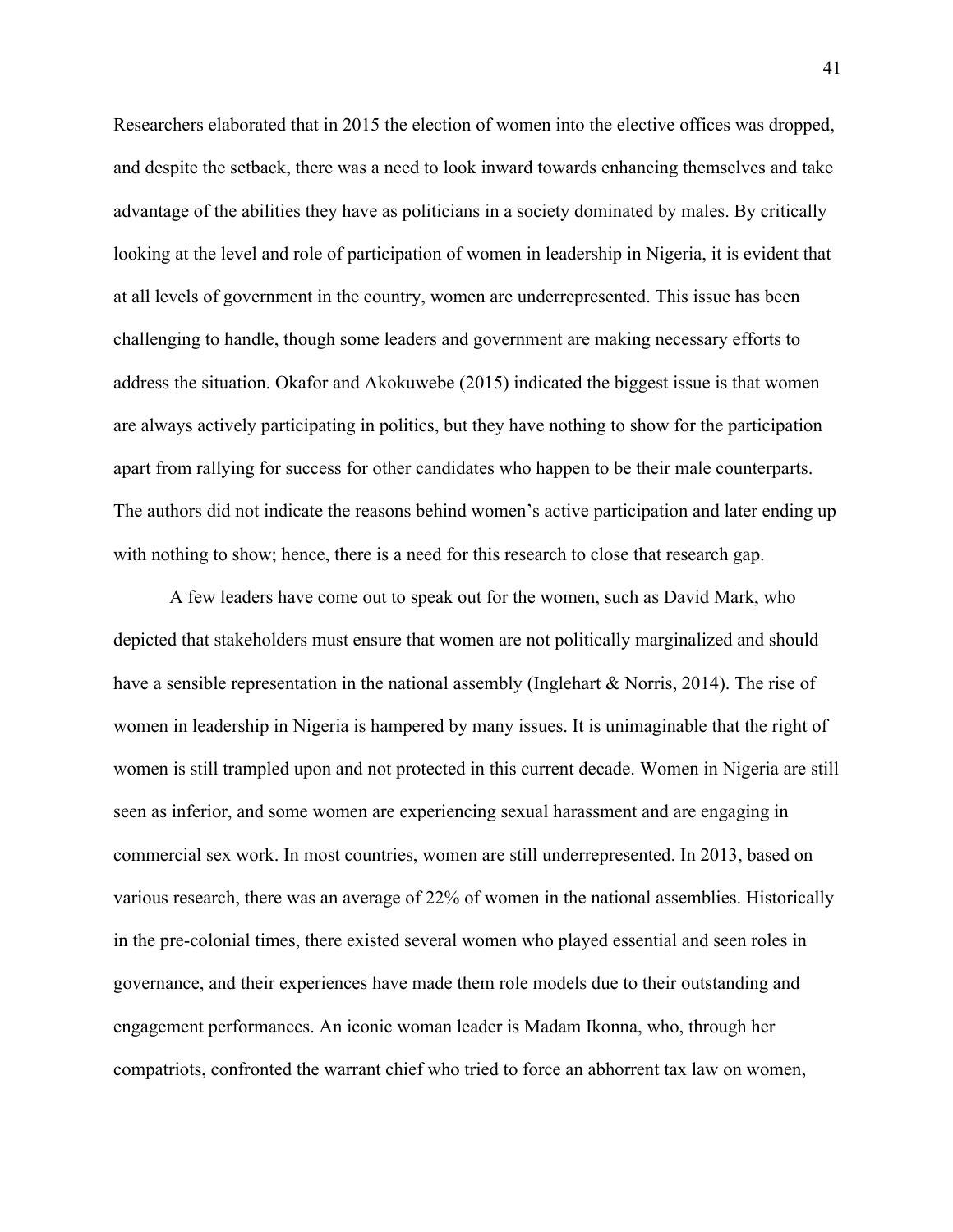which intricately led to war. This heroic struggle and act resulted in the unfair tax law to be abolished in Nigeria. Nonetheless, the women representation in Nigeria falls below average in women representation with only 7% of women active in parliament and politics.

There is numerous historical evidence that shows that Nigerian women have long played an essential role in the political life of their countries. In Nigeria, women had access to political participation in the country. However, the political contribution varied from one society to another. In some societies, women shared the same power with the men, while in other societies, the roles were subordinate or complementary. Casserly (2016) argued that in Nigeria, women are no strangers to politics. Based on the 1999 general elections, there were around 27 million women out of the 47 million registered voters but only 1.56% of them won a government position.

Furthermore, most of the female aspirants in Nigeria who, in most cases are not financially buoyant, tend to lose out more in elections in spite of their leadership qualities and competence. Though financial buoyancy does not give women a guarantee of participating in politics, it is still an essential factor in successfully executing political campaigns and eventually being part of the electoral process in Nigeria. Besides, women's leadership in Nigeria is affected by their fear of being subject to violence and political thuggery. The violent nature of politics in Nigeria has kept most of the women away who had an interest in contesting in the elections. Politics in Nigeria is commonly associated with kidnappings, looting, arsons, murders, and assassinations. Nigeria is a society that is a patriarchy, and therefore, women are expected to confine and conform to female subservience and male dominance.

The system of beliefs that includes norms, cultural values, religion and ethnicity are the main contributors to the marginalization experiences of women in the country, specifically in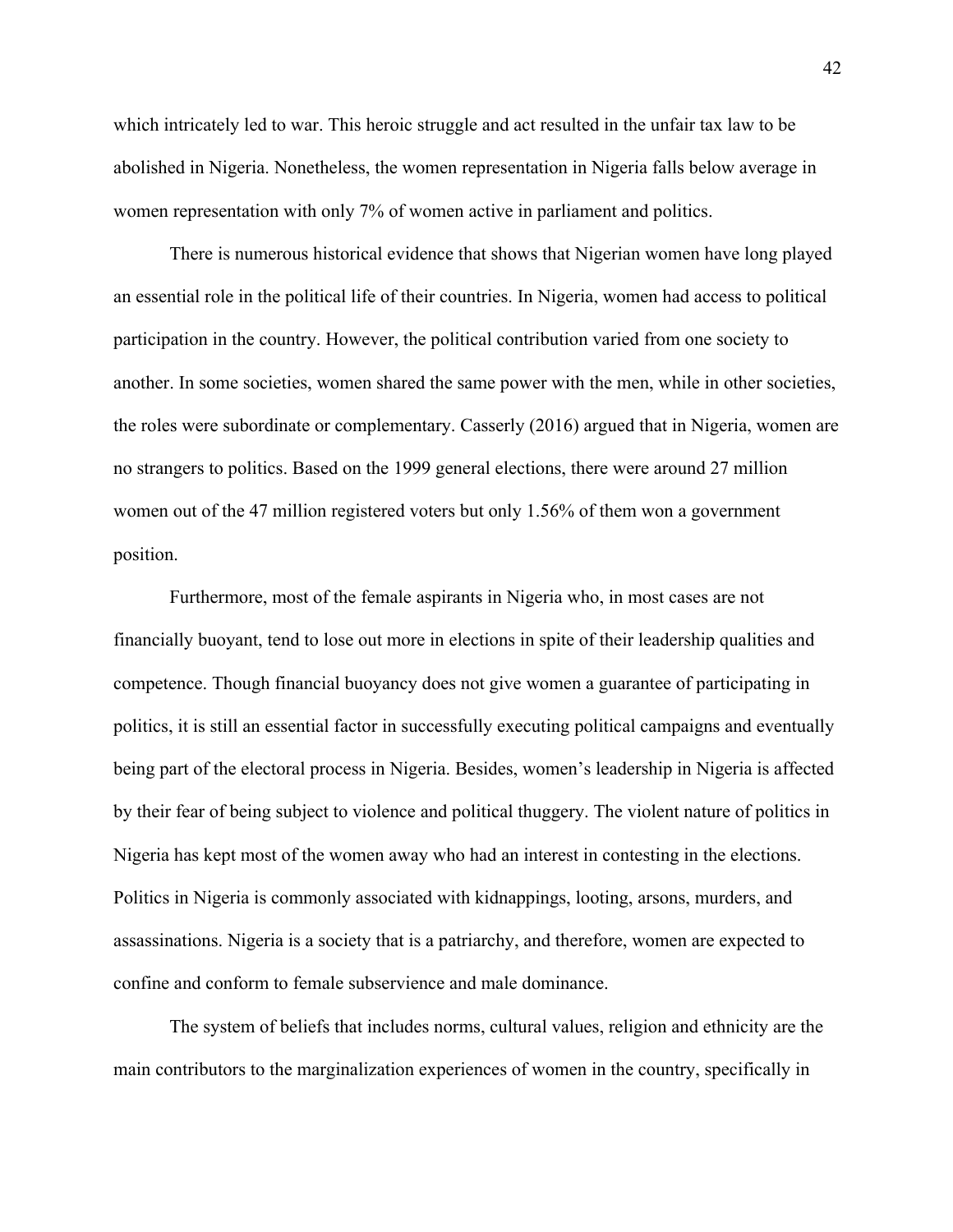terms of politics. In Nigeria, women are seen as the weaker sex, and as a result, they are seen to be only suitable in the subordinate positions. This perception seems to neglect the crucial contribution women make in the political system of a country. There is an assumption in Nigeria that there exists no constitution barriers to the participation of women in politics. Nevertheless, the political enfranchisement of women seems to be maintained at the ground level. In 2018, women leaders met in Nigeria to discuss how women will be greatly involved in country politics. In the 2019 Nigerian elections, there were a limited number of women seeking political positions in comparison to their male counterparts.

Also, the constitution of Nigeria reinforces the power imbalance between the two genders through legislation that disfavors women. This legislation includes an increase of incidences of crime against women; women are not allowed to bail people in police custody, sex work is a crime, and abortion is illegal. Due to the patriarchal society, women are pushed to the edge that they are not supposed to sniff for power since men are born leaders.

According to Aldamiz-Echevarría, Idígoras, and Vicente-Molina (2017), in 1999, the constitution guaranteed women to be equal to men and argued all federal governments to be to give then freedom equality and social justice. All citizens of Nigerian should be given equal privileges without favor. Therefore, the government gave the Nigerian women a right before the law to contribute to making vital decisions about the society and participate in board rooms parliaments and other executive councils. However, women have not found it simple in theory or practice. All leadership position structures are still male-centered. Kubai (2018) argued that they all need to be loosened to ensure that women are fully accommodated. There is still a need for the government to form campaigns to encourage the society to break traditional stereotypes and attitudes people have continued to harbor about women and their inequality with the men. They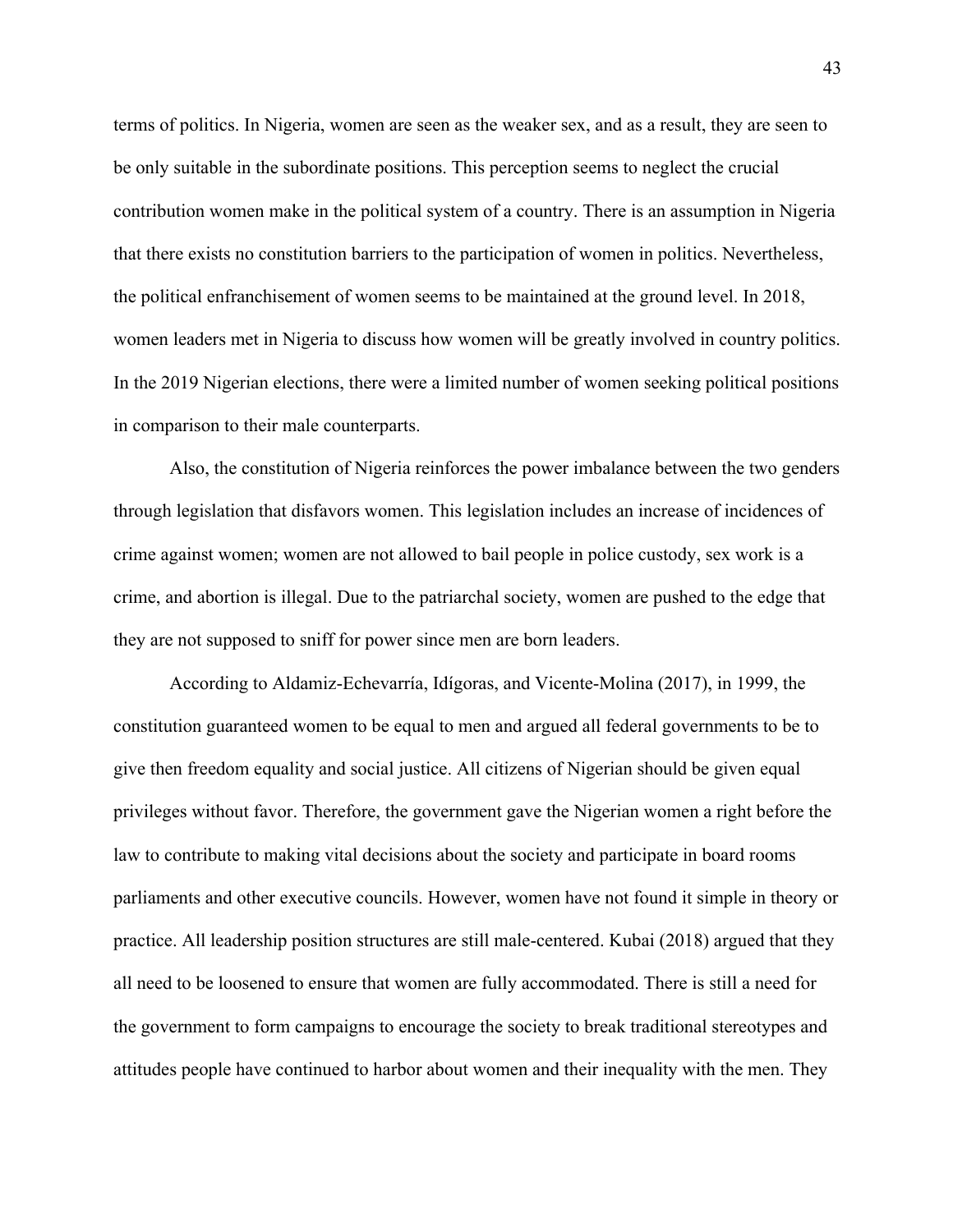should be given equal opportunities like government support and loans from financial institutions to either start up their own political parties to rally for seats at the national government or start their own businesses, which they can lead easily. Women must support each other, and according to Ademuson (2016), they should influence public policies that favor Nigerian women to various leadership positions. There is a need for feminists and women activists to do more research to ensure that the curriculum is fully reformed. Funding organizations should also do research to identify the dimensions of women's citizenship in order to have a real ground of equality.

Hodges (2017) argued that women in leadership lacked role models and mentors who are needed to encourage them and thus gain self-confidence and more in-depth insight into leadership positions. The few women leaders need to mentor upcoming girls with potential into leadership positions. Research and training should put more effort into women's development studies. These women, according to Holman et al. (2018), also mentioned that they did not have any government support when they were aspiring to become leaders in governmental positions. Kiraly and Tyler (2015) stated that there were many instances when they lacked vital information about available leadership opportunities while the playing field favored the male aspirants. The government, therefore, needs to develop a national framework that includes various benchmarks and indicators that should monitor such activities. The constitutional reforms have continued to have limited constitutional impacts because gender equality continues to be a distant venture considering that the government does not indulge in structuring society. For example, according to Fapohunda (2012), the government does not encourage financial institutions to make it easy for women to access loans, and therefore, women are still discriminated against, mainly in Nigeria. The government is making little effort to ensure the implementation of anti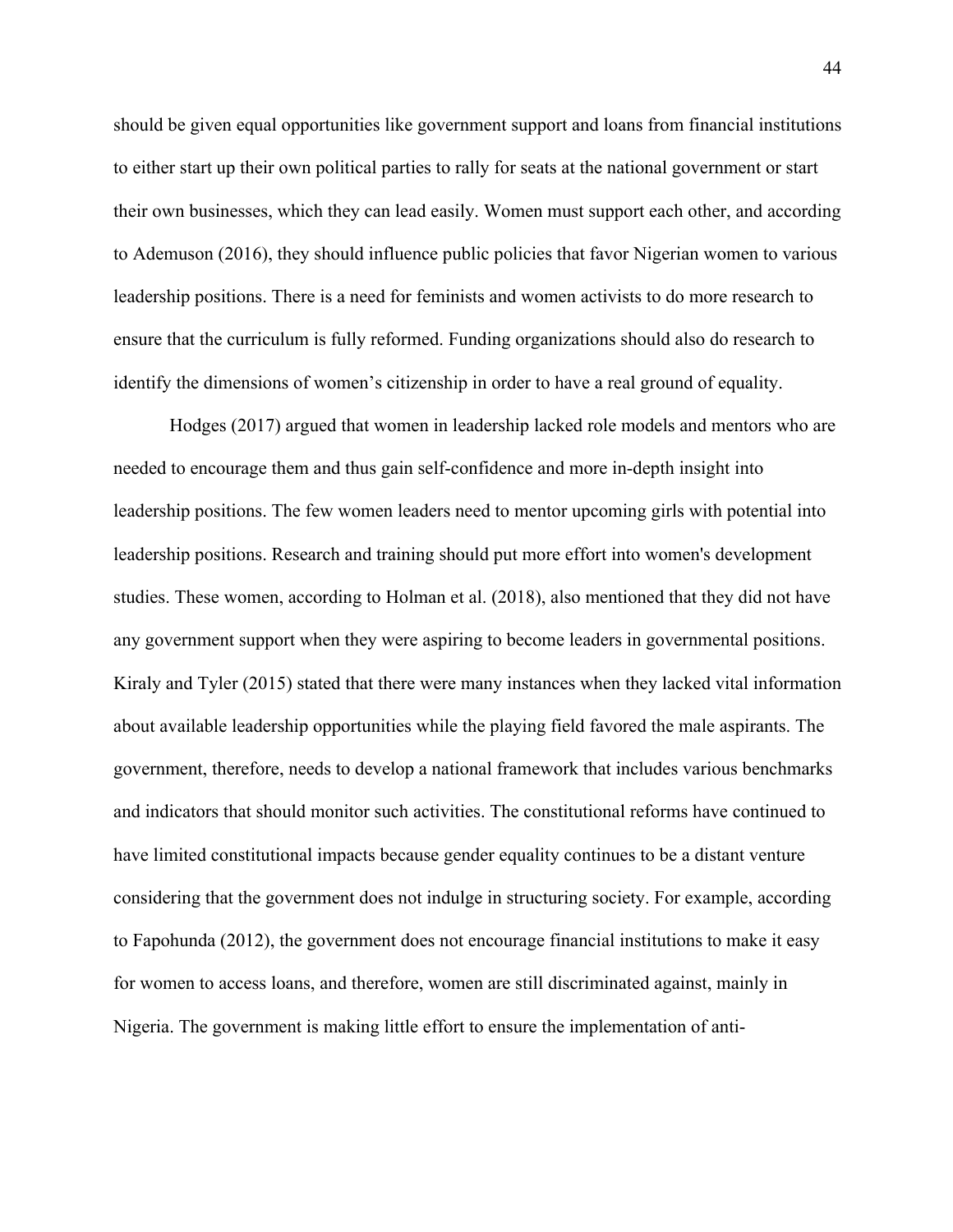discriminatory practices, and therefore, the vagueness of the federal and national constitution poses another challenge for women to rise to leadership positions.

## **Leadership Barriers Women Encounter in Nigeria**

**Education**. Equal education opportunities are vital for establishing an egalitarian society. I have been part of what education can do and what the investment in education can do. There is nothing more gratifying than seeing a child who had almost no possibilities succeed, flourish, thrive, perform well, and become a leader. According to Onoyase (2018), the Nigerian government puts a lot of emphasis on the importance of education through the national policy on education, which was established in 2016. This policy mandates that all Nigerian children have equal educational opportunities irrespective of disabilities. However, parents have a contradicting attitude towards the education of their female children that is reflected in girls' enrollment, completion of academics, and attendance. Girls have continued to enroll at a very low rate, and poverty has continued to affect this rate further. These parents choose to invest these limited resources in boys rather than girls. The traditional beliefs that women are lesser than boys and their roles are generally in the private home space have greatly contributed to the poor education access among the girls. These cultural inhibitions, erroneous interpretations, social preference for the male child, traditional roles of women and early lack of fit model integration hinder girls' access to education.

*Education as a barrier to women political participation*. Bako (2018) argued that one of the major problems that face women in Nigeria is illiteracy. If women are to give a political contribution to the country, then their education needs should be addressed first. In the country, groups exist that threaten education such as Boko Haram, which means that western education is a sin. Boko Haram affects the women education since they are restricted to be at their homes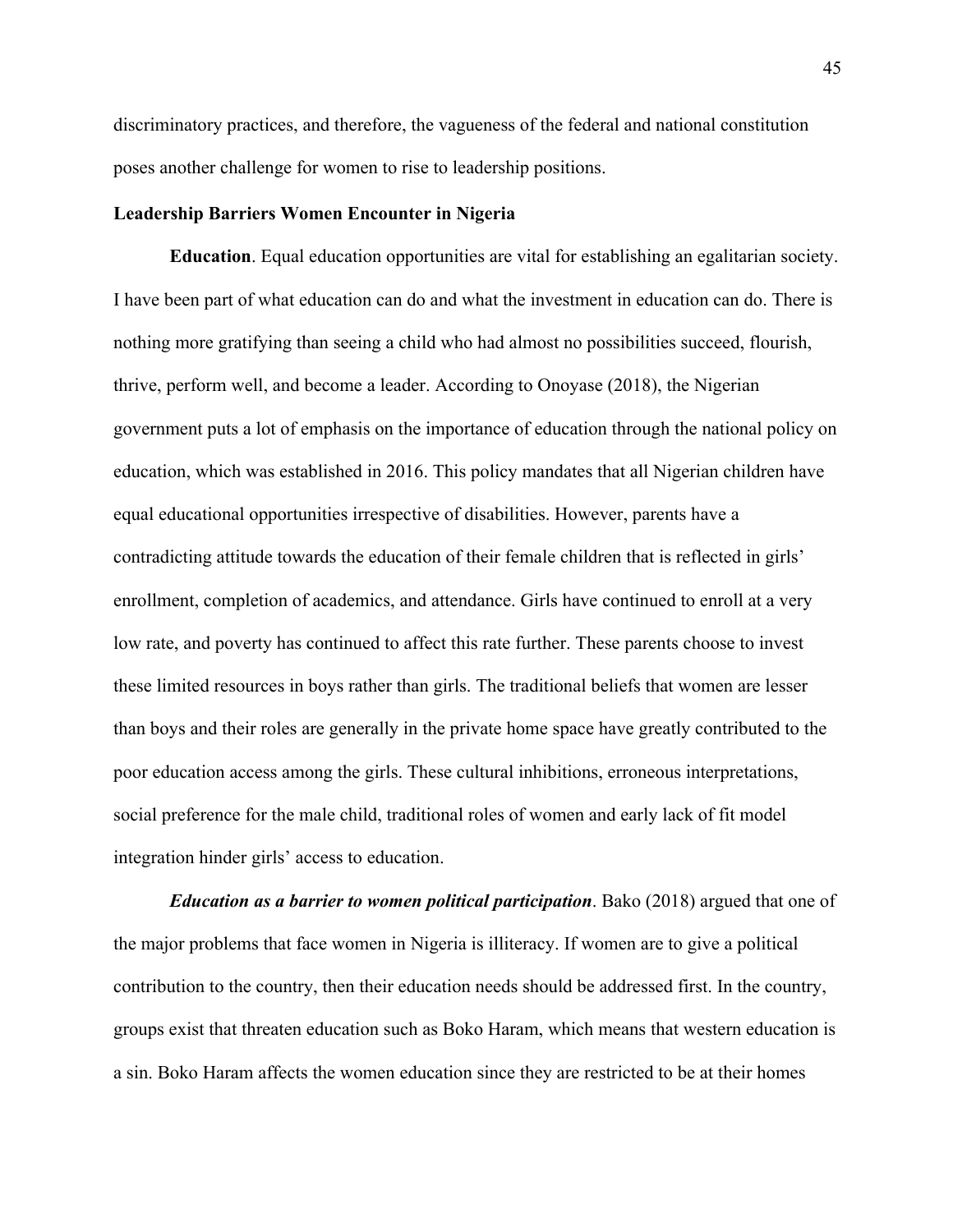taking care of the families and not at school where they can learn. School participation is a major challenge in Nigeria, and it is severe in the northern state of this region. There are many challenges to accessing the few available schools, limited family resources, and poor attitudes towards education. Boko Haram purposely targets girls' education, and the group always regulates women's activities to private life that is exclusively doing household work. As a result, female education achievement is persistently low. According to Hatch (2016), 50% of girls between the ages of 15 to 24 years have not experienced formal education. According to Ademuson (2016), in 2014, Boko Haram kidnapped 276 girls, which testifies the level of risk of the girl child is exposed to in Nigeria while accessing western education. According to Hatch, (2016), the female secondary school attendance in the Northern state of Nigeria is only 29% while the national rate is 53%. Even if girls attend school, they face a high risk of dropping out because they are behind in age. As many as 46% of girls in Nigeria do not attend any formal or informal kind of education and training and therefore cannot be leaders in formal leadership positions.

Hence, to help women thrive in leadership, the government should reinvest in mass literacy programs that will assist in eradicating inequity in employment opportunities. Raising the level of education for both genders will also eradicate the religious beliefs that bind women to their homes and cultural obstacles that restrict the social lives of women. Through the mass literacy programs, women will be empowered and provided with the crucial skills that would enable them to be part of political leadership in the country efficiently.

*Contribution of barriers to education.* Poverty in a patriarchal society is regarded as the number one barrier to girls accessing better chances of education and rising to leadership positions in Nigeria. According to Jollie and Syed (2018), in 2010, 70% of people in Nigeria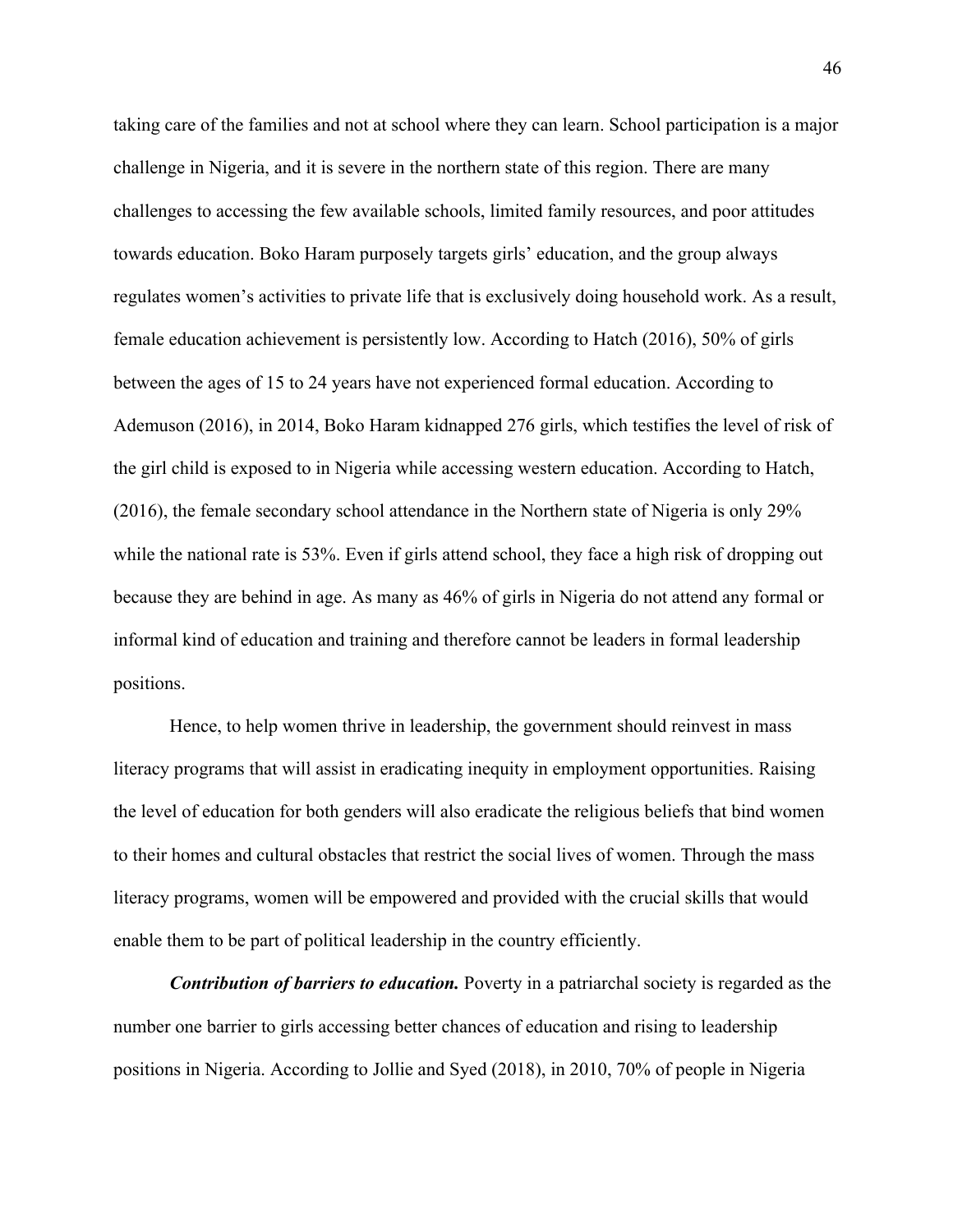lived on a dollar per day while Hodges (2017) argued that 62% of Nigerians live in extreme poverty even though it is blessed with vast fertile lands. Okoli (2017) contended that Nigeria is a patriarchal society, and boys are much more favored for better opportunities than girls. The cost of schooling, on the other hand, has climbed extremely high which contributes to keeping girls from accessing the dreams of their lives. Females have always been considered inferior to their male counterparts, and the male is always superior because he will inherit all that belongs to his father and be given better opportunities. For example, unlike girls, boys have the opportunity to go to school at the cost of much parental deprivation. In some cases, a girl child could be forced to get married so that the family could get a dowry to help pay for the boys' education. Property such as land is sold to ensure that the boys stay in school. Even now, people in Nigeria still argue that it is a blessing to be born male.

The second barrier for girls to access a better education is the concept of early marriages. Holman et al. (2018) argued that once a girl approaches puberty, they are married off to other families, and therefore not many families invest in their female children because the investment will be lost to the families they marry into. This notion not only affects parents' notions towards girls' education, but also the girls' attitude to work hard and have impressive academic achievements, especially in areas where the marriage takes place at a very tender age. In many states, especially the Islamic ones, women and girls have no say on whom they get married to or at what age they do get married (Raimi 2016).

Jollie and Syed (2018) argued that socio-economic inequalities greatly contribute to women not accessing a proper education or job opportunities to enable them rise to high managerial positions. Holman et al. (2018) agreed with these sentiments and also gave an example of land ownership which is an asset primarily owned by men. They also argued that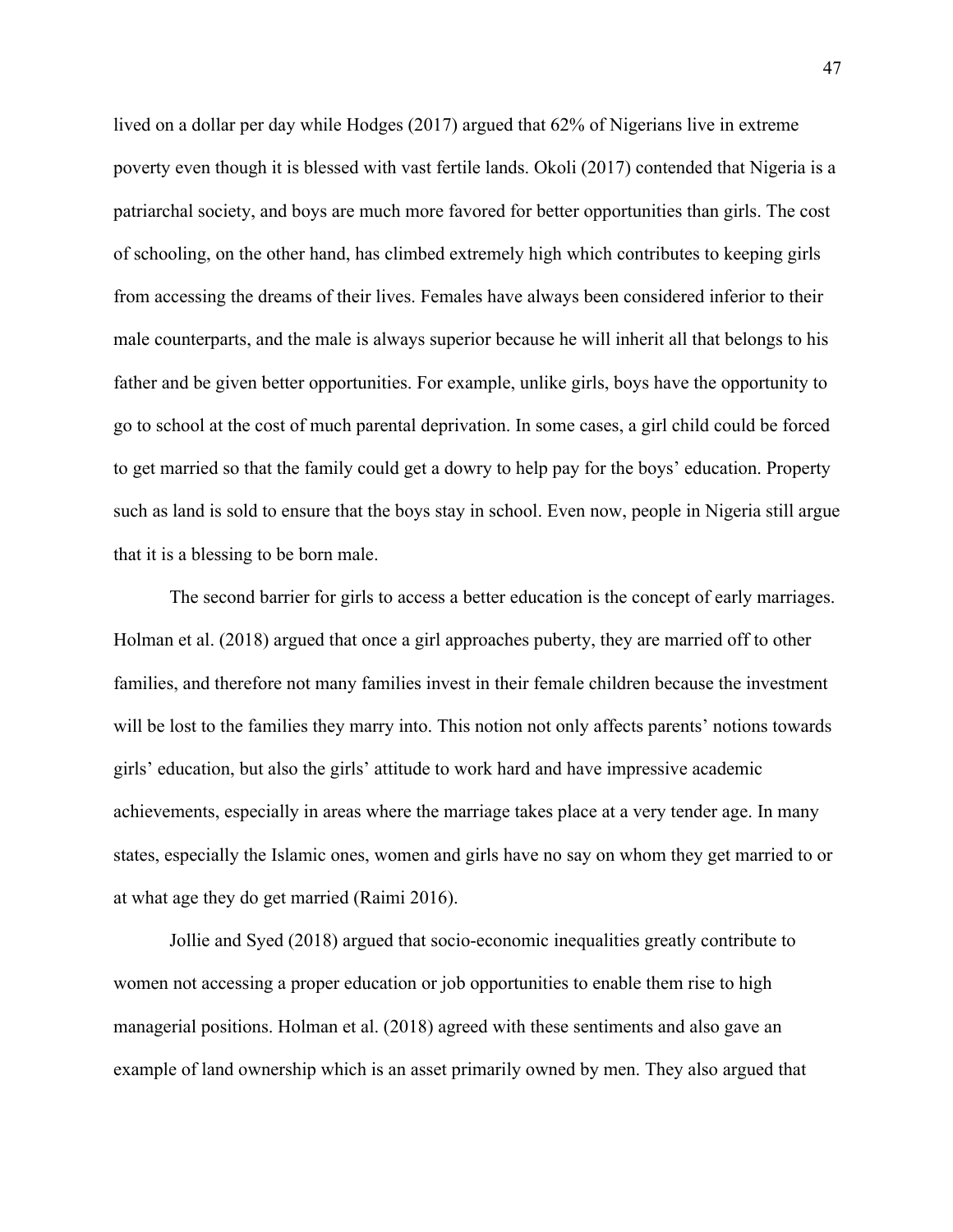women are generally denied loan facilities to further their agri-businesses, which are major sources of income and make up 41% of Nigeria's GDP. They argued that such situations are promoted by religious and cultural norms that have supported gender discrimination in Nigeria. These social institutions argue that women cannot even co-own property even when they both contributed to its acquisition. Even though women produce labor in the farms, they only own 1% of farm assets. They are not allowed to inherit property. As a result, women are exposed to a lack of income; they cannot access better education or credit facilities, and therefore, they cannot compete for leadership positions.

## **Culture and Religion as a Barrier to Women Political Participation**

The unequal treatment and inferior status of women can be said to be retrieved from the cultural beliefs that women are weak physically and psychologically. Bryson (2012) indicated that the association between gender and culture has been problematic. The study elaborated by pointing out Nigerian widows who are deprived of rights and legal status. Hence, it is difficult to provide them with equality and at the same time, safeguard the integrity of cultural traditions. The current modern women who are gambling for their rights mostly see their anticipations struck down in the country by big courts since the nations are biased by cultural beliefs that women should remain subjugated to men. Women in Nigeria are mostly affected negatively by religious laws, norms and values, which have been imposed on them and eventually causes them to be marginalized. Ette (2017) indicated that though all Nigerians are equal under the common and statutory law, this principle is merely followed. Sharia and customary laws are the basic rules in practice that govern most Nigerians. Joining native customs has an effect that influences women at all levels of society. Though the constitution of Nigeria guarantees and gives important human rights and freedom, the numerous religious and customary practices and laws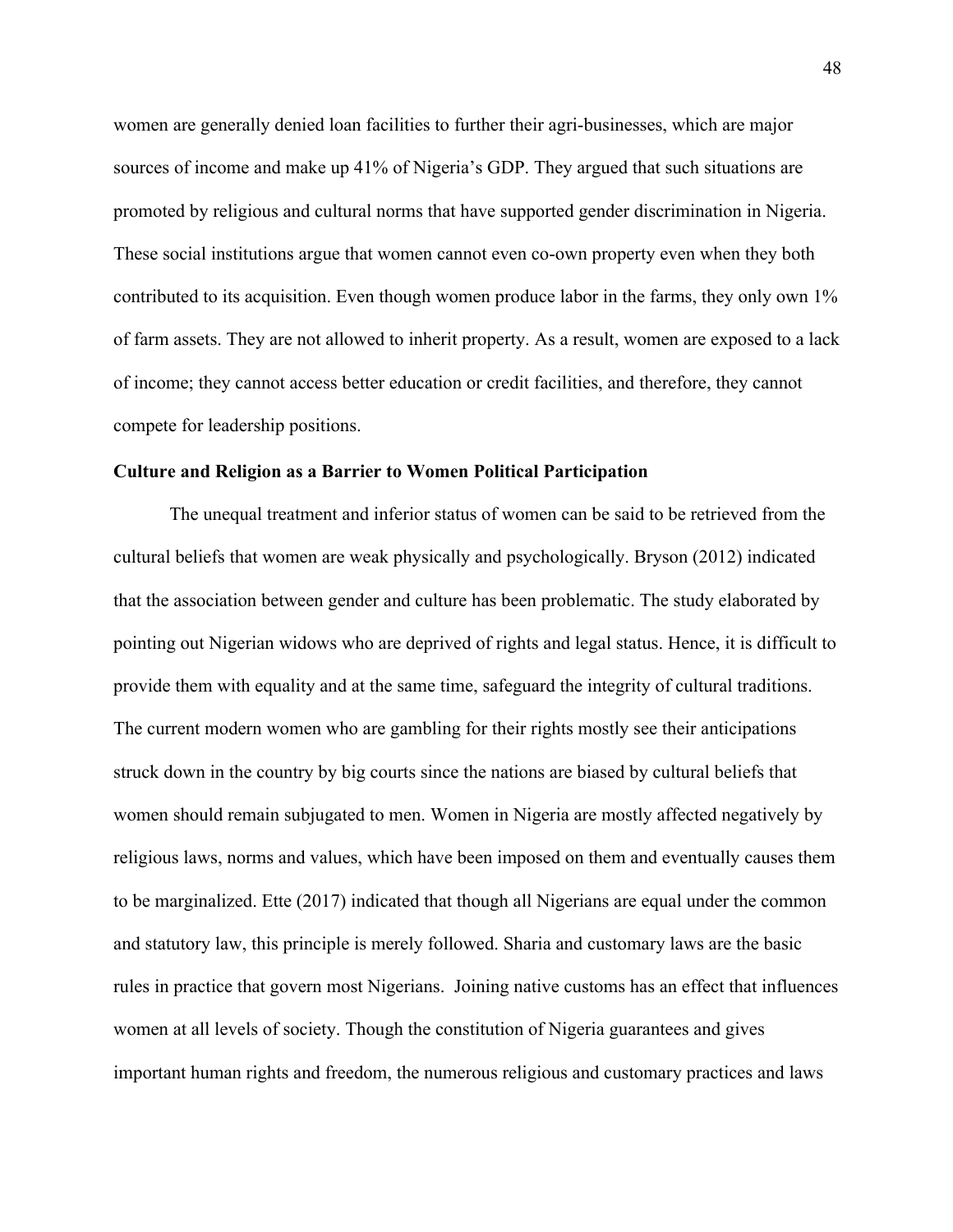that adversely impact women weakens their freedom. In this research, Ette failed to indicate why Sharia and customary laws are followed instead of constitutional laws. Therefore, research on how women describe their rise to leadership is necessary to close this research gap.

## **Parties and Patronage as a Barrier to Women Leadership**

Political parties are crucial to give access to get into leadership, but on the other hand, they are one of the biggest barriers to women leadership in Nigeria. Women are normally prevented from being part of the leadership due to the high cost of politics. The nomination forms needed to stand for office in most cases cost around ten thousand pounds, which affects the number of women willing to contest (Edinburgh, 2008). Also, political parties have only made little or no effort to encourage women to apply for office. Almost all the Nigerian political parties have gender empowerment rules in their manifestos though they have limited commitments to improve the representation of women (Anigwe, 2014). By 2015, there were no legal requirements needed for parties to have a specific number of women. In addition, the way parties operate is geared towards patriarchal patronage system, which favors men. At the nomination stage, the rules of engagement are organized and defined around male values and norms. In addition to money, to obtain a nomination always requires the elder's influence, which is difficult to be offered to women due to cultural beliefs.

In most cases, women do not have the experience of winning, organizing, and campaigning for support in an environment dominated by males. Besides, due to the cultural norms and rules that surround indigene relationships and marriages, female candidates find themselves disadvantaged and at times disqualified. In some situations, women have been excluded by parties from standing for office. For instance, a female contestant named Bakori had stood for nomination. However, she was sidelined by the leadership of the party since they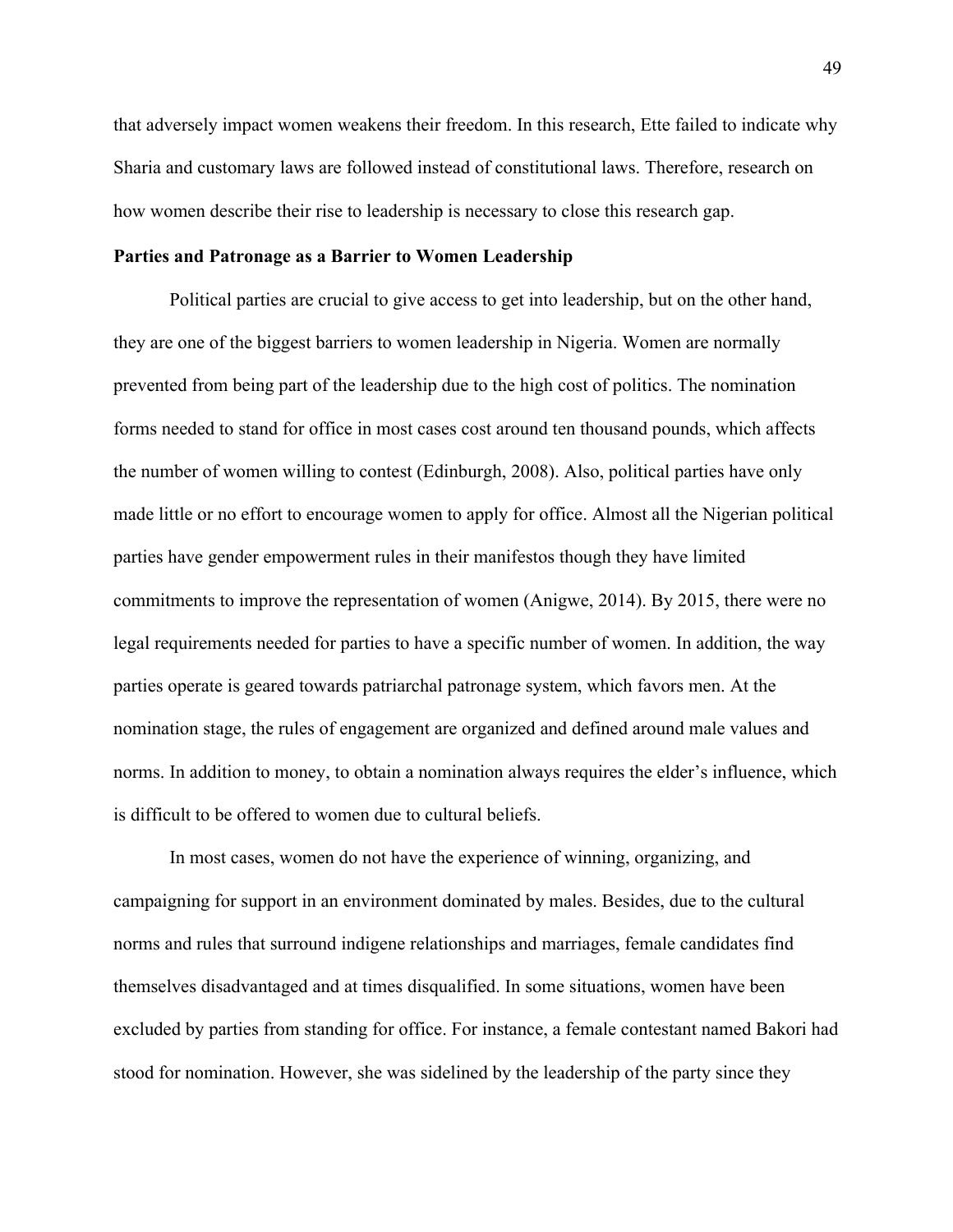declared that her opponent was standing for office unopposed (Dim & Asomah, 2019. Parties also hinder women participation in leadership by failing to protect them from violence, threats, and hate speech. In spite of the decreased cases, improved transparency measures, and reduced violence during elections, violence towards women remains a substantial threat to the democracy of Nigeria (Orji, 2017).

## **The Nigerian Media**

The marginalization of women in Nigeria can also be spotted in how the Nigerian media portrays them. Zenger and Folkman (2019) argued that in newspapers and TV, women are mostly seen and not heard and as a result, they help churn out female stereotypes that promote limited power for women. In the Nigerian media, women are barely given opportunities to air their opinions in political, economic, technological, and commerce incidents that occur in their country. The Nigerian media mainly promoted men who have continued to dominate it. Women shown on TV programs mainly do domestic duties like keeping house and child nurturing. The media also exhibits women as an object that can be trivialized. The Nigerian media typically ignored the issues of women and when highlighted, the media houses confront them with biases and negativity. They are normally put in supportive roles and have little voice. At times they are humiliated and made vulnerable. Anigwe (2014) argued that this kind of representation occurs because women do not have leadership roles in the board that set up agendas in Nigerian media. In most cases, the media serves the interests of leaders in parliament and large business organizations, who are mostly men.

#### **Summary**

Based on the above literature, it is evident that half of Nigeria's population consists of women. They are essential, and their contribution to economic and political life is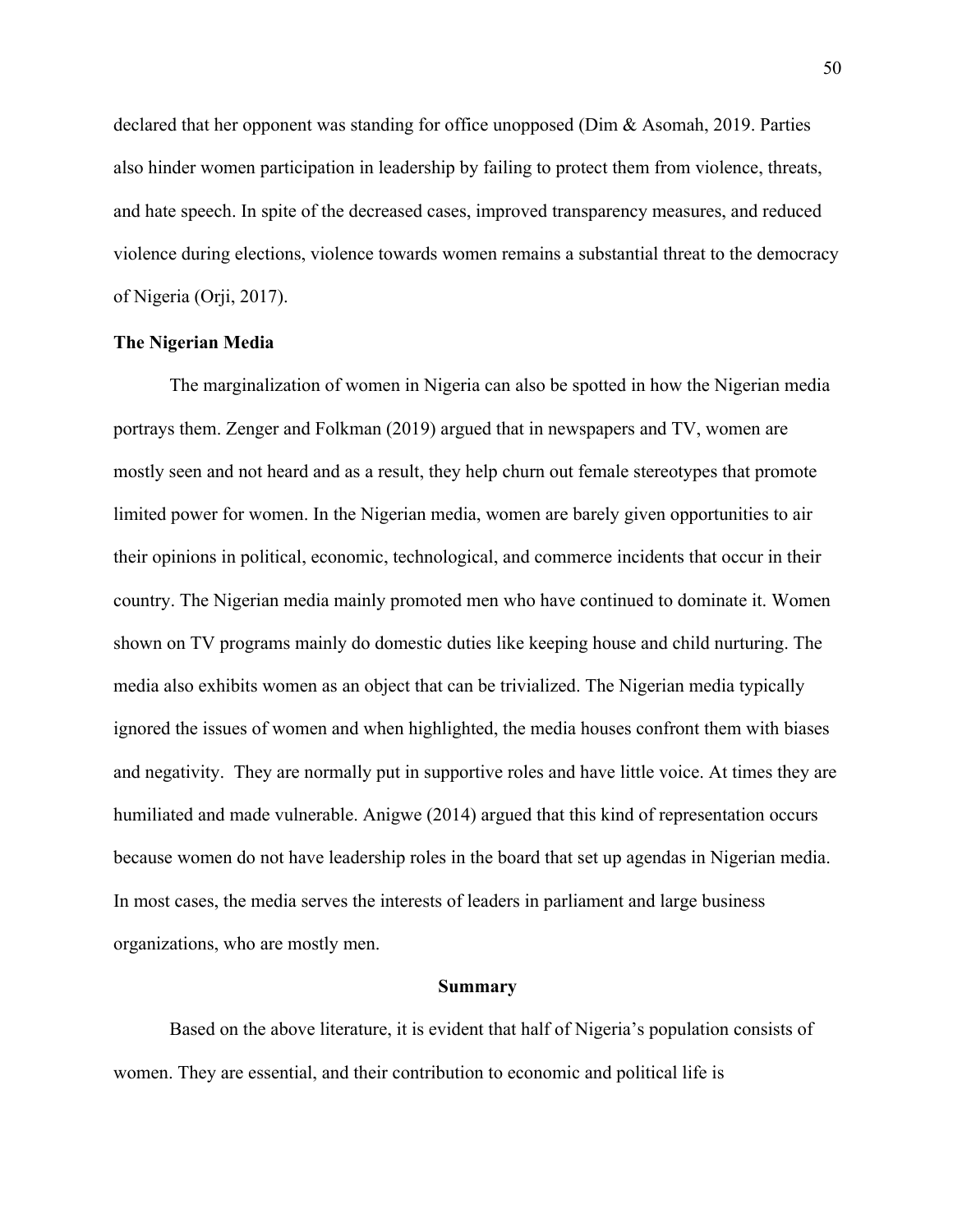unacknowledged. Nevertheless, the culture, constraints, and restrictive practices have not given women a chance to take advantage of their position and number to influence the political decision-making process significantly. Hence, the potential of half of the country's population remains unexplored. The women in Nigeria have been marginalized in the political systems due to the traditional practices and beliefs that inhibit their participation and advancement in public political life. Despite the constitution guaranteeing both genders equal educational access, programs for non-formal and mass adult education, and countrywide campaigns for enrolling school-aged children, political empowerment of women continues to be impeded by traditional obstacles for women education. Female leadership is a topic that is emerging all around the world. Leadership itself is a very complicated topic, and when the aspect of gender is introduced, it becomes so much more complicated. Evaluating the literature, there must be several steps taken to ensure that women have the same opportunities to become leaders as males do. However, there are hindrances in their ways that men do not have to face. Throughout history, males have been in power. In most cases, they are the ones who are preferred to become leaders because of their gender. This is the very first hurdle that many females face when it comes to their journey of leadership. From the above review, it is clear that there is a research gap about what inhibits women's participation despite both genders being granted equal rights by the constitution.

The literature showed that choice made about female education closes many opportunities for women and directs them to traditionally-approved female careers. These traditionally-approved careers like being a housewife and belonging in the kitchen have adverse effects on the role of women in politics since it dictates not only their whereabouts but also the role they will actively engage in. This necessitates the need to carry out this research regarding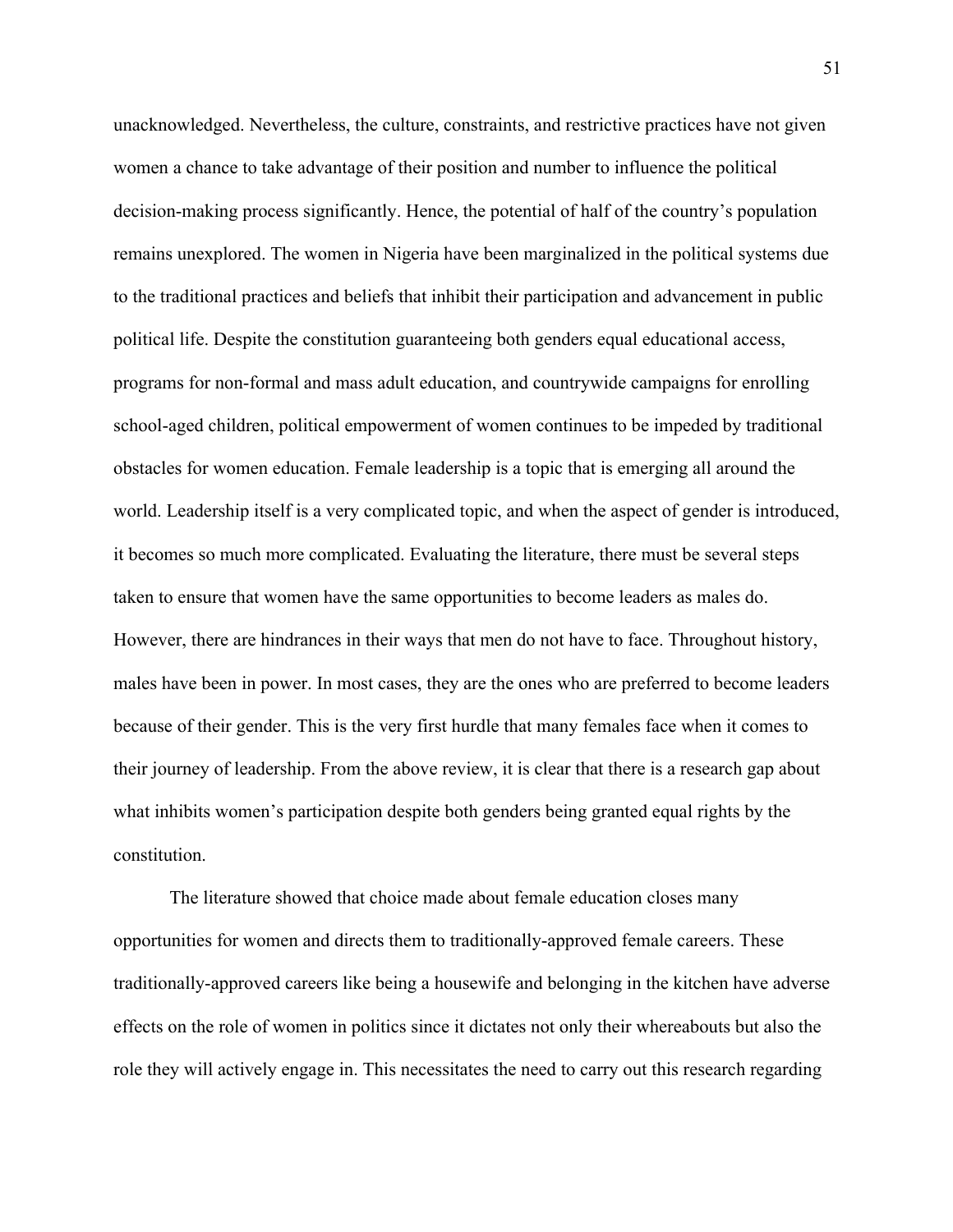the experiences and barriers that face the rise of women's leadership in Nigeria. Tijani-Adenle (2016) discussed that in Nigeria, any woman who intends to work or delve into the business, politics/governance, or leadership must ensure that she can adequately combine her responsibilities as a wife and mother with that of a professional effectively; otherwise, she will have to contend with social disapproval.

One would have thought that since women exceed half of Nigeria's population, they would typically dominate the political scenes. However, most of the Nigerian women are kept in the dark and denied the right to participate actively in politics (Tijani-Adenle, 2016). Women in leadership positions, particularly in developing countries, have the responsibility and the potential to influence their society through leadership, specifically when they are in an enabling environment. Enabled women are empowered to desire for leadership, attain and perform well in leadership positions while still carrying out their roles on the home front. Tijani-Adenle (2016) concluded that education is the solution to every gender injustice ordeal in society. Women are enabled when they are educated, exposed, and economically emancipated. Throughout the ages and in all countries, women in leadership positions can impact a society meaningfully. The history of mankind is satiated with such women. This study helped close this research gap and identified how education is essential in developing leaders and the barriers that women in leadership face in Nigeria, and it sought solutions that will improve their participation in political life.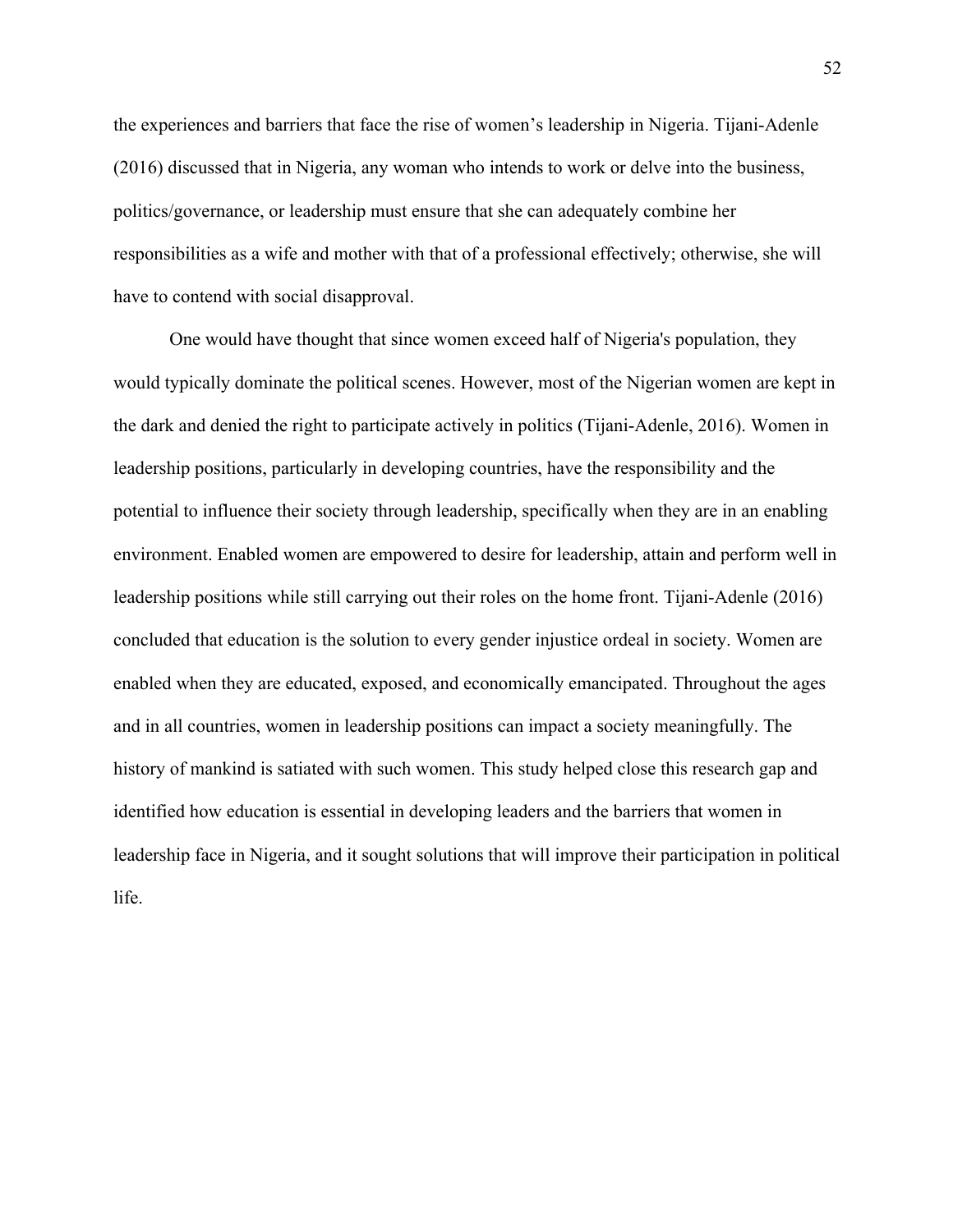#### **CHAPTER THREE: METHODS**

## **Overview**

Qualitative research emphasizes individual meanings, context, and self-reflexivity. From the information gathered from the participants through open-ended questions, the researcher then analyzes the data, looks for patterns to emerge, and compares these to existing theories (Creswell, 2009). The study aimed to understand how Nigerian women describe their rise to leadership with a purpose to: (a) explore the reasons why women lead, (b) examine the characteristics these women possess, (c) discover ensuing challenges and barriers, and (d) describe successful leadership as defined by the participants.

Chapter Three will first focus on the design of the study, which is multiple case study design. The reasons for the selection of this research design are thoroughly explained. The second focus is to look into the research questions of the study. The settings of the study are described in detail so that the readers can understand the places where the study was conducted. An overview of the participants of the study is then comprehensively described. An explanation for the selection of the participants will be given. The data collection method is explained stepby-step so that the basis of the study could be established. Interviews and document analysis are also ways data was collected. After that, the whole procedure of data analysis is thoroughly explained so that the research could be replicated in the future. The techniques of trustworthiness are also thoroughly explained in this chapter. Ethical considerations of the study are also mentioned so that the research could be published in the future. Finally, an overall summary of the chapter is given to ensure that all the processes are concisely explained.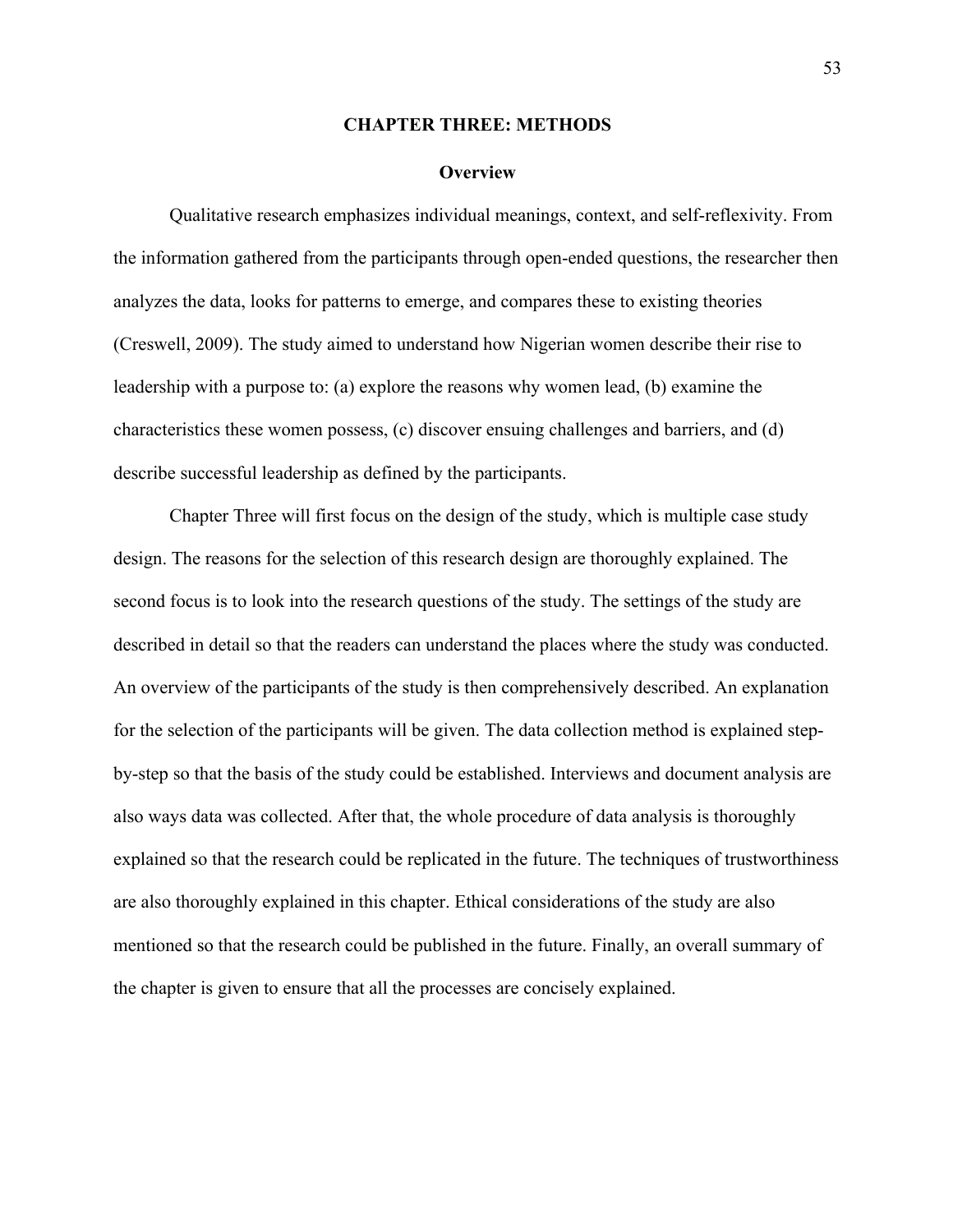#### **Design**

This study utilized a quailitative design. Qualitative research focuses more on the feelings of individuals and can assist in scrutinizing the feelings of the participants. Through the qualitative method, in-depth knowledge about participants of the study can be gained (Sutton  $\&$ Austin, 2015). The multiple case study research design used in this study allowed a comprehensive look at the lives of the participants. One of the components of the research methodology is that the phenomenon dictates the method, and the principle helps in determining the actual type of sampling methods to use when choosing participants for the research (Moustakas,1994). The multiple case study design constituted selecting numerous instrumental bounded cases which were utilized in developing a more in-depth comprehension of the phenomenon than a single incident could provide (Zach, 2006).

The multiple case study research focuses on the selection of several instrumental, bounded cases rather than a single case. The evaluations are explanatory as well as generalizable and emphasizes generalizing the range of applicability of descriptive patterns. Multiple case studies use a designated "target" population of cases. In this study, the design allowed a deep comprehension of how women describe their rise to leadership in Nigeria.

Furthermore, the multiple case study design explores the involved research topic through the utilization of a replication strategy (Zach, 2006). The replication strategy uses a literal replication stage that involves a selection of multiple cases to obtain a given outcome. In the design, there are no set rules regarding the number of cases to satisfy the replication strategy. Nonetheless, the model allowed for selection of any number of cases as sufficient to offer a compelling outcome for this research.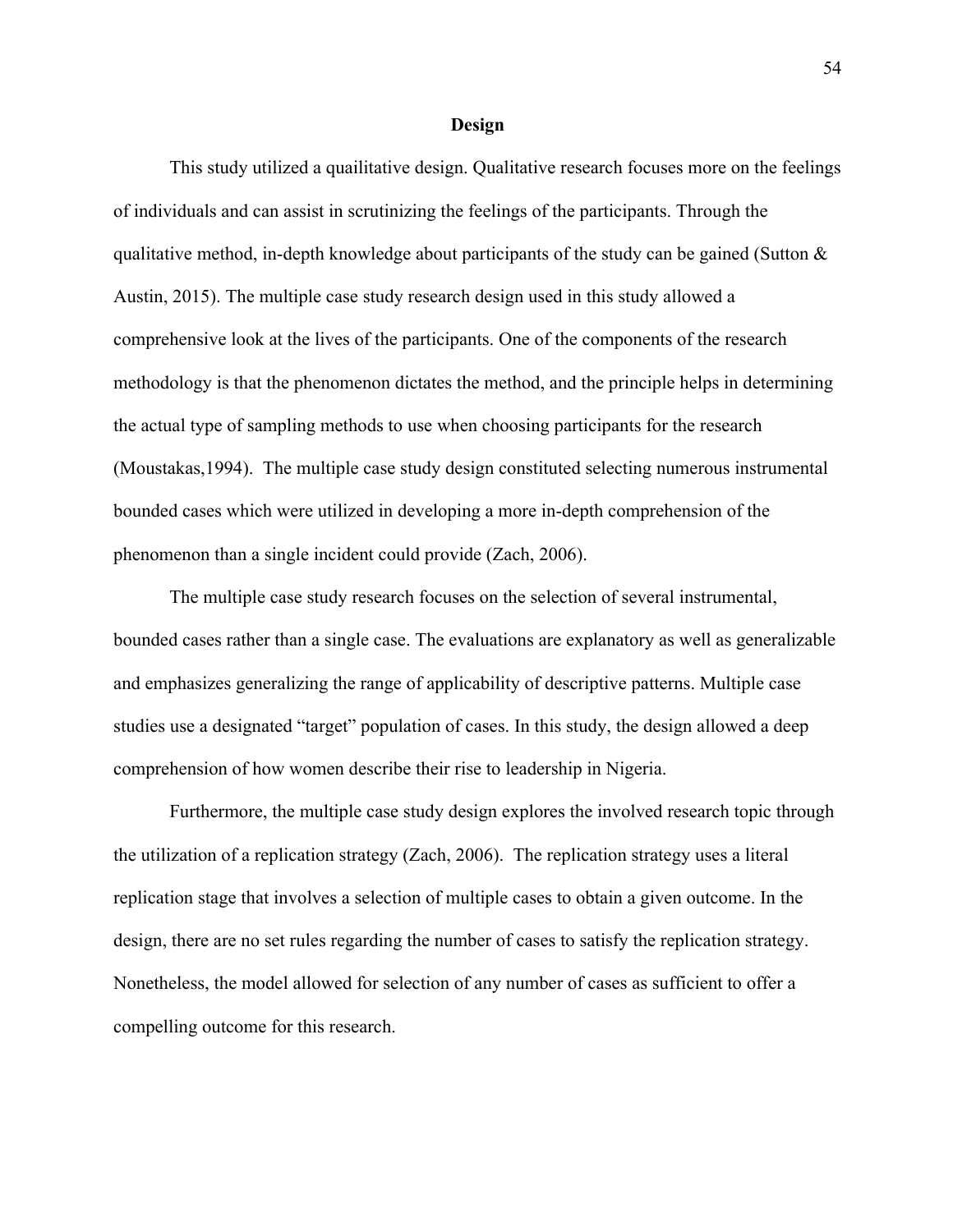## **Research Questions**

The essence of my research central question was to capture the stories of the Nigerian women in leadership so that it can serve as a resource for women who aspire to lead. The central question of the study will be supported by three sub-questions.

## **Central Question**

How do female describe their experience rising to the positions of leadership in Nigeria?

## **Sub-Questions**

How do female leaders in Nigeria describe the lack of women rising to leadership in Nigeria? How do female leaders in Nigeria describe their transformational moment? How do female leaders sustain their rise to leadership?

#### **Setting**

Women that were selected for the study were working in public sectors of the Nigerian system of government. The public sector was chosen because of the convenience and the ease of availability of the individuals. However, most of the organizations selected were in diverse fields. Many of these organizations have an open system. The leaders in these organizations also have well-defined roles. The diverse fields were chosen as a factor for the selection of organizations because these organizations have clear leadership roles, which could be easily studied.

As mentioned earlier, Nigeria is in West Africa. The country is vast, with a population of over 190.9 million people as per census in 2017 (The World Bank, 2020). The people of Nigeria have been drastically increasing, which means that resources are reducing. Nigeria was declared independent in the year 1963 by the British government, and it eventually obtained its constitution in the year 1979. Since its independence, the country models the U.S system of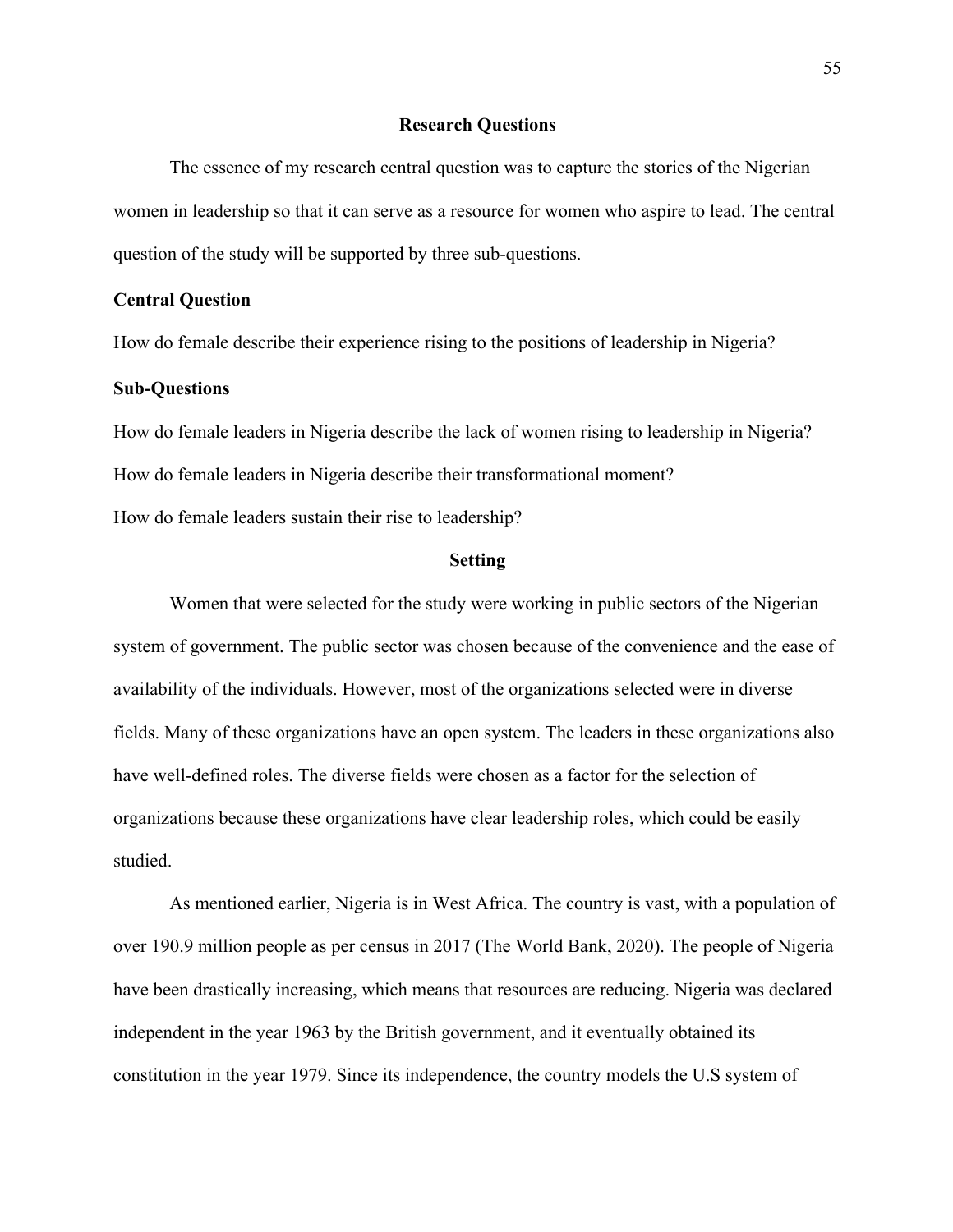presidential government, whereby the president oversees every internal and external matter that touches the country in one way or another. Since independence, the country has been led by male presidents, whereby Azikiwe Nnamdi was the first president. In terms of administration, Nigeria has one territory and 36 states. Some of the states include Kano, Benue, Abia, Kaduna, Kebbi, Imo, Edo, Sokoto, Niger, Enugu, Zamfara, Adamawa, Anambra, and Lagos, which is the most famous. In the entire continent of Africa, Nigeria is a hotbed for business; most international companies prefer establishing their businesses in different states in Nigeria, courtesy of the availability of a ready consumer-market. Also, it is worth noting that Nigeria is among the developing countries in the world, with a GDP of 375.8 billion dollars in the year 2017. The president of Nigeria must nominate ministers to different dockets. Out of the 28 slots that are available for ministers, Muhammadu Buhari, the current president of the Republic of Nigeria, has integrated seven women. Statistically, women are represented in 25 percent in the national government positions. Thus, pertaining to this study, it is evident that women in Nigeria tend to wait to be nominated to different governmental positions instead of battling with men in political arenas to convince voters to vote for them directly.

## **Participants**

The participants, all women, were selected from the Nigerian system of government at the time of the study. These women came from different leadership positions within the government as well as from different households as to capture their view concerning work, home, and family roles. Creswell (2007) suggested that the number of participants in a case study should be between five and 25. The small number of participants assists in ensuring that the data that is collected has extensive information regarding the topic (Vasileiou, Barnett, Thorpe, & Young, 2018). For this study, 10 participants were selected due to the time limit of the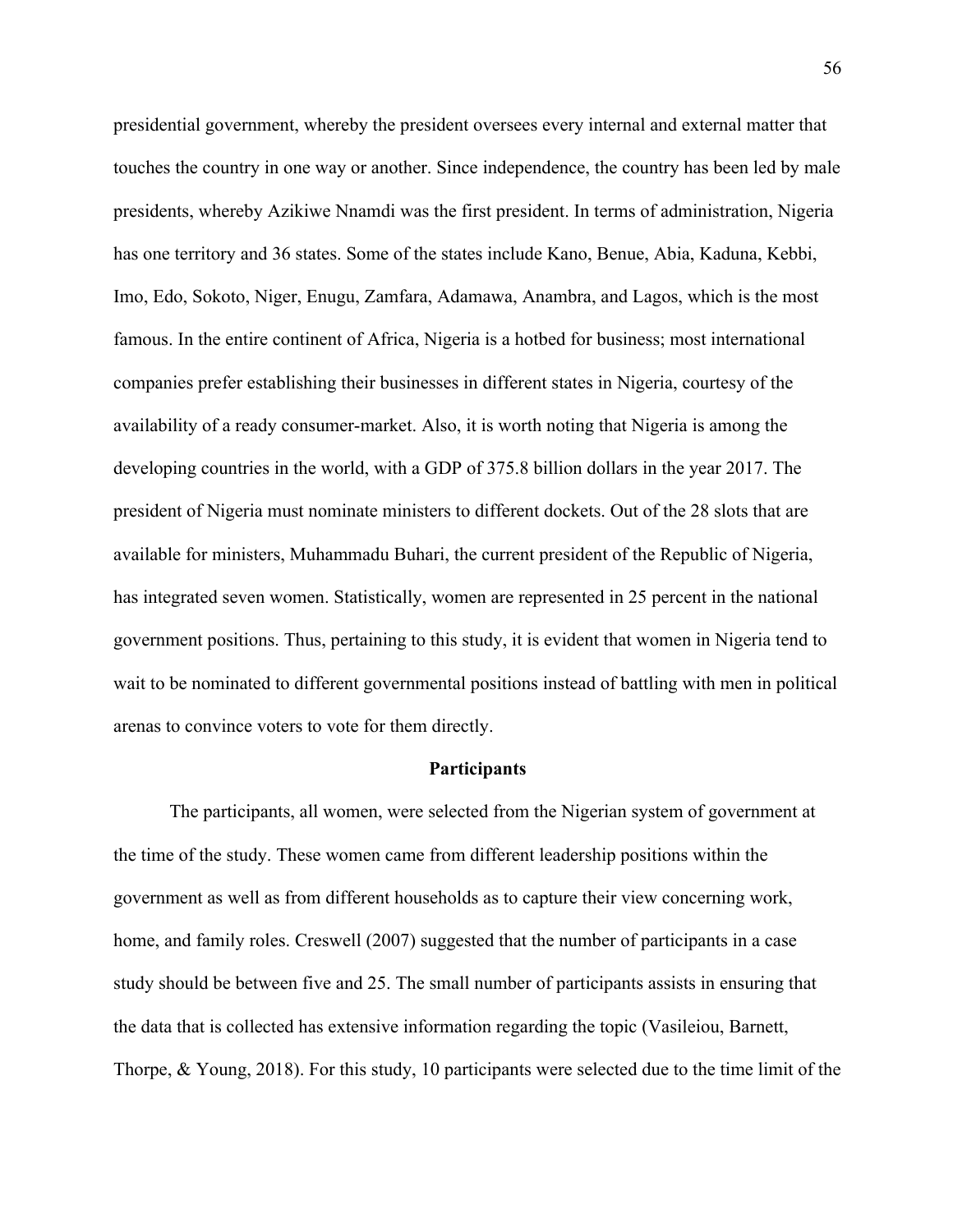study. A purposive sample is derived from a population that contains specific characteristics (Palinkas et al., 2015). Purposive sampling was the sampling technique used in this study, which involves obtaining the sample depending on characteristics that have been previously described (Ames, Glenton, & Lewin, 2019). The participants were required to be women in leadership roles. The average age of the participants selected for the study was 25-60 years old. The sample included 10 women. The demographic brackets were selected based on the knowledge that these participants already had high engagement in leadership positions. The recruitment procedure for the participants was based on referrals and email addresses that were obtained from contacts who currently were leaders in public offices. Emails were sent to invite participants to be a part of my research study with a description of the nature and purpose of the study (see recruitment email in Appendix A). Participants were guaranteed anonymity throughout the research study.

## **Procedures**

There were several steps taken in the study to ensure that it was a reliable study. The approval from the Institutional Review Board (IRB) was sought for the development of the study. The IRB Approval # was IRB-FY19-20-326. The participants were selected based on the criteria that they had at least one year of experience in the field that they were working. These women came from different leadership positions within the Nigerian government. The sampling technique used in the study were purposive sampling. Before any data was collected, eacj participant signed an informed consent form. For this study, it was ensured that there were no previous connections of the researcher with the participants of the study. The data was recorded through notetaking and recordings on audio instruments. The data collection methods were interviews, document analysis, and observations. The interview questions were based on the literature. During the interview process and throughout reporting the study's findings, the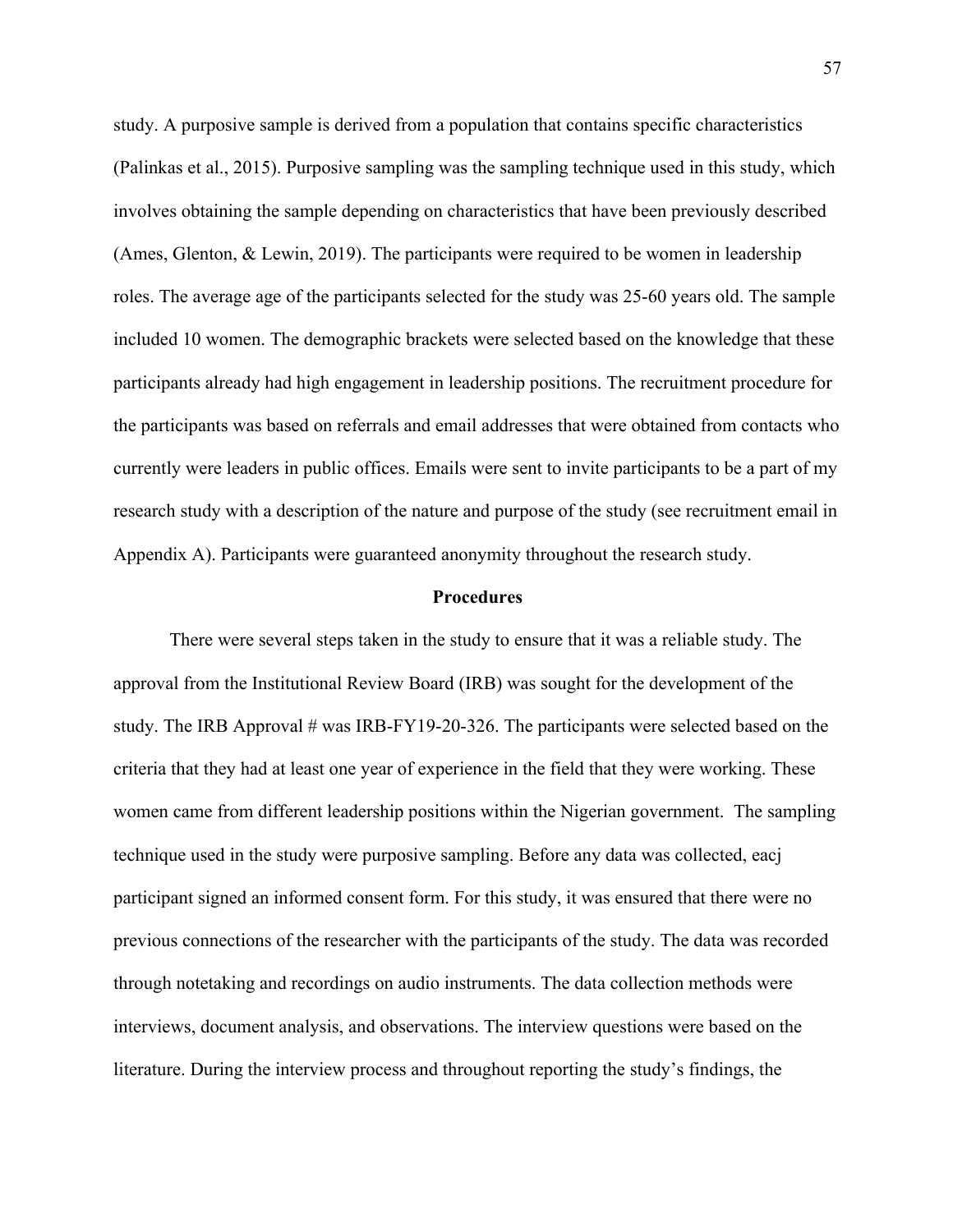interviewees were given pseudonyms to protect their identity. All study data, including interview tapes and transcripts, were kept in a locked location in my home and destroyed upon completion of the study. Interviews were transcribed by a transcriptionist who signed a confidentiality form.

#### **The Researcher's Role**

As the researcher, I assumed many responsibilities within the parameters of this study. First, I needed to possess knowledge of the qualitative approach as an advanced methodology. I have taken several classes in qualitative research and have conducted three research projects within the scope of those courses. The skills I acquired through these experiences were: the ability to identify the central phenomenon of the study; the ability to pose research questions that are meaningful and reflective of the phenomenon; the ability to conduct interviews in which the participants are allowed to guide the content to an extent; and the ability to collect and analyze data, including coding text and developing related themes. I also acknowledge that qualitative research is time consuming and may be costly as well; thus, I was prepared to assume these challenges. Ethical issues were addressed during each phase of the study. I completed the Collaborative Institutional Training Initiative (CITI) on different courses, and I am familiar with the ethical principles associated with research. Permissions for this research study was solicited from appropriate entities. Protocol also dictates that research information be submitted to the Institutional Review Board for approval. The Request for Review Form was filed, providing investigator information, title and project information, description of participants, research methodology, data sources, and a project description. An informed consent letter was developed and will be found in the appendix of this prospectus. The form stated the procedures of the study, stressed that the participant can expect confidentiality, provided the opportunity to ask questions, and ensured the freedom to withdraw at any time. Contact information for the researcher,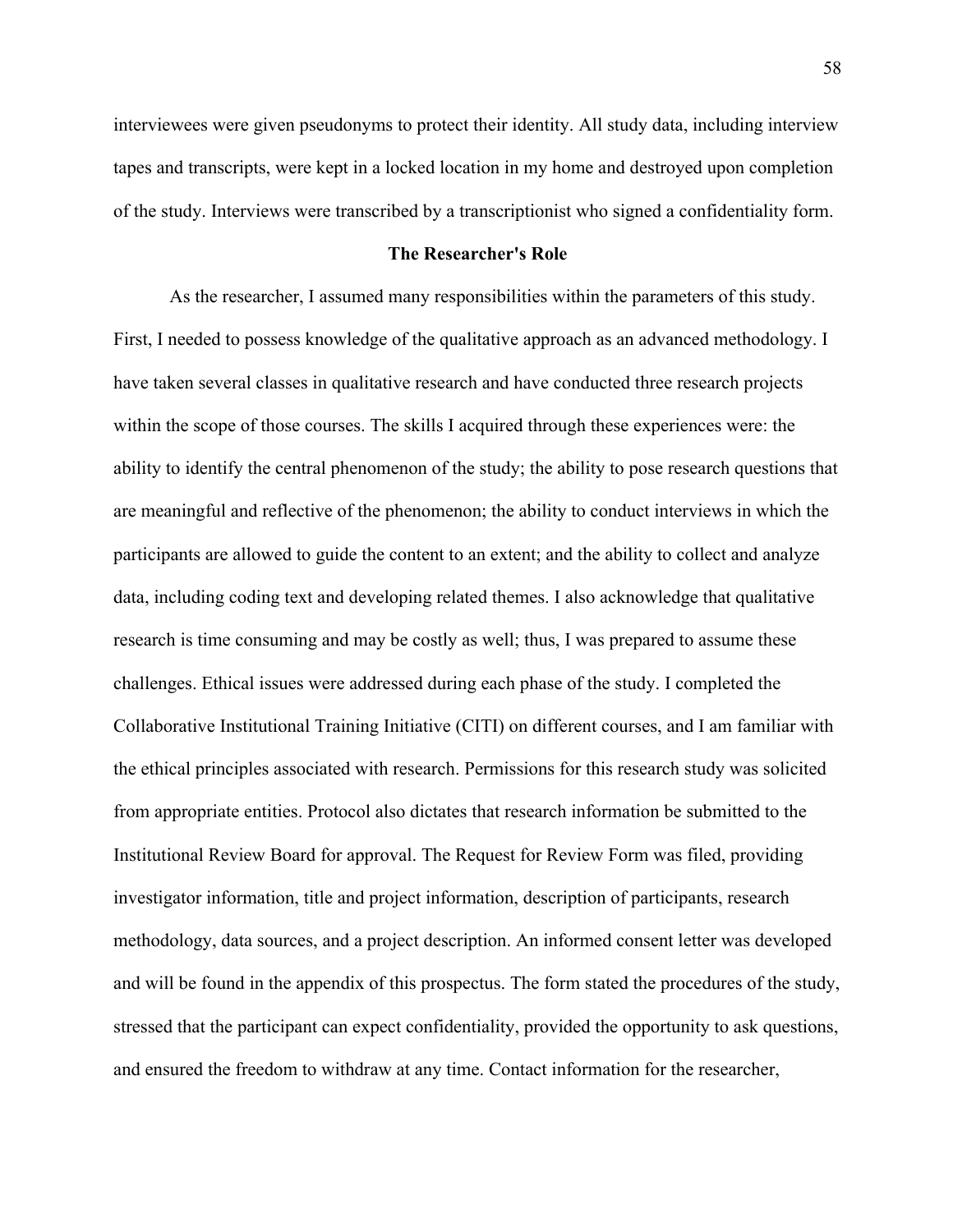adviser, and the Institutional Review Board were included in the letter. There was no previous connection to the participants selected in the study to ensure that there were no biases in the response of the participants. Although the gender of the researcher might have an impact on the implications of the study, steps were taken to ensure that any biased feelings were removed.

## **Data Collection**

The data collection of this study was based on interviews, document analysis, and observations. According to Creswell (2007), when the researcher intends to explain and comprehend a tough scenario from the view of the participants, then the qualitative approach is the preferred approach in such cases. Qualitative research enables individuals to have their voices heard by sharing their stories. These methods were appropriate because of the distinctive methodological traditions of inquiry that explores a human sociological problem.

## **Interviews**

For this qualitative research study, the method of data collection was primarily personal interviews. Therefore, emphasis was placed on open-ended questions and the emergence of themes that were guided by the responses of the participants. Creswell (2009) suggested that qualitative research is interpretative research. Keeping this in mind, I ensured that the questions asked during the interview were not affected by biases or any other ethical issues. An appropriate protocol was used throughout the interview process. Questions and possible probes were generated with the purpose of gaining the maximum amount of information about the participants' leadership journeys. The interview utilized open-ended questions pertaining to the participants' experiences with leadership in terms of career path, education, reasons for leading, perceived traits, challenges, influential individuals, and transformational experiences. Interviews were a very significant part of qualitative research. Qualitative research is focused on acquiring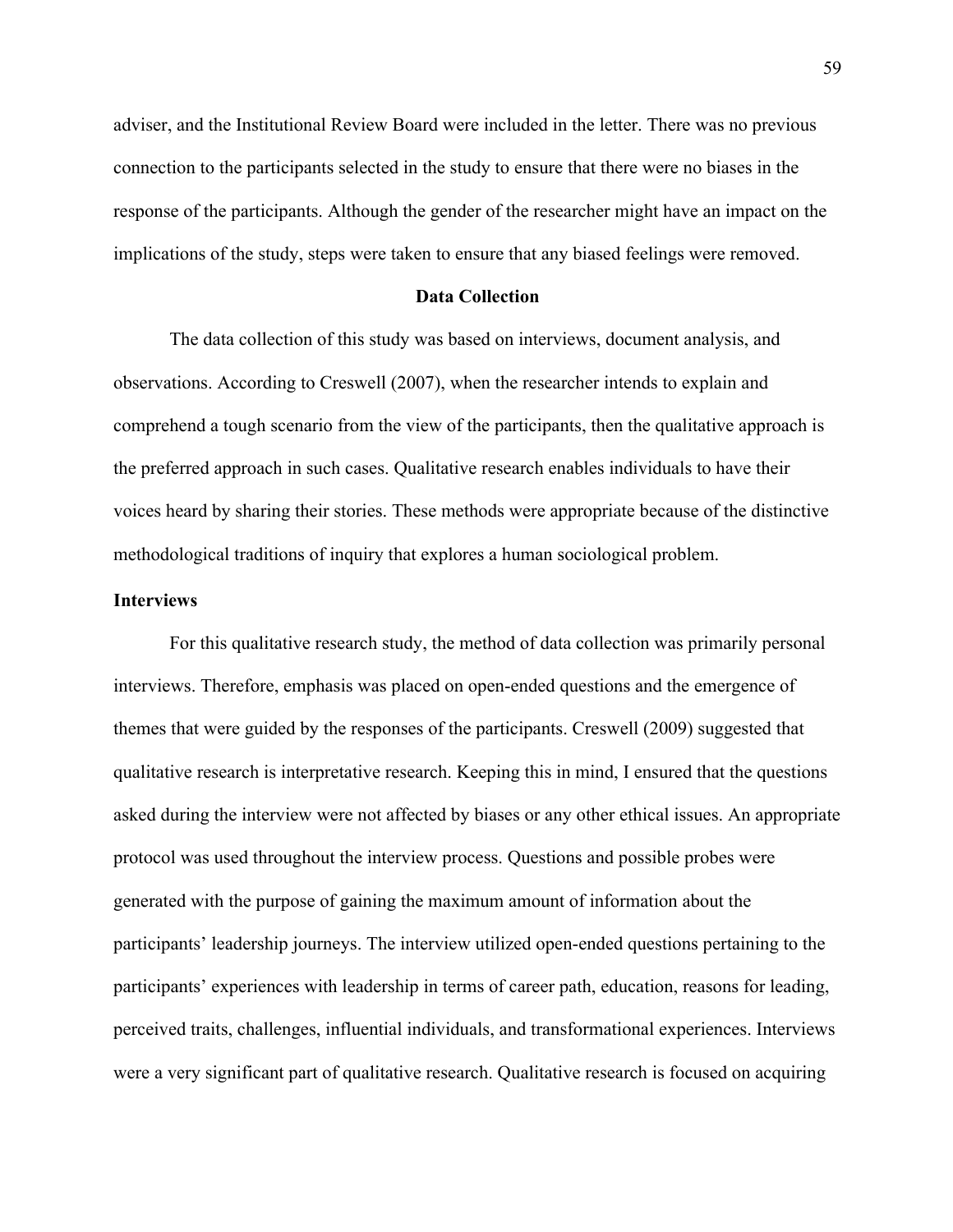in-depth knowledge about the conditions of the participants. Semi-structured interviews of the participants were used in this study. Semi-structured interviews are a method of interview whereby the interviewer does not strictly adhere to a formalized list of questions. Mojtahed, Nunes, Martins, and Peng (2014) described that researchers would benefit from the use of an instrument that, in the course of semi-structured interviews, would foster an environment where the ideas and meanings conveyed by informants could be developed, and further discussed to convey a deeper understanding of the phenomenon under investigation

Semi-structured interviews were appropriate because it allows for open ended questions so respondents can open up about sensitive issues. Interviews take place when an experimenter asks participants to elaborate on the questions that are being asked from them (Latham, Saari, Pursell, & Campion, 1980). When participants answered the interview questions, they were transcribed to get a better understanding of the material of the interview. Interviews were appropriate for this research study because the information gained gave insight on several aspects that the study aimed to explore. The following questions were included in the interview questions:

- 1. Please introduce yourself.
- 2. Please describe your leadership position in the organization that you are working at.
- 3. Please describe your preferred leadership style and why you chose this style for yourself?
- 4. How does education play a role in your leadership?
- 5. How does education help leaders?
- 6. How would you explain your journey to the position you are at right now?
- 7. How would you explain your crucibles on the way to becoming a leader?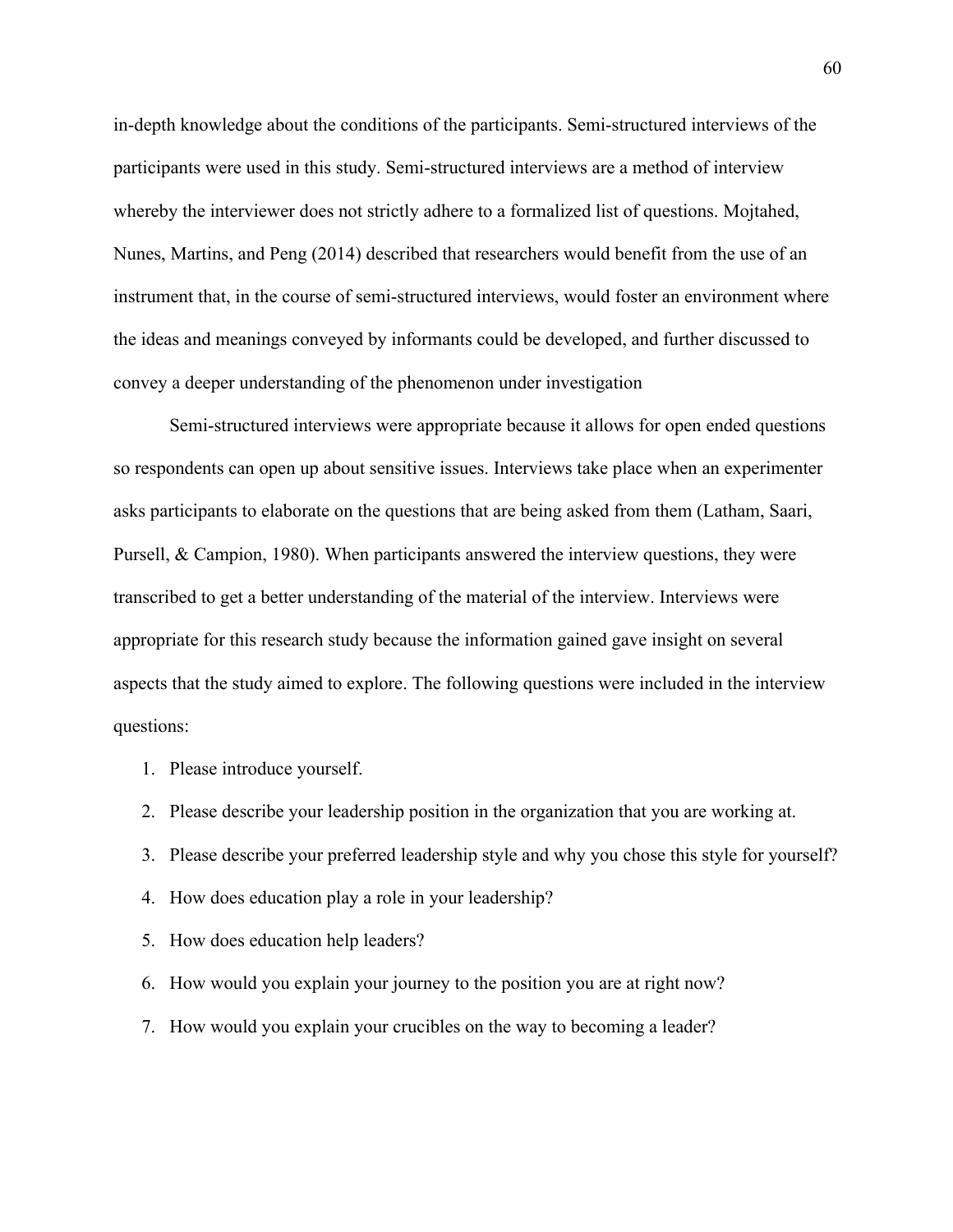- 8. What is your stand concerning women discrimination in leadership opportunities here in Nigeria?
- 9. Explain the gender discrimination experiences in your workplace. How was the whole ordeal?
- 10. Please tell me about the discrimination that you believe you face in your workplace.
- 11. If you were to select a male employee for your position, what criteria will you judge him on?
- 12. If you were to select a female employee for your position, what criteria will you judge her on?
- 13. How is promotion different between women and men in the workplace?
- 14. The last question is, how different your work life would be if you were of the opposite gender?

Questions One and Two were knowledge questions. The purpose of these questions was to ensure that the participant felt comfortable. These questions developed a rapport between the participant and the researcher (Patton, 2015). Questions Three and Four were reflective questions for the participants. The purpose of a reflective question was to give the participant a chance to explain their experiences thoroughly. Question Three focused on leadership styles, which in today's world can define if a person is successful or not. Studies have shown that transformational leadership is used by females the most, and this style can have a positive impact on the dynamics of teams (Chou, Lin, Chang, & Chuang, 2013). I was also interested in identifying how these women exhibit authentic leadership. Questions Four and Five were included to identify the role education plays in their leadership. Cannonier and Mocan (2018) mentioned that individuals with more education command higher earnings in the labor market.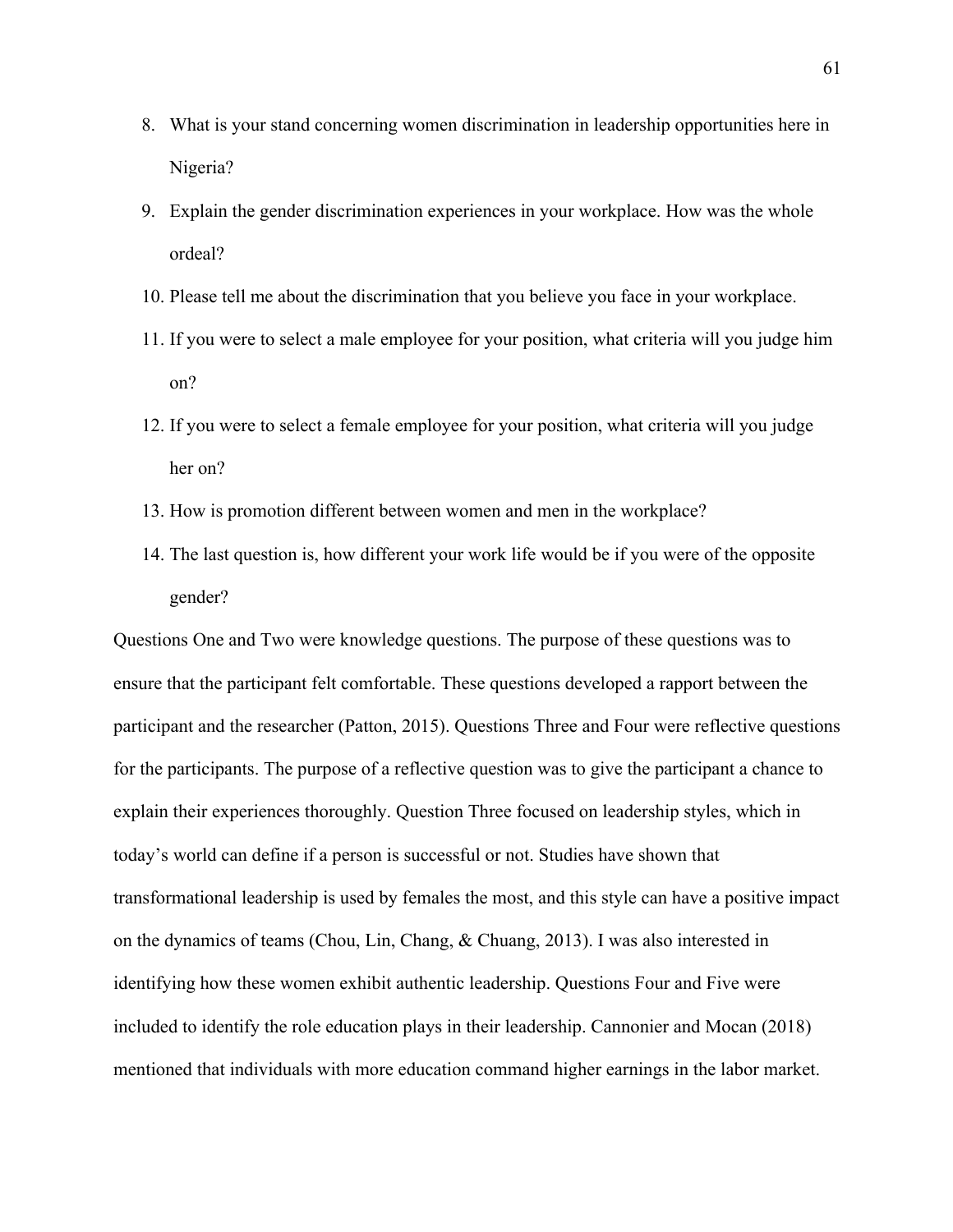According to Conger (2013), education holds great promise in enhancing the effectiveness of individuals in their work lives.

Questions Three, Four, and Five were substantial as these questions needed much explanation from the participant. According to various studies, leaders always have to face hurdles in their careers (George, Peter, McLean, & Mayer, 2007). Question Six builds up a setup for Question Seven. Question Seven puts more emphasis on the types of hurdles that the participant has faced. The intention of Question Six was to get an overview of the years leading up to the participant's leadership position. According to some studies, women face these hurdles earlier in their lives as compared to their counterparts (Stamarski & Son Hing, 2015).

Question Eight was included to provided insight regarding how the participant perceived the experience of the opposite sex. Studies have suggested that generally, many believe that a person's gender does not have an impact on their work life (Hancock, Darvin, & Walker, 2018). Question Nine follows similar insight; a person might not believe that others were discriminated against because of their gender (Hancock et al., 2018). However, many do believe that they face discrimination because of their gender (Clarkson, Cox, & Thelwell, 2019). Question Nine was provided as an incentive to determine if the participants of the study believed that their gender could be an issue for their leadership positions.

Question 10 aimed to provided insight regarding the participants' work experiences and if they had been targeted negatively because of their gender at the workplace. Toyin et al. (2019) elucidated that Nigeria epitomizes a typical, patriarchal African society in which a system of social stratification and gender differentiation enables men to dominate women in all spheres of life. Through Question 10, the common discriminatory behaviors were identified, which are significant in learning about inequality in the workplace (Hartzell & Dixon, 2019). Question 11

62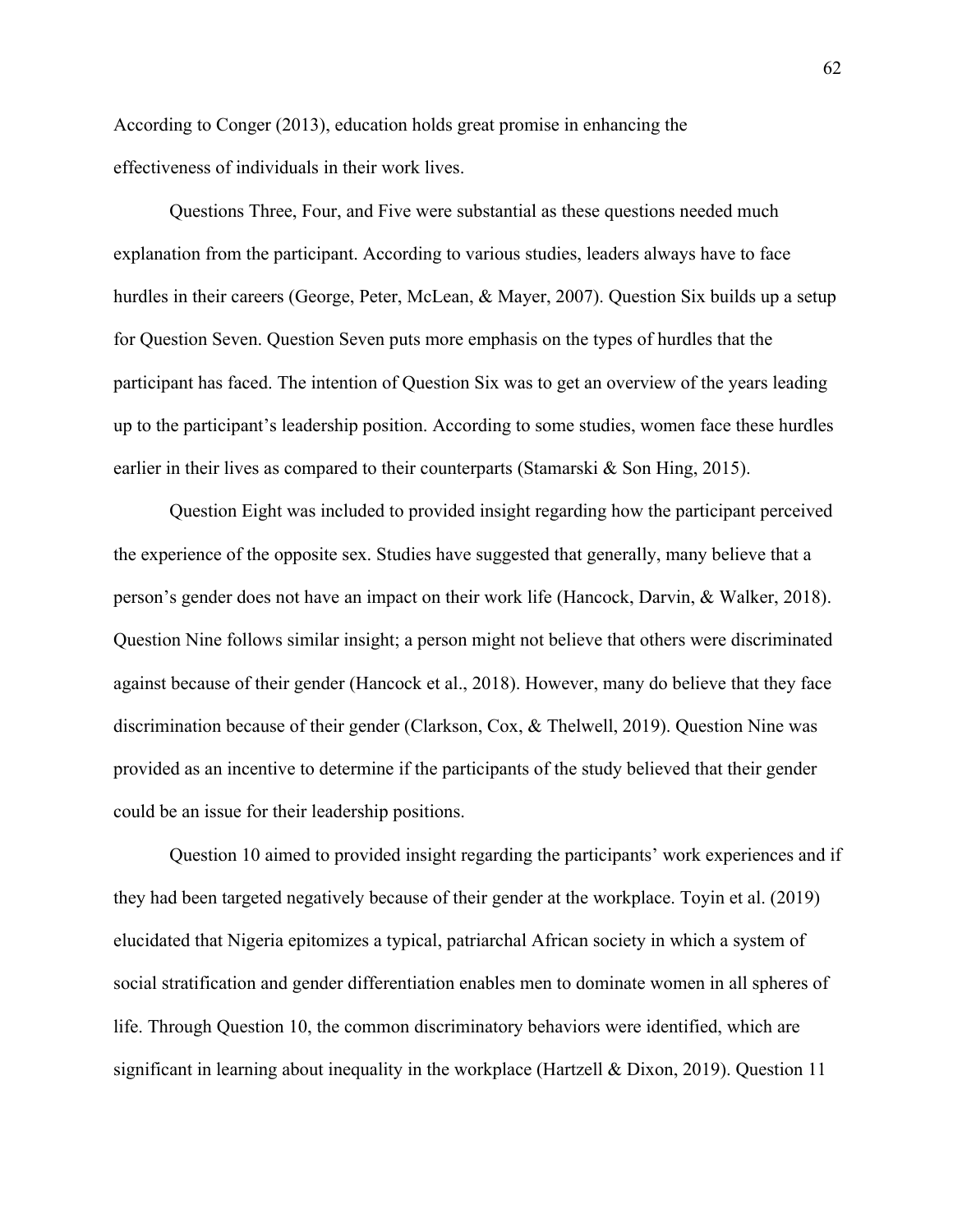and Question 12 are essentially the same questions but provided different insights into the role of gender. Studies have indicated that women are often judged on their gender for progression in their careers. Some are not chosen for managerial posts due to the misconception that women need to give more time to their homes even if they have not stated this is the case (Barrett, Pike, & Mazerolle, 2018). Questions 11 and 12 assisted in clarifying this phenomenon. Question 13 focused on understanding the changes that have occurred in today's world. Many studies have shown that women were making their way to the top at a much faster pace than before (Hartzell & Dixon, 2019). Question 14 focused on how life in leadership would have been if these women were men.

## **Records and Document**

Document analysis is a method in which various sources of information are systematically evaluated (Bowen, 2014). The purpose of the document analysis was to see the true impact of the participants, and through these documents, the environment of these participants could be judged (Bowen, 2014). The documents included resumes of the participants. A resume is document that list the qualifications for the jobs the person is qualified. The resumes were obtained from each participant. Through the analysis of the professional credentials, the leadership impact of women could be studied as their progress could be seen. As these documents show the progress of the work that the participants of this study have been engaged in, it assisted in understanding how their leadership progressed.

#### **Observation**

Observation is the other method that will be used to enhance the active collection of data. I employed naturalistic observation, whereby I observed the actual behavior of research subjects. Thus, through the naturalistic observation method, the attitude and behavior of women in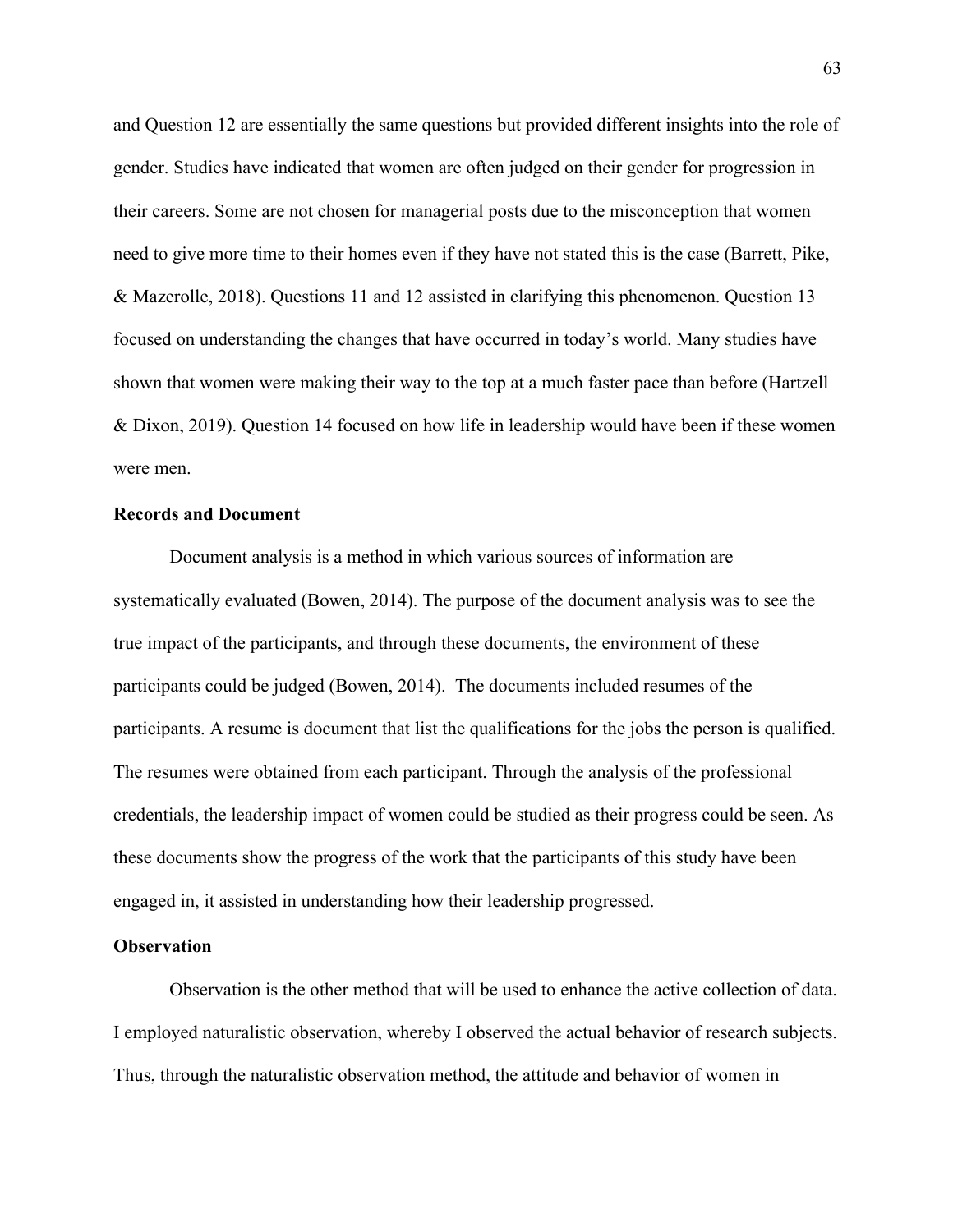leadership were observed. Per protocol, I introduced myself to the entire staff of the leadership before I started my observation. I followed (shadowed) three participants through a whole workday as a quiet observer. I kept an observation journal and later found themes and created codes that represented variant behaviors of these women.

#### **Data Analysis**

In qualitative research, there are various designs and approaches that can be put in place to ensure that a study is effective and embraces quality. According to Creswell (2013) a multiplecase study design explores a real-life, multiple-bounded system through detailed, in-depth data collection involving multiple sources of information. Data analysis is the primary step that is carefully considered for the study. Three methods of data collection were employed, interviews, documents, and observations. The analysis of each approach is discussed below.

## **Interview Analysis**

The data analysis for interviews was completed in two steps. The first step was to transcribe the data from the interviews. Through transcription, the researcher had access to a more accessible record of the data from the participants (Bailey, 2008). As the research design was qualitative, the best approach for this type of data was coding. The coding guidelines by Charmaz (2006) were followed for this study with four levels of coding. With each level, the complexity of data could be coded, ensuring that the data can be analyzed thoroughly (Charmaz, 2006). The very first level of coding is known as open coding. At this initial stage, the data from participants are analyzed for common themes, and then these themes are categorized. Each collective experience that is found in the data from the participants is given a specific code. To ensure that the raw form of data is still maintained, all these categories were also included further explanations of the participants (Maher, Hadfield, Hutchings, & Eyto, 2018). The second level of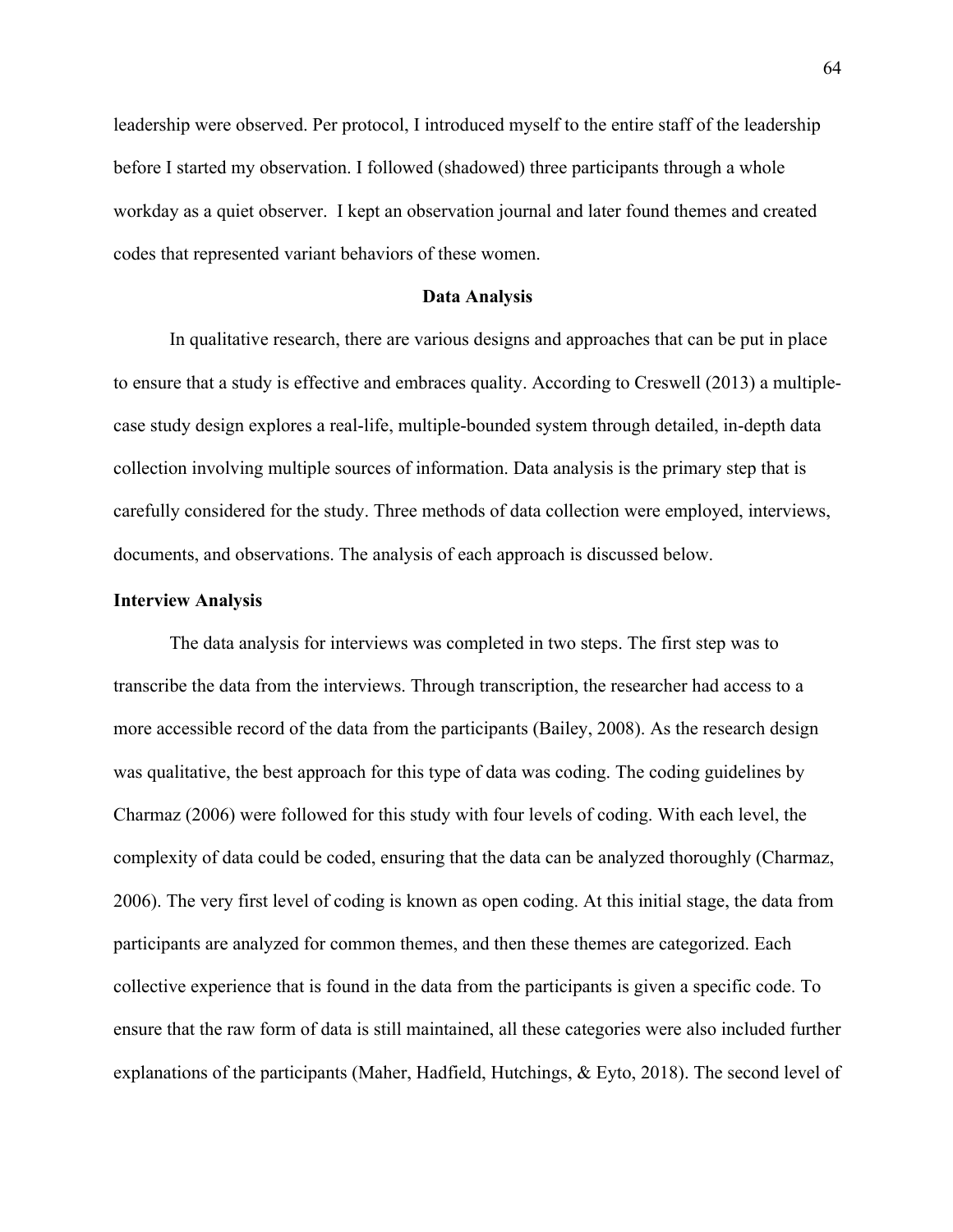coding is called focused coding, which is "more directed, selective, and conceptual" (Charmaz, 2006, p. 57). The second level is a very significant part of the process because this steps will show the commonalities of experiences that the participants have. The third level is called the axial coding, where the categories are given specific themes and dimensions (Charmaz, 2006). Through axial coding, the concepts will be connected and are usually displayed in the form of flow charts (Tie, Birks, & Francis, 2019). The last step of coding is called theoretical coding (Charmaz, 2006). At this last level, a theoretical structure from the data emerges. The categories were analyzed with the information from the previous levels of coding so that a thorough understanding of the underlying theme of the study could emerge (Tie et al., 2019).

## **Document Analysis**

The data analysis for documents was recorded and analyzed in a systematic way. The participants' resumes were collected and then patterns and commonalities among the women's qualifications, education, and job history were examined. Themes that identified their commonalities were also assigned.

## **Observation Analysis**

The data analysis for observations includes an observation protocol. Floyd and Esfandiari (2018) posited that one can learn to perform a behavior by watching an expert perform that behavior. Three women leaders were observed. An observation journal was kept, noting how these women led and the leadership skills they exhibited. After the observations, the observation journal was analyzed using a themes table and coding.

## **Trustworthiness**

The trustworthiness of any study is very significant because it assists in demonstrating the validity and reliability of that study (Korstjens & Moser, 2018). The trustworthiness of the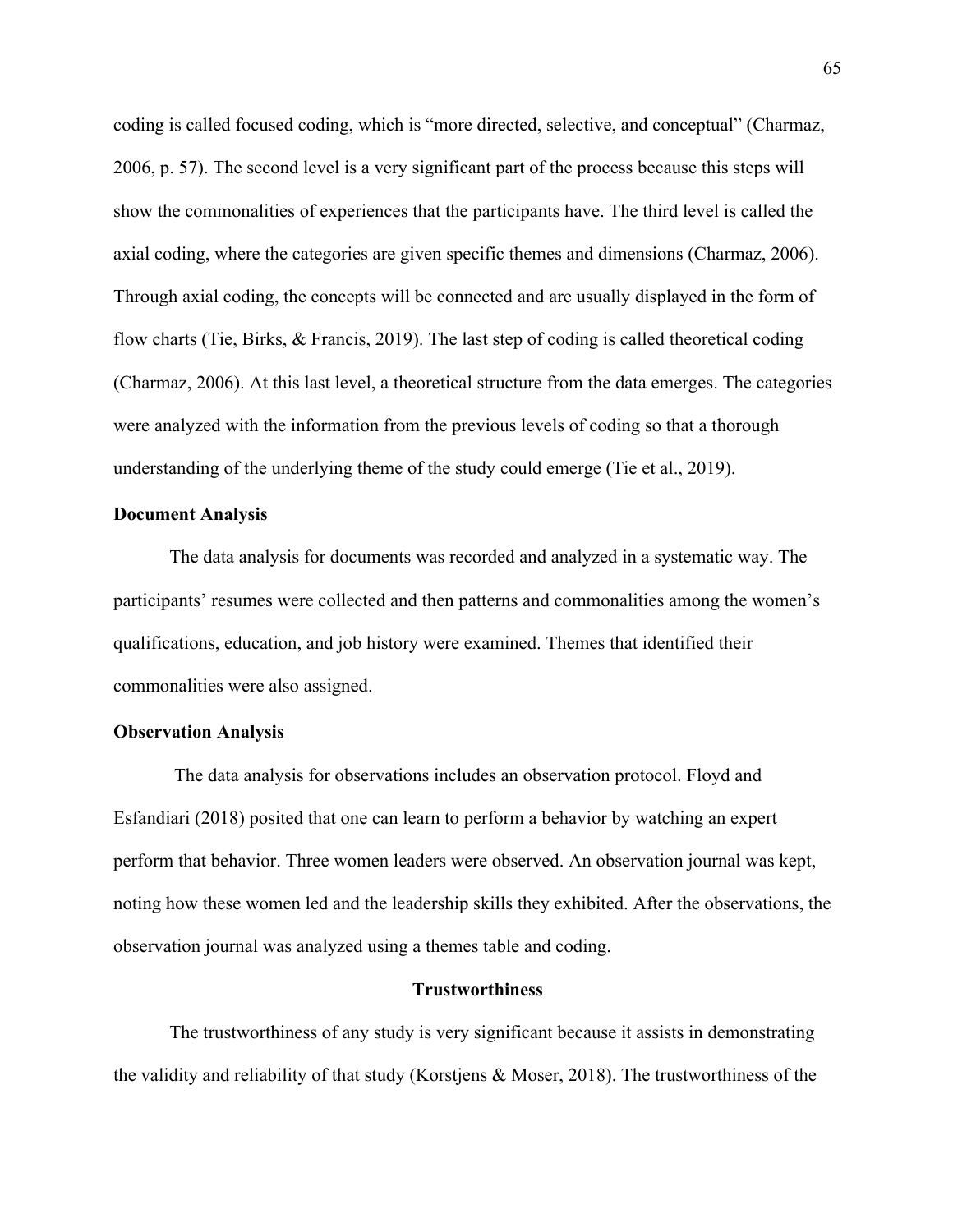study focuses on the credibility, dependability, transferability, and confirmability factors of the study. Those studies with high levels of trustworthiness are thoroughly developed and aid in establishing facts regarding any given topic (Gunawan, 2015).

## **Credibility**

The credibility of research establishes that the study is reliable and could be used to establish facts about the topic that has been explored in the research (Cutcliffe & Mckenna, 1999). With the establishment of credibility, the findings of the study could be used in further research on the topic (Barbour, 2003). For this study, credibility was established by sharing the findings of the study with the participants, where they provided feedback on the findings. These feedback sessions, which are called member checks assisted in validating the researcher's conclusions. By using the member checks method, the subjectivity of the researcher could be removed (Noble & Smith, 2015). The triangulation of sources established the credibility of the study. By utilizing triangulation of sources, researchers must look at any phenomenon through the point-of-view of different data sources (Heale & Forbes, 2013).

## **Dependability and Confirmability**

The dependability of a study determines how objective research is. In addition, dependability indicates that if any other researcher carried out the study, those researchers would also obtain the same results (Leung, 2015). For this study, the dependability was established through an external audit. The external audit is a process where an external researcher overlooks the various parts of a study. The external auditor can also examine the findings section of the study. By obtaining an objective examination of the study, the dependability of the study was established (Admiraal & Akkerman, 2008).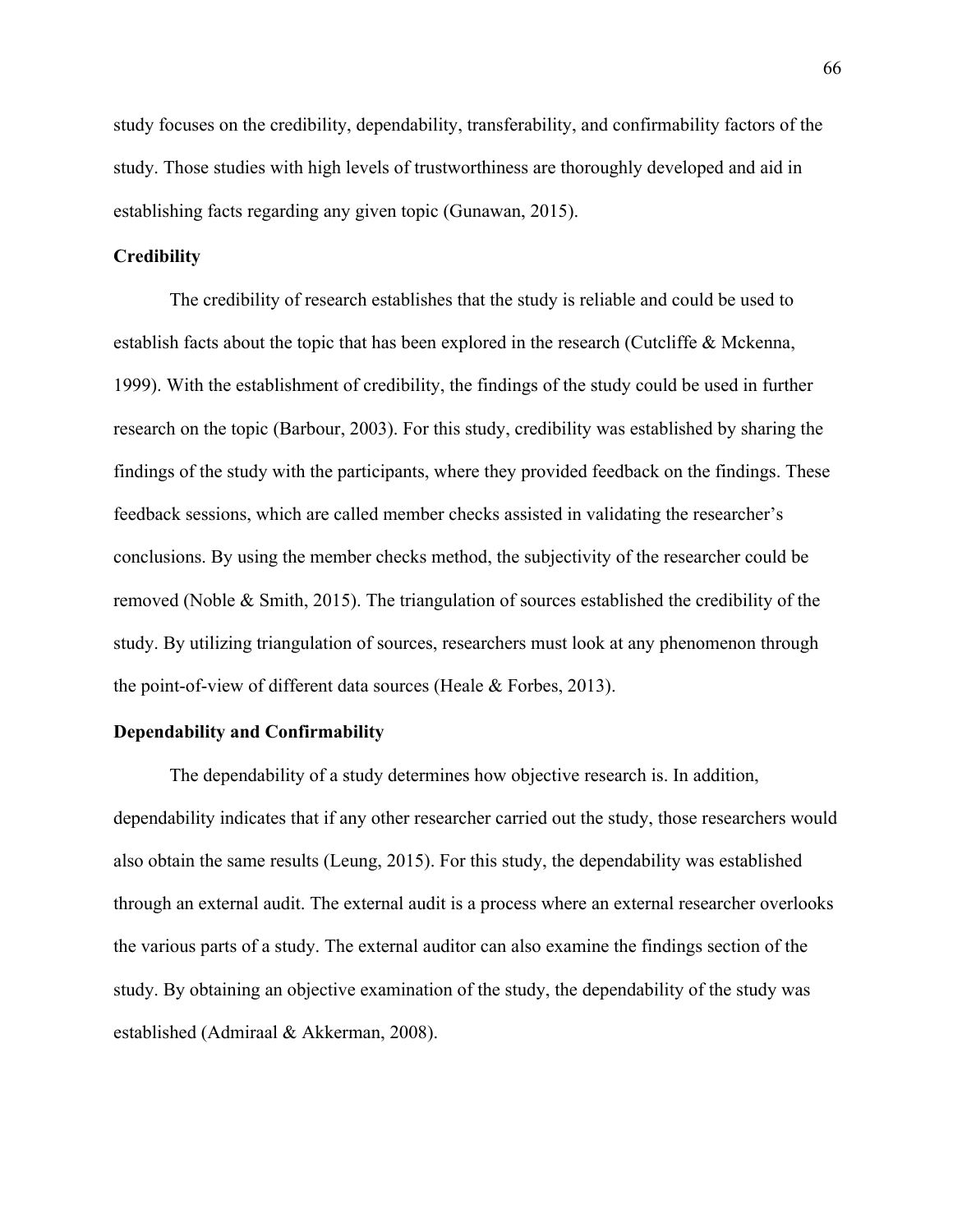Confirmability, just like dependability, assists in ensuring that the data collected from the research is valid and reliable; for example, a study with confirmability would ensure similar results if the study were to be carried out again by the researchers (Moon, Brewer, Januchowski-Hartley, Adams, & Blackman, 2016). Confirmability could also be established through how similar research results are when compared to the previously published studies on the topic (Anney, 2014). The confirmability of this study was conducted through the process of external audits. However, a different researcher was used for the establishment of confirmability so that the results of the study were determined valid.

## **Transferability**

The level of transferability establishes how the findings of any study could be applied in another context or in another time or another place (Elo et al., 2014). The primary purpose of establishing the transferability of any study is to ensure that the results of the study could be generalized to other settings. Thus, the establishment of transferability is very significant in any research study (Korstjens & Moser, 2018). The transferability of this study was established using the method of the full description. As the study focuses on women in leadership positions, especially in the context of African women, an emphasis on the importance of ethnography was established. Through using the method of thick descriptions, ethnography could be adequately defined, and the transferability of the study could be established (Korstjens & Moser, 2018).

## **Ethical Considerations**

First and foremost, consent for participation in this study was taken from each participant. Only after an agreement was signed were participants included in the study. The names of organizations and participants remained anonymous throughout the study to ensure that the data was kept confidential, which was one of the terms for the conduction of the study. The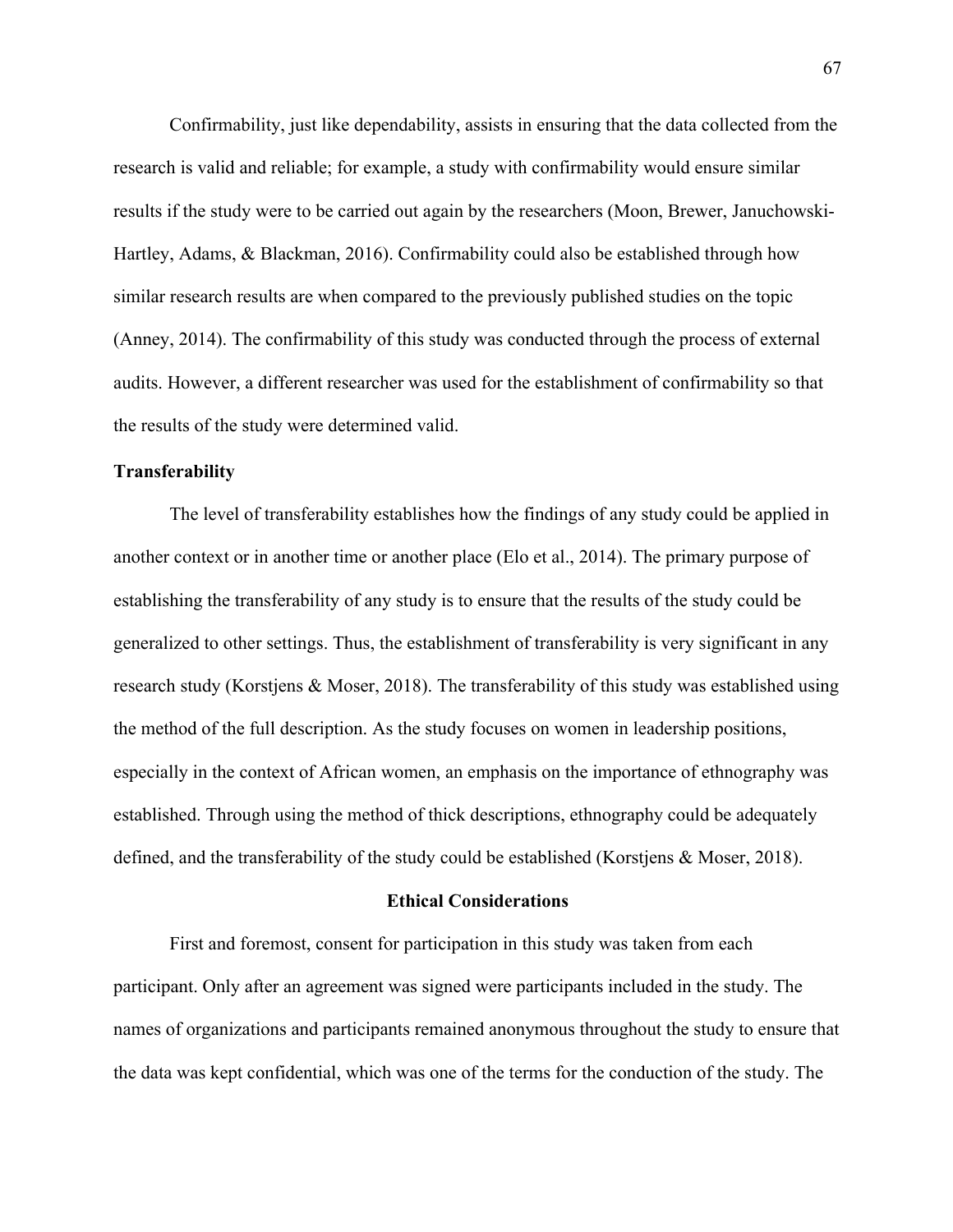data for each participant was kept on documents with password protection. The data was not kept on online platforms to ensure that it would not leak. The audio of the participants was also kept on a password-protected computer. Participants were numbered in the order of the data that was collected. I plan to keep the data for three years after the research. To destroy it, I intend to contact the Information and Records Services Unit for assistance.

#### **Summary**

The lack of women in leadership is a phenomenon that needs to be thoroughly explored. With case study as the research design, the researcher in this study was able to go in-depth with the questions that have been proposed in the study. Interviews, document analysis, and observations were chosen as the ways of data collection because these methods ensured that the data collected is authentic and valid. Data analysis can be a very challenging part of any research. By establishing the coding system, all three types of data collection were quantified for further analysis. The methods that have been selected to establish trustworthiness helped in setting a high standard for the establishment of validity and reliability. By following the ethical considerations, it was ensured that the information of the participants for the study was kept confidential and that they were willing to be a part of this study.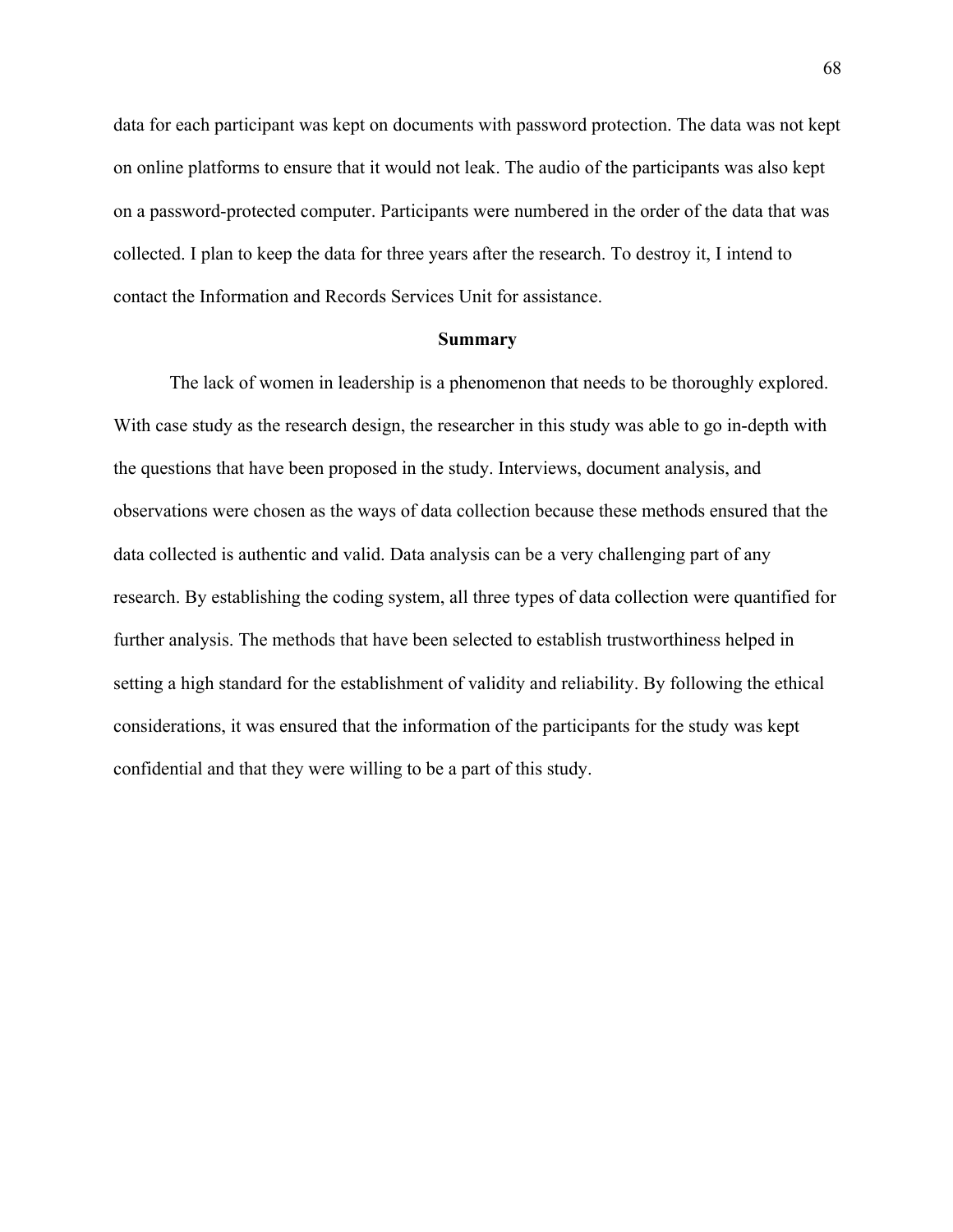## **CHAPTER FOUR: FINDINGS**

#### **Overview**

Chapter Four focused on projecting the information provided by the participants who took part in both the interview and the questionnaire of the study. The participants involved were women only, and some of them participated in the interview and the others in the questionnaire. The chapter then reviews the results obtained from the interview as well as the questionnaire. Summary of the observation is then portrayed and data collected from these analyses. Various themes, including education, sexuality, culture, meritocracy, and authentic leadership, were obtained from the collected data. Furthermore, the collected data outlines the research questions of the analysis.

## **Participants**

The participants in this qualitative research were all women political leaders in the Nigerian system of government. The women ages were around 25 to 60 years old. The women had on average of 15 years of work experience in their government jobs and served in various roles such as commissioner of state level, political leader, government consultant, chief executive officer, and heads of various governmental institutions. Therefore, they shared similarities within the selected fields. Each participant represented personal qualities and experiences, which made their narratives unique within the common union they possessed. Pseudonyms were ascribed to the 10 participants that were interviewed. Mercy, Jane, Toyin, Ada, Agatha, Esther, Mairo, Belinda, Amina, and Halima had been appointed into the position of leadership by the Nigerian government for over a year. Although participants had shown interest in the interview initially, they became skeptical when it was time for the interview itself. Most of the participants respectfully shared that it was a susceptible time in the country, and it could be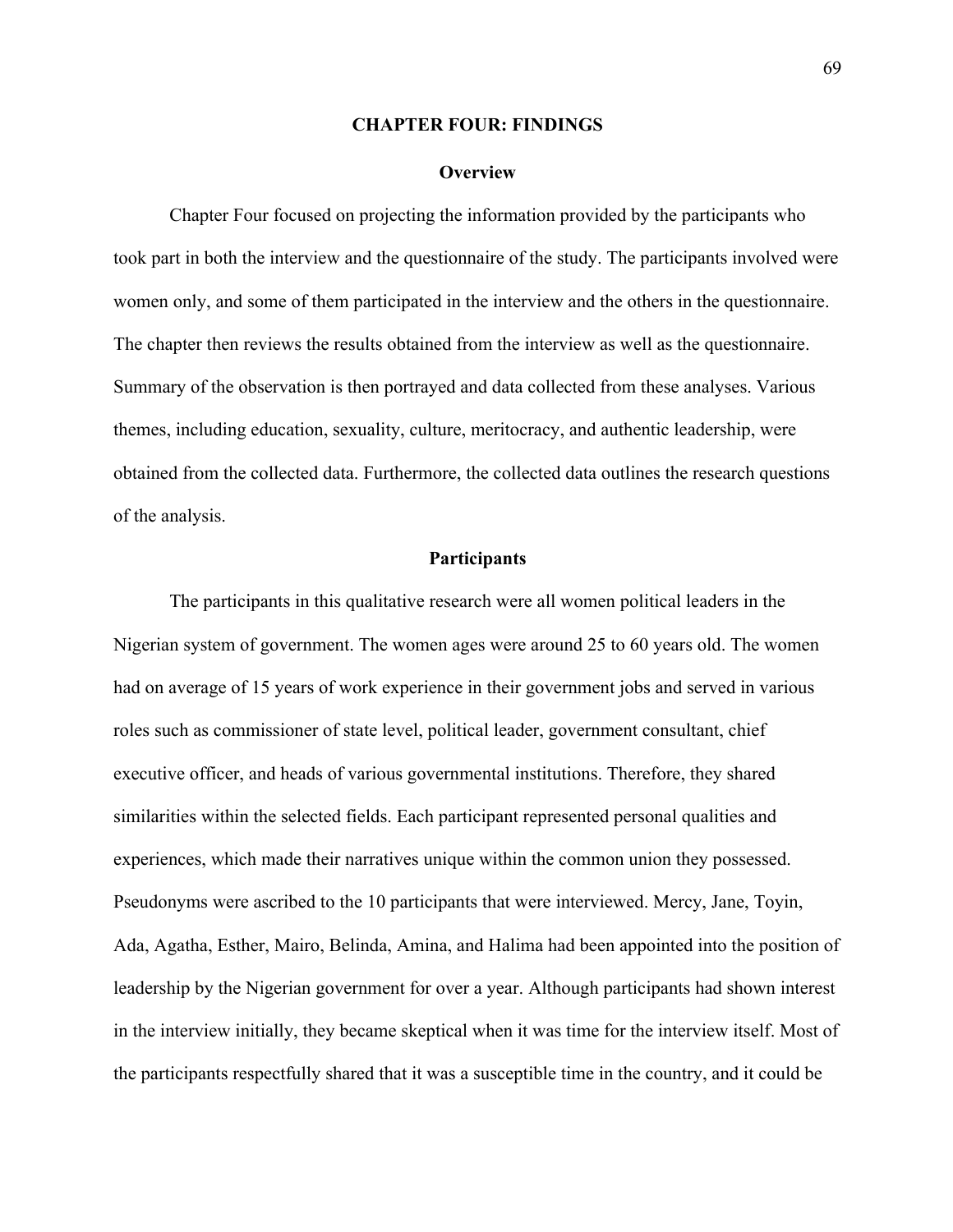unwise to reveal their rise to leadership in its authenticity because the interview could lead to the loss of their power and position. Participants were reassured that pseudonyms would be ascribed to their names, job title, and age, and the years of experience associated with their pseudonyms were not reported due to the sensitivity of their positions. Data was collected via an interview, observations, and documents. Themes and codes were generated and discussed.

## **Results**

## **Interview**

Ten participants were interviewed for this study, and the interviewees were all females serving in the Nigerian government. Five themes emerged from the interview; they were education, sexuality, culture, authentic leadership, and meritocracy. See Table 2 for themes and codes and Table 3 for frequency of codes across interview data.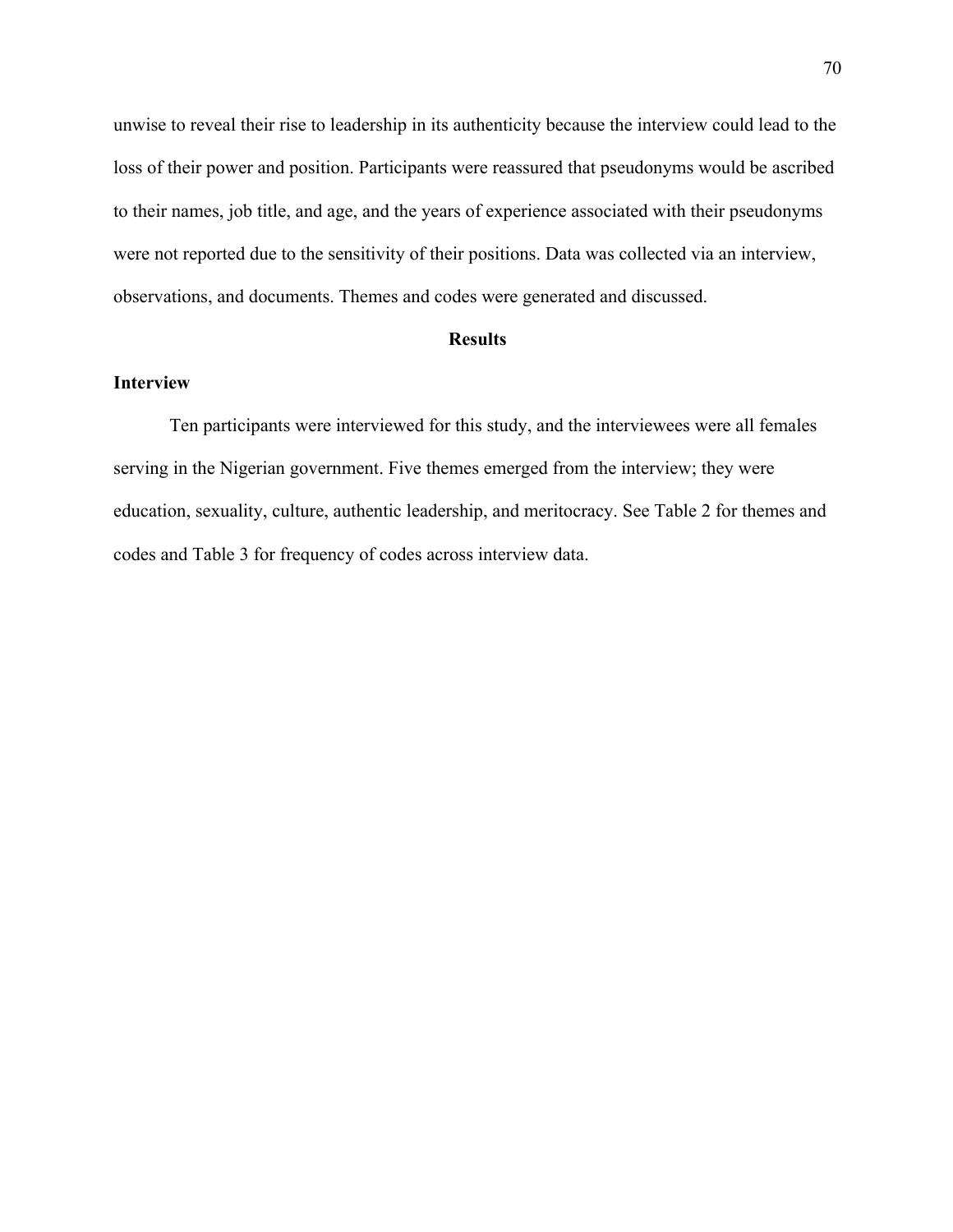## Table 2

## *Themes and Codes*

| Themes                  | Codes                                               | Participants' Words                                                                                                                                                                                                                                                                             |
|-------------------------|-----------------------------------------------------|-------------------------------------------------------------------------------------------------------------------------------------------------------------------------------------------------------------------------------------------------------------------------------------------------|
| Education               | Self-awareness                                      | It is necessary for the leaders as it brings awareness. It is the<br>hallmark of a profound leader. It portrays a capacity of a leader<br>to honestly make an evaluation of the leaders' own beliefs as<br>well as the effect on other individuals.                                             |
|                         | Confidence                                          | Education helps in boosting confidence by having proper<br>knowledge. Increased confidence enables the leaders to feel<br>positive in leading other individuals and handling daily<br>challenges.                                                                                               |
|                         | Broader vision                                      | It broadens the vision by providing basic knowledge.<br>Furthermore, education enables individuals to master the practice<br>of bringing the team together with a single objective. Education<br>assists in making the vision of a leader to be vivid and<br>compelling picture of the plans.   |
| Sexuality               | Male dominance                                      | Men govern our society as they are more dominant in each<br>sector. The men occupy major jobs and positions in nation.                                                                                                                                                                          |
|                         | Reduce women to their<br>sexuality in conversations | I think that they do not trust my abilities. They question the<br>capabilities of women more profoundly as compared to their<br>counterpart.                                                                                                                                                    |
| Culture                 | More preference of men<br>over women                | Mostly as for promotion, male is promoted even when they are<br>not capable enough as compared to women. The phenomenon has<br>been a norm for an extended period. When females want a<br>promotion, they are intensively interviewed and doubted.                                              |
|                         | Men as leaders                                      | Our culture sees the men as leaders. If there is a man, he will be<br>the leader instead of a woman. Men occupy multiple posts as<br>compared to women who have the same qualifications.                                                                                                        |
|                         | Women as wife and mother<br>only                    | They are taught to be a good wife and mother and to run the<br>house. Most cultures perceive that acting like a wife and mother<br>only are the primary roles of women in society. These factors<br>deny most women access to an essential way of life including<br>access to formal education. |
| Authentic<br>Leadership | Lack of education for<br>women                      | Women when decide to study they are often restricted and are not<br>allowed to have further education                                                                                                                                                                                           |
|                         | Need for Authentic<br>Leaders                       | We have to lead authentically—the practice assists in developing<br>and creating my legitimacy as a leader.                                                                                                                                                                                     |
|                         |                                                     | I think I am an authentic leader                                                                                                                                                                                                                                                                |
|                         | Meritocracy                                         | Meritocracy as a requirement for employment                                                                                                                                                                                                                                                     |
| Meritocracy             | Meritocracy as a<br>requirement for<br>employment   | The criteria will be totally on their education, leadership skills<br>and meritocracy                                                                                                                                                                                                           |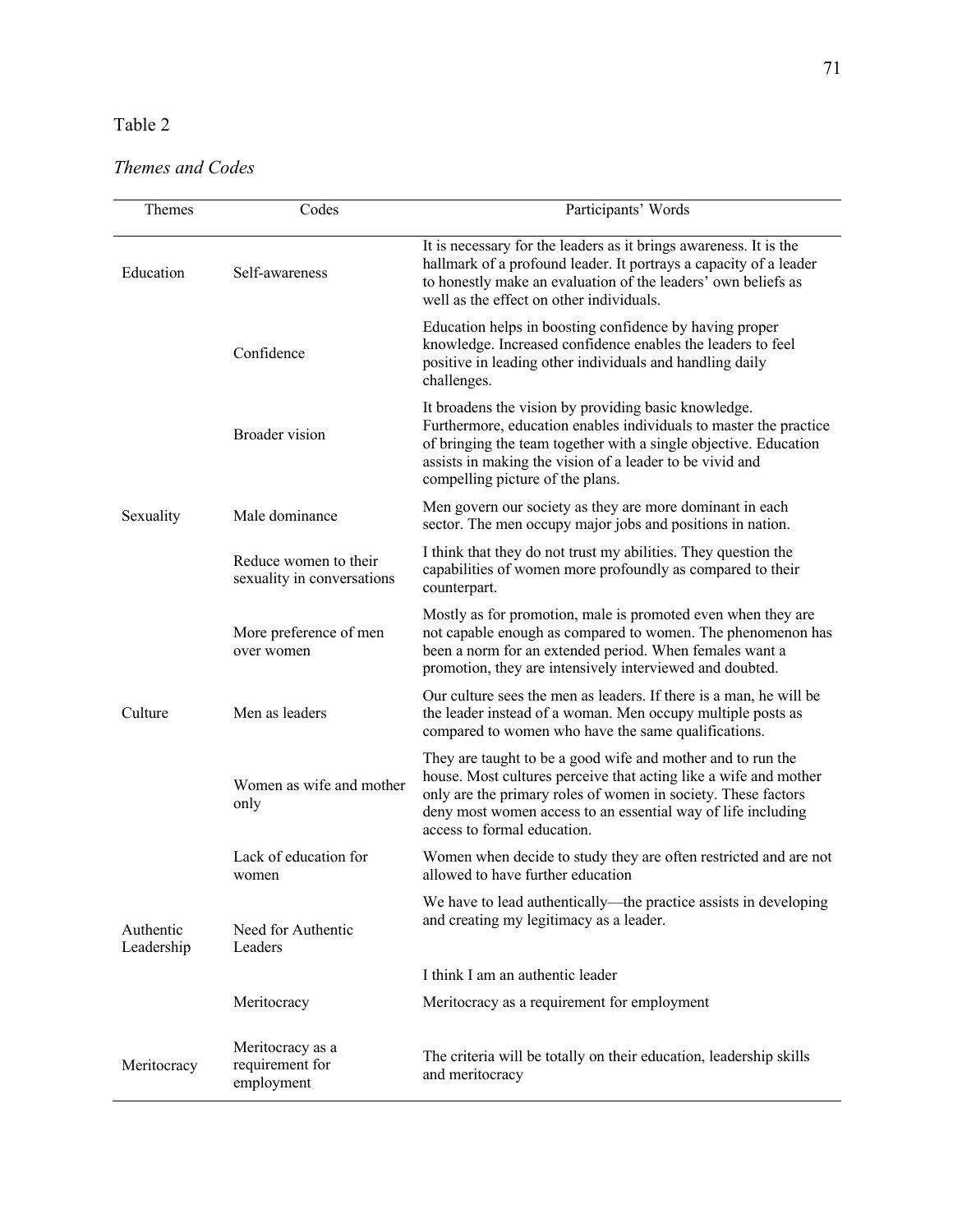# Table 3

| Themes               | Codes                                          | Occurrence     |
|----------------------|------------------------------------------------|----------------|
|                      |                                                | across data    |
|                      | Self-awareness                                 | 17             |
|                      | Confidence                                     | 4              |
| Education            | <b>Broader</b> vision                          | 4              |
|                      | Male dominance                                 | 8              |
|                      | Lack of trust in women                         | 3              |
| Sexuality            | More preference of men over women              | 3              |
|                      | Men as leaders                                 | 5              |
| Culture              | Women as wife and mother only                  | $\overline{2}$ |
|                      | Lack of education for women                    | 3              |
| Authentic Leadership | Need for authentic leaders                     | 18             |
| Meritocracy          | Meritocracy as a requirement for<br>employment | 5              |

# *Frequency of Codes across Interview Data*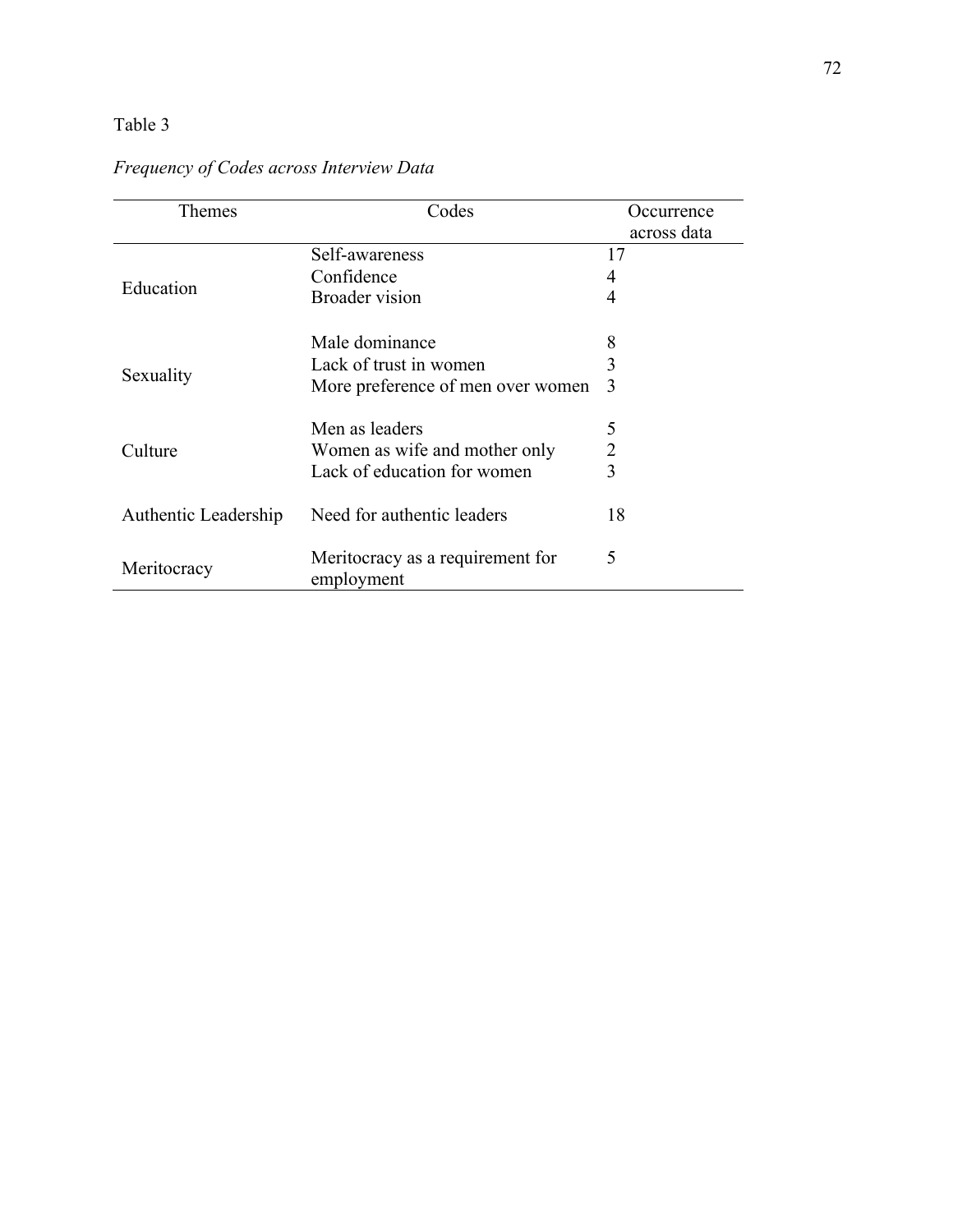## **Observation**

Observations were conducted with three women; Belinda, Halima, and Amina. The observation lasted for 20 minutes. Below is a summary of the observations.

**Belinda.** Belinda was part of the observation. In my estimation, the act of observing changes things. The participants willingly gave permission to be observed. Observations were conducted through Skype with two cameramen covering the process. Belinda is a government official. During my observation, Belinda happened to be receiving male leaders at her office for a discussion on the way forward for the forthcoming government election. While the meeting was in progress, I noticed that the man, with whom Belinda was having this meeting, did not have any eye contact with her. Belinda appeared comfortable, spoke authentically, and conveyed information in a manner that was clear and concise. She confidently facilitated the meeting until the end. I began to wonder how the male leader tactfully avoided eye contact with Belinda, but then I remembered that Belinda had initially mentioned during our interview that one of her leadership attributes is maintaining eye contact with others as this act intuitively enables her to appear powerful. Belinda seemed to be subversive and not subservient like the women in Nigeria are accustomed to. I observed that not only do women in Nigeria have to acclimate to a discipline that had long been deemed as a masculine pursuit, but they were also further challenged to reconcile the dichotomy of women and leadership in a patriarchal society.

**Halima .** Halima was also observed. She is also a government official who willingly accepted my request for observation for the fulfilment of this study. Halima was observed while verifying the work conducted by her subordinates. I observed that Halima highlighted the mistakes made by workers step by step, and then she called them into her office, one after the other. Halima told them their errors and discussed the entire process. The subordinates were at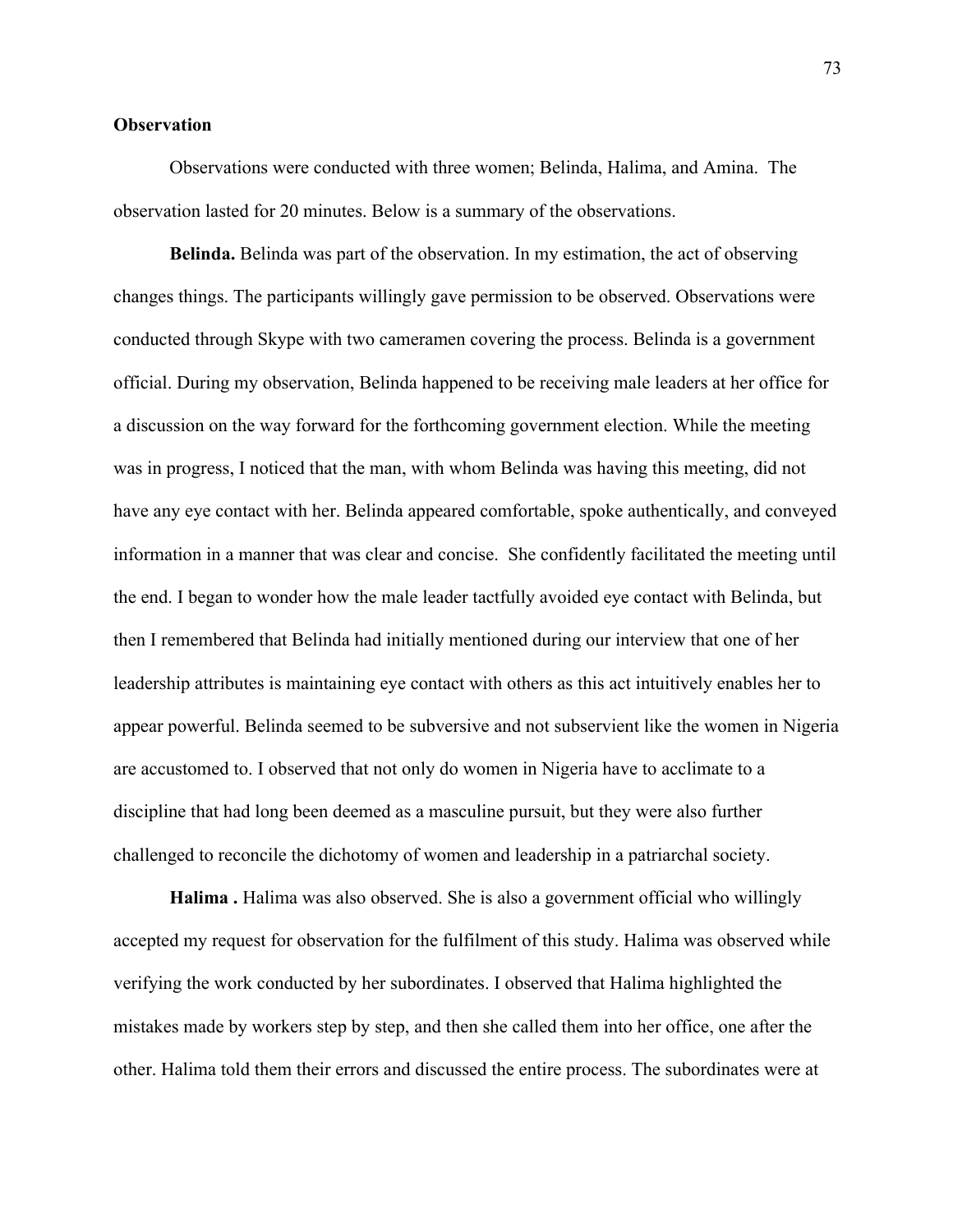ease while talking to her; there was no tension. Halima conveyed their mistakes in an amiable and respectful manner. The subordinates accepted their mistakes, admitted them, and asked for her advice. Halima exhibited an authentic presence; she gave each staff a chance to learn and improve.

**Amina**. Amina also participated in the observation. She was observed during her working hours. She had employed the services of some experts from London to deliver organizational development training to her staff. I observed as Amina carefully explain the Nigerian culture to the experts. My understanding was that it was their second meeting. Amina had a basic PowerPoint presentation that indicated the fact that capacity building was a fundamental necessity for her staffs. I observed as the experts watched with delight. Amina was in the process of orchestrating organizational reforms like seminars, sensitization, and global forums to help women in Nigeria to rise to leadership positions. Amina understood that the nature of leadership and management is changing from a heroic leader to team leadership and collaborative work. She said, "We are at a tipping pace. All organizations must maintain development that is equivalent to today's world, develop rapidly and not fall behind." Amina is at the forefront, ensuring that she engages citizens at the grassroots level to develop strategic solutions to community problems. After the presentation, Amina invited her guests out to lunch in her home.

Four themes emerged from the observations. After the observations, themes and codes where developed. The themes included supporting quotations. See Table 4 for observations, themes, and codes.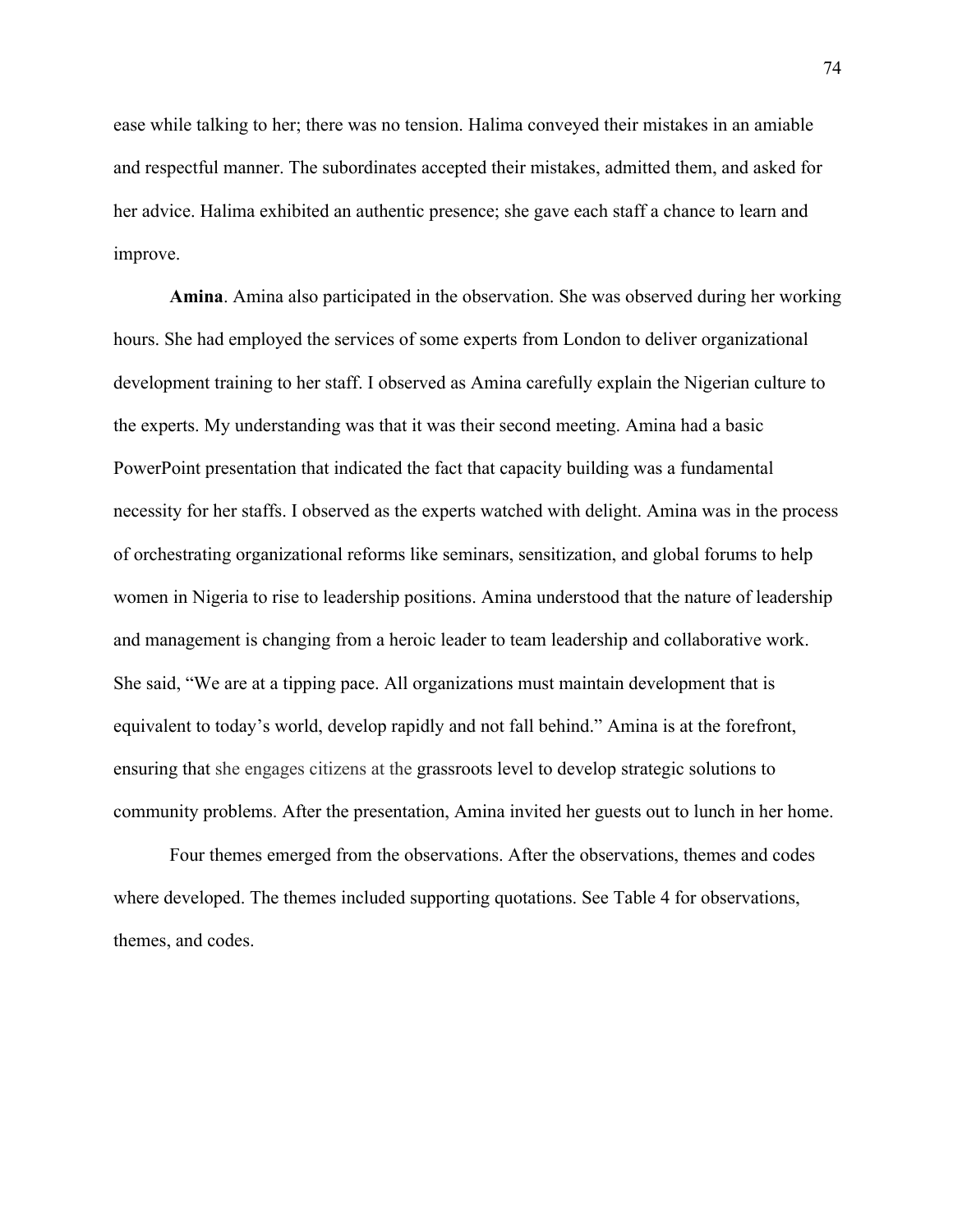# Table 4

| <b>Observation Themes and Codes</b> |  |  |
|-------------------------------------|--|--|
|                                     |  |  |

| <b>Themes</b>       | Codes                                           | Observation                                                                                           |
|---------------------|-------------------------------------------------|-------------------------------------------------------------------------------------------------------|
| Confidence          | Knowledge of matter                             | Background knowledge of the matter being<br>discussed                                                 |
|                     | Presentation with facts                         | Proper presentation dealing with questions<br>of the members in the meeting depicting<br>full command |
| Leadership<br>style | Cooperative                                     | Highlighting the mistakes instead of<br>yelling.                                                      |
|                     | Trust with subordinates                         | Telling them to do it better by giving<br>specific guidelines, believing they will get<br>it right.   |
| Communication       | Effective motivational<br>speech                | Boosting morale of workers                                                                            |
|                     | Known use of wordings                           | Use of careful wordings to avoid any conflict                                                         |
| Authenticity        | Openness and genuine<br>concerns for the people | Exhibited an authentic presence                                                                       |

# **Document Analysis**

Documents consisted of reviewing the participants' resumes. The documents projected various aspects that women in Nigeria experience multiple phenomena in the country. Themes emerged from the documents were education, work experience, and strengths. See Table 5 for document themes.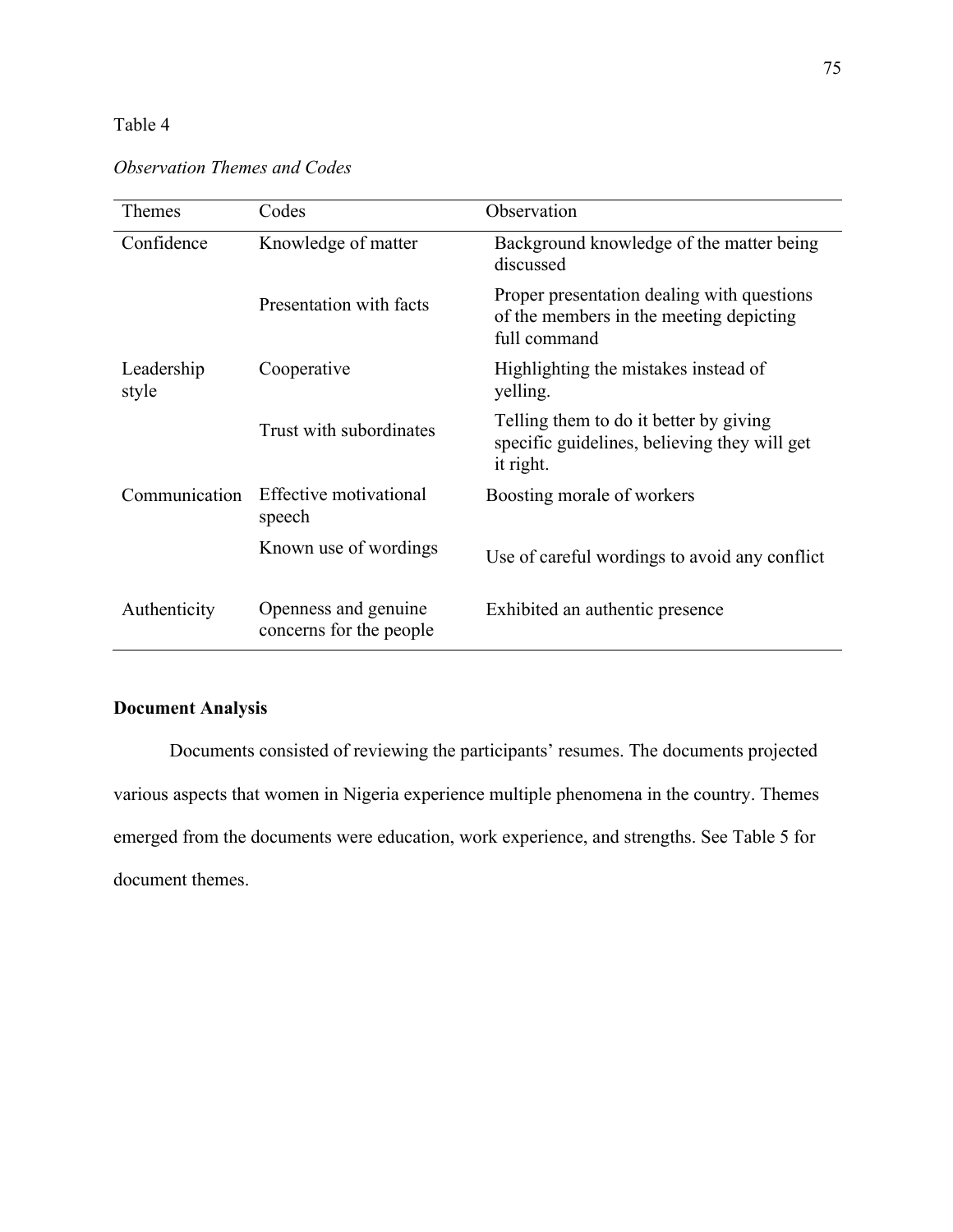### Table 5

## *Document Themes and Codes*

| Themes          | <b>Notes</b>                                                                                                                                                                                                                                                                                                                   |
|-----------------|--------------------------------------------------------------------------------------------------------------------------------------------------------------------------------------------------------------------------------------------------------------------------------------------------------------------------------|
| Education       | All of the participants had first degree in Bachelor of science in<br>various fields such as engineering, accounting, technology and<br>communications. Most had also studied other courses to advance<br>their career skills.                                                                                                 |
| Work Experience | Over 10 years in government. These jobs include commissioners of<br>state level, political leader, government consultant, chief executive<br>officers and heads of various governmental institutions. Most of the<br>participants worked in several government positions before getting<br>their current leadership positions. |
| Strengths       | All of the participants had the necessary skills required for their<br>current job positions. These skills included profound team work<br>skills, communication skills, problem solving skills, decision making<br>and authenticity. The participants had desirable leadership qualities.                                      |

## **Themes Development**

**Theme One: Education**. When the participants were asked questions concerning the role of education in leadership, the answers of the participants varied. All the participants agreed with the fact that education is an essential requirement in every field, including leadership. Mercy stated, "education provides knowledge of things going around the leader involving work and other multiple things." The notion is backed with all the other women who said that, indeed, education provides basic knowledge. Participants had bachelor's degrees in science, engineering, social work, and business administration. All of them agreed that education offers a broader vision in every aspect of life. Mercy narrated that,

Being educated has helped me to make better decisions both professionally and personally, and education helps leaders to produce quality and more engaging decisions.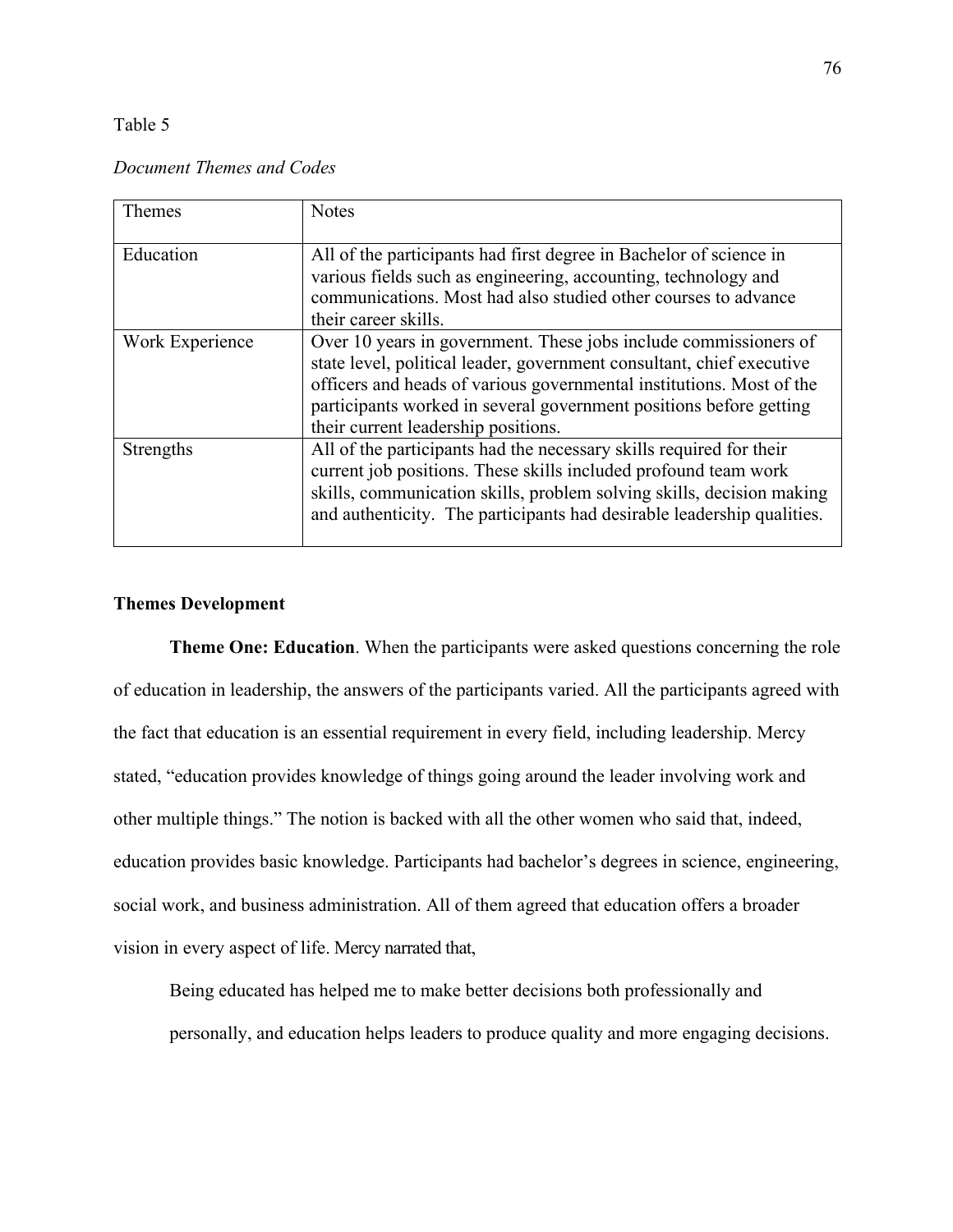Education provides an experience of lifelong learning. In leadership, education brings about the awareness of the surroundings along with self-awareness.

Mario, Amina, and Halima agreed that education provided them with the confidence to lead organizations. Multiple factors affect the education system in Nigeria. Even though the country has the largest economy in Africa, the country invests less in its education as compared to other African countries (Ugbogbo, Akwemoh, & Omoregie, 2013). The ministry of education manages the education system; however, there is no standardized form of learning in the country. There exists various cornerstone through which societies operate and develop. Profound education would assist in developing effective leadership. According to Ugbogbo et al. (2013), education acts as an effective incubator of obtaining new ideas as well as skills. Education challenges learners to nurture themselves and encourages them to develop practical leadership skills.

**Theme Two: Sexuality**. The participants conveyed that they had been targeted at different times in their lives and also had been victims of gender discrimination. For example, Toyin believed that women pass through multiple crucibles before reaching top leadership in various work sectors. She stated,

Ahh, I passed through very much crucibles. In Nigeria, the thought of a woman being a leader is a huge challenge. First, they question you, reduce you and attempt to buy you for sex. I constantly must appear powerful and try my best to be different.

The participants were often evaluated based on their gender. Multiple dimensions of sex-based perception as well as sexual inequality in workplaces were based on various factors including problem of accessing formal education, getting promoted to leadership positions, and getting decent work-friendly settings (Akwa, 2016). Women in Nigeria face stereotypes in various fields, including education (Gberevbie, Osibanjo, Adeniji, & Oludayo, 2014).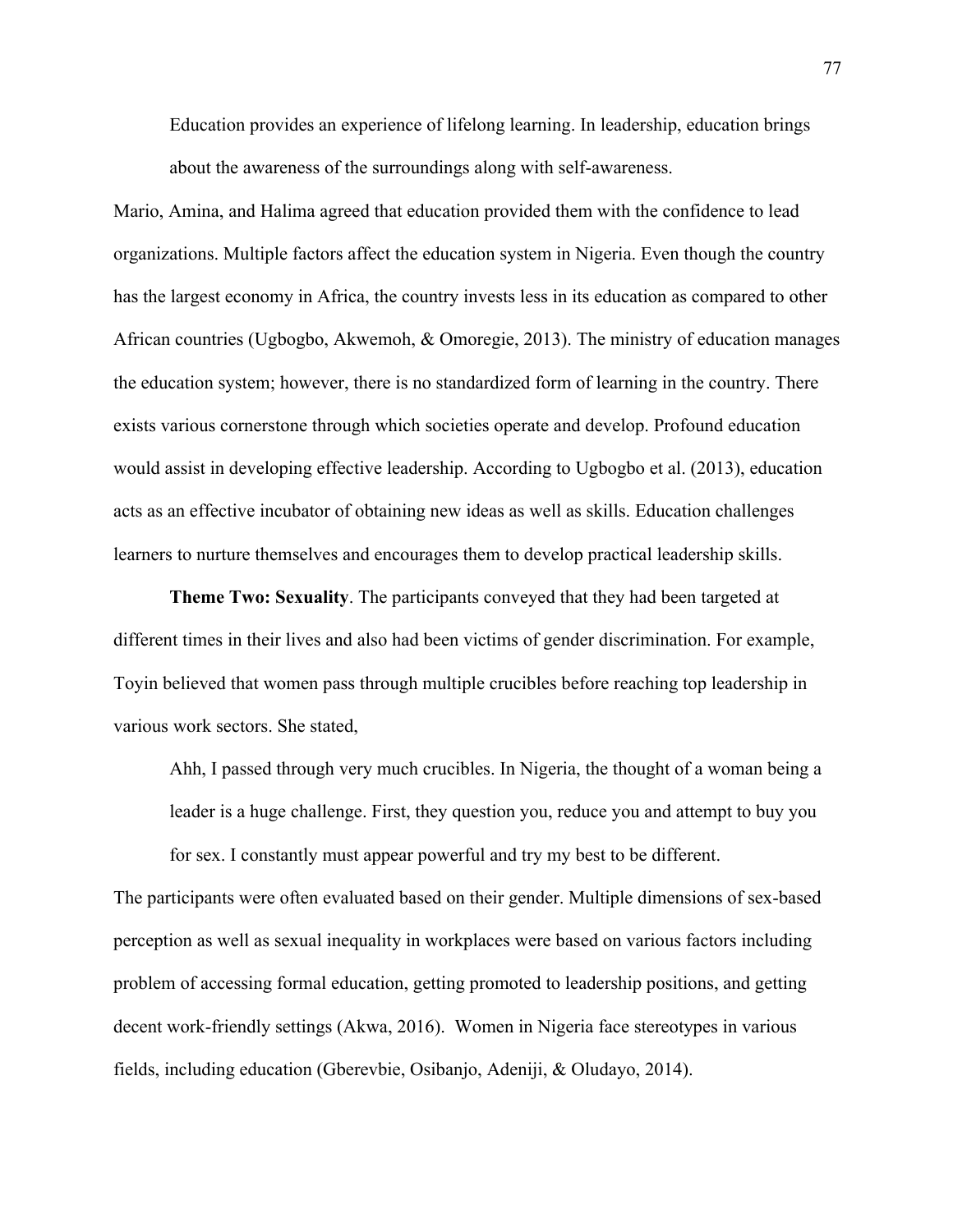**Theme Three: Culture**. Societies and their attitudes can affect the culture of a country and its consequent practices and norms. Nigerian women continuously challenge and transcend cultural expectations while navigating the obstacles of a patriarchal society. In her interview, Jane pointed out that she works hard to challenge these biases. She said,

When I decided to get into politics, everyone opposed the idea because in a country like Nigeria, people are not broad-minded to accept women at a place where they had not seen much inclusion. To prove myself, I studied hard and then gained experience by working extremely hard. I advocated for inclusion and fought for it.

In a culture where the women are only considered to carry out the duties of being a good wife and mother, the girls are not equipped with the essential skills for leadership. Nonetheless, the profound entry of women in the labor force in Nigeria has rendered the notion of the male being the sole breadwinner to be obsolete (Agbalajobi, 2010). Even though the workforce participation rates are improving in education and professional achievement for women in Nigeria, multiple factors still confront women in their workplace, including different cultural practices and attitudes.

**Theme Four: Authentic Leadership**. The participants described that they would love to lead authentically. According to Okafor, Fagbemi, and Hassan (2011), authentic leadership is a method of administration that emphasizes developing the legitimacy of leaders through honest relations with colleagues that value their inputs. In addition, authentic leadership is developed on various ethical foundations. Mercy emphasized the authentic leadership style by stating, "Authentic and transformational because it involves a wide range of techniques which can facilitate the involvement of other workers." Women who are leaders in the labor force in Nigeria are often projected as robust, intelligent, and significantly offer support to their male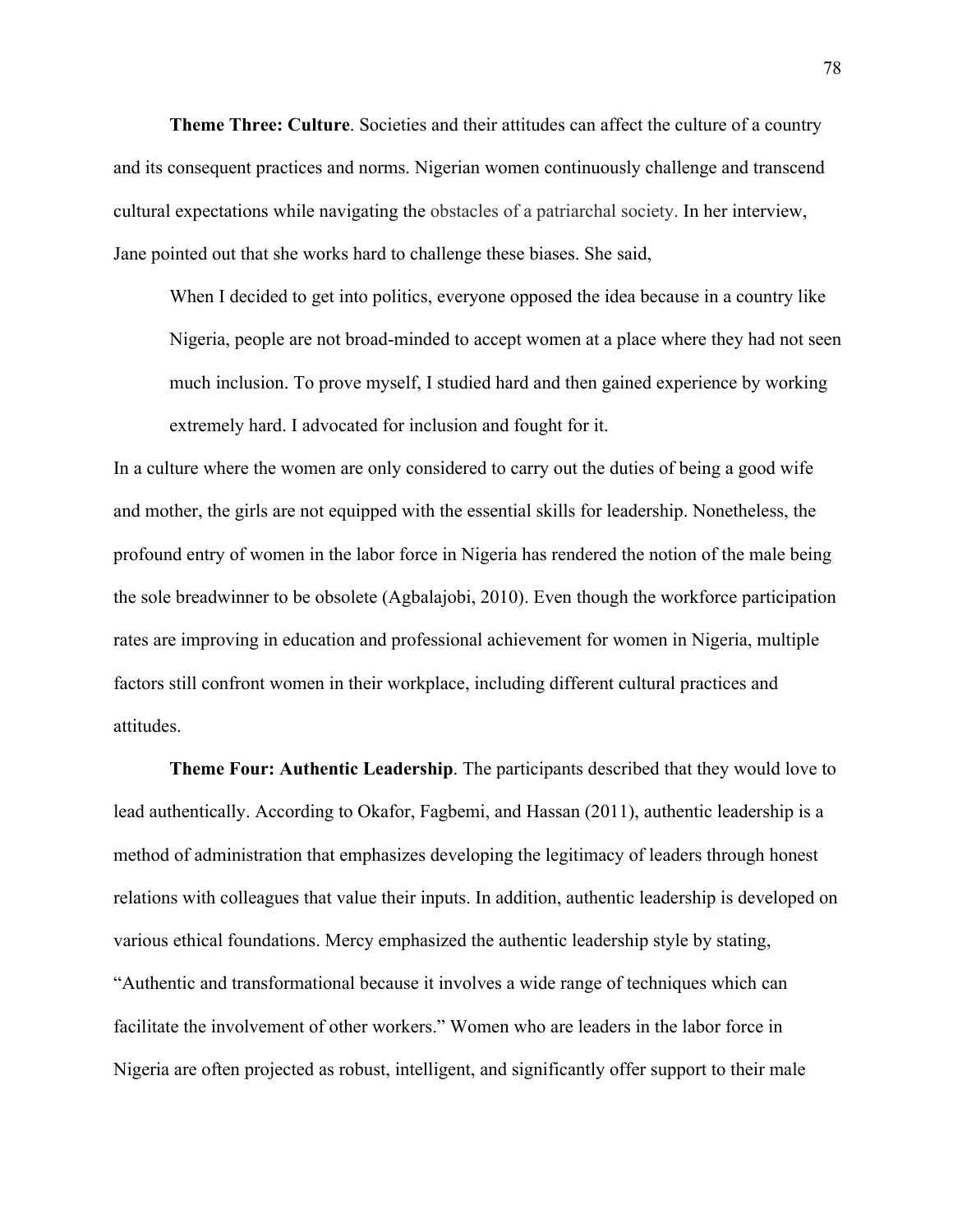counterparts through bringing in new ideas, visions, and procedures for doing various phenomena in work (Okafor et al., 2011).

**Theme Five: Meritocracy**. Meritocracy is a social system where the status and success in an individual's life fundamentally depends on their ability, qualifications, and talents (Okpara, 2006). The participants described that they would evaluate men and women based on meritocracy. Toyin suggested that she would select a person who would fulfill his or her duties as well as responsibilities for the involved post and possess enough qualifications and skills to cope with the involved situation. She said, "A person who has enough qualification and skills to cope with the situation." In a meritocracy, each individual possesses the right to project their opinions and are encouraged to share these opinions (Okpara, 2006). The people are listened to, and decisions are made concerning the opinions believed to be the best.

## **Research Question Responses**

**Sub-Question 1: How do female leaders in Nigeria describe the lack of women rising to leadership in Nigeria?**. The participants described that, in Nigeria, there is a lack of women rising to leadership in multiple ways. The participants depicted the phenomenon as an unfair practice. The participants perceived that women are part of the key stakeholders in developing the society, including occupying various leadership positions; thus, they should not be subjected to marginalization. The issue of marginalization and low participation of women across multiple leadership levels as well as in decision making has attracted the attention of numerous individuals including women in leadership positions in Nigeria. Even though women can portray similar features, including educational qualifications, various occupation, and socioeconomic status, they are still marginalized in multiple spheres of life, including obtaining leadership roles.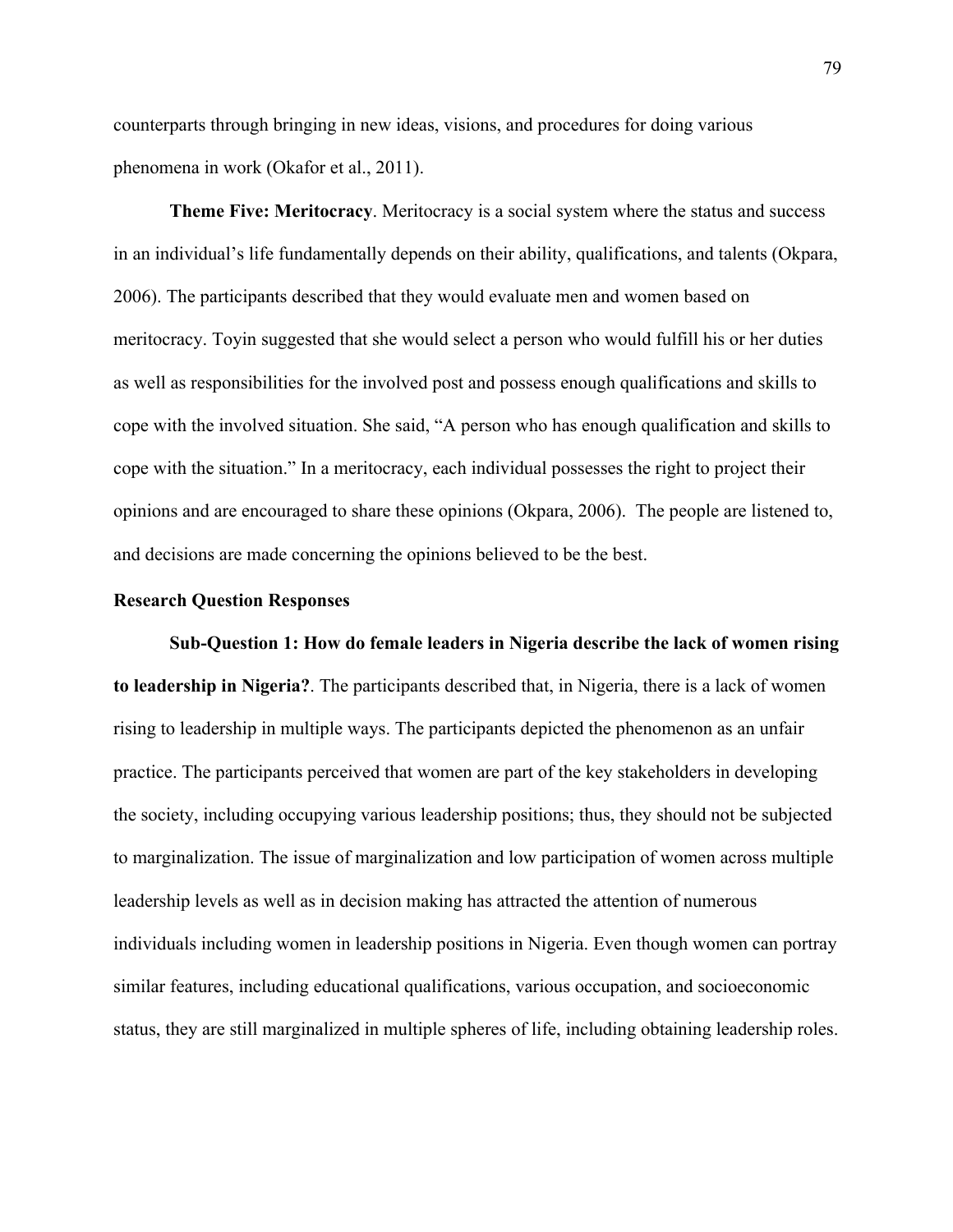Also, the participants projected the gross gender gap that exists between them and the men in society.

Nonetheless, the participants believed some of the significant factors that contribute to the lack of rising in leadership include odious social and cultural norms, exclusion from political activities, educational barriers, and economic lopsidedness that controls the presence of women in the public realm. Furthermore, the rise of women leadership is impacted by the state and other stakeholders including governance and politics.

# **Sub-Question 2: How do female leaders in Nigeria describe their transformational**

**moment?**. The participants portrayed their transformational moment as a problematic practice, but with determination and hard work, rise in leadership is possible even for women in the maledominated society. Same of the significant barriers that make the transformation difficult constitute prejudice against women, discrimination, and underappreciation. In the study, Esther stated that male leaders are more appreciated than their female counterparts. Nonetheless, today women have managed to defy some of the barriers and a profound number of them have obtained leadership positions in both state jobs as well as private sectors. According to the Nigerian census, women constitute about 50% of the total population in the region, hence significant transformation to a leadership position is necessary.

Furthermore, hard work and education are some of the major factors that accelerate the transformation of women leadership in the Nigerian society. A significant percentage of the participants pointed out that education and hard work realizes the transformation of women leadership in the Nigerian society. Maria stated that "Being educated has helped me to make better decisions both professionally and personally."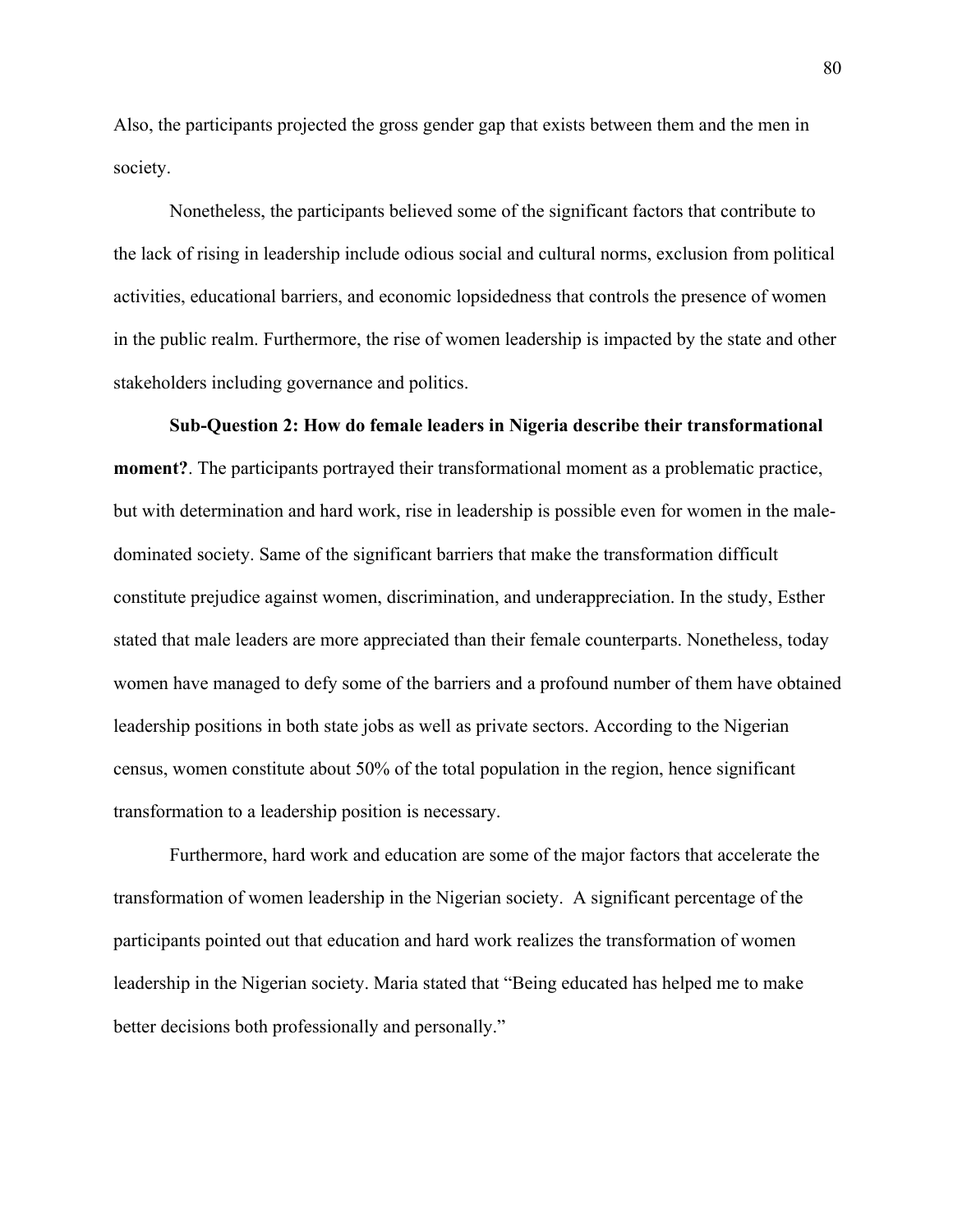**Sub-Question 3: How do female leaders sustain their rise to leadership?**. Female leaders sustain their rise to leadership through practicing authentic leadership behaviors, hard work, and delivering the best to their abilities. Based on the projected theme and in my definition, authentic leadership is an approach to leadership that accentuates building a leader's legitimacy through honesty, loyalty, and vulnerability to relationship with followers based on ethical foundation. Authentic leaders are not trapped in the myth of a complete leader; they put the mission of their nation ahead of their own interest. Furthermore, women sustain their rise to leadership by fighting gender bias. The women in leadership would give promotion based on meritocracy rather than bias. Gender bias is significantly embedded in Nigerian culture, economy, and social structure as well as political realms. Women experience unacceptable levels of discrimination; therefore, they are at the forefront in fighting to eliminate the practice. Gender bias plays a significant role in preventing the woman from rising to leadership and making decisions. Nonetheless, for women to sustain their leadership in society, they have to fight for it to be earned. Women in leadership often create environments that provide equal opportunity for both males and females in community. The utilization of meritocracy assists in eliminating gender bias.

**Central Question: How do female describe their experience rising to the positions of leadership in Nigeria?.** The participants described their experience in rising to the leadership position based on multiple factors including education, culture, authenticity, sexuality, as well as a meritocracy. Education constitutes one of the significant factors that realized the rise in a women leadership position in Nigeria. Furthermore, education provides necessary knowledge, profound decision making as well as a lifelong learning experience that is essential in leadership.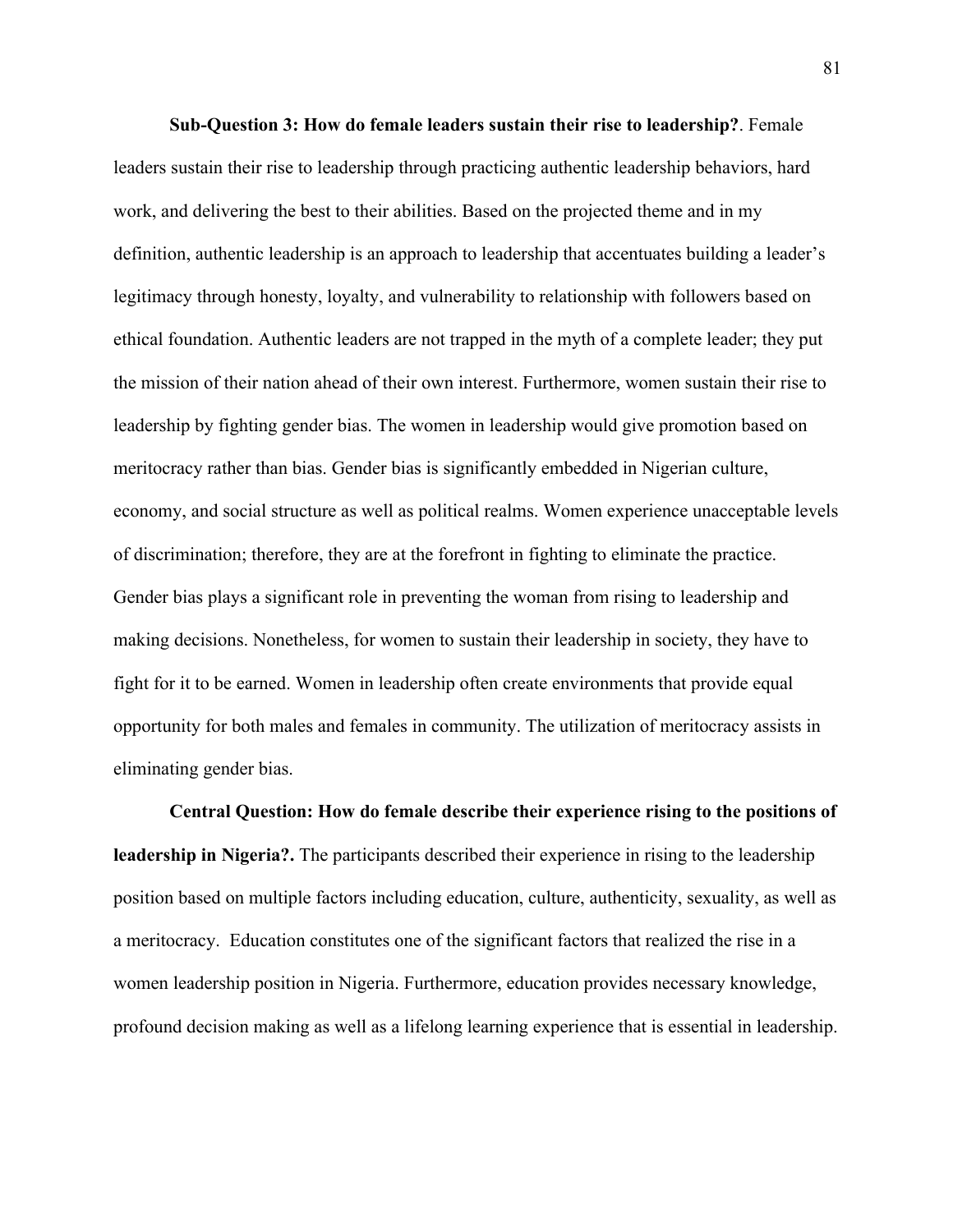Also, the participants conveyed that they have been targeted at different times in their lives and have been victims of gender discrimination in their rise to a leadership position in the country. These women have reported multiple cases of gender discrimination projected towards them. The inequalities are as a result of various cultural beliefs. Nonetheless, in their rise to leadership, the participants challenged and transcended cultural expectations while navigating the obstacles of a patriarchal society. Furthermore, the participants practiced authenticity as well as meritocracy to realize success in their rise to leadership. These behaviors are essential in creating a conducive environment for them to rise in leadership and eliminate practices of social inequality in the society. Authentic leadership was portrayed by the participants, indicating that leadership by women in the society is critical in increasing the pace of societal transformation both at workplaces and at home.

#### **Summary**

In this section, different themes and codes were generated from the interviews. Education, Sexuality, Culture, Authentic Leadership, and Meritocracy were the major themes in this research. It is interesting to note that these women were always fighting to be seen, heard, and taken seriously. In Nigerian terms, a woman was almost always defined as someone's daughter, wife, mother, or widow. The patriarchal system in Nigeria gives little or no room for women who aspire to do something great with their life. Nigerian women strive daily to be educated so that they can achieve equal participation and representation and be valuable contributors to national development.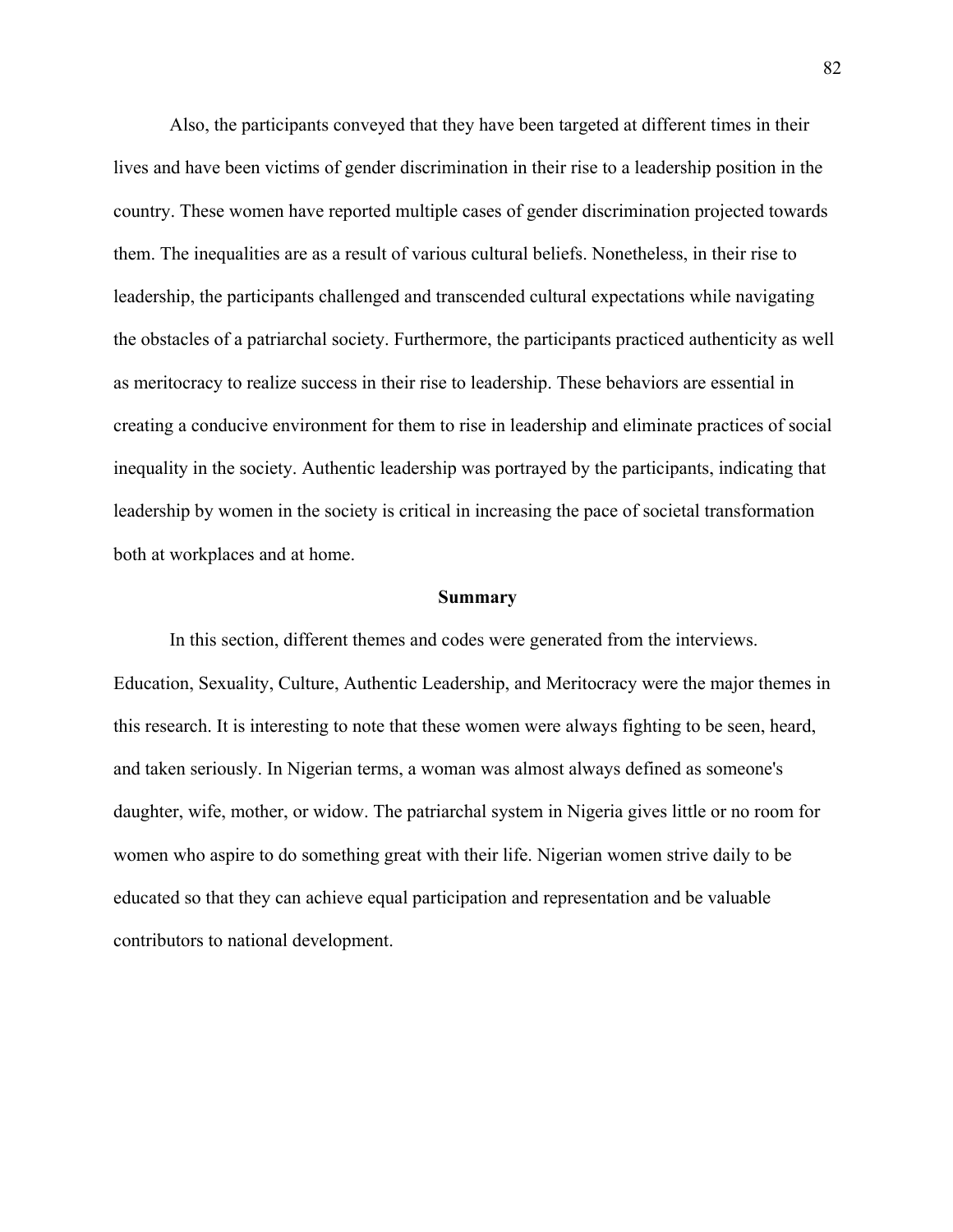#### **CHAPTER FIVE: CONCLUSION**

#### **Overview**

This research focused on how women describe their rise to leadership in Nigeria, a country in which the number of women at the helm of leadership affairs is significantly low. Chapter Five will provide a summary of the findings of the research concerning the research questions. Additionally, the chapter will discuss the various outcomes of the research concerning the theoretical and empirical literature. The discussion section will explain how the research did to the result of previous studies. It will also show how the study extends on previous research conducted and the value it brings to the research field. The chapter will also entail the theoretical, empirical, and practical implications of the study. It will, therefore, address the various recommendations to all stakeholders involved in addressing the issue of women leadership in Nigeria. Additionally, the chapter will address the delimitations and limitations of the research. The limitations and delimitations of the research are useful in informing the boundaries, scope, or limit of the study upon which decisions are made. They also help to highlight some of the weaknesses of the study, which could not be controlled. The chapter also provides some of the future research recommendations as well as the summary of the critical information provided by the research.

## **Summary of Findings**

The results of the research are based on the research questions, which focused on revealing the experiences of women who rise into leadership positions in Nigeria. The findings were obtained from the various methods of data collection deployed in the research, that is, interview, observation, and documentation processes. Ten participants participated in the interview process, all of whom were females. From the interview, five themes emerged: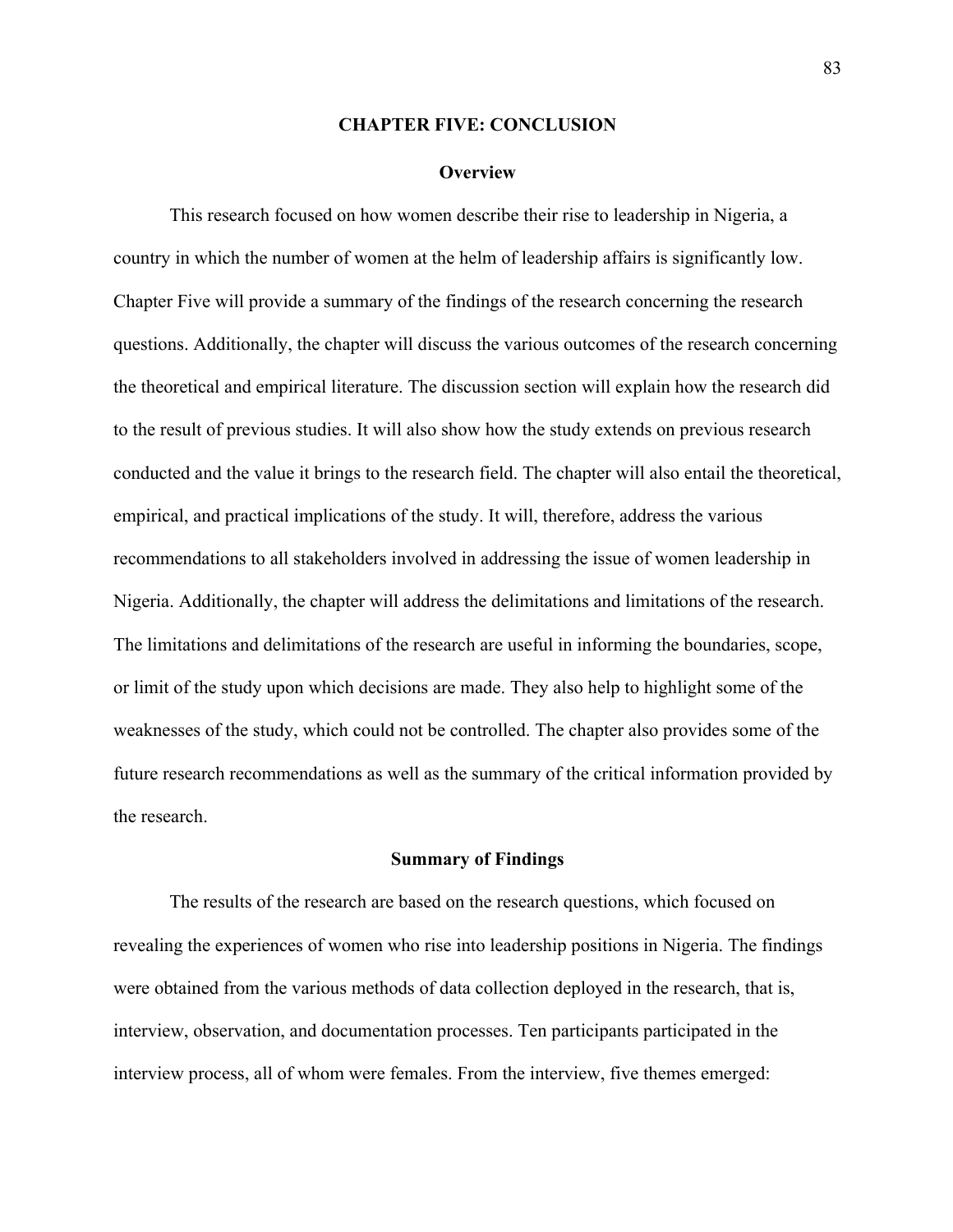education, sexuality, culture, authentic leadership, and meritocracy. The participants stated that education played a crucial role in their leadership experience by creating self-awareness, broader vision, and confidence. They acknowledged that education majorly brings self-awareness, which is essential to leadership, and education helped them broaden insight and confidence through basic knowledge. In the sexuality theme, it was revealed that male dominance is more prevalent in leadership positions in Nigeria, just like other sectors of a male-dominated society. Additionally, participants were also reduced to their sexuality in most conversations, and people do not trust their leadership abilities. Furthermore, from the interviews, male employees were preferred during promotions as compared to their female counterparts who sometimes have more exceptional capabilities.

Additionally, society views males as leaders and therefore prefer them for leadership positions. Also, according to the participants, women are given the roles of mothers and wives and are consequently not considered leaders. Women are also not allowed to further their education to get someone ready them with the necessary knowledge required for leadership roles. From the interview, it was evident that the participants preferred authentic leadership. The participants also viewed meritocracy as an essential criterion for employment opportunities.

Observation was deployed as a method of data collection for three of the female participants. The observations revealed four themes: confidence, leadership style, communication, and authenticity. It was observed that determination resulted in a proper presentation of facts and adequate knowledge of background information of the matter under discussion. Additionally, the participants preferred a cooperative style of leadership. It involves highlighting the mistakes to the subordinates instead of yelling at them. Women leaders also trust their subordinates and, in some cases, tell the employees to undertake a task instead of providing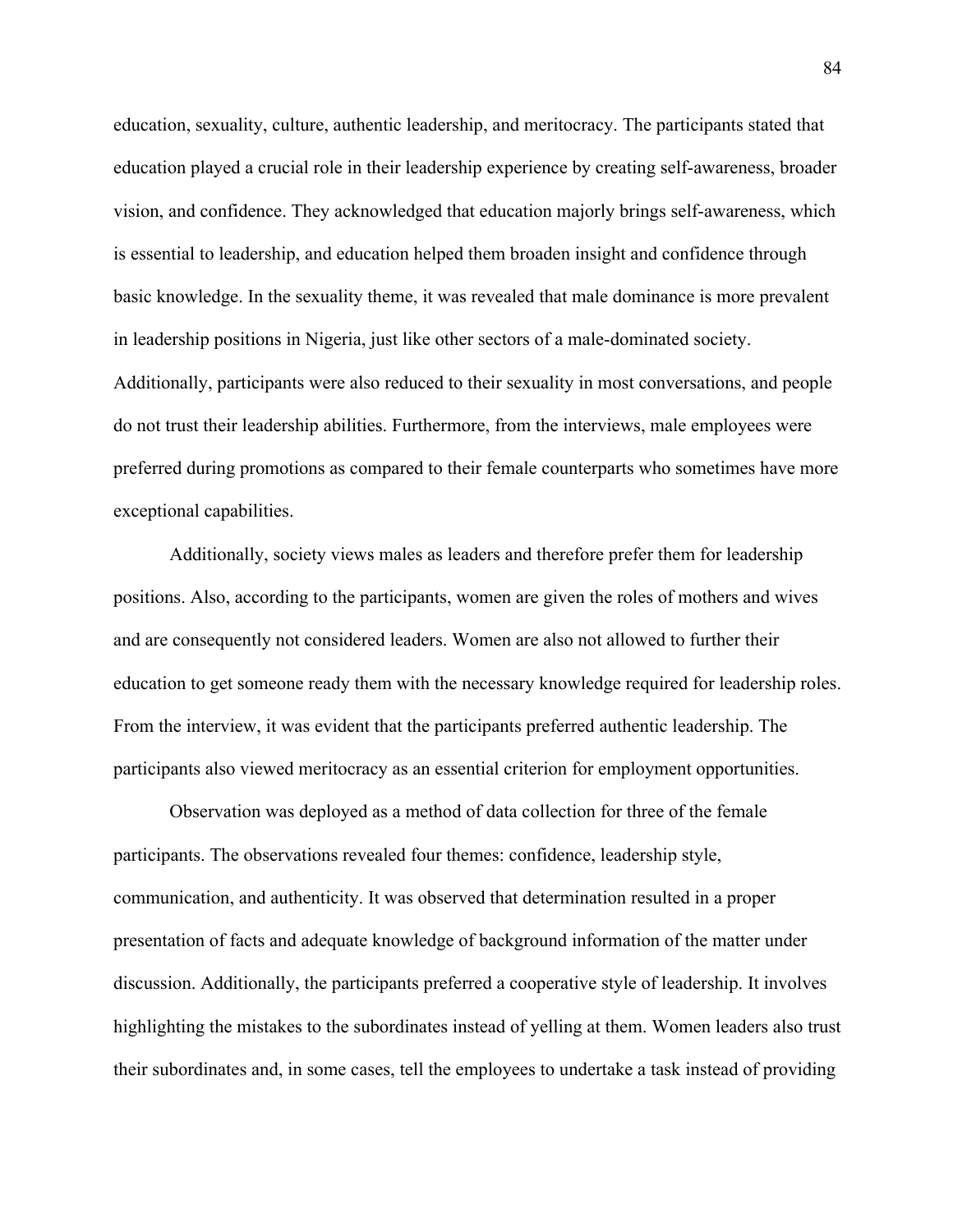the guidelines. It was also observed that the women leaders preferred effective motivational speech to communicate with their employees, which thereby instills morale in the workers. They also use careful wordings to avoid unnecessary conflict with their employees. Additionally, women leaders believe in authenticity as they are open and express genuine concern to their subordinates.

## **Discussion**

## **Empirical Literature**

From the research, it was discovered that women are discriminated against in workplaces and leadership roles. Nigeria, like other African countries, continues to face serious gender inequality challenges where women are victimized. Despite the numerous gender equality campaigns in the country, the community still discriminates against women as they are not accorded the opportunities given to men. As a patriarchal society, culture continues to play a massive role in the gender disparity in the country. From the research, it was discovered that due to the patriarchal nature of the community, there are specific roles reserved for women, which are being wives and mothers. As a result, they are not expected to lead and find it difficult, therefore, to ascend to leadership positions. The journey of the participants to leadership positions has all been marred with numerous challenges due to the cultural perspective towards women in Nigeria. From the observations, it was discovered that men also do not like working under women's leadership due to the cultural view of women. According to society, they expect women to be inferior to men, and women, therefore, cannot lead men in making important decisions.

Additionally, women are discriminated against in job promotions in Nigeria. All the participants in the research confirmed that male employees were preferred in promotions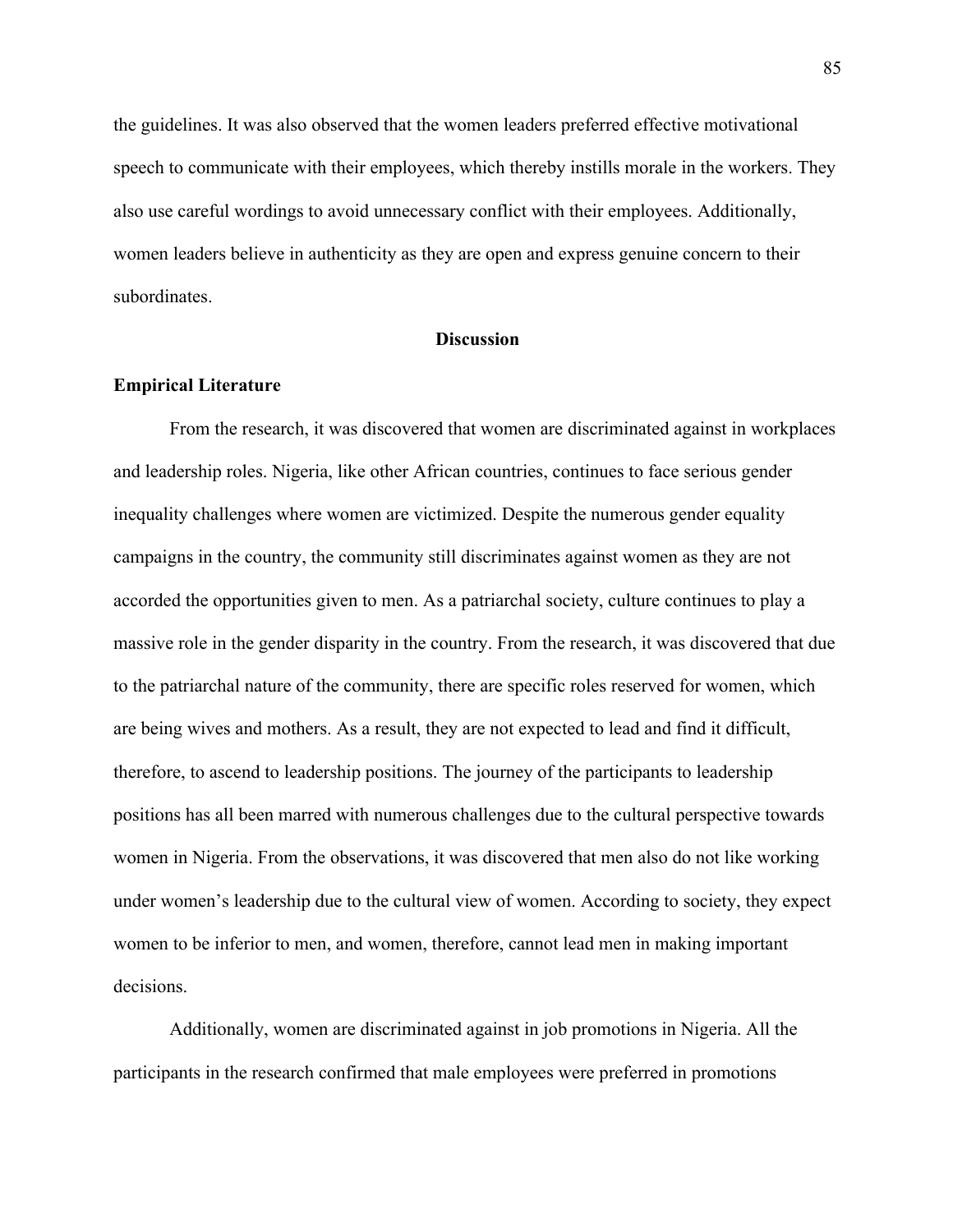compared to their female counterparts. The masculine gender preference during promotions has resulted in considerable disparities in gender gaps related to unemployment. From data collected between 2010 and 2016, it was discovered that the gender gaps related to unemployment escalated significantly. The gender disparities in unemployment were due to the preference for male employees compared to female employees. It is as a result of the belief in the patriarchal society that generally men are better than women. Therefore, employment in Nigeria is on gender preference and not on the individual capabilities of those seeking employment opportunities. Also, culture plays a massive role in the gender gaps in unemployment. Women in Nigeria are discriminated against in education compared to men due to the belief that women should not be educated as men in society. They, therefore, lack the education qualifications and knowledge to gain any job opportunities compared to men. As a result, most women in Nigeria remain unemployed, resulting in the gender gaps in unemployment.

The psychological perspective of women concerning their role in leadership has changed significantly in Nigeria. Previously, women underrated themselves and felt that they could not offer better leadership compared to men. Therefore, women did not venture into leadership roles due to their psychological self-perspective. Moreover, women who ventured into leadership were viewed as perpetrators by fellow women who believed that women should not venture into leadership positions. However, from the research conducted, women have changed their psychological self-perspective. All the women who participated in the study recognized that there are difficulties for women who ascend into leadership. However, the women take on these challenges and climb to their current leadership positions due to their change in psychological self-perspective.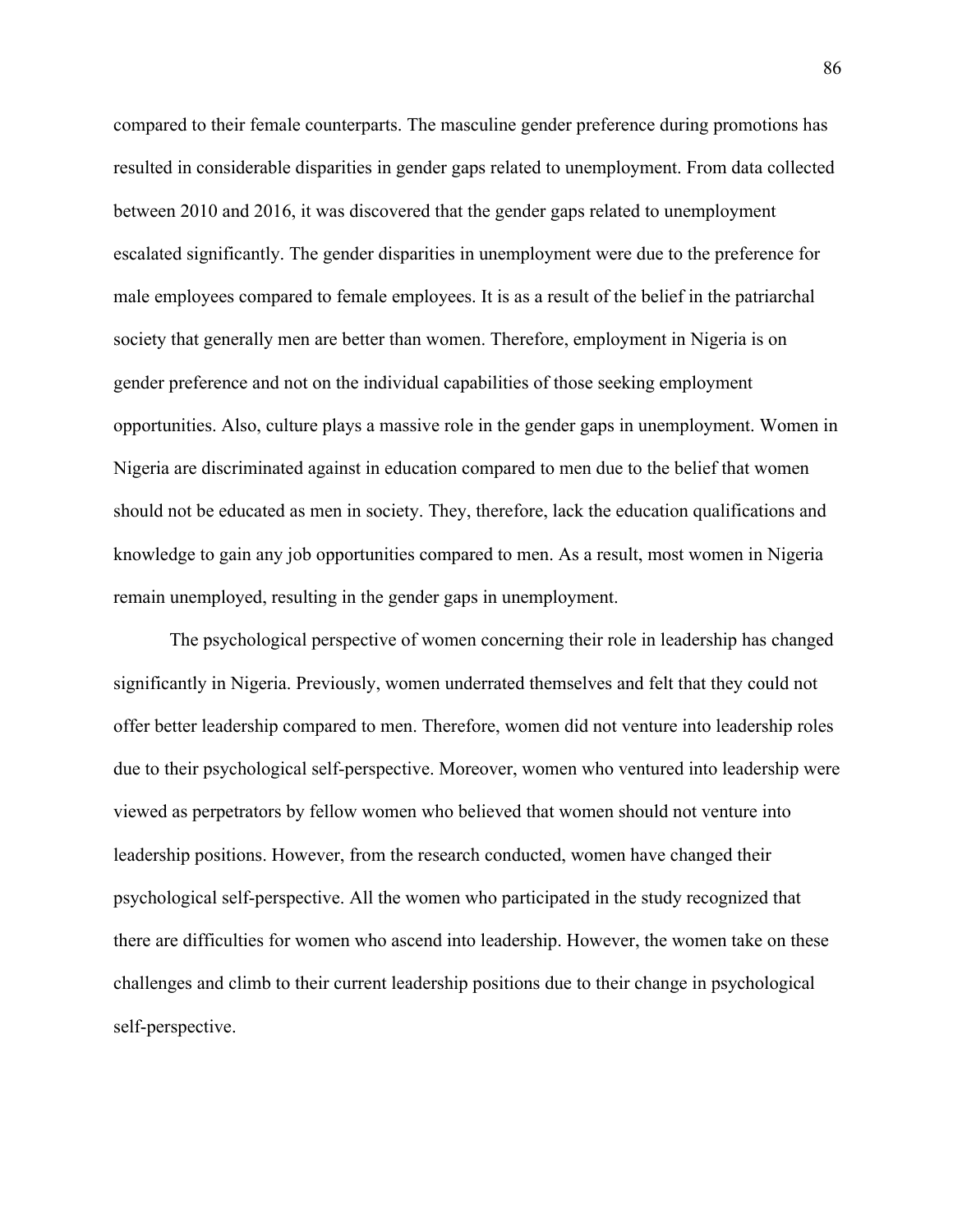## **Theoretical Framework**

Heilmen's (1983) lack of fit model explains gender discrimination and other self-limiting behavior of women, which affects their ability to ascend the leadership hierarchy. The theory focused on sex stereotypes in which a specific group of people are generalized and wrongly judged due to their gender. Society, therefore, is prone to fail to harness the available talent in women due to such sex stereotypes. The participants of the research confirmed the statement and said that in job promotions, male employees are given the upper hand compared to their female counterparts. Therefore, this means that the job promotions in Nigeria are gender-based and not on the particular capabilities and talents of individual employees. Thus, women with higher skills and talents may fail to get job promotions due to sex stereotypes. This explains the gender gaps in unemployment in Nigeria, which have significantly increased over the past six years.

According to the theory, society plays a huge role in reinforcing sex stereotypes, which mostly affect women of Nigeria like in any other African country. The Nigerian community believes that women should be inferior to men, and women are, therefore, raised with the perception that they are inferior to men. Women in Nigeria are brought up to be good wives and mothers with the belief that leadership roles are preserved for the male gender. From the research, some participants confirmed that they had faced sex stereotypes, and most discussions concerning their leadership were reduced to their sexuality. Sime of their subordinates even questioned their leadership as they felt that they were not effective leaders who could cope with the pressures that come with leadership. The theory confirms the results of the research by arguing that masculine qualities align more favorably with power and leadership positions. At the same time, feminine traits match well with collaboration and nurturing (Heilmen, 1983).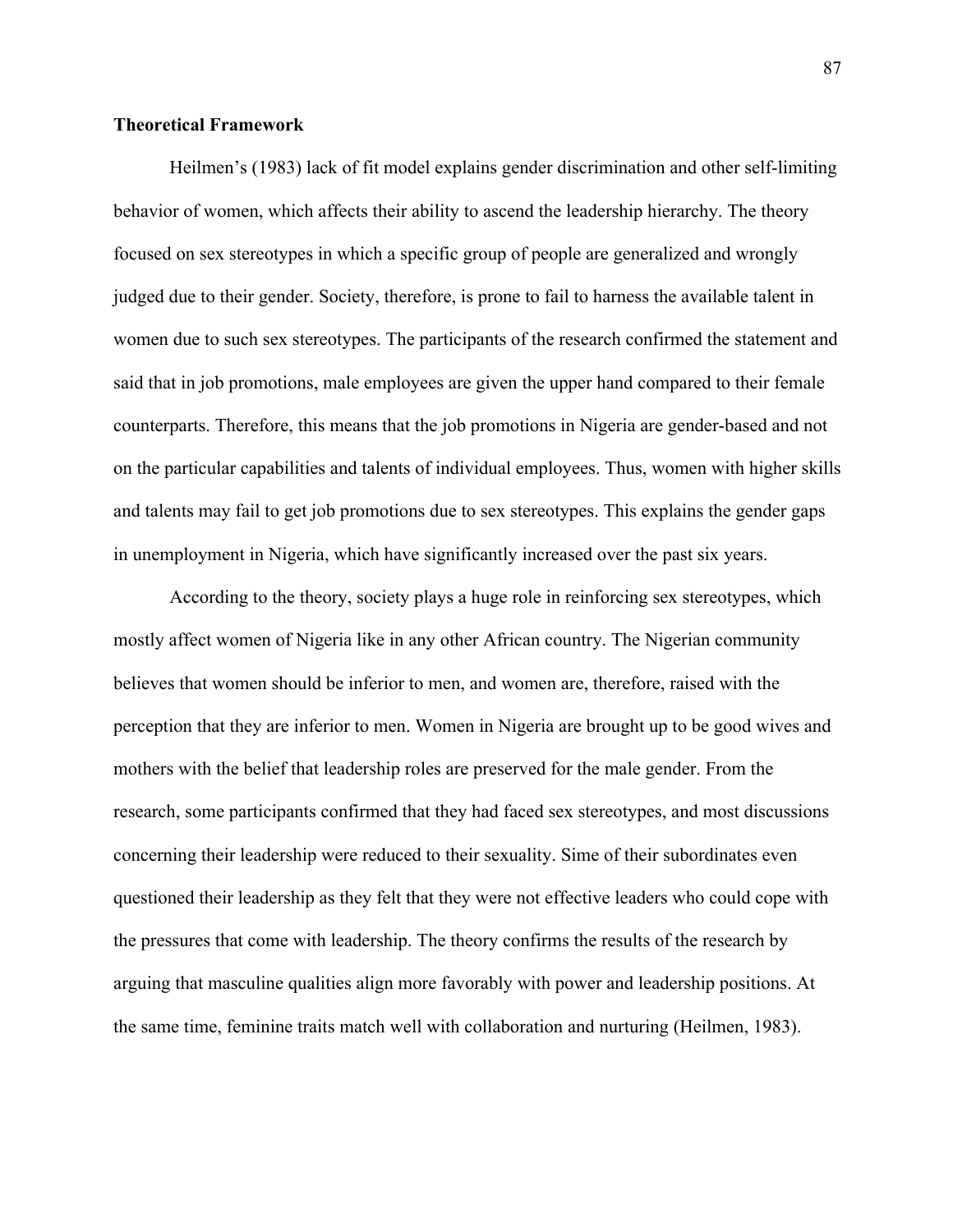However, Heilman (1983) argued through the model theory that men have high chances of being aggressive, ambitious, and competitive, while women are perceived as lacking ambition, passive, and caring. Heilman, therefore, stated that men are more likely to have leadership qualities as compared to women. The research conducted proved that women also have leadership qualities similar to their male counterparts. The problem is that most of the women are not allowed to express their leadership qualities. From the research, women believe in authentic leadership in which the subordinates are not dictated on what to do. Authentic leadership is an effective form of leadership that has proven to achieve the required outcomes from the employees. The research indicated that women should not be viewed as a gender with no leadership qualities but as a gender that can lead. Women who aspire to ascend into leadership positions should, therefore, be allowed to showcase their leadership qualities, and their sex stereotypes against them should be limited.

According to studies done by Nolte (2008), women's underrepresentation in most elite leadership positions results from the belief that men are more effective leaders than women. Still, they forget that in the current generation, the female type of leadership, is highly desired. The research proves that the current generation prefers the feminine kind of leadership. The research participants revealed that they prefer authentic leadership and did not dictate their subordinates in their workplaces. They trusted in their subordinates and did not give strict guidelines to be followed in the completion of tasks. Such kind of leadership is preferred by assistants, and it gives them the satisfaction and motivation to work to the best of their capabilities. The research, therefore, contradicted the theory by reinforcing the fact that women leadership is gaining popularity, and therefore women also have practical leadership qualities.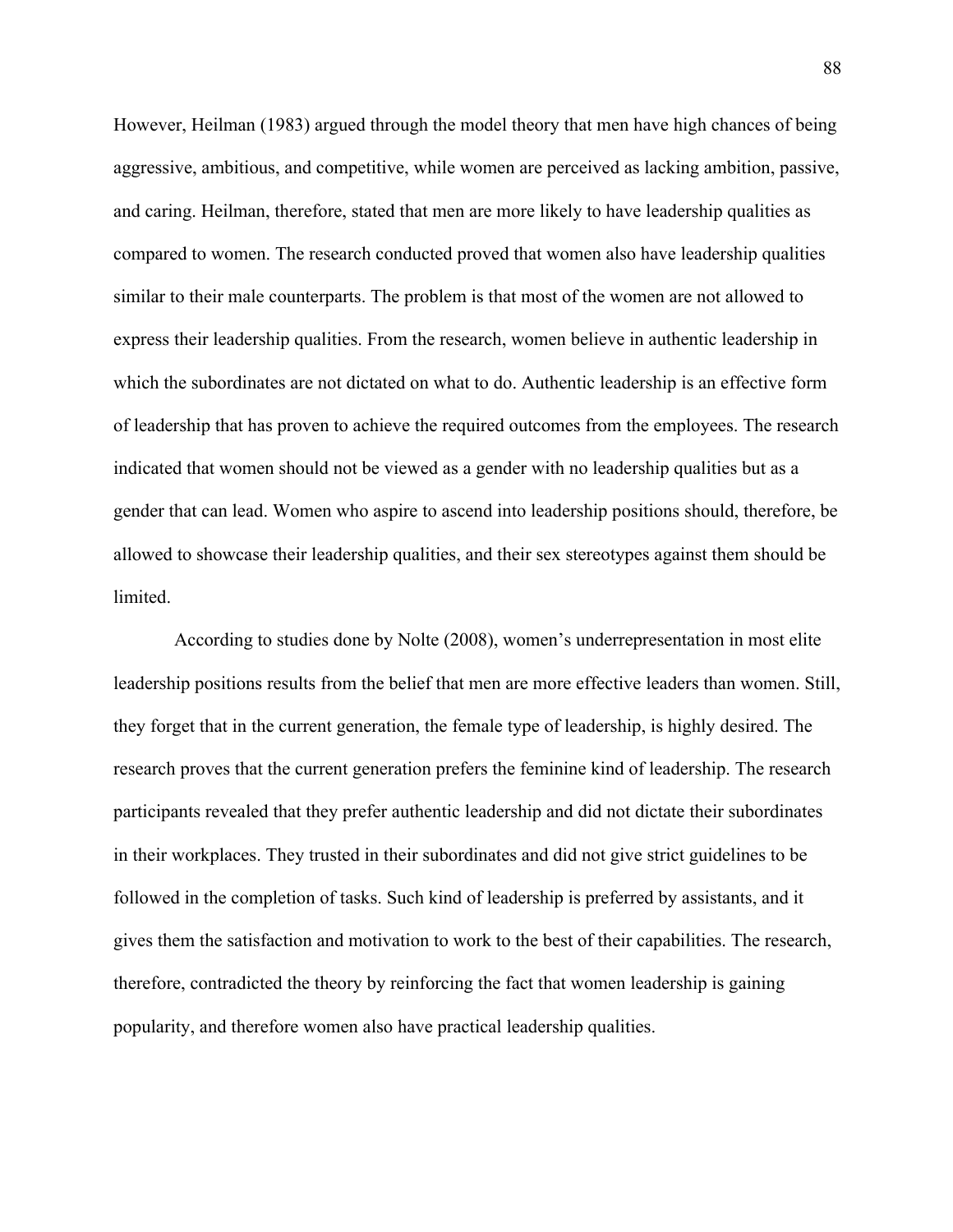### **Implications**

### **Theoretical Implications**

The research has various theoretical implications to the lack of fit model used to explain the self-limiting behaviors and gender discrimination against women, which negatively impacts their rise to leadership positions. The research reinforces the model's focus on sex stereotypes as one of the key factors that result in gender discrimination against women who aspire for leadership positions. The research found that women were discriminated against in workplaces in Nigeria due to the society's perspective on the female gender. However, the study contradicts the model on the perception that masculine qualities align more favorably with power and leadership positions while feminine traits match well with collaboration and nurturing (Heilmen, 1983). The research shows that women also have similar leadership qualities as men and are capable of providing effective leadership when given the opportunity. Future theories should gendersensitize leadership qualities since both genders have same capabilities.

#### **Empirical Implications**

The research findings also have empirical implications for the issue of women rising to leadership positions. The research adequately projects gender disparity in unemployment due to the wrongful perception of women in society. From the study, women were overlooked during job promotions as a result of sex stereotypes against them. It confirmed that job promotion in Nigeria is primarily based on gender affiliation and not the necessarily skill requirements. The research findings also projected that women are capable of leadership and should, therefore, be accorded the opportunity to lead. The research, therefore, aimed change the view of the patriarchal society also to accept women as leaders and not to limit them based on sex stereotypes.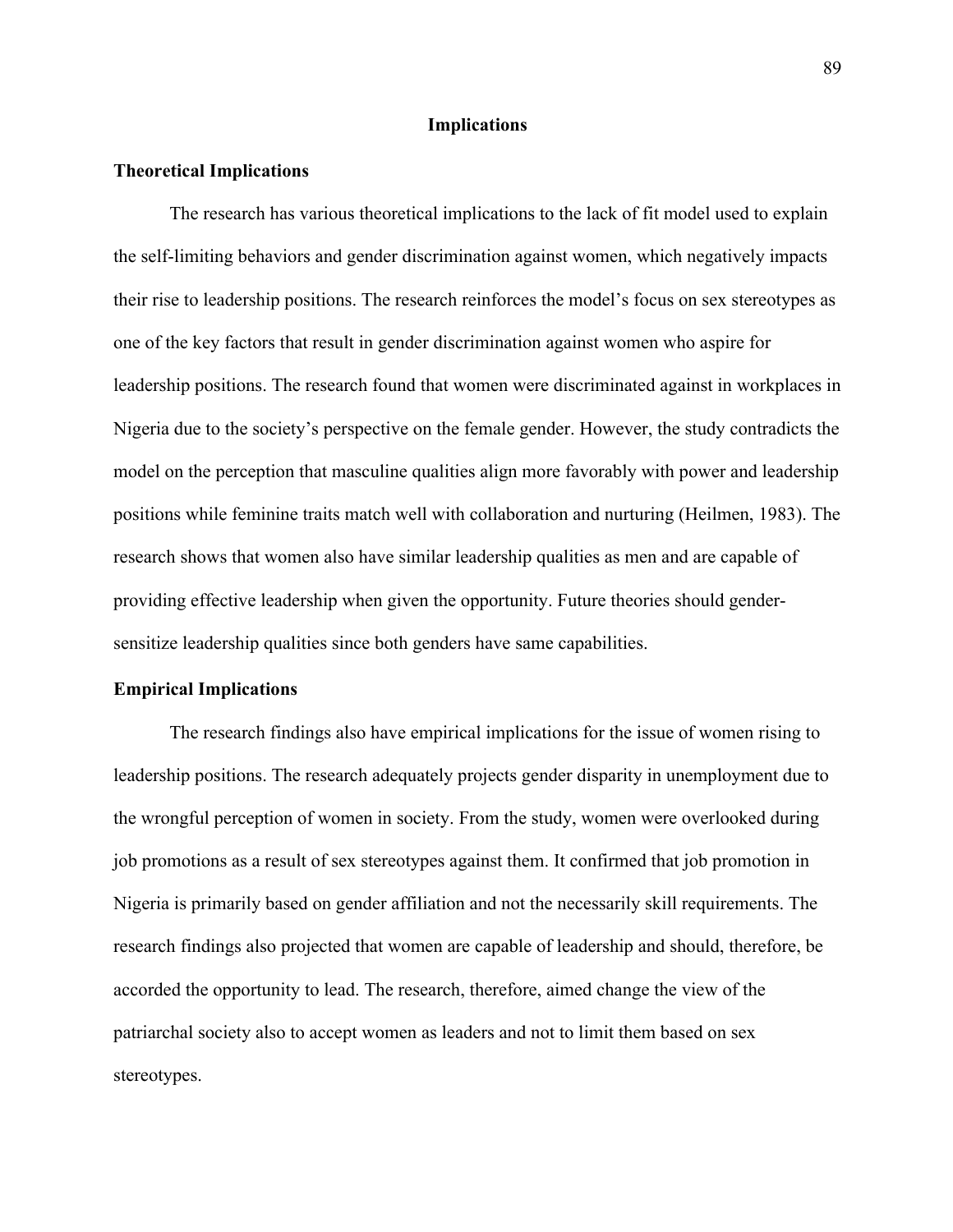## **Practical Implications**

The research findings also have practical implications, especially on how the issue of gender disparity in leadership positions is handled in Nigeria. Currently, the view of society is that women are not capable of leading and should, therefore, not seek leadership positions. However, the research findings, through the participants, illustrated that women are as capable of leading as men, and sex stereotypes should not be used against them. The women who were interviewed displayed explicit knowledge and skills of what leadership entails and are part of the people who are seeking reforms to enable women leadership. The research, therefore, aimed to change the perspective of the society towards women and champion for gender equality. The aim was to lessen the barriers that inhibit women from rising into leadership positions in Nigeria and other African countries.

#### **Delimitations and Limitations**

The research only included female participants who held different leadership positions within Nigeria. The researcher investigated the rise in leadership positions for women in Nigeria. Therefore, for accurate results to be achieved, the research needed to collect first-hand information from women who had risen to leadership positions within Nigeria. As a result, a total of 10 female participants were selected and agreed to take part in the research process. The rise of women to leadership positions in Nigeria is influenced by culture as Nigeria is a patriarchal society that does not believe in women's leadership. Consequently, the researcher sought to develop scientific explanations of the cultural phenomenon that affects the rise of women to leadership positions.

The research study also had some limitations which could not be controlled. The research focused on the rise of women into leadership positions, and as a result, only women participants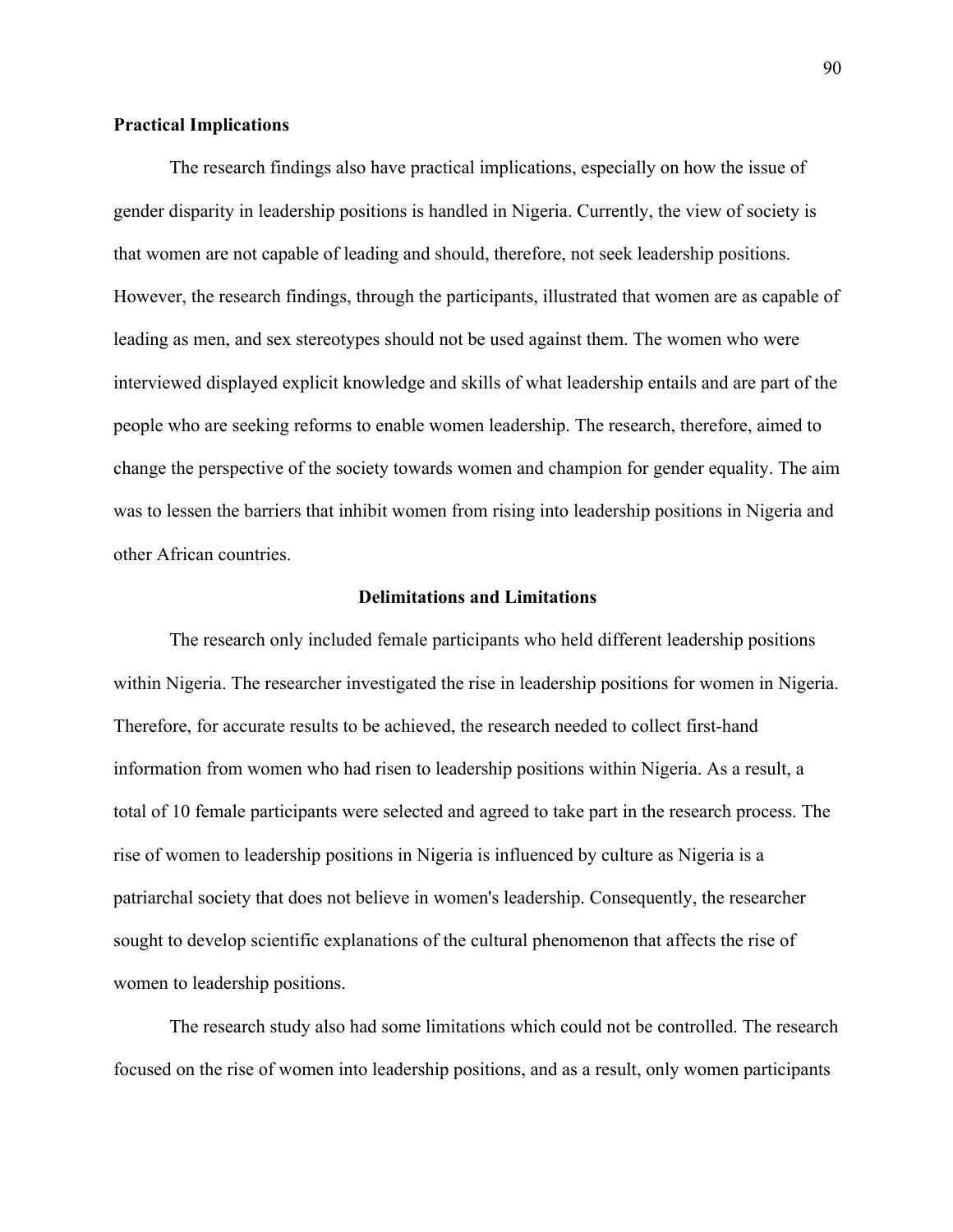were the sample for interviews and observations. Men were not included, and this may have resulted in bias, possibly due to the feminist approach from women who participated in the interview. Additionally, the participants were majorly from women who worked in the federal government. Women's rise into leadership positions in other sectors was, therefore, not examined during the research. The situation may be different in other sectors, and thus the results may not entirely display the case in other sectors.

### **Recommendations for Future Research**

Various recommendations can be made for future research from the study findings, delimitations, and limitations. From the study findings, future research should focus on removing the barriers that exist which prevent women from rising into leadership positions. Therefore, future research should focus on providing solutions to the challenges faced in women leadership. The study conducted revealed the problems that prevent women from rising into leadership positions in Nigeria. Some of the challenges faced include culture, psychological selfperspective, and sex stereotypes against women. Future research should, therefore, focus on addressing these challenges to ensure women who aspire to rise in leadership positions do not face such problems.

Additionally, the research focused on only female participants for the study. The women were interviewed regarding their rise into leadership positions and gave their views on how gender inequality exists in workplaces in Nigeria. Future research should also include men who could describe how they view the rise of women into leadership positions in Nigeria. It would provide a generalized perception of the increase of women into leadership positions in Nigeria.

The research mostly examined women in leadership positions in the federal government, and other women leaders from different sectors did not participate. Future research conducted to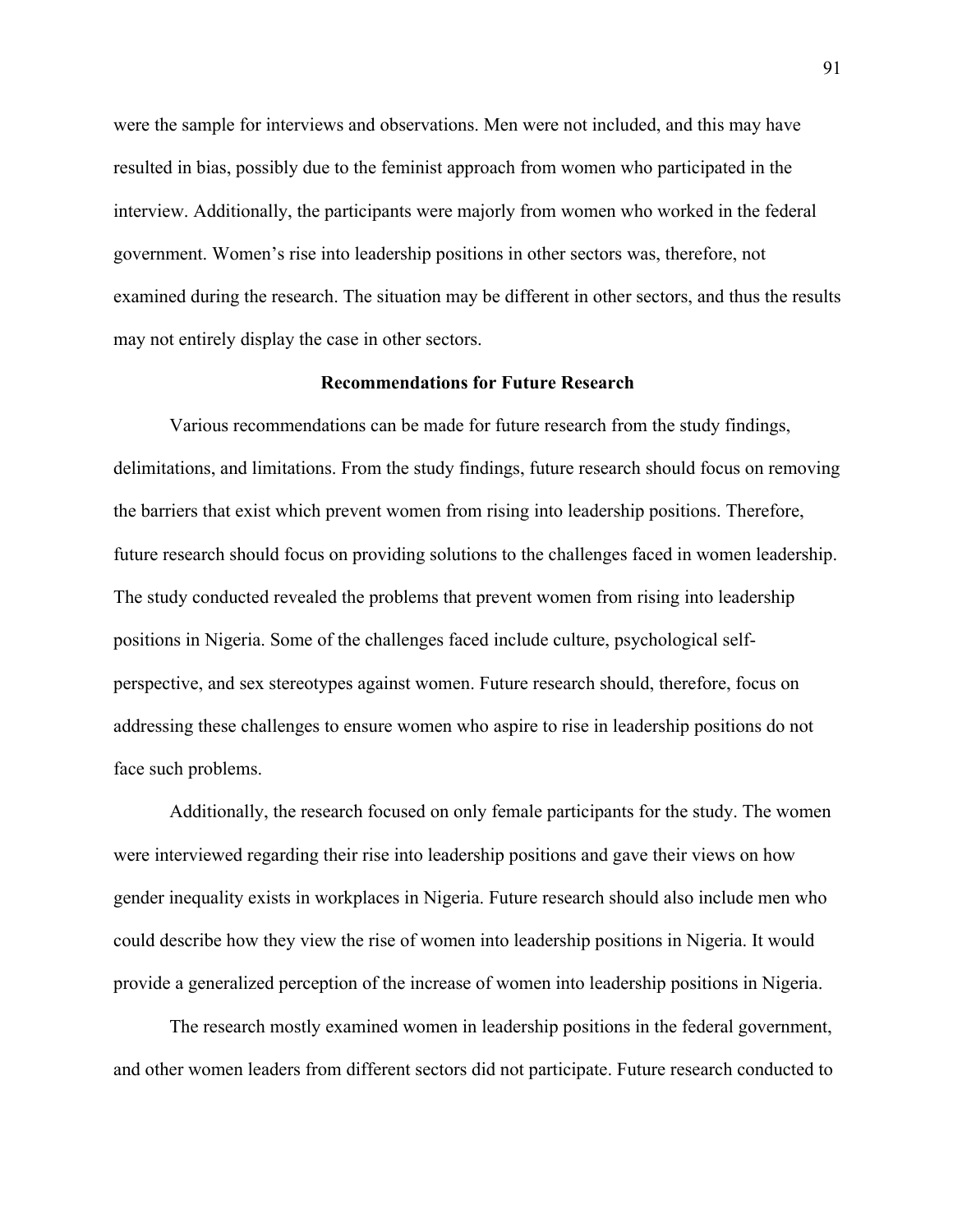investigate the rise of women in leadership positions in Nigeria should also include other areas. It would accurately depict the challenges faced by women who aspire to lead in various organizations. As a result, other problems affecting the rise of women into leadership should also be obtained.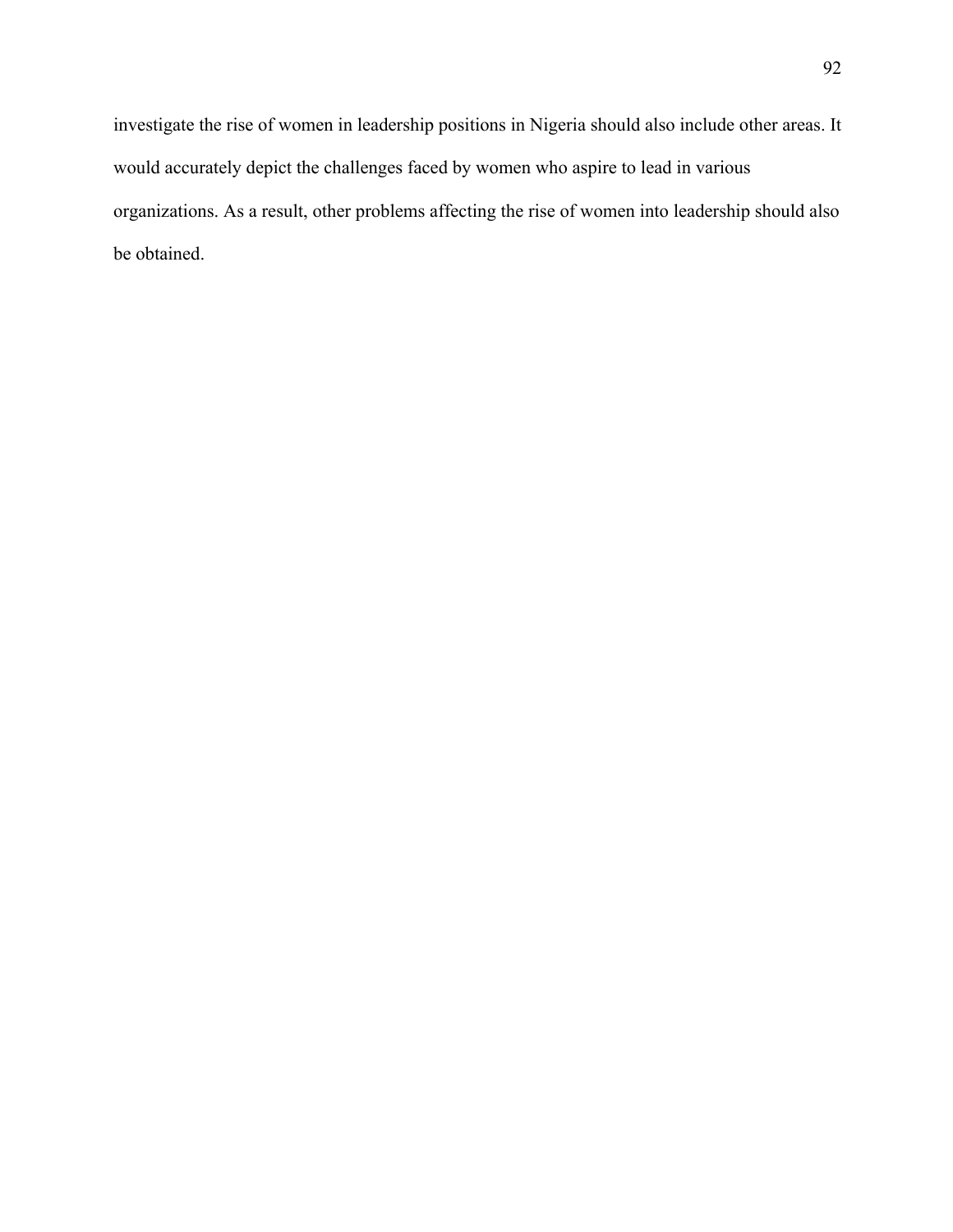#### **REFERENCES**

- Ademuson, A. (2016). Women domination and oppression in Nigerian society: Implications for sustainable development. *African Journal For The Psychological Studies of Social Issues*, 21(6), 234-256.
- Admiraal, W., & Akkerman, S. (2008). Quality control in Qualitative research: Audit for determining the trustworthiness of educational research. *Quality & Quantity, 42*, 257- 274. doi:10.1007/s11135-006-9044-4
- Agbalajobi, D. T. (2010). Women's participation and the political process in Nigeria: Problems and prospects. *African Journal of Political Science and International Relations*, *4*(2), 75- 82.
- Akwa, E. M. (2016). Issues and Prospects of Gender in Entrepreneurship Practice in Nigeria. *International Journal of Educational Benchmark (IJEB)*, *3*(1), 117-121.
- Aldamiz-Echevarría, C., Idígoras, I., & Vicente-Molina, M. (2017). Gender issues related to choosing the successor in the family business. *European Journal of Family Business 7*(1), 54-64.
- Ames, H., Glenton, C., & Lewin, S. (2019). Purposive sampling in a qualitative evidence synthesis: A worked example from a synthesis on parental perceptions of vaccination communication. *BMC Medical Research Methodology, 19*(26).
- Anigwe, A. (2014). *Perceptions of women in political leadership positions in Nigeria.* Walden University.
- Anney, V. N. (2014). Ensuring the quality of the findings of qualitative research: Looking at trustworthiness criteria. *Journal of Emerging Trends in Educational Research and Policy Studies, 5*(2), 272-281.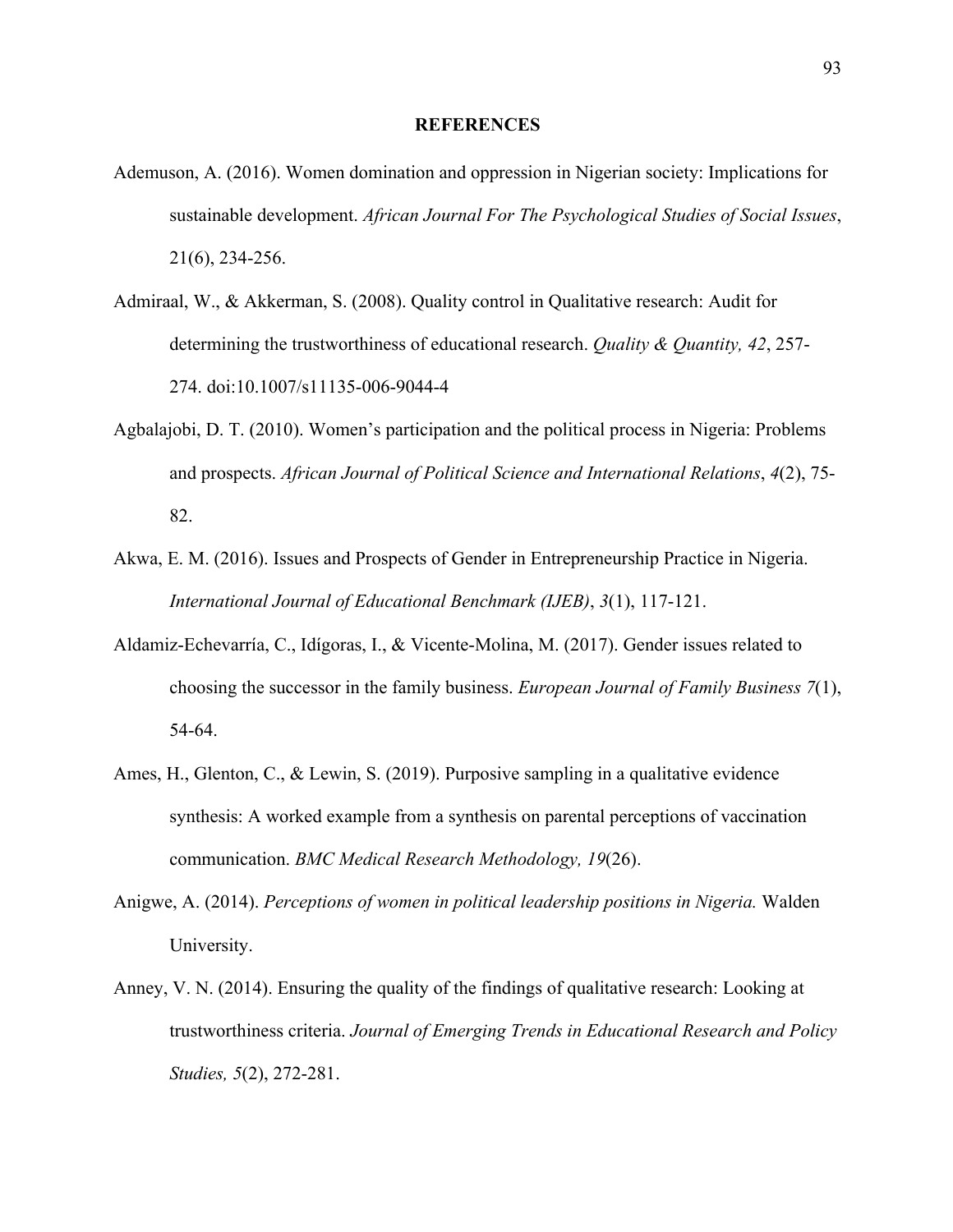- Badmus, I. A. (2006). Poliitical parties and women's political leadership in Nigeria: The case of the PDFD, the ANPP, and the AD. *A Journal of African Studies,32*.
- Bailey, J. V. (2008). First steps in qualitative data analysis: Transcribing. *Family Practice, 25*(2). doi:10.1093/fampra/cmn003
- Barbour, R. S. (2003). The newfound credibility of qualitative research? Tales of scientific essentialism and co-option. *Qualitative Health Research*, *13*(7), 1019-1027. doi:10.1177/1049732303253331
- Barrett, J., Pike, A., & Mazerolle, S. (2018). A phenomenological approach: Understanding the experiences of female athletic trainers providing medical care to male sports teams. *International Journal of Athletic Therapy & Training, 23*(3), 113-121.

Basu Roy, S. (2008). Women in leadership: a discussion. *HRM Review, May*.

- Bowen, G. A. (2014). Document analysis as a qualitative research method. *Qualitative Research Journal*, 27-40.
- Brevik, L. M., Gunnulfsen, A. E., & Renzulli, J. S. (2018). Student teachers' practice and experience with differentiated instruction for students with higher learning potential. *Teaching and Teacher Education*, *71*, 34-45. doi: 10.1016/j.tate.2017.12.003
- Brink, L., & Nel, J. A. (2015). Exploring the meaning and origin of stereotypes amongst south African employees. *SA Journal of Industrial Psychology, 41*(1), 1-13. doi:0002045161;

Bryson, V. (2012). *Feminist political theory: An introduction.* New York: Paragon House.

- Cannonier, C., & Mocan, N. (2018). The impact of education on women's preferences for gender equality: Evidence from sierra leone. *Journal of Demographic Economics, 84*(1), 3-40.
- Carli, L. L., & Eagly, A. H. (2016). Women face a labyrinth: An examination of metaphors for women leaders. *Gender in Management, 31*(8), 514-527. doi: 10.1108/GM-02-2015-0007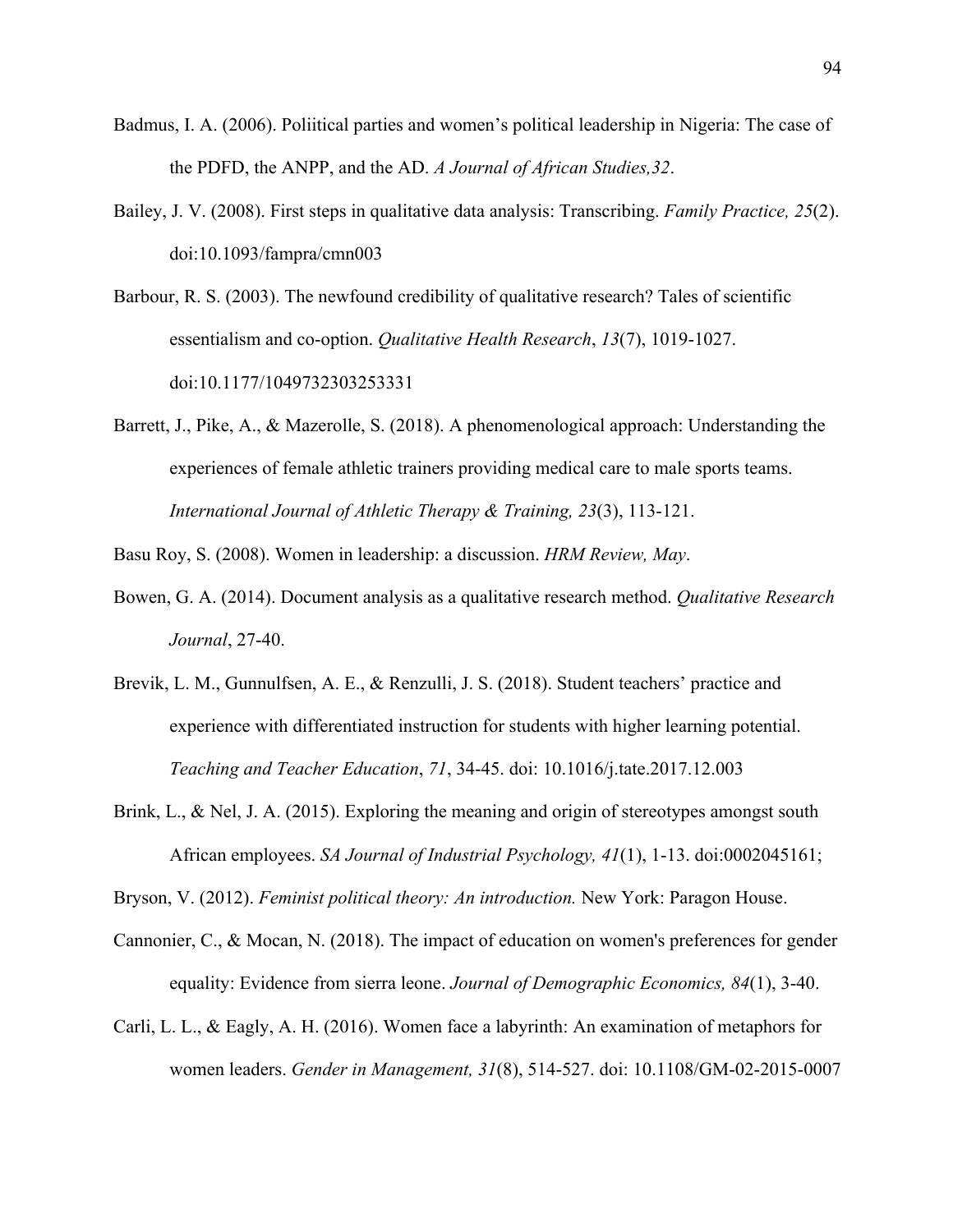Catalyst. (2020). *Pyramid: Women in S&P 500 Companies.* https://www.catalyst.org/research/women-in-sp-500-companies/

Charmaz, K. (2006). *Constructing grounded theory.* SAGE Publications Ltd.

- Chou, H.-W., Lin, Y.-H., Chang, H.-H., & Chuang, W.-W. (2013). Transformational leadership and team performance: The mediating roles of cognitive trust and collective efficacy. *SAGE Open*. doi:10.1177/2158244013497027
- Clarkson, B., Cox, E., & Thelwell, R. (2019). Negotiating gender in the English football workplace: Composite vignettes of women head coaches' experiences. *Women in Sport & Physical Activity Journal, 27*(2), 73-85.
- Conger, J. (2013). Mind the gaps: What limits the impact of leadership education. *Journal of Leadership Studies, 6*(4).
- Cook, A., & Glass, C. (2014). Women and top leadership positions: Towards an institutional analysis. *Gender, Work & Organization, 21*(1), 91-103. doi:10.1111/gwao.12018
- Creswell, J. W. (2007). Qualitative inquiry & research design: Choosing among approaches. (3rd ed.). Thousand Oaks, CA: Sage Publishing.
- Creswell, J. W. (2009). *Research design: Qualitative, quantitative, and mixed methods*. Los Angeles: SAGE.
- Creswell, J. W., & Poth, C. N. (2018). *Qualitative inquiry and research design: Choosing among five approaches* (4<sup>th</sup> ed.). Thousand Oaks, CA: Sage Publications, Inc.
- Cubillo, L., & Brown, M. (2003). Women into educational leadership and management: international differences? *Journal of Educational Administration*, *41*(3), 278-291.
- Cutcliffe, J., & Mckenna, H. P. (1999). Establishing the credibility of qualitative research findings: The plot thickens. *Journal of Advanced Nursing, 30*(2), 374-380.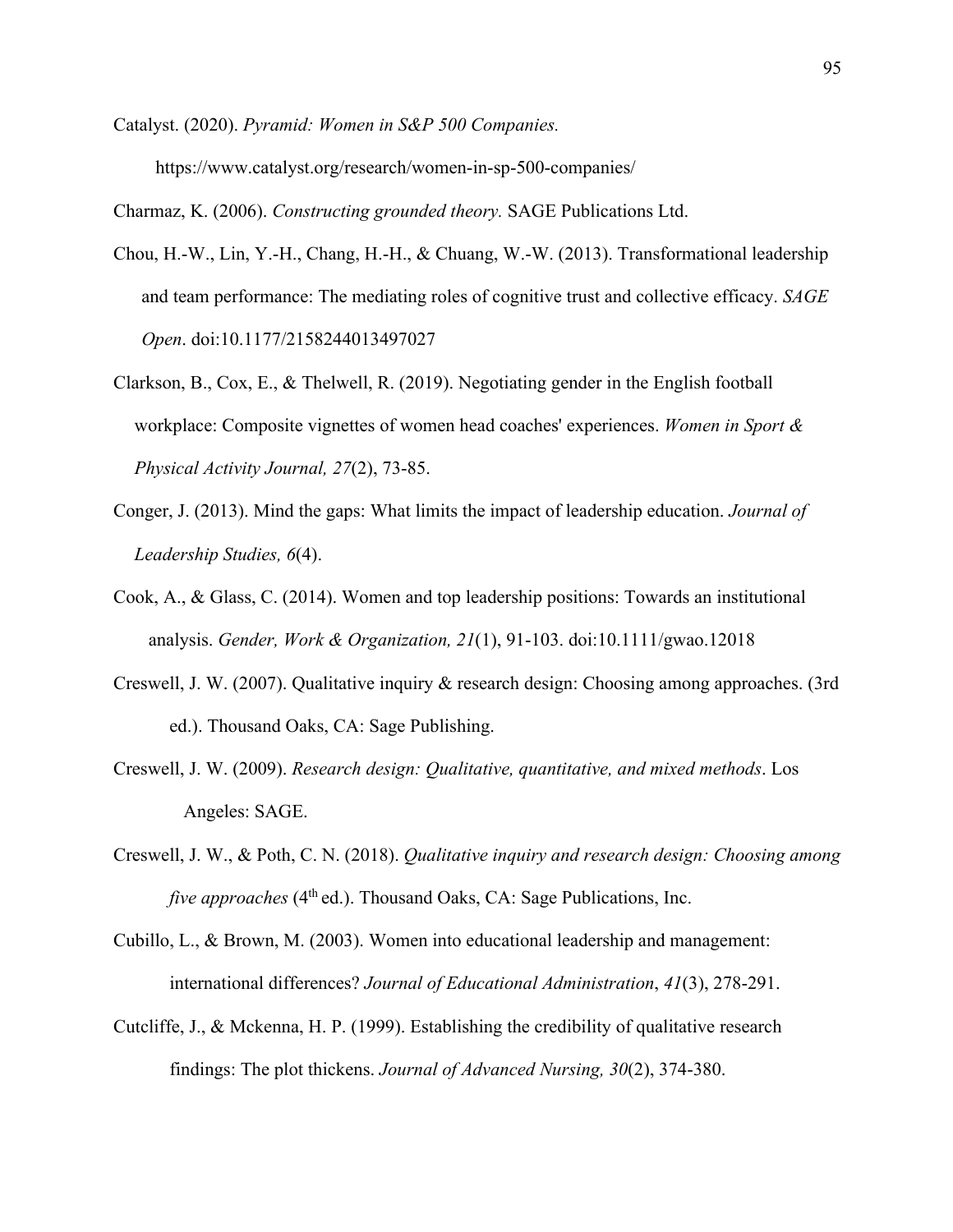- Dim, E. E., & Asomah, J. Y. (2019). Socio-demographic predictors of political participation among women in Nigeria: Insights from Afrobarometer 2015 data. *Journal of International Women's Studies, 20*(2), 91-105.
- Edgeworth, F. Y. (1922). Equal pay to men and women for equal work. *The Economic Journal, 32*(128), 431-457.
- Ette, M. (2017). Where are the women? Evaluating visibility of Nigerian female politicians in news media space. *Gender Place and Culture: A Journal of Feminist Geography, 24*(1), 1-18.
- Nolte, I. (2008). 'Without women, Nothing can succeed': Yoruba Women in the Oodua People's Congress (OPC), Nigeria. *Perspectives on Vigilantism in Nigeria, 78*(1), 84-106.
- Elo, S., Kääriäinen, M., Kanste, O., Pölkki, T., Utriainen, K., & Kyngäs, H. (2014). *Qualitative content analysis: A focus on trustworthiness.* SAGE Open. doi:10.1177/2158244014522633
- Fapohunda, T.M. (2012). Women and political leadership in Nigeria. *Lagos State University Academic Journal*, 242-249.
- Floyd, M. W., & Esfandiari, B. (2018). Supplemental observation acquisition for learning by observation agents. *Applied Intelligence, 48*(11), 4338-4354.
- Forouharfar, A., Seyed, A. R., & Salarzehi, H. (2018). An epistemological critique of social entrepreneurship definitions. *Journal of Global Entrepreneurship Research, 8*(1), 1-40.
- Gberevbie, D. E., Osibanjo, A. O., Adeniji, A. A., & Oludayo, O. O. (2014). An empirical study of gender discrimination and employee performance among academic staff of government universities in Lagos State, Nigeria. *International Journal of Social, Human Science and Engineering*, *8*(1), 101-108.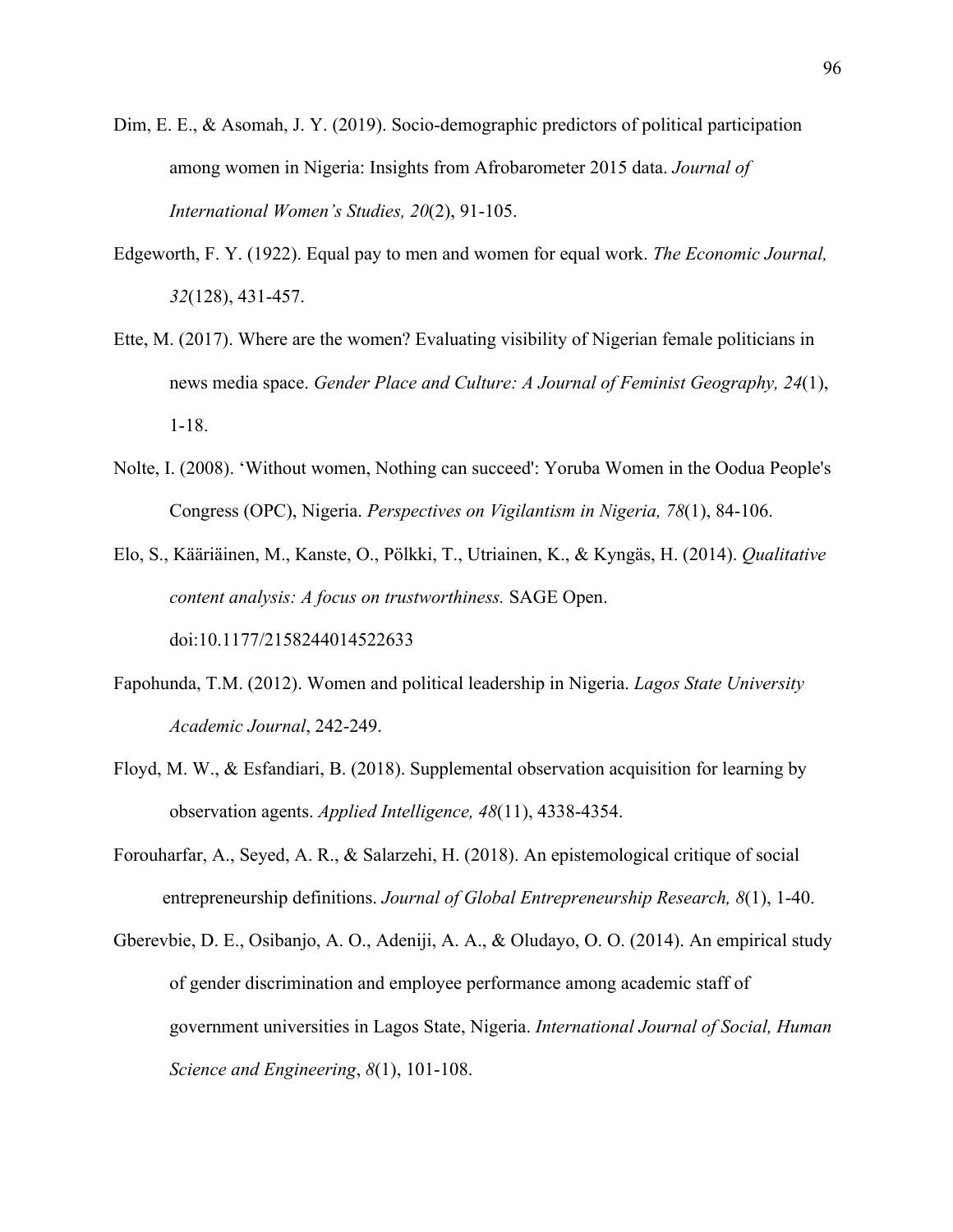- George, B., Peter, S., McLean, A., & Mayer, D. (2007). Discovering your authentic leadership. *Harvard Business Review, 85*(2), 129-138.
- Gunawan, J. (2015). Ensuring trustworthiness in qualitative research. *Belitung Nursing Journal*, 10-16.
- Hancock, M., Darvin, L., & Walker, N. (2018). Beyond the glass ceiling: Sport management students' perceptions of the leadership labyrinth. *Sport Management Education Journal, 12*(2), 100-110.
- Hartzell, A., & Dixon, M. (2019). A holistic perspective on women's career pathways in athletics administration. *Journal of Sport Management, 33*(2), 79-93.
- Hatch, R. (2016, June 21). *Education Policy and Data Center.*
- Heale, R., & Forbes, D. (2013). Understanding triangulation in research. *Evidence-based Nursing, 16*(4). doi:10.1136/eb-2013-101494
- Heilman, M. (1983). Sex bias in work settings: The 'lack of fit model'. *Research in Organizational Behavior*, *5*, 269-298.
- Hodges, J. (2017). Cracking the walls of leadership: women in Saudi Arabia. *Gender in Management: An International Journal*, *32*(1), 34-46.
- Holman, L., Stuart-Fox, D., & Hauser, C.E. (2018). The gender gap in science: How long until women are equally represented? *PLOS Biology,* 16(4).
- Honnen-Weisdorn, G., Grigoryan, L., & Ralph, D. (2017). If the world were ruled by women…: exploring the rise of self-made Chinese women capitalizing on the transformational leadership style that has so far eluded their American counterparts. *Journal of International Management Studies,* 17(3).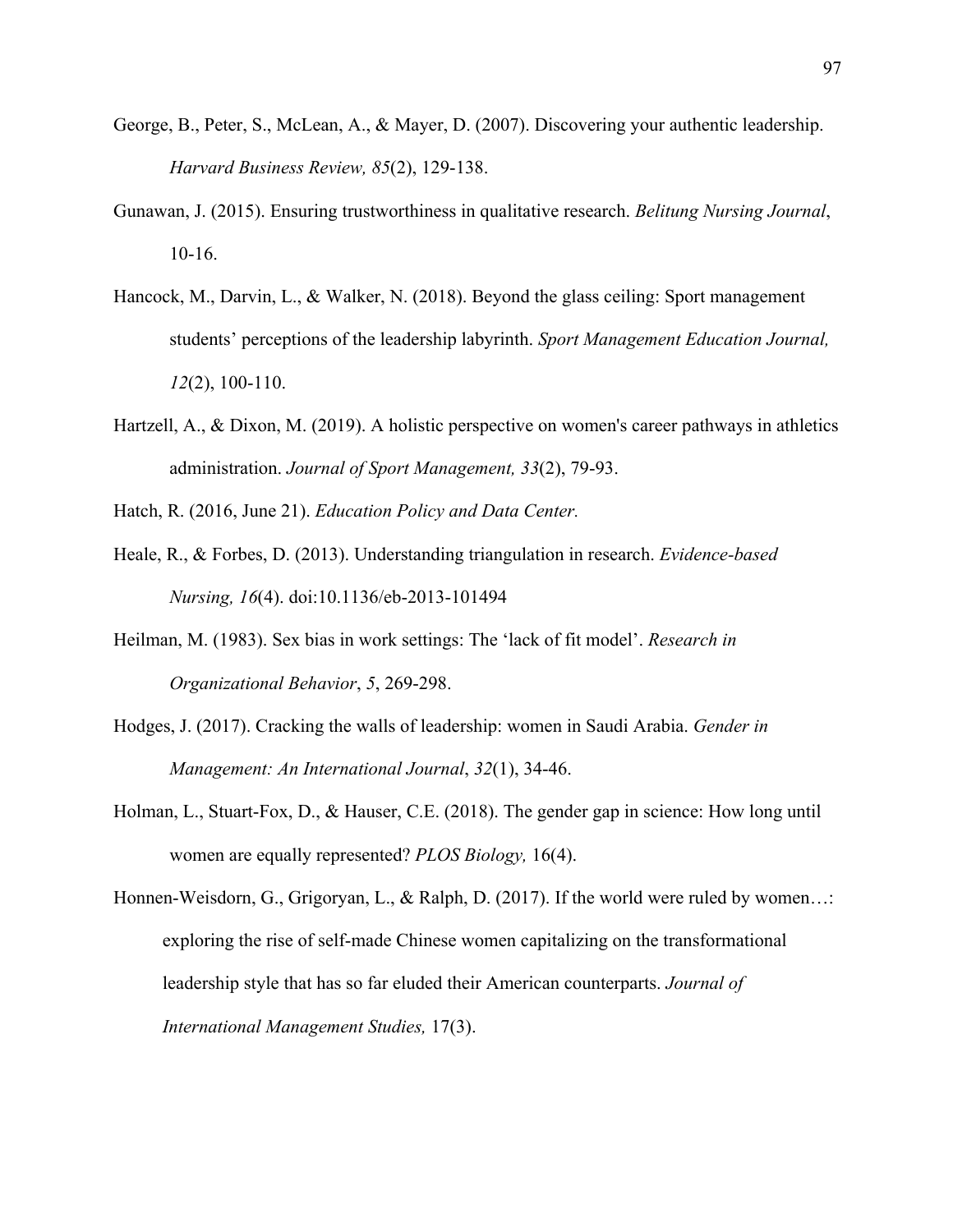- Inglehart, R., & Norris, P. (2014). *Cultural barriers to women's leadership: A worldwide comparison.* Institute for Social Research.
- Jackson, C., Vaughan, D. R., & Brown, L. (2018). Discovering lived experiences through descriptive phenomenology. *International Journal of Contemporary Hospitality Management*, *30*(11), 33093325. doi:10.1108/IJCHM-2017-0707
- Jena, A. B., Lerchenmueller, M., & Sorenson, O. (2019, Dec 17). Men call their own research 'excellent.' Women do so much less often. And it's not because their work isn't as good. *New York Times.* Retrieved from https://www.nytimes.com/2019/12/17/opinion/genderscience-study.html
- Jogulu, U., & Wood, G. (2014). The role of leadership theory in raising the profile of women in management. *Equal Opportunities International, 25*(25), 236-250. doi:10.1108/02610150610706230
- Johnson, S. K., Hekman, D. R., Chan, E. T. (2016, April 26). If there's only one woman in your candidate pool, there's statistically no chance she'll be hired. *Harvard Business Review.*  Retrieved from https://hbr.org/2016/04/if-theres-only-one-woman-in-your-candidatepool-theres-statistically-no-chance-shell-be-hired
- Jollie, M., & Syed, J. (2018). Women's marginalization in Nigeria and the way Forward. *Human Resource Development International Journal*, *21*(5), 1-18.
- Karamanidou, M., & Bush, T. (2017). Women primary school principals in Cyprus: Barriers and facilitators to progression. *International Studies in Educational Administration*, *45*(1), 70-86.
- Kiraly, M., & Tyler, M. (2015). *Fallacy freedom: The limits of liberal feminism.* Ballarat, Victoria: Connor Court.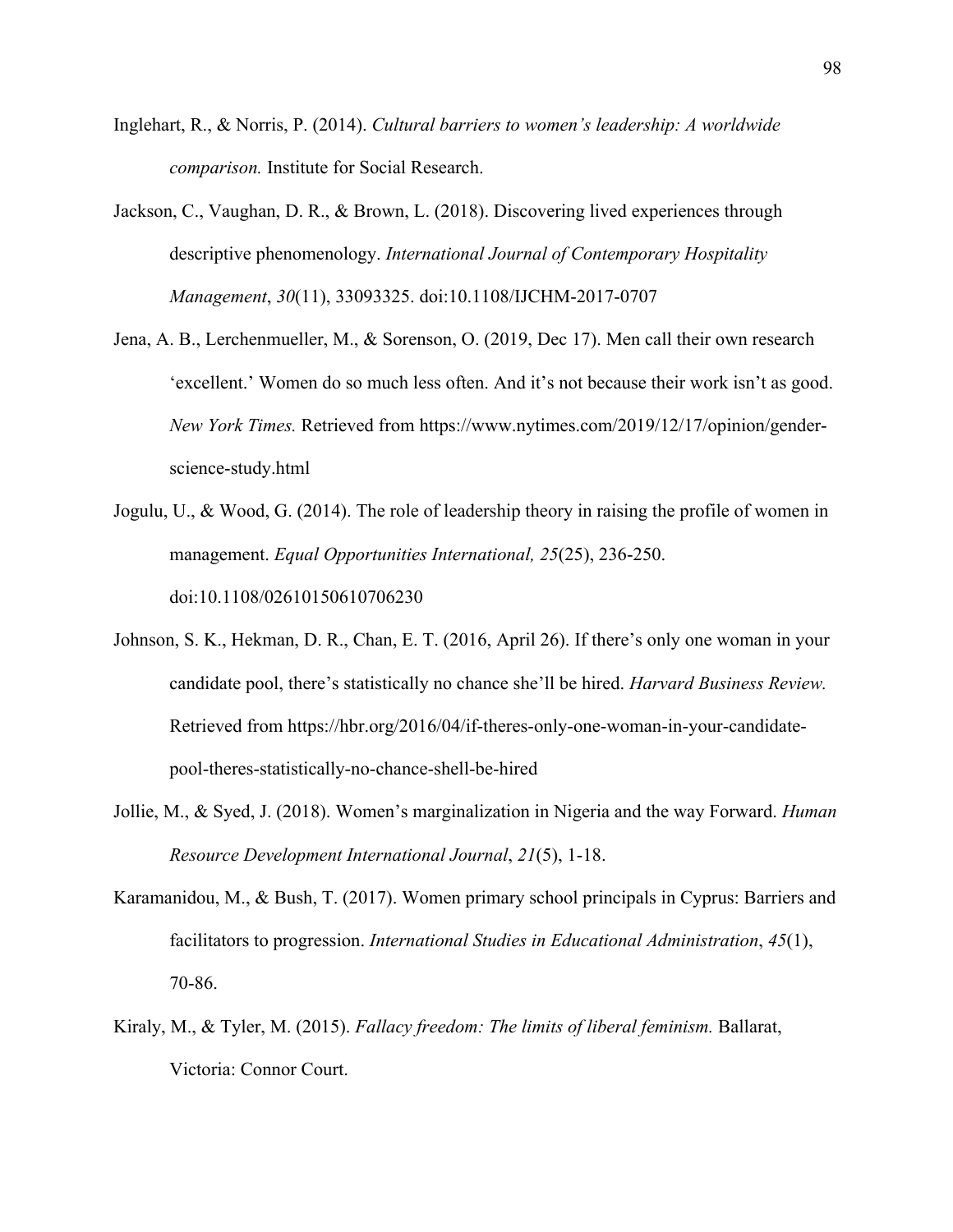Korstjens, I., & Moser, A. (2018). Practical guidance to qualitative research. *European Journal of General Practice, 24*(1), 120-124. doi:10.1080/13814788.2017.1375092

Kubai, E. (2018, December 14). *Increasing women leadership in Nigeria.*

- Latham, G., Saari, L., Pursell, E., & Campion, M. (1980). The situational interview. *Journal of Applied Psychology, 65*(4), 422-427. doi:10.1037/0021-9010.65.4.422
- Leung, L. (2015). Validity, reliability, and generalizability in qualitative research. *Journal of Family Medicine and Primary Care, 4*(3), 324-327. doi:10.4103/2249-4863.161306
- Maher, C., Hadfield, M., Hutchings, M., & Eyto, A. (2018). Ensuring rigor in qualitative data analysis: A design research approach to coding combining NVivo with traditional material methods. *International Journal of Qualitative Methods*, *17*(1). doi:10.1177/1609406918786362
- Marta-Claudia, C. (2018). What means discrimination in a normal society with clear rules? *Lex Et Scientia*, *25*(1), 89-99.
- Mendes, K. (2011). *Feminism in the news: Representations of the women's movement since the 1960s*. Springer.
- Meux, C. S. (2003). African American women leadership in the context of its social and cultural background: A multiple case study. Fielding Graduate Institute, ProQuest Digital Dissertations. UMI No. 3046357.
- Mojtahed, R., Nunes, M. B., Martins, J. T., & Peng, A. (2014). Equipping the constructivist researcher: The combined use of semi-structured interviews and decision-making maps. *Electronic Journal of Business Research Methods, 12*(2), 87-95.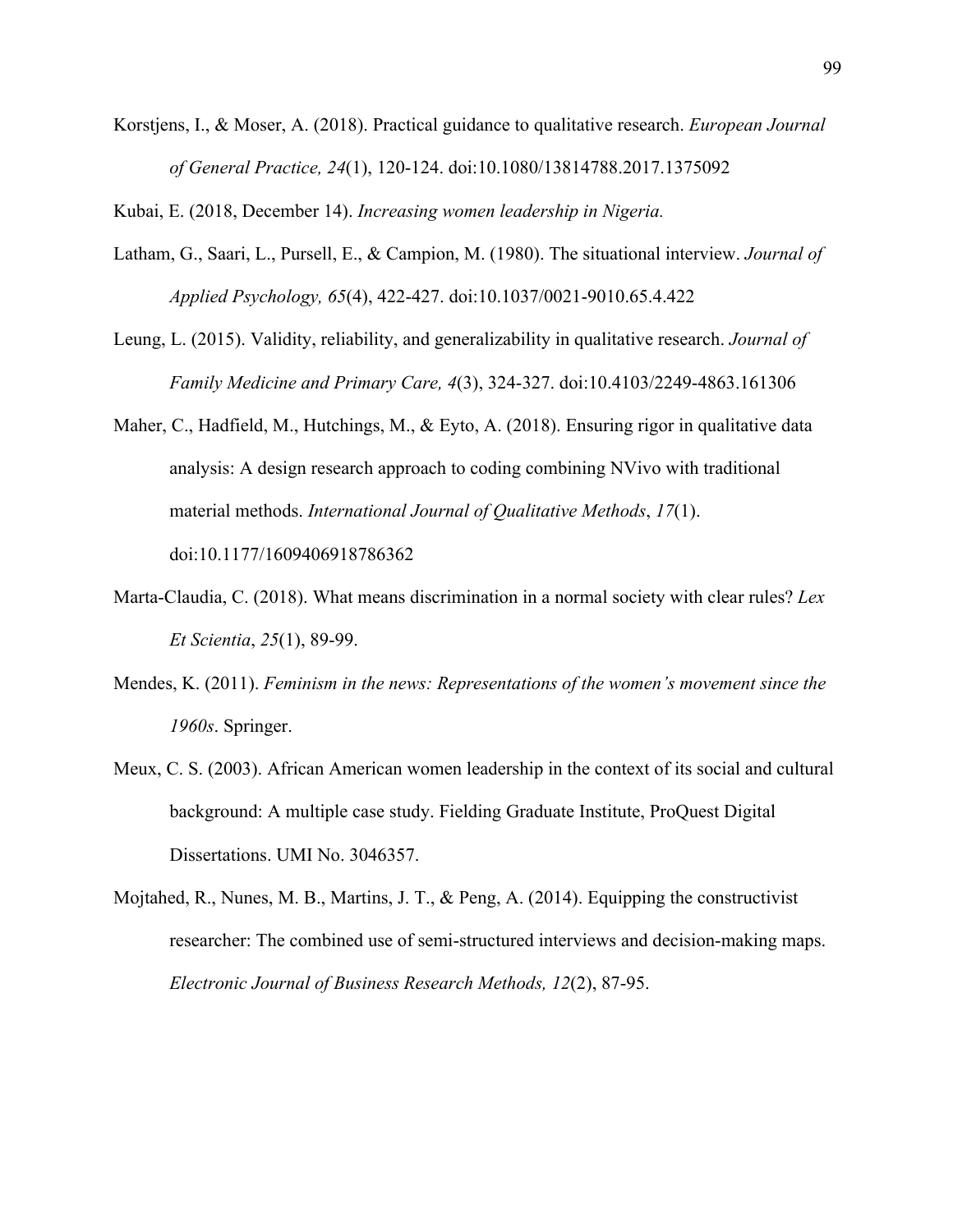- Moon, K., Brewer, T., Januchowski-Hartley, S., Adams, V., & Blackman, D. (2016). A guideline to improve qualitative social science publishing in ecology and conservation journals. *Ecology and Society, 21*(3). doi:10.5751/ES-08663-210317
- Moustakas, C. (1994). Heuristic research: Design, methodology, and applications ( $1<sup>st</sup>$  ed.). Los Angeles: SAGE.
- Noble, H., & Smith, J. (2015). Issues of validity and reliability in qualitative research. *BMJ Journals, 18*(2). doi:10.1136/eb-2015-102054
- Nzegwu, N. (2012). Family matters: Feminist concepts in African philosophy of culture. SUNY Press.
- Obasi, E. (2000). The impact of economic recession on UPE in Nigeria. *International Journal of Educational Development, 20*(3), 189-207.
- Okafor, E. E., & Akokuwebe, M. E. (2015). Women and leadership in Nigeria: Challenges and prospects. *Developing Country Studies*, *5*(4).
- Okafor, E., Ayodele O., & Adedoyin, R. (2014). Barriers to women leadership and managerial aspirations in Lagos, Nigeria: An empirical analysis. *Journal of Business Management*, *5*(16), 6717-6726.
- Okafor, E. E., Fagbemi, A. O., & Hassan, A. R. (2011). Barriers to women leadership and managerial aspirations in Lagos, Nigeria: An empirical analysis. *African Journal of Business Management*, *5*(16), 6717.
- Okoli, E. (2007). Gender disparity in Nigeria education: Women's experience of barriers to equal educational opportunity (unpublished doctoral dissertation). Kalamazoo, MI: Western Michigan University (UMI No. 3293182).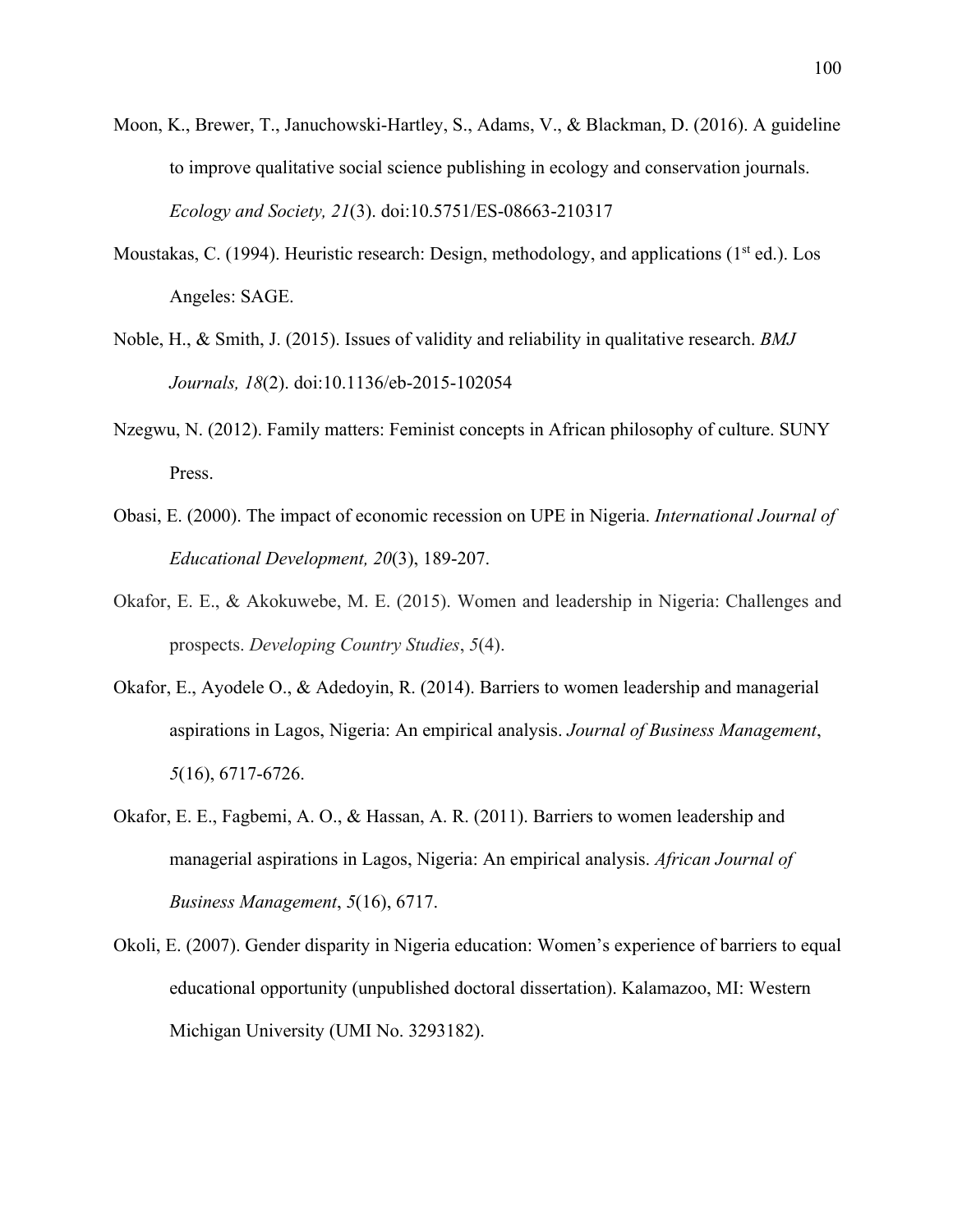- Okoli, E. (2017). Gender disparity in Nigerian education. *Western Michigan University Academic Journals*, 1-152.
- Okpara, J. O. (2006). Gender and the relationship between perceived fairness in pay, promotion, and job satisfaction in a sub-Saharan African economy. *Women in Management Review*.
- Onoyase, A. (2018). Attitude of parents toward female-child secondary education in Sokoto State, Nigeria: Implications for counselling. *Journal of Educational and Social Research, 8*(2), 21-27. doi:10.2478/jesr-2018-0012
- Oparanma, A. O. (2015). Organizational culture: Creating the influence needed for strategic success in health care organizations in Nigeria. *Developing Country Studies, 5*(17), 15- 19.
- Orji, B. (2017). Beijing conference protocols on women: awakening women political consciousness in Nigeria (a case of Ebonyi State) 1999-2015. *Journal of Gender, Information and Development in Africa, 6*(1/2), 117-134. doi:10.31920/2050- 4284/2017/v6n1\_2a6
- Palinkas, L., Horwitz, S., Green, C., Wisdom, J., Duan, N., & Hoagwood, K. (2015). Purposeful sampling for qualitative data collection and analysis in mixed method implementation research. *Administration and Policy in Mental Health and Mental Health Services Research, 45*(2), 533-544. doi:10.1007/s10488-013-0528-y
- Patrick, S. K., & Joshi, E. (2019). "Set in stone" or "Willing to grow"? Teacher sense-making during a growth mindset initiative. *Teaching and Teacher Education*, 83, 156-167. doi: 10.1016/j.tate.2019.04.009
- Patton, M. (2015). *Qualitative Research and Evaluation Methods.* Sage Publications.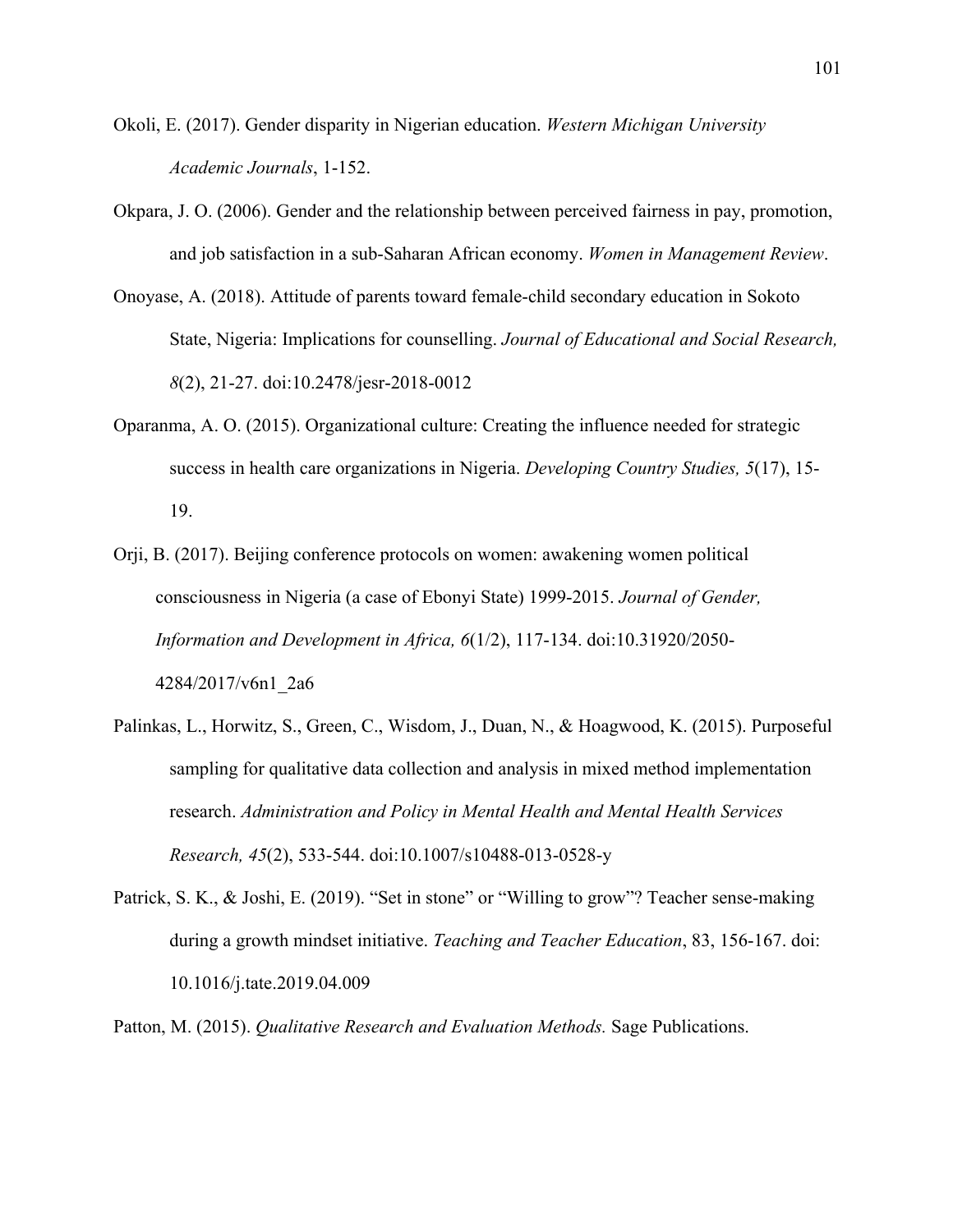- Peus, C., Braun, S., & Knipfer, K. (2015). On becoming a leader in Asia and America: Empirical evidence from women managers. *Leadership Quarterly, 26*(1), 55-67. doi: 10.1016/j.leaqua.2014.08.004
- Raimi, L. (2016). Women's underrepresentation in leadership positions in some selected companies in Nigeria. *University of Lagos Academic Journals*, 2-14.

Sandberg, S. (2013). *Lean in: Women, work, and the will to lead.* Alfred A. Knopf.

- Schein, V. E. (1978). Sex-role stereotyping, ability, and performance: Prior research and new directions*. Personnel Psychology*, 31(2), 259-268. doi:10.1111/j.1744-6570. 1978.tb00445.x
- Schiele, J. H., Jackson, M. S., & Fairfax, C. N. (2005). Maggie Lena Walker and African American community development. *Affilia, 20*(1), 21-38. doi:10.1177/0886109904272012
- Seo, G., Huang, W., & Han, S.-H. C. (2017). Conceptual review of underrepresentation of women in senior leadership positions from a perspective of gendered social status in the workplace. *Human Resource Development Review*, 16(1), 35-59. doi:10.1177/1534484317690063
- Silva, A. (2016). What is leadership? *Journal of Business Studies Quarterly, 8*(1), 1-5.
- Slattery, L., & Woehr, D. (2014). Gender and Perceptions of Leadership Effectiveness: A Meta-Analysis of Contextual Moderators. *Journal of Applied Psychology*, *99*(6), 1129-1145.
- Sojo, V. E., Wood, R. E., Wood, S. A., & Wheeler, M. A. (2016). Reporting requirements, targets, and quotas for women in leadership. *The Leadership Quarterly*, *27*(3), 519-536.
- Solati, F. (2017). Conclusion. *In women, work, and patriarchy in the Middle East and North Africa*, pp. 103-108. Palgrave Macmillian. doi:10.1007/978-3-319-51577-9\_5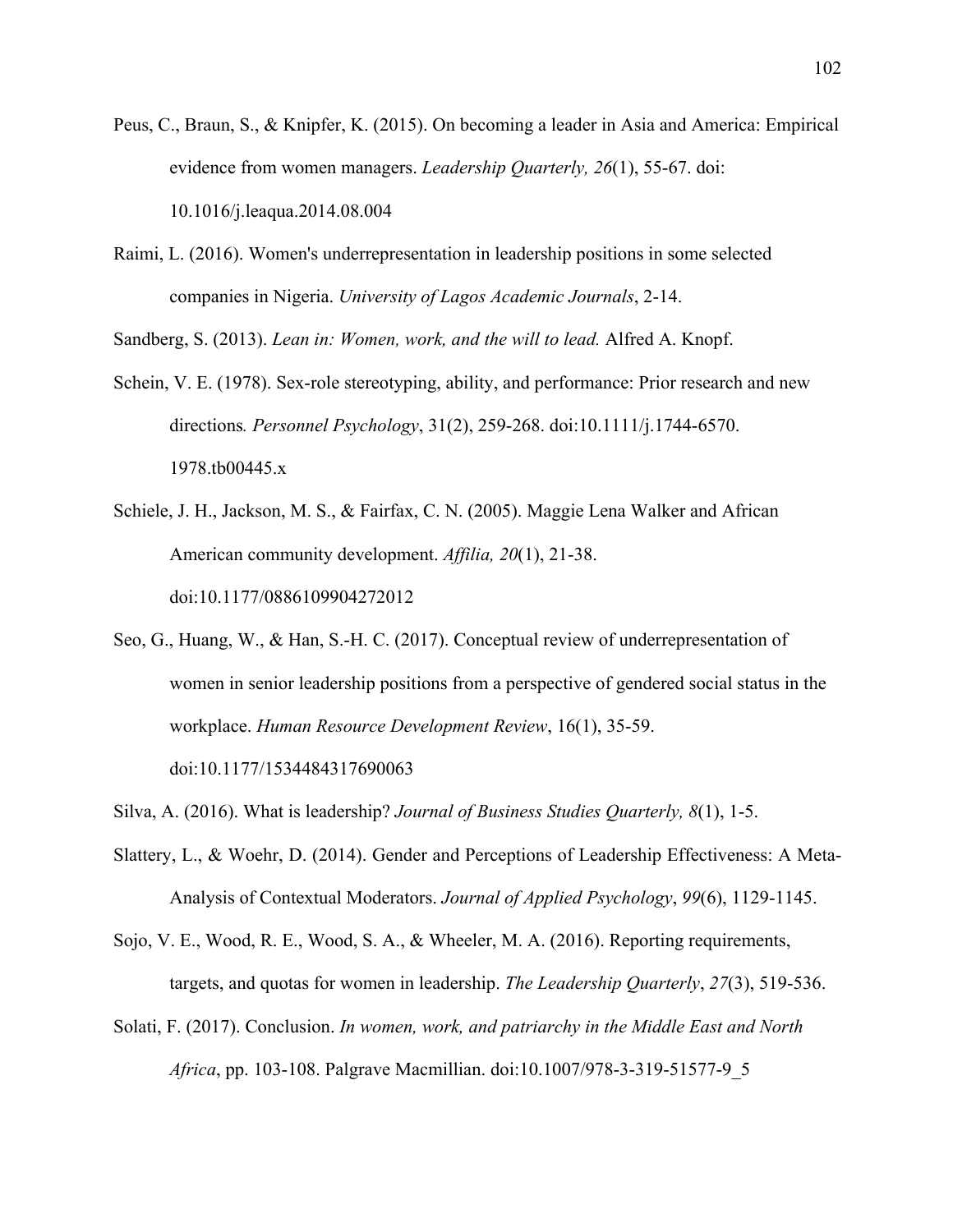- Stamarski, C., & Son, Hing, L. (2015). Gender inequalities in the workplace: The effects of organizational structures, processes, practices, and decision-makers' sexism. *Frontiers in Psychology*. doi:10.3389/fpsyg.2015.01400
- Sutton, J., & Austin, Z. (2015). Qualitative research: Data collection, analysis, and management. *The Canadian Journal of Hospital Pharmacy, 68*(3), 226-231. doi:10.4212/cjhp. v68i3.1456
- Taylor, E. W. (2017). Transformative learning theory. In Laros, A., Fuhr, T., & Taylor, E. W. (eds.) *Transformative Learning Meets Bildung*, pp. 17-29. Rotterdam: SensePublishers. doi:10.1007/978-94-6300-797-9\_2
- Tie, Y., Birks, M., & Francis, K. (2019). Grounded theory research: A design framework for novice researchers. *SAGE Open Medicine, 7*. doi:10.1177/2050312118822927
- Tijani-Adenle, G. (2016). She's homely, beautiful and then, hardworking! *Gender in Management, 31*(5), 396-410. doi: http://dx.doi.org.ezproxy.liberty.edu/10.1108/GM-06- 2015-0053
- Toyin, A. A., Abdulraheem, I., & Sulu, B. I. (2019). Patriarchal hegemony. *Gender in Management, 34*(1), 19-33.
- Tuhiwai Smith, L. (2017). Linda Tuhiwai Smith: Transforming education. *The Best of e-Tangata*. doi:10.7810/9780947518455\_2
- Ugbogbo, H. E., Akwemoh, M. O., & Omoregie, C. B. (2013). The role and challenges of education in national development (The Nigeria Experience). *Journal of Educational and Social Research*, *3*(10), 25.
- Vasileiou, K., Barnett, J., Thorpe, S., & Young, T. (2018). Characterising and justifying sample size sufficiency in interview-based studies: Systematic analysis of qualitative health